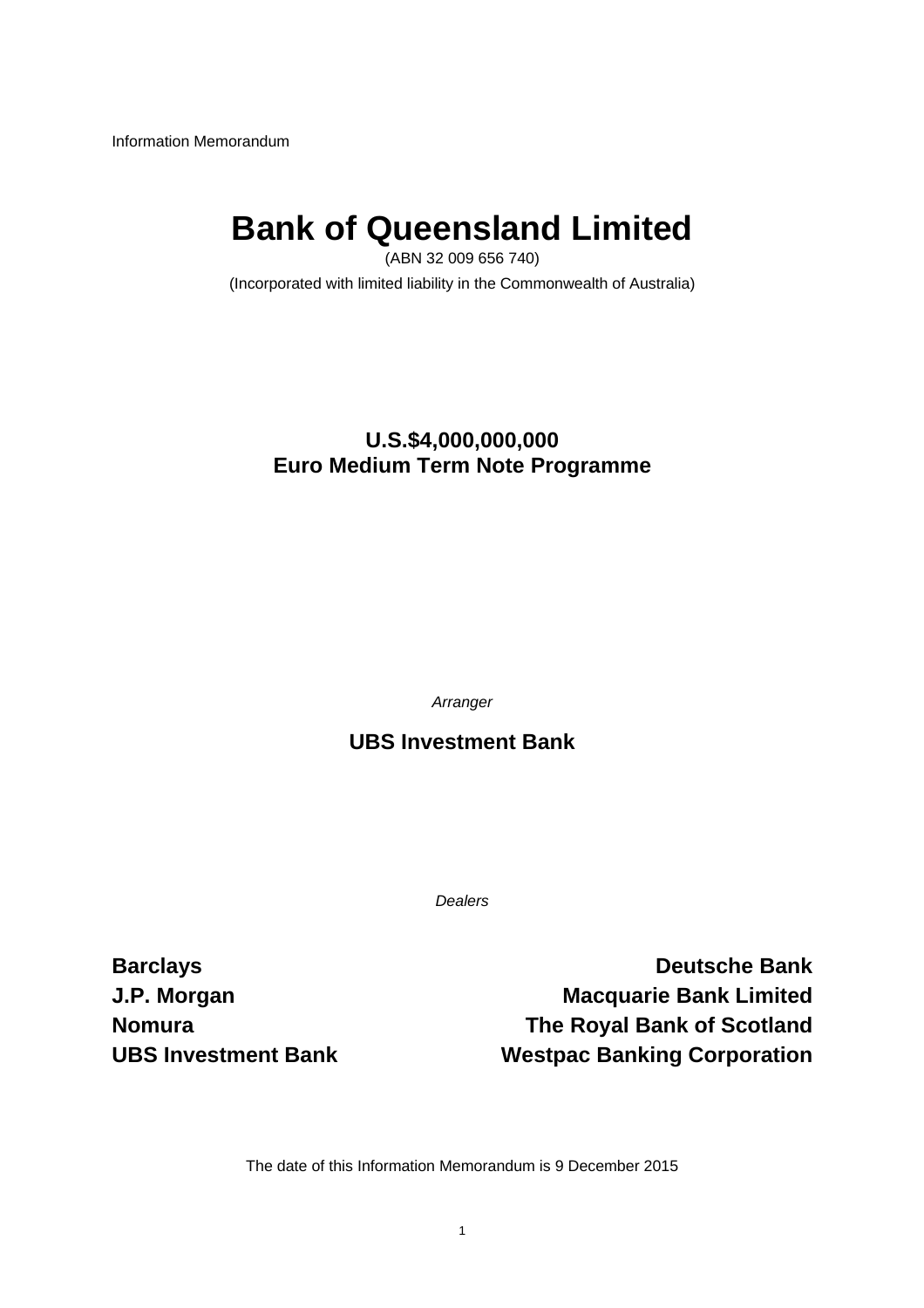This Information Memorandum comprises a base prospectus for the purpose of Article 5.4 of Directive 2003/71/EC as amended (which includes the amendments made by Directive 2010/73/EU to the extent that such amendments have been implemented in a relevant Member State of the European Economic Area (the "**Prospectus Directive**"), replaces and supersedes the Information Memorandum dated 12 December 2014 describing the Programme (as defined below). Any Notes (as defined below) issued under the Programme on or after the date of this Information Memorandum are issued subject to the provisions contained herein. This does not affect any Notes already issued.

Under the Euro Medium Term Note Programme described in this Information Memorandum (the "**Programme**"), Bank of Queensland Limited (ABN 32 009 656 740) (the "**Issuer**" or the "**Bank**"), subject to compliance with all relevant laws, regulations and directives, may from time to time issue Euro Medium Term Notes (the "**Notes**"). The aggregate nominal amount of Notes outstanding will not at any time exceed U.S.\$4,000,000,000 (or the equivalent in other currencies) or such higher amount as may be agreed by the Issuer and the Dealers (as defined in "**Subscription and Sale**").

Notes will be issued in one or more series (each a "**Series**"). Each Series shall be in bearer form and may be issued in one or more tranches (each a "**Tranche**") on different issue dates. Notes of each Series will have the same maturity date, bear interest on the same basis and at the same rate and be issued on terms otherwise identical (except in relation to interest commencement dates and matters related thereto).

Each Tranche of Notes will be represented on issue by a temporary global note (each a "**Temporary Global Note**") which may be deposited on the issue date with a common depositary on behalf of Euroclear Bank S.A./N.V. ("**Euroclear**") and Clearstream Banking, société anonyme ("**Clearstream, Luxembourg**") and/or any other agreed clearing system. The provisions governing the exchange of interests in Temporary Global Notes for permanent global notes (each a "**Permanent Global Note**") and Definitive Notes are described in Form of the Notes.

Application has been made to the Financial Conduct Authority in its capacity as competent authority (the "**UK Listing Authority**") for Notes issued under the Programme during the period of 12 months from the date of this Information Memorandum to be admitted to the official list of the UK Listing Authority (the "**Official List**") and to the London Stock Exchange plc (the "**London Stock Exchange**") for such Notes to be admitted to trading on the London Stock Exchange's regulated market. References in this Information Memorandum to Notes being "**listed**" (and related references) on the London Stock Exchange shall mean that such Notes have been admitted to trading on the London Stock Exchange's regulated market and have been admitted to the Official List. The London Stock Exchange's regulated market is a regulated market for the purposes of the Markets in Financial Instruments Directive (Directive 2004/39/EC). Notice of the aggregate nominal amount of, interest (if any) payable in respect of, the issue price of, and certain other information which is applicable to, the Notes of each Tranche will be set forth in the applicable Final Terms (the "**Final Terms**") which, with respect to Notes to be listed on the London Stock Exchange, will be delivered to the UK Listing Authority and the London Stock Exchange on or before the date of issue of the Notes of such Tranche. Copies of Final Terms in relation to Notes to be listed on the London Stock Exchange will also be published on the website of the London Stock Exchange through a regulatory information service.

The Issuer has a long term credit rating of A3 by Moody's Investors Service Pty. Limited ("**Moody's**"), A- by Fitch Australia Pty. Ltd. ("**Fitch**") and A- by Standard & Poor's (Australia) Pty. Limited ("**S&P**") and a short term credit rating of P-2 by Moody's, F2 by Fitch and A-2 by S&P. The Programme has been rated A- in respect of long-term unsecured and unsubordinated notes; and A-2 in respect of short-term unsecured and unsubordinated notes, respectively, by S&P. None of these entities are registered in the European Union or have applied for registration under Regulation (EC) No. 1060/2009 (as amended) (the "**CRA Regulation**"). Standard & Poor's Credit Market Services Europe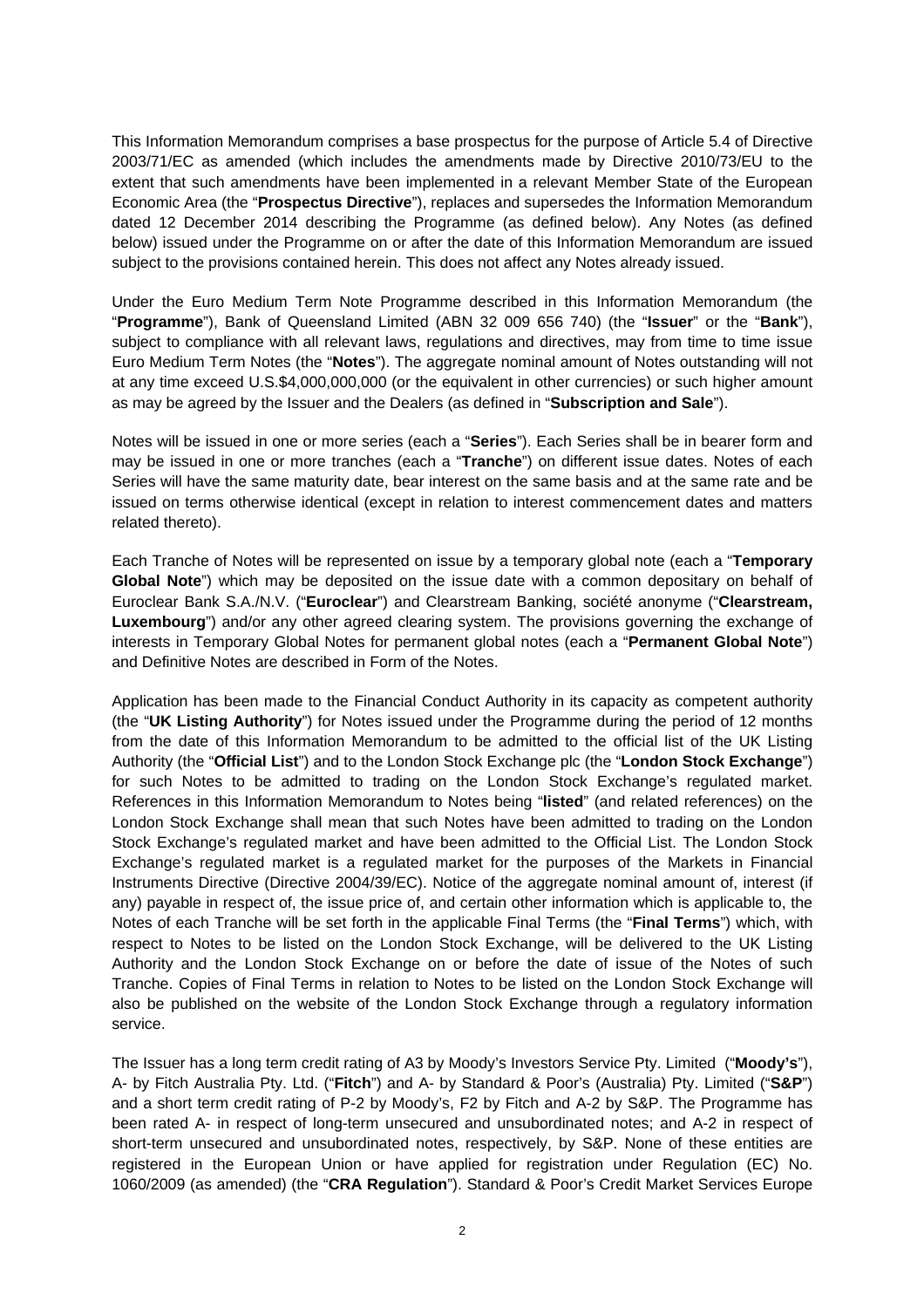Limited, Fitch Ratings Limited and Moody's Investor Services Limited are established in the European Union and are registered under the CRA Regulation to endorse the ratings given by Standard & Poor's (Australia) Pty Ltd, Fitch Australia Pty Limited and Moody's Investor Services Pty Limited, respectively. In a report dated 18 April 2012 the European Securities and Markets Authority concluded that, overall, the Australian legal and supervisory framework is equivalent to the EU regulatory regime for credit rating agencies according to what is provided for in Art. 5(6) of the CRA Regulation<sup>1</sup>. Notes issued under the Programme may be rated or unrated by S&P. Where a Tranche of Notes is rated, such rating will be disclosed in the Final Terms and will not necessarily be the same as the rating assigned to the Programme by S&P. A security rating is not a recommendation to buy, sell or hold securities and may be subject to suspension, reduction or withdrawal at any time by the assigning rating agency. In general, European regulated investors are restricted from using a rating for regulatory purposes if such rating is not issued by a credit rating agency established in the European Union and registered under the CRA Regulation unless the rating is provided by a credit rating agency operating in the European Union before 7 June 2010 which has submitted an application for registration in accordance with the CRA Regulation and such registration is not refused.

Subject as provided in the applicable Final Terms, the only persons authorised to use this Information Memorandum in connection with an offer of Notes are the persons named in the applicable Final Terms as the relevant Dealer or the Managers, as the case may be.

Copies of each Final Terms will be available from FT Business Research Centre operated by FT Interactive Data at Fitzroy House, 13-17 Epworth Street, London EC2A 4DL (in the case of Notes admitted to the Official List and to trading by the London Stock Exchange only) and from the specified office of each of the Paying Agents (as defined below).

The Issuer (the "**Responsible Person**") accepts responsibility for the information contained in this Information Memorandum and the applicable Final Terms for each Tranche of Notes issued under the Programme. To the best of the knowledge and belief of the Issuer (which has taken all reasonable care to ensure that such is the case), the information contained in this Information Memorandum is in accordance with the facts and does not omit anything likely to affect the import of such information.

No person is or has been authorised by the Issuer to give any information or to make any representation not contained in or not consistent with this Information Memorandum or any other information supplied in connection with the Programme or the Notes and, if given or made, such information or representation must not be relied upon as having been authorised by the Issuer, any of the Dealers or the Arranger (as defined in "**Overview of the Programme**"). Neither the delivery of this Information Memorandum nor any sale made in connection herewith shall, under any circumstances, create any implication that there has been no change in the affairs of the Issuer or its Subsidiaries (as defined below) taken as a whole (the "**Group**") since the date hereof or the date upon which this Information Memorandum has been most recently amended or supplemented or that there has been no adverse change in the financial position of the Issuer or the Group since the date hereof or the date upon which this Information Memorandum has been most recently amended or supplemented or that any other information supplied in connection with the Programme is correct as of any time subsequent to the date on which it is supplied or, if different, the date indicated in the document containing the same.

The distribution of this Information Memorandum and the offering or sale of the Notes in certain jurisdictions may be restricted by law. Persons into whose possession this Information Memorandum comes are required by the Issuer, the Dealers and the Arranger to inform themselves about and to

 $\overline{\phantom{a}}$ 1

The Issuer confirms that the information contained in this report has been accurately reproduced and that, so far as it is aware, and is able to ascertain from information published by the European Securities and Markets Authority, no facts have been omitted which would render the reproduced information inaccurate or misleading.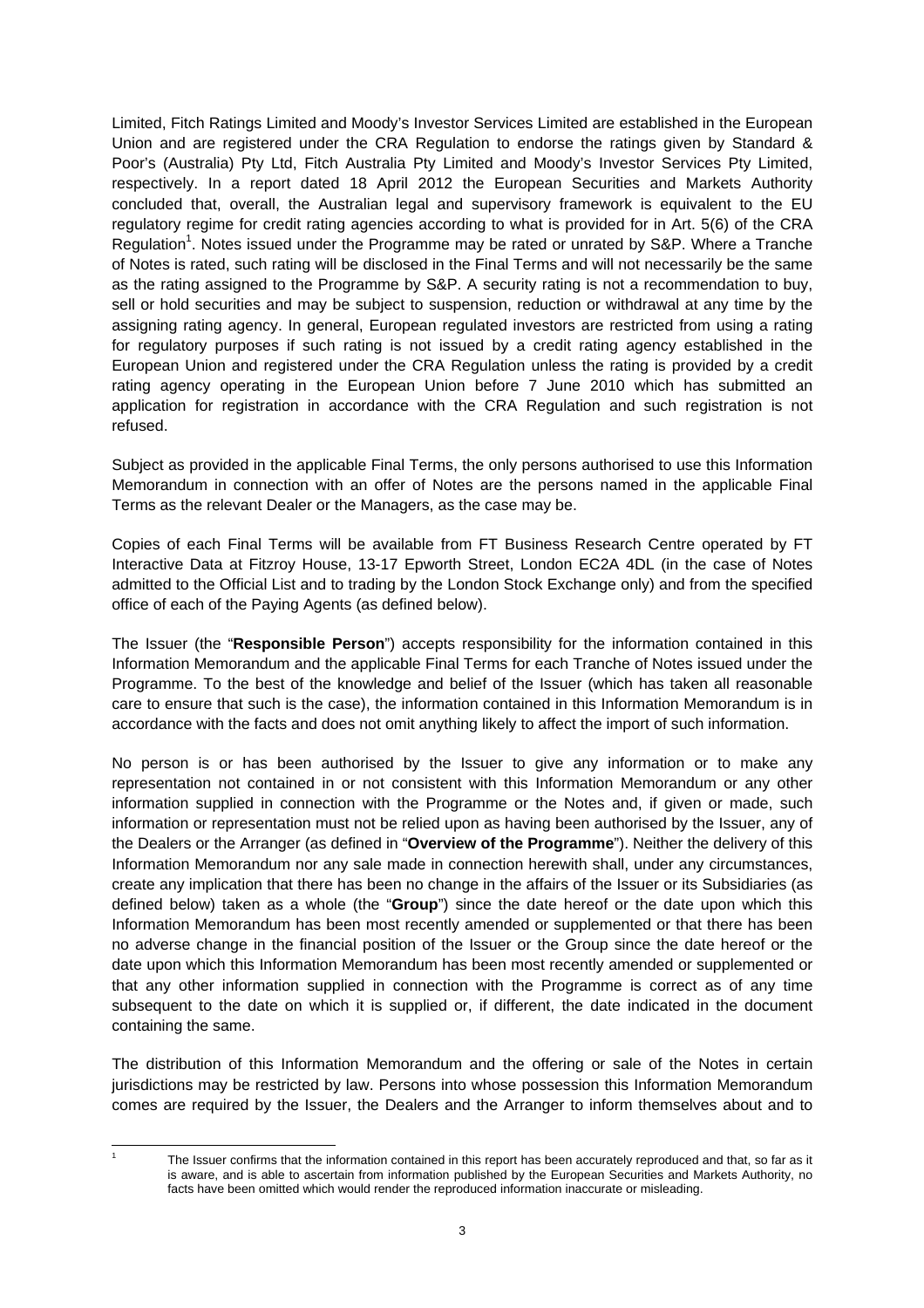observe any such restriction. The Notes have not been and will not be registered under the United States Securities Act of 1933, as amended (the "**Securities Act**") and are subject to U.S. tax law requirements. Subject to certain exceptions, Notes may not be offered, sold or delivered within the United States or to, or for the account or benefit of, U.S. persons. For a description of certain restrictions on offers and sales of Notes and on distribution of this Information Memorandum, see "*Subscription and Sale*".

This Information Memorandum does not constitute an offer of, or an invitation by or on behalf of the Issuer or the Dealers to subscribe for, or purchase, any Notes.

Neither the Arranger nor the Dealers have independently verified the information contained in this Information Memorandum. None of the Dealers or the Arranger makes any representation, express or implied, or accepts any responsibility or liability, with respect to the accuracy or completeness of any of the information contained or incorporated in this Information Memorandum or any other information provided by the Issuer in connection with the Programme. Neither this Information Memorandum nor any other financial statements are intended to provide the basis of any credit or other evaluation and should not be considered as a recommendation or a statement of opinion, or a report of either of those things, by any of the Issuer, the Arranger or the Dealers that any recipient of this Information Memorandum or any other financial statements should purchase any of the Notes. Each potential purchaser of Notes should determine for itself the relevance of the information contained in this Information Memorandum and its purchase of Notes should be based upon such investigation as it deems necessary. None of the Dealers or the Arranger undertakes to review the financial condition or affairs of the Issuer during the life of the arrangements contemplated by this Information Memorandum nor to advise any investor or potential investor in any Notes of any information coming to the attention of any of the Dealers or the Arranger. None of the Dealers or the Arranger accepts any liability in relation to the information contained or incorporated by reference in this Information Memorandum or any other information provided by the Issuer in connection with the Programme.

This Information Memorandum has been prepared on the basis that would permit an offer of Notes with a denomination of less than €100,000 (or its equivalent in any other currency) only in circumstances where there is an exemption from the obligation under the Prospectus Directive to publish a prospectus. As a result, any offer of Notes in any Member State of the European Economic Area which has implemented the Prospectus Directive (each, a "**Relevant Member State**") must be made pursuant to an exemption under the Prospectus Directive, as implemented in that Relevant Member State, from the requirement to publish a prospectus for offers of Notes. Accordingly any person making or intending to make an offer of Notes in that Relevant Member State may only do so in circumstances in which no obligation arises for the Issuer or any Dealer to publish a prospectus pursuant to Article 3 of the Prospectus Directive or supplement a prospectus pursuant to Article 16 of the Prospectus Directive, in each case, in relation to such offer. Neither the Issuer nor any Dealer has authorised, nor do they authorise, the making of any offer of Notes in circumstances in which an obligation arises for the Issuer or any Dealer to publish or supplement a prospectus for such offer.

The Notes may not be a suitable investment for all investors. Each potential investor in the Notes must determine the suitability of that investment in light of its own circumstances. In particular, each potential investor may wish to consider, either on its own or with the help of its financial and other professional advisers, whether it:

- (i) has sufficient knowledge and experience to make a meaningful evaluation of the Notes, the merits and risks of investing in the Notes and the information contained or incorporated by reference in this Information Memorandum or any applicable supplement;
- (ii) has access to, and knowledge of, appropriate analytical tools to evaluate, in the context of its particular financial situation, an investment in the Notes and the impact the Notes will have on its overall investment portfolio;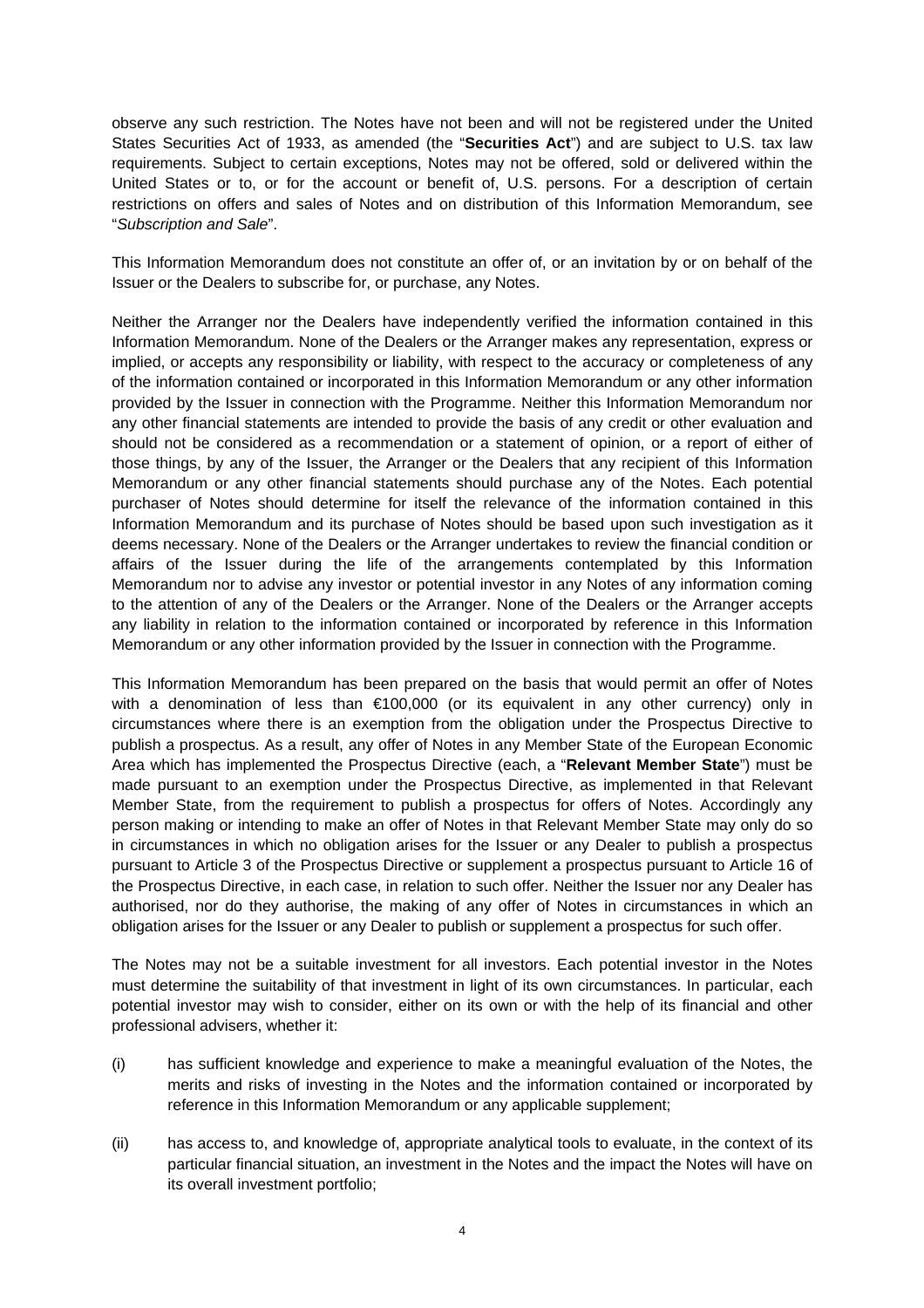- (iii) has sufficient financial resources and liquidity to bear all of the risks of an investment in the Notes, including Notes where the currency for principal or interest payments is different from the potential investor's currency;
- (iv) understands thoroughly the terms of the Notes and is familiar with the behaviour of any relevant indices and financial markets; and
- (v) is able to evaluate possible scenarios for economic, interest rate and other factors that may affect its investment and its ability to bear the applicable risks.

Legal investment considerations may restrict certain investments as the investment activities of certain investors are subject to legal investment laws and regulations, or review or regulation by certain authorities. Each potential investor should consult its legal advisers to determine whether and to what extent (1) Notes are legal investments for it, (2) Notes can be used as collateral for various types of borrowing and (3) other restrictions apply to its purchase or pledge of any Notes. Financial institutions should consult their legal advisers or the appropriate regulators to determine the appropriate treatment of Notes under any applicable risk-based capital or similar rules.

In connection with the issue of any Tranche of Notes, one or more relevant Dealers (the "**Stabilising Manager(s)**") (or persons acting on behalf of any Stabilising Manager(s)) may, outside Australia and on a financial market operated outside Australia, over-allot Notes or effect transactions with a view to supporting the market price of the Notes at a level higher than that which might otherwise prevail. However, there is no assurance that the Stabilising Manager(s) (or persons acting on behalf of any Stabilising Manager(s)) will undertake stabilisation action. Any stabilisation action may begin on or after the date on which adequate public disclosure of the terms of the offer of the relevant Tranche of Notes is made and, if begun, may be ended at any time, but it must end no later than the earlier of 30 days after the issue date of the relevant Tranche of Notes and 60 days after the date of the allotment of the relevant Tranche of Notes. Any stabilisation action or over-allotment must be conducted by the relevant Stabilising Manager(s) (or persons acting on behalf of any Stabilising Manager(s)) in accordance with all applicable laws and rules.

The financial information included in this Information Memorandum has not been prepared in accordance with the international accounting standards (the "**International Accounting Standards**") adopted pursuant to the procedure of Article 3 of Regulation (EC) No 1606/2002 and there may be material differences in the financial information had Regulation (EC) No 1606/2002 been applied to the historical financial information.

In this Information Memorandum, unless otherwise specified or the context otherwise requires, references to "**U.S. dollars**", "**U.S.\$**" and "**cents**" are to the currency of the United States of America, to "**A\$**", "**\$**" and "**dollars**" are to the currency of the Commonwealth of Australia, to "**£**" and "**Sterling**" are to the currency of the United Kingdom and to "**euro**", "**EUR**" and "**€**" are to the currency introduced at the third stage of European economic and monetary union pursuant to the Treaty on the Functioning of the European Union, as amended.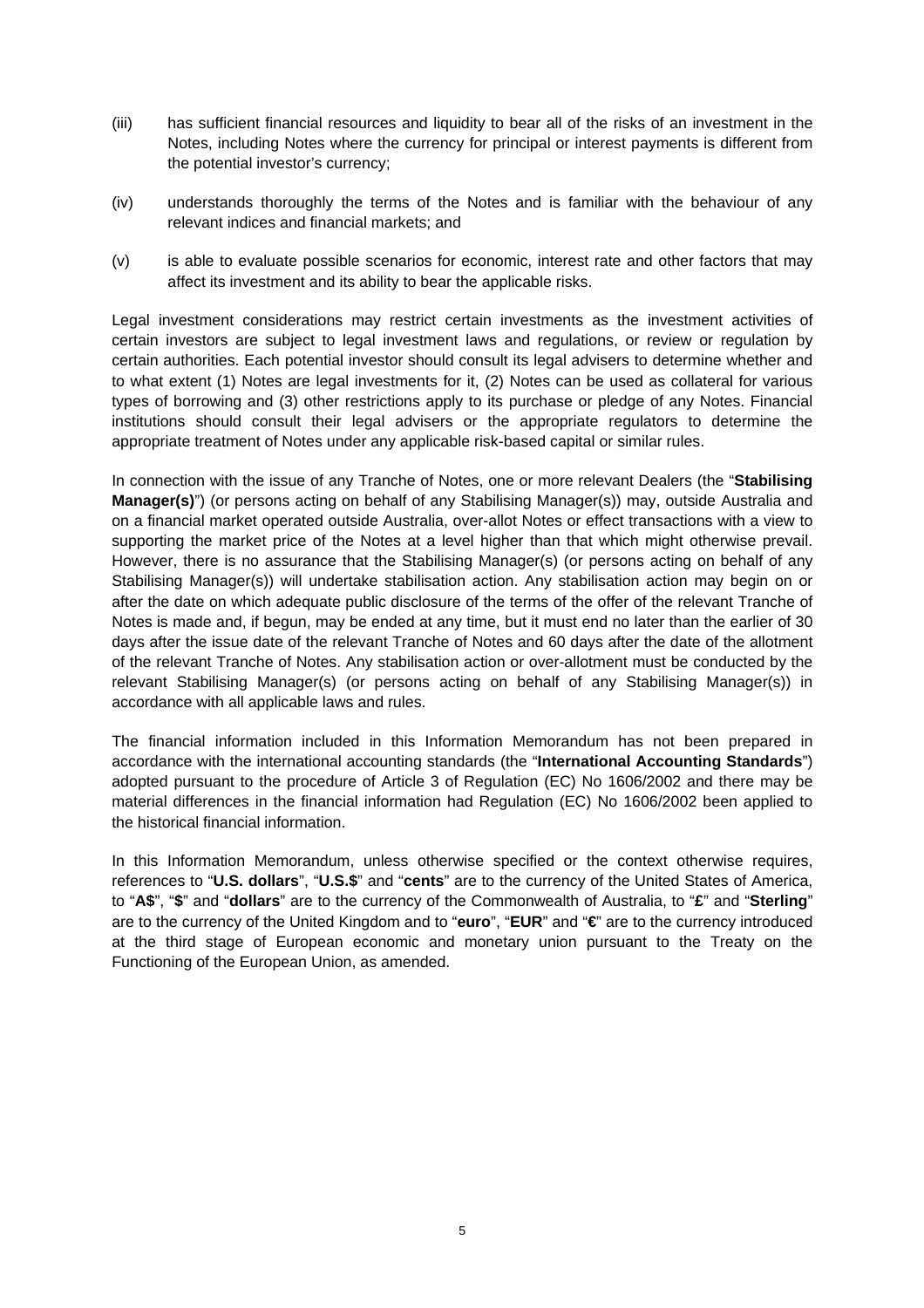### **Documents Incorporated by Reference**

The following documents which have previously been published shall be incorporated in, and form part of, this Information Memorandum:

- the Financial Accounts for the years ended 31 August 2014 and 31 August 2015 (including the auditors' report, the audited consolidated financial statements of the Issuer in respect of the years ended 31 August 2014 and 31 August 2015 and notes thereon) as set out from page 35 to page 115 of the 2014 Annual Report and from page 69 to page 139 of the 2015 Annual Report; and
- the Terms and Conditions of the Notes contained in the previous Information Memorandum dated 15 December 2006, pages 15 to 33 (inclusive), in the previous Information Memorandum dated 18 December 2008, pages 21 to 40 (inclusive), in the previous Information Memorandum dated 21 December 2009, pages 23 to 42 (inclusive), in the previous Information Memorandum dated 17 December 2010, pages 22 to 41 (inclusive), in the previous Information Memorandum dated 6 December 2011, pages 25 to 48 (inclusive), in the previous Information Memorandum dated 19 December 2012, pages 29 to 51 (inclusive), in the previous Information Memorandum dated 26 February 2014, pages 30 to 54 (inclusive) and in the previous Information Memorandum dated 12 December 2014, pages 30 to 51 (inclusive) prepared by the Issuer in connection with the Programme.

Following the publication of this Information Memorandum a supplement may be prepared by the Issuer and approved by the UK Listing Authority in accordance with Article 16 of the Prospectus Directive. Statements contained in any such supplement (or contained in any document incorporated by reference therein) shall, to the extent applicable (whether expressly, by implication or otherwise), be deemed to modify or supersede statements contained in this Information Memorandum or in a document which is incorporated by reference in this Information Memorandum. Any statement so modified or superseded shall not be deemed, except as so modified or superseded, to constitute a part of this Information Memorandum and are available for viewing at http://www.boq.com.au/shareholder\_debt\_programmes.htm.

Copies of documents incorporated by reference in this Information Memorandum can be obtained from the registered office of the Issuer and from the specified office of the Paying Agent for the time being in London, set out at the end of this Information Memorandum. In addition, copies of this Information Memorandum and each document incorporated by reference herein are available on the London Stock Exchange's website at http://www.londonstockexchange.com/exchange/news/marketnews/market-news-home.html.

Any internet site addresses in this Information Memorandum are included for reference only and the contents of any such internet sites are not incorporated by reference into, and do not form part of, this Information Memorandum. Any document incorporated by reference in any of the documents described above does not form part of this Information Memorandum. Any non-incorporated parts of a document referred to herein are either deemed not relevant for an investor or are otherwise covered elsewhere in this Information Memorandum.

### **Supplemental Information Memorandum**

The Issuer will, in the event of any significant new factor, material mistake or inaccuracy relating to information included in this Information Memorandum which is capable of affecting the assessment of any Notes, prepare a supplement to this Information Memorandum or publish a new Information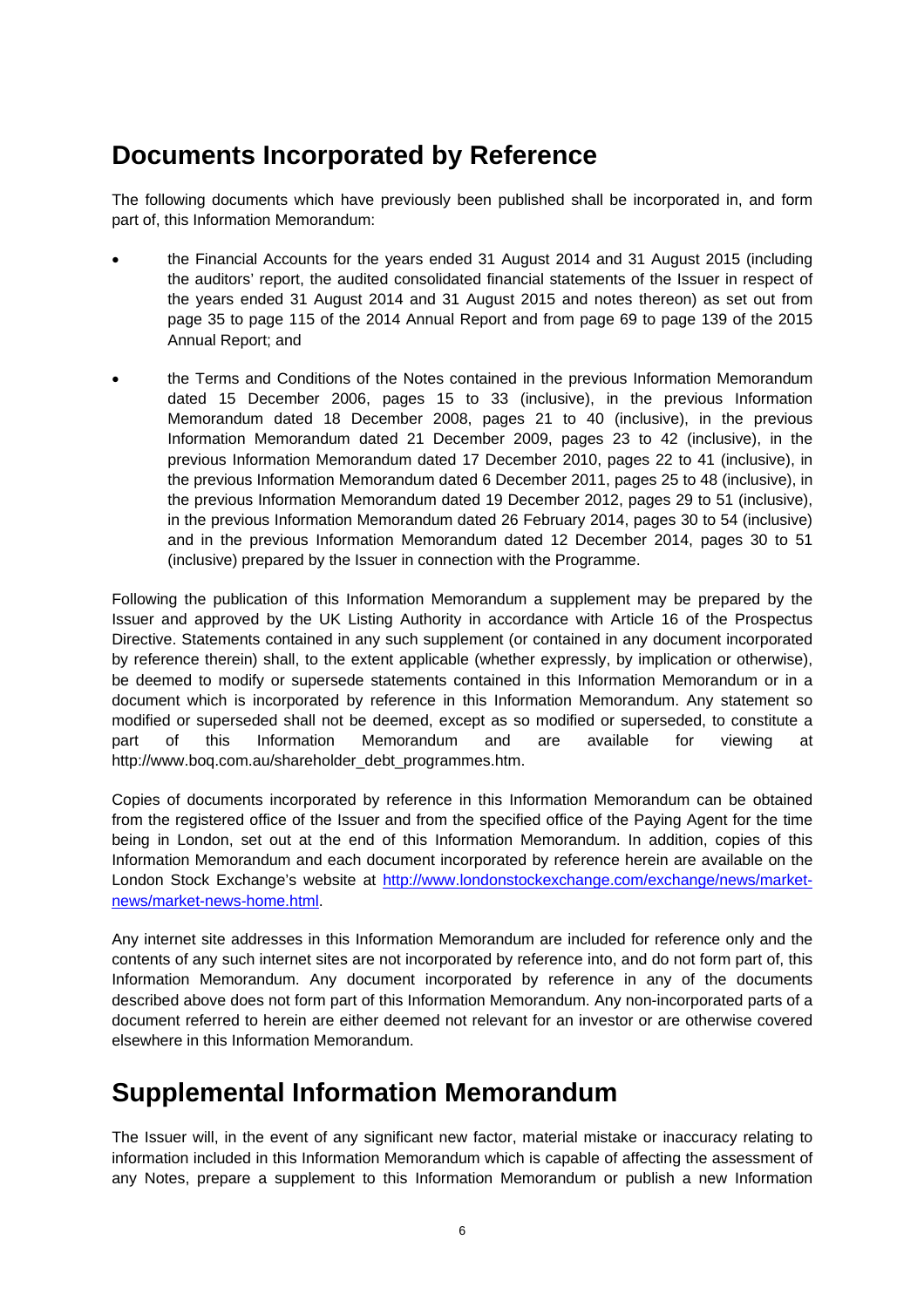Memorandum for use in connection with any subsequent issue of Notes. The Issuer has undertaken to the Dealers in the Dealer Agreement (as defined in "*Subscription and Sale*") that it will comply with section 87G of the Financial Services and Markets Act 2000 (as amended) ("**FSMA**").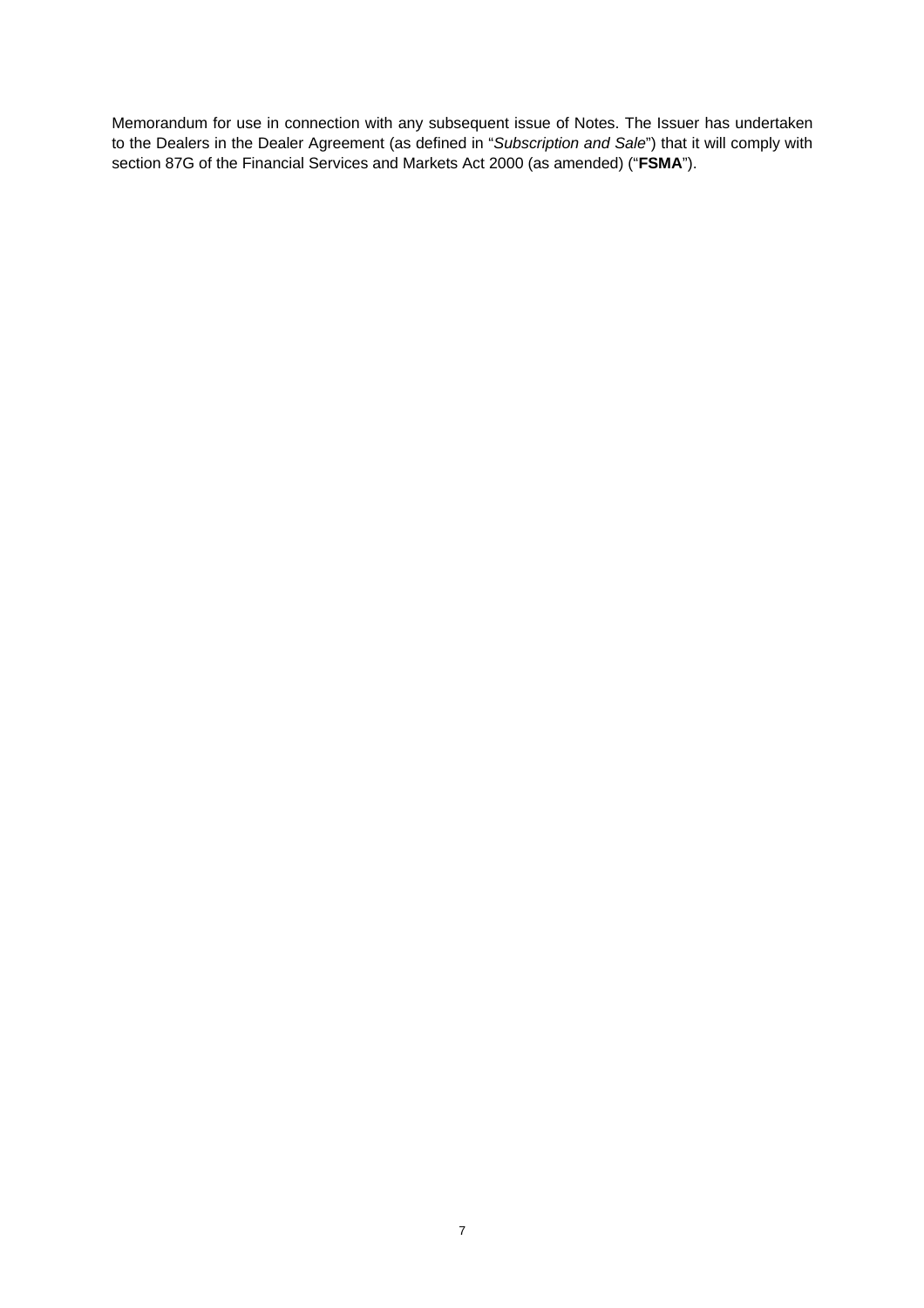### **Table of Contents**

|                                                                                                                                                  | Page |
|--------------------------------------------------------------------------------------------------------------------------------------------------|------|
| <b>Overview of the Programme</b>                                                                                                                 | 9    |
| <b>Risk Factors</b>                                                                                                                              | 15   |
| <b>Form of the Notes</b>                                                                                                                         | 30   |
| <b>Terms and Conditions of the Notes</b>                                                                                                         | 33   |
| <b>Use of Proceeds</b>                                                                                                                           | 58   |
| <b>Bank of Queensland Limited</b>                                                                                                                | 59   |
| <b>Australian Taxation</b>                                                                                                                       | 66   |
| United Kingdom Taxation, FATCA Disclosure, Common Reporting Standard, the Proposed<br><b>Financial Transactions Tax and EU Savings Directive</b> | 70   |
| <b>Subscription and Sale</b>                                                                                                                     | 74   |
| <b>Form of Final Terms</b>                                                                                                                       | 80   |
| <b>General Information</b>                                                                                                                       | 87   |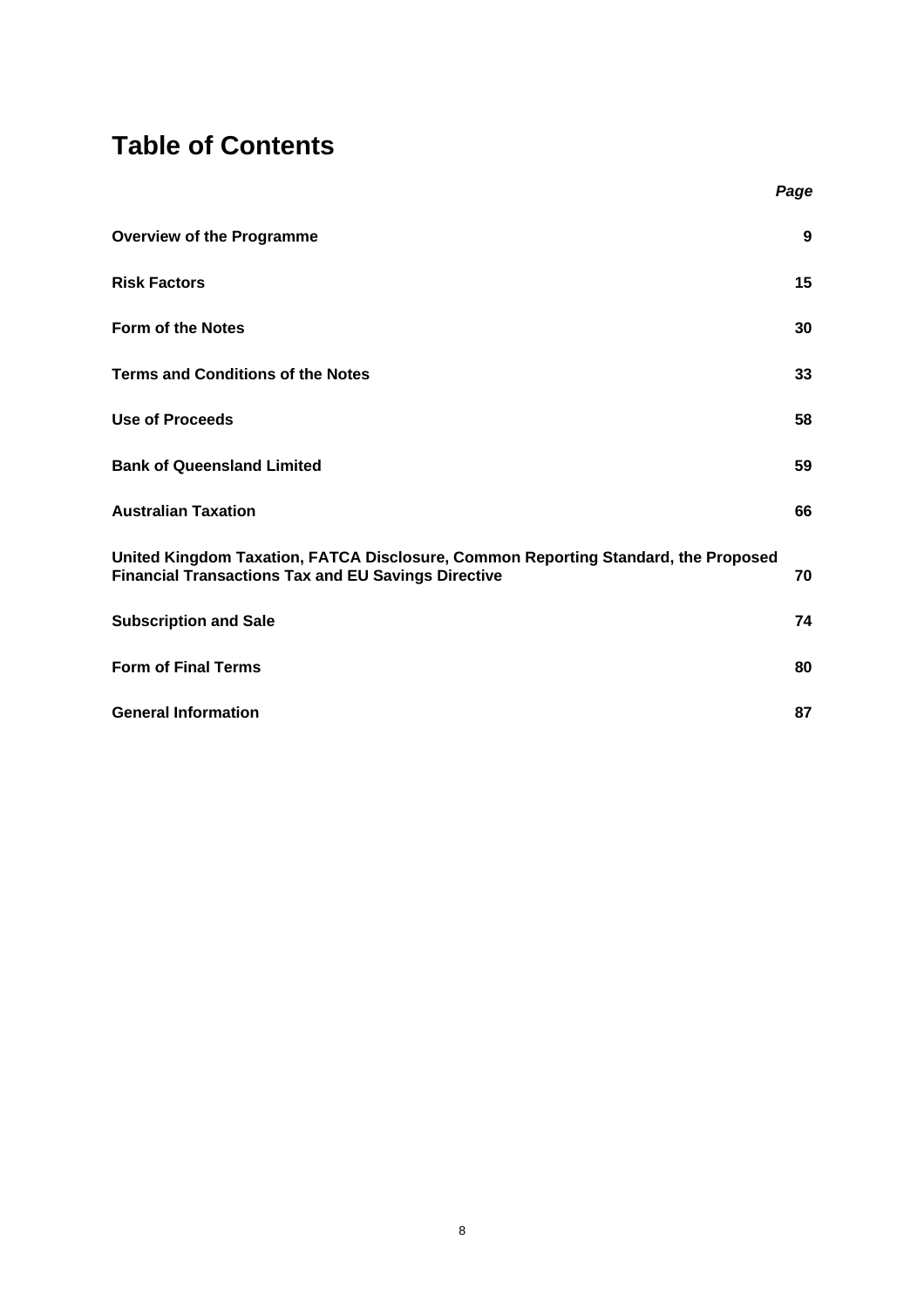### **Overview of the Programme**

*The following overview is qualified in its entirety by the remainder of this Information Memorandum and, in relation to the terms and conditions of any Tranche, by the applicable Final Terms. Words and expressions defined in the "Terms and Conditions of the Notes" shall have the same meanings in this summary.* 

| <b>Issuer:</b>          | Bank of Queensland Limited (ABN 32 009 656 740)                                                                                                                                                                                                                                                                                                                                                                                                                                                                                                                                                                                                                                                                                                                                                                                   |  |  |
|-------------------------|-----------------------------------------------------------------------------------------------------------------------------------------------------------------------------------------------------------------------------------------------------------------------------------------------------------------------------------------------------------------------------------------------------------------------------------------------------------------------------------------------------------------------------------------------------------------------------------------------------------------------------------------------------------------------------------------------------------------------------------------------------------------------------------------------------------------------------------|--|--|
| <b>Description:</b>     | Euro Medium Term Note Programme                                                                                                                                                                                                                                                                                                                                                                                                                                                                                                                                                                                                                                                                                                                                                                                                   |  |  |
| Size:                   | Up to U.S.\$4,000,000,000 (or the equivalent in other currencies at<br>the date of issue) aggregate nominal amount of Notes outstanding at<br>any one time.                                                                                                                                                                                                                                                                                                                                                                                                                                                                                                                                                                                                                                                                       |  |  |
| Arranger:               | <b>UBS Limited</b>                                                                                                                                                                                                                                                                                                                                                                                                                                                                                                                                                                                                                                                                                                                                                                                                                |  |  |
| Dealers:                | Barclays Bank PLC<br>Deutsche Bank AG, London Branch<br>J.P. Morgan Securities plc<br>Macquarie Bank Limited (ABN 46 008 583 542)<br>Nomura International plc<br>The Royal Bank of Scotland plc<br><b>UBS Limited</b><br>Westpac Banking Corporation (ABN 33 007 457 141)<br>The Issuer may from time to time terminate the appointment of any<br>Dealer under the Programme or appoint additional dealers either in<br>respect of one or more Tranches or in respect of the whole<br>Programme.                                                                                                                                                                                                                                                                                                                                  |  |  |
| Agent:                  | Citibank, N.A., London Branch                                                                                                                                                                                                                                                                                                                                                                                                                                                                                                                                                                                                                                                                                                                                                                                                     |  |  |
| <b>Method of Issue:</b> | The Notes will be issued on a syndicated or non-syndicated basis.<br>The Notes will be issued in Series having one or more issue dates<br>and on terms otherwise identical (or identical other than in respect of<br>the interest commencement date and related matters), the Notes of<br>each Series being intended to be interchangeable with all other<br>Notes of that Series. Each Series may be issued in Tranches on the<br>same or different issue dates. The specific terms of each Tranche<br>(which will be supplemented, where necessary, with supplemental<br>terms and conditions and, save in respect of the issue date, issue<br>price, first payment of interest and nominal amount of the Tranche,<br>will be identical to the terms of other Tranches of the same Series)<br>will be set out in a Final Terms. |  |  |
| <b>Issue Price:</b>     | Notes may be issued at their nominal amount or at a discount or<br>premium to their nominal amount.                                                                                                                                                                                                                                                                                                                                                                                                                                                                                                                                                                                                                                                                                                                               |  |  |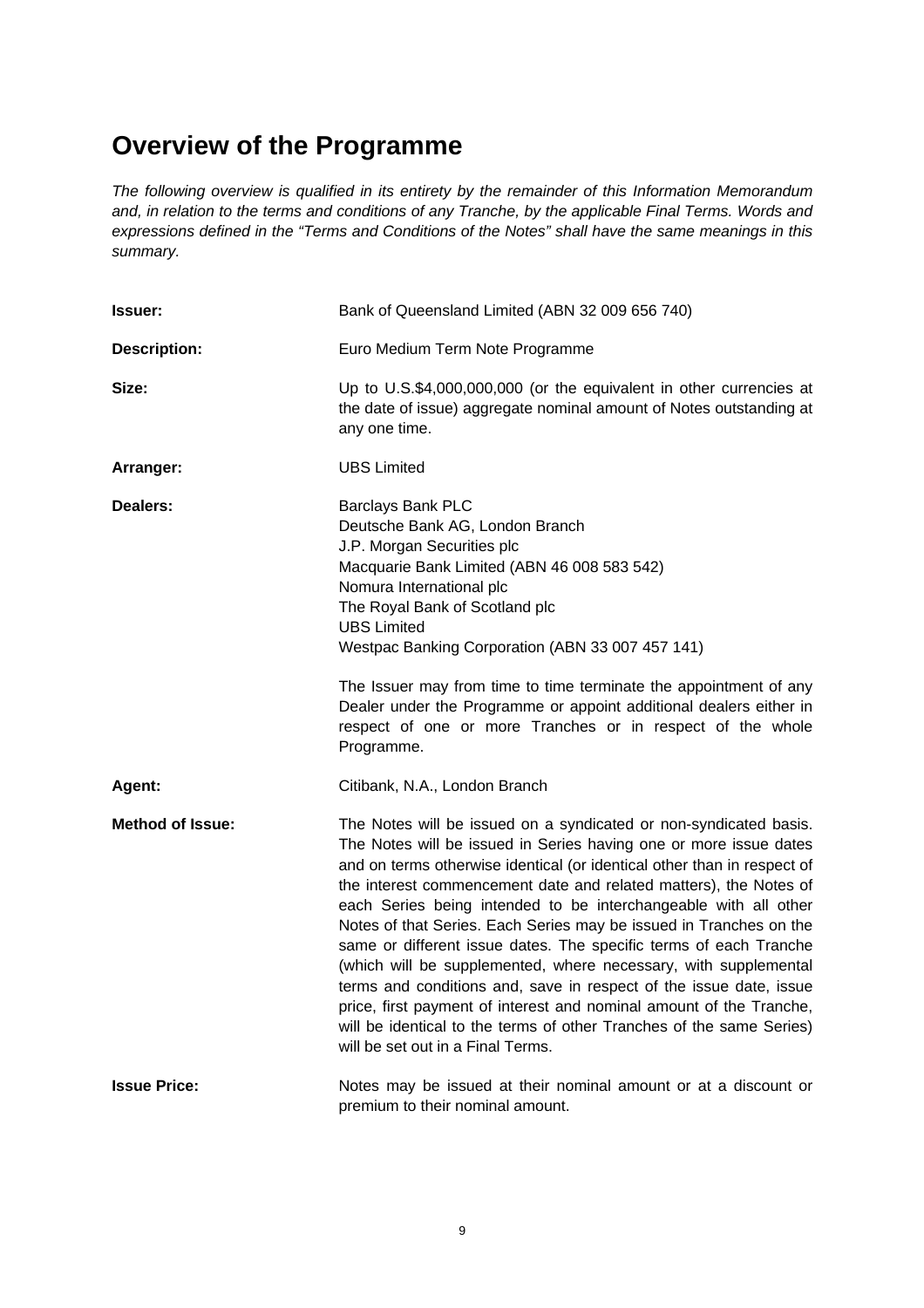| <b>Form of Notes:</b>             | The Notes will be issued in bearer form only. Each Tranche of Notes<br>will be represented on issue by a Temporary Global Note which will<br>be deposited on the issue date with a common depositary on behalf<br>of Euroclear and Clearstream, Luxembourg and/or any other agreed<br>clearing system and which will be exchangeable, upon request, as<br>described therein for either a Permanent Global Note or Definitive<br>Notes (as indicated in the applicable Final Terms and subject, in the<br>case of Definitive Notes, to such notice period as is specified in the<br>applicable Final Terms) in each case not earlier than 40 days after<br>the issue date upon certification of non-U.S. beneficial ownership as<br>required by U.S. Treasury regulations. A Permanent Global Note will<br>be exchangeable for Definitive Notes (as specified in the applicable<br>Final Terms), either (i) upon not less than 60 days' written notice<br>from Euroclear and/or Clearstream, Luxembourg (acting on the<br>instructions of any holder of an interest in such Permanent Global<br>Note) to the Agent as described therein <sup>2</sup> or (ii) upon the occurrence<br>of an Exchange Event (as defined in "Form of the Notes" below). Any<br>interest in a Global Note will be transferable only in accordance with<br>the rules and procedures for the time being of Euroclear and/or<br>Clearstream, Luxembourg and/or any other agreed clearing system,<br>as appropriate. |
|-----------------------------------|--------------------------------------------------------------------------------------------------------------------------------------------------------------------------------------------------------------------------------------------------------------------------------------------------------------------------------------------------------------------------------------------------------------------------------------------------------------------------------------------------------------------------------------------------------------------------------------------------------------------------------------------------------------------------------------------------------------------------------------------------------------------------------------------------------------------------------------------------------------------------------------------------------------------------------------------------------------------------------------------------------------------------------------------------------------------------------------------------------------------------------------------------------------------------------------------------------------------------------------------------------------------------------------------------------------------------------------------------------------------------------------------------------------------------------------------------------------------------------------------|
| <b>Clearing Systems:</b>          | Euroclear, Clearstream, Luxembourg and, in relation to any Tranche,<br>such other clearing system as may be agreed between the Issuer,<br>the relevant Dealer(s) and the Agent.                                                                                                                                                                                                                                                                                                                                                                                                                                                                                                                                                                                                                                                                                                                                                                                                                                                                                                                                                                                                                                                                                                                                                                                                                                                                                                            |
| <b>Initial Delivery of Notes:</b> | Temporary Global Notes may be deposited with Euroclear and/or<br>Clearstream, Luxembourg or any other clearing system or may be<br>delivered outside any clearing system provided that the method of<br>such delivery has been agreed in advance by the Issuer, the relevant<br>Dealer(s) and the Agent.                                                                                                                                                                                                                                                                                                                                                                                                                                                                                                                                                                                                                                                                                                                                                                                                                                                                                                                                                                                                                                                                                                                                                                                   |
| <b>Currencies:</b>                | Subject to compliance with all relevant laws, regulations and<br>directives, Notes may be issued in Australian dollars, Canadian<br>dollars, Danish kroner, euro, Hong Kong dollars, New Zealand<br>dollars, Sterling, Swedish kronor, Swiss francs or U.S. dollars or in<br>other currencies if the Issuer and the relevant Dealer(s) so agree.                                                                                                                                                                                                                                                                                                                                                                                                                                                                                                                                                                                                                                                                                                                                                                                                                                                                                                                                                                                                                                                                                                                                           |
| <b>Maturities:</b>                | Such maturities as may be agreed between the Issuer and the<br>relevant Dealer(s) and as indicated in the applicable Final Terms,<br>subject to such minimum or maximum maturities as may be allowed<br>or required from time to time by the relevant central bank (or<br>equivalent body) or any laws or regulations applicable to the Issuer<br>or the relevant currency.                                                                                                                                                                                                                                                                                                                                                                                                                                                                                                                                                                                                                                                                                                                                                                                                                                                                                                                                                                                                                                                                                                                |
|                                   | At the date of this Information Memorandum, the minimum maturity<br>of all Notes is one month.                                                                                                                                                                                                                                                                                                                                                                                                                                                                                                                                                                                                                                                                                                                                                                                                                                                                                                                                                                                                                                                                                                                                                                                                                                                                                                                                                                                             |
|                                   | Notes having a maturity of less than one year will, if the proceeds of<br>the issue are accepted in the United Kingdom, constitute deposits for                                                                                                                                                                                                                                                                                                                                                                                                                                                                                                                                                                                                                                                                                                                                                                                                                                                                                                                                                                                                                                                                                                                                                                                                                                                                                                                                            |

 $\frac{1}{2}$ 

The exchange upon notice option should not be expressed to be applicable if the Notes have a denomination consisting of the minimum Specified Denomination plus a higher integral multiple of another smaller amount.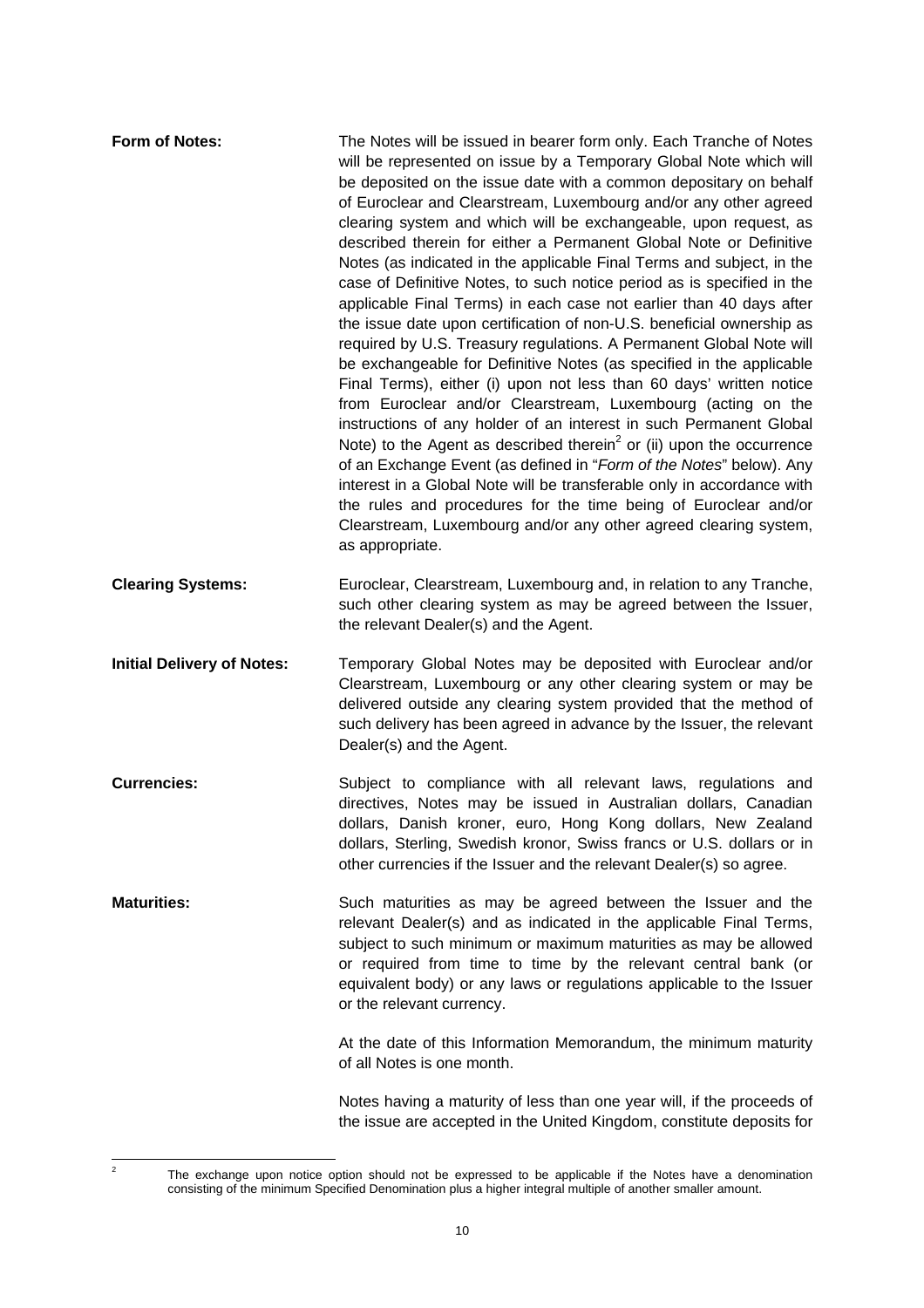the purposes of the prohibition on accepting deposits contained in section 19 of the FSMA unless they are issued to a limited class of professional investors and have a denomination of at least £100,000 or its equivalent, see "*Subscription and Sale*".

- **Denomination:** Notes will be issued in such denominations as may be agreed between the Issuer and the relevant Dealer and as indicated in the applicable Final Terms save that the minimum denomination of each Note will be such as may be allowed or required from time to time by the relevant central bank (or equivalent body) or any laws or regulations applicable to the relevant Specified Currency (see also "*Currencies*" above) and save that the minimum denomination of each Note admitted to trading on a regulated market within the European Economic Area or offered to the public in a Member State of the European Economic Area in circumstances which otherwise require the publication of a prospectus under the Prospectus Directive will be €100,000 (or, if the Notes are denominated in a currency other than euro, the equivalent amount in such currency).
- **Fixed Rate Notes:** Fixed interest will be payable in arrear on such date or dates in each year as may be agreed between the Issuer and the relevant Dealer(s) and on redemption and will be calculated on the basis of such Day Count Fraction as may be agreed between the Issuer and the relevant Dealer(s).
- **Floating Rate Notes:** Floating Rate Notes will bear interest at a rate determined:
	- (i) on the same basis as the floating rate under a notional interest-rate swap transaction in the relevant currency governed by an agreement incorporating the 2006 ISDA Definitions (as published by the International Swaps and Derivatives Association, Inc., and as amended and updated as at the issue date of the first Tranche of the Notes of the relevant Series); or
	- (ii) on the basis of a reference rate set out in the applicable Final Terms.

The margin (if any) relating to such floating rate will be agreed between the Issuer and the relevant Dealer(s) for each Series of Floating Rate Notes.

**Other provisions in relation to Floating Rate Notes:**  Floating Rate Notes may also have a maximum interest rate, a minimum interest rate or both.

> Interest on Floating Rate Notes in respect of each Interest Period, as selected prior to issue by the Issuer and the relevant Dealer(s), will be payable on such Interest Payment Dates as are specified in, or determined pursuant to, the applicable Final Terms and will be calculated on the basis of such Day Count Fraction as may be agreed by the Issuer and the relevant Dealer(s).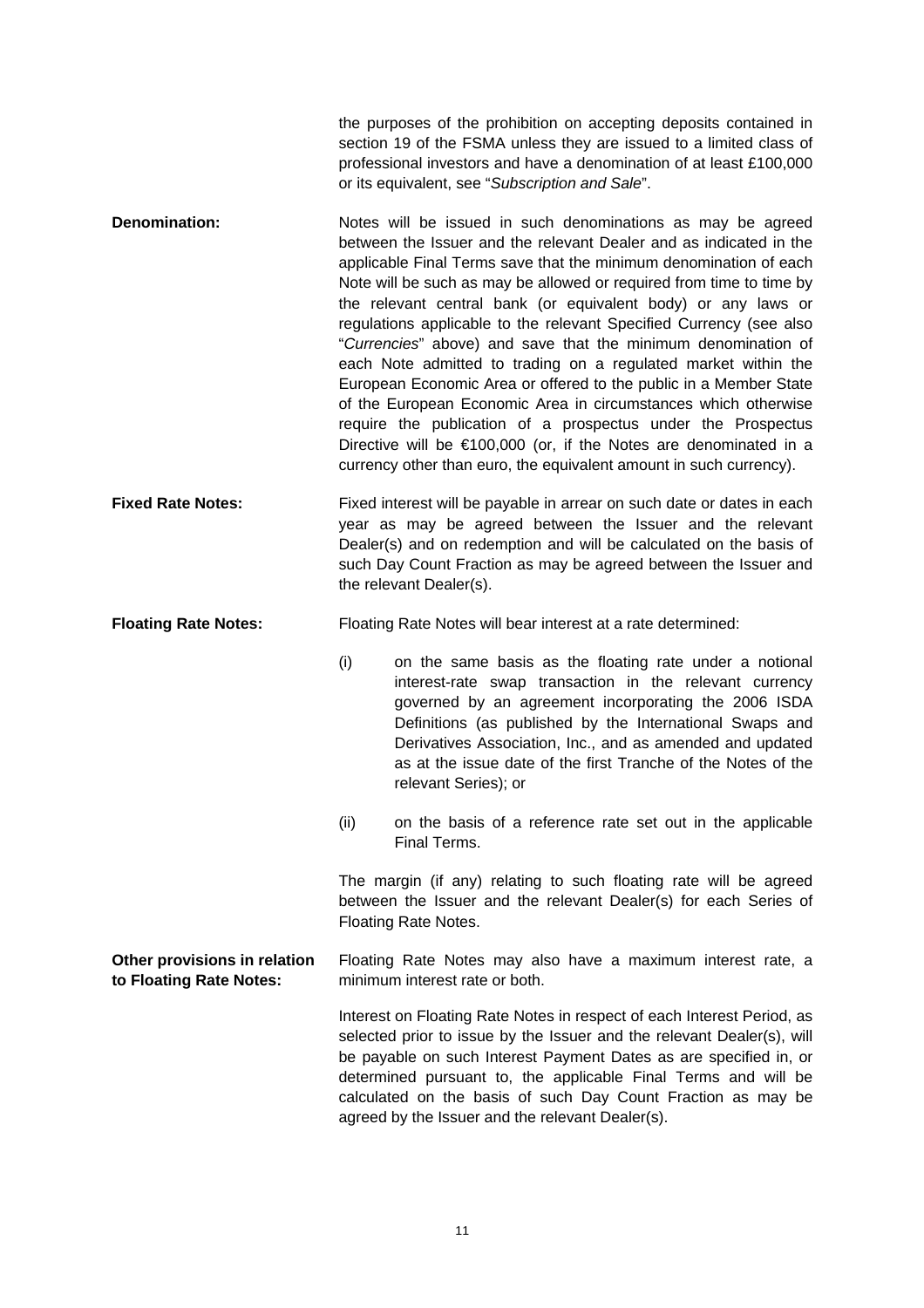**Zero Coupon Notes:** Zero Coupon Notes will not bear interest and will be offered and sold at a discount to their nominal amount unless otherwise specified in the applicable Final Terms.

**Redemption:** The Final Terms relating to each Tranche of Notes will indicate either that the Notes of such Tranche cannot be redeemed prior to their stated maturity or that such Notes will be redeemable at the option of the Issuer and/or the Noteholders upon giving not less than 15 nor more than 30 days' irrevocable notice (or such other notice period (if any) as is indicated in the applicable Final Terms) to the Noteholders or the Issuer, as the case may be, on a date or dates specified prior to such stated maturity and at a price or prices and on such terms as are indicated in the applicable Final Terms. The Notes will also be redeemable for taxation reasons or following an Event of Default.

**Status of the Notes:** Notes and any relevant Coupons will be direct, unconditional, unsubordinated and (subject to Condition 3) unsecured obligations of the Issuer and (subject as provided above) will rank *pari passu*, without any preference among themselves, with all other outstanding unsecured and unsubordinated obligations of the Issuer, present and future (other than obligations preferred by mandatory provisions of law) - see Condition 2.

> The Issuer is an "authorised deposit-taking institution" ("**ADI**") as that term is defined under the Banking Act 1959 of Australia ("**Banking Act**").

> Section 13A(3) of the Banking Act provides that the assets of an ADI in Australia would, in the event of the ADI becoming unable to meet its obligations or suspending payment, be available to meet certain liabilities in priority to all other liabilities of that ADI. The liabilities which have priority, by virtue of section 13A(3) of the Banking Act, to the claims of holders in respect of the Notes will be substantial, as such liabilities include (but are not limited to) liabilities owed to the Australian Prudential Regulation Authority ("**APRA**") in respect of any payments by APRA to holders of protected accounts held with that ADI under the Banking Act, the costs of APRA in certain circumstances, liabilities in Australia owed to holders of protected accounts held with that ADI, debts due to the Reserve Bank of Australia ("**RBA**") and liabilities under certified industry support contracts. A "protected account" is an account or covered financial product that is kept by an account-holder (whether alone or jointly with one or more other account-holders) with an ADI and is either:

> (i) an account, or covered financial product, that is kept under an agreement between the account-holder and the ADI requiring the ADI to pay the account-holder, on demand by the account-holder or at an agreed time by them, the net credit balance of the account or covered financial product at the time of the demand or the agreed time (as appropriate); or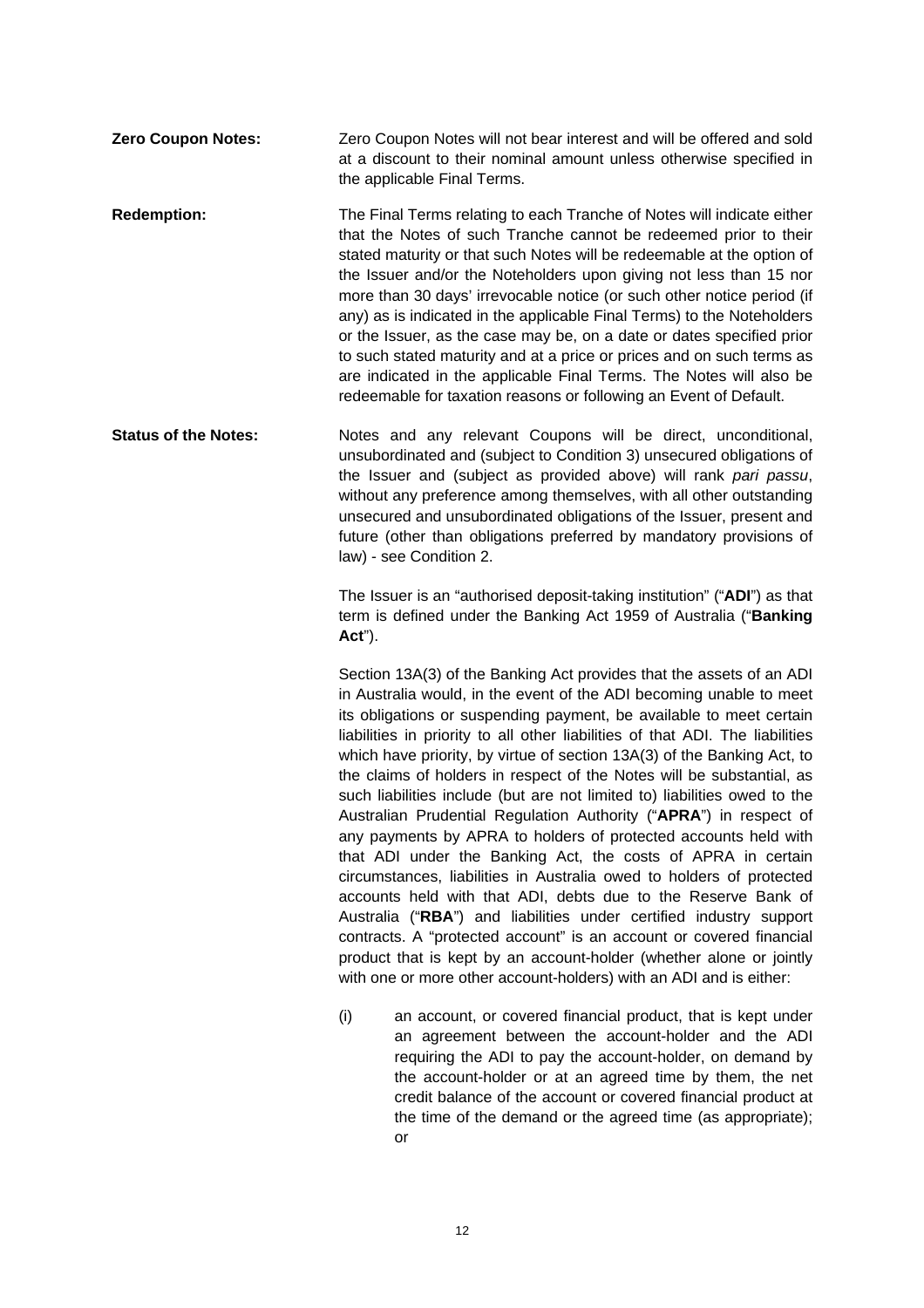(ii) an account prescribed by regulations for the purposes of section 5(4)(a) of the Banking Act.

For the purposes of section 13A(3) of the Banking Act, the assets of the ADI do not include any interest in an asset (or a part of an asset) in a cover pool (as defined in the Banking Act) that may have been established by that ADI for the issuance of any covered bonds.

Under Section 16(2) of the Banking Act, certain other debts due to APRA shall, in a winding-up of an ADI have, subject to section 13A(3) of the Banking Act, priority over all other unsecured debts of the ADI. Further, under section 86 of the Reserve Bank Act 1959 of Australia, debts due by an ADI to the RBA shall, in a winding-up of that ADI, have, subject to section 13A(3) of the Banking Act, priority over all other debts of that ADI.

The Notes would not constitute a protected account under such statutory provisions.

**Negative Pledge:** The terms of the Notes will contain a negative pledge provision as further described in Condition 3.

**Cross Default/Acceleration:** Not applicable.

**Withholding Tax:** All payments in respect of the Notes and Coupons by the Issuer will be made without withholding or deduction for or on account of withholding taxes of the Commonwealth of Australia or the State of Queensland unless the withholding or deduction of such taxes is required by law. In that event, the Issuer will (subject to certain exceptions) pay such additional amounts as will result in the holders of Notes or Coupons receiving such amounts as they would have received in respect of such Notes or Coupons had no such withholding or deduction been required, all as more fully described in Condition 7.

> All payments in respect of the Notes will be made subject to any withholding or deduction required pursuant to FATCA (as defined in "*Risk Factors*"), any regulations or agreements thereunder, any official interpretations thereof, or any law implementing an intergovernmental approach thereto, as provided in Condition 5(a).

#### **Governing Law:** English.

**Rating: The Issuer has a long term credit rating of A3 by Moody's, A- by Rating:** Fitch and A- by S&P and a short term credit rating of P-2 by Moody's, F2 by Fitch and A-2 by S&P. The Programme has been rated A- in respect of long-term unsecured and unsubordinated notes; and A-2 in respect of short-term unsecured and unsubordinated notes, respectively, by S&P. Standard & Poor's Credit Market Services Europe Limited, Fitch Ratings Limited and Moody's Investor Services Limited are established in the European Union and are registered under the CRA Regulation to endorse the ratings given by Standard & Poor's (Australia) Pty Ltd, Fitch Australia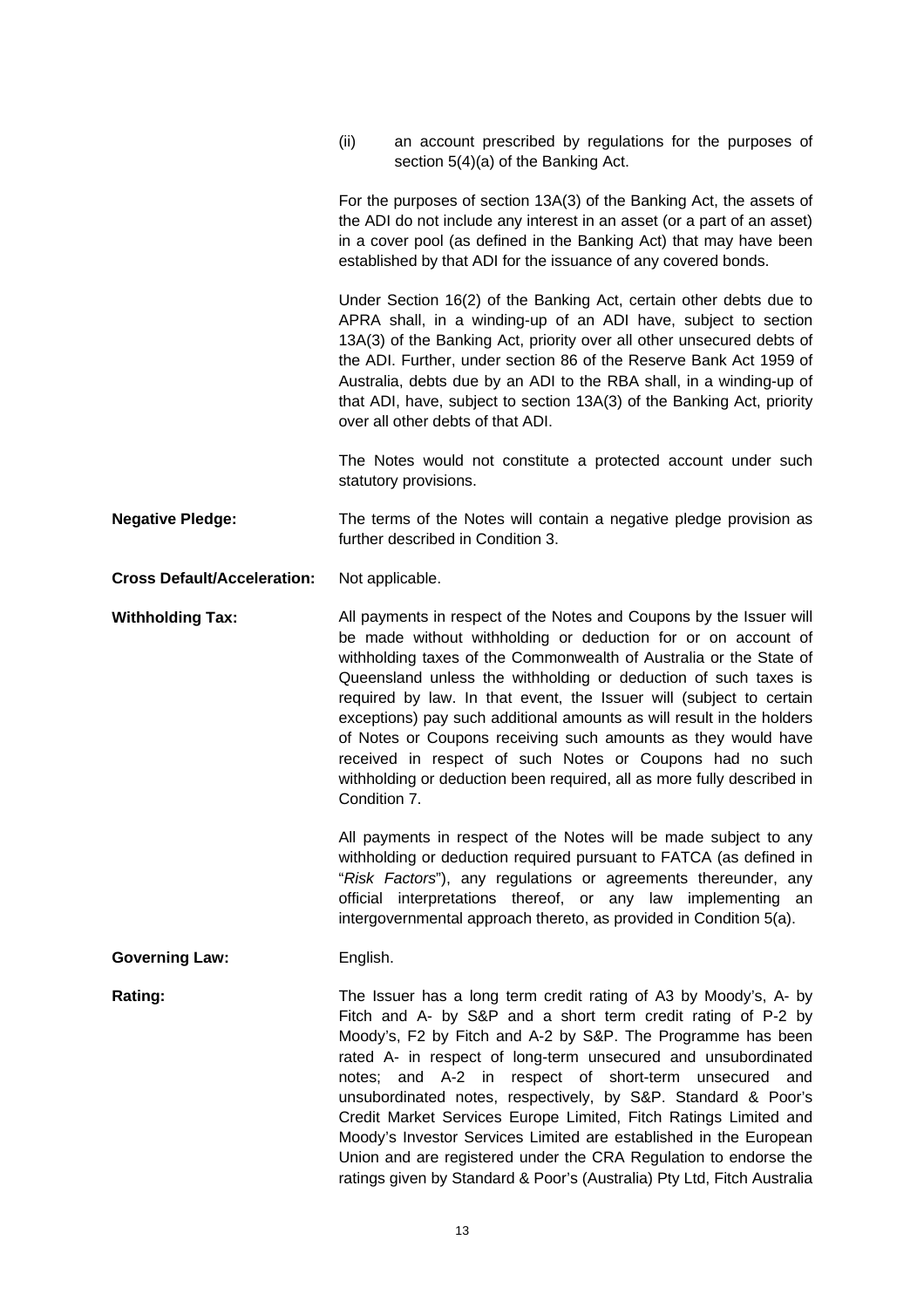Pty Limited and Moody's Investor Services Pty Limited, respectively. In a report dated 18 April 2012 the European Securities and Markets Authority concluded that, overall, the Australian legal and supervisory framework is equivalent to the EU regulatory regime for credit rating agencies according to what is provided for in Art. 5(6) of the CRA Regulation. Series of Notes issued under the Programme may be rated or unrated. Where a Series of Notes is rated, such rating will be disclosed in the applicable Final Terms and will not necessarily be the same as the ratings assigned to the Programme. A security rating is not a recommendation to buy, sell or hold securities and may be subject to suspension, reduction or withdrawal at any time by the assigning rating agency. **Listing:** Application has been made for Notes issued under the Programme to be listed on the London Stock Exchange. The Notes may also be listed on such other or further stock exchange(s) as may be agreed between the Issuer and the relevant Dealer in relation to each Series. Unlisted Notes may also be issued. The Final Terms relating to each Tranche of Notes will state whether or not and, if so, on which stock exchange(s) the Notes are to be listed. The Dealer Agreement provides that, if the maintenance of the listing of any Notes has, in the opinion of the Issuer, become unduly onerous for any reason whatsoever, the Issuer shall be entitled to terminate such listing subject to its using its best endeavours promptly to list or admit to trading the Notes on an alternative stock exchange, within or outside the European Union, to be agreed between the Issuer and the relevant Dealer. **Selling Restrictions:** United States, European Economic Area, (including the United Kingdom and the Netherlands), the Commonwealth of Australia, Switzerland, Hong Kong and Singapore and such other jurisdictions as may be required in connection with the offering and sale of a particular Tranche of Notes. See "*Subscription and Sale*". The Issuer is Category 2 for the purposes of Regulation S under the

Securities Act. TEFRA D will apply.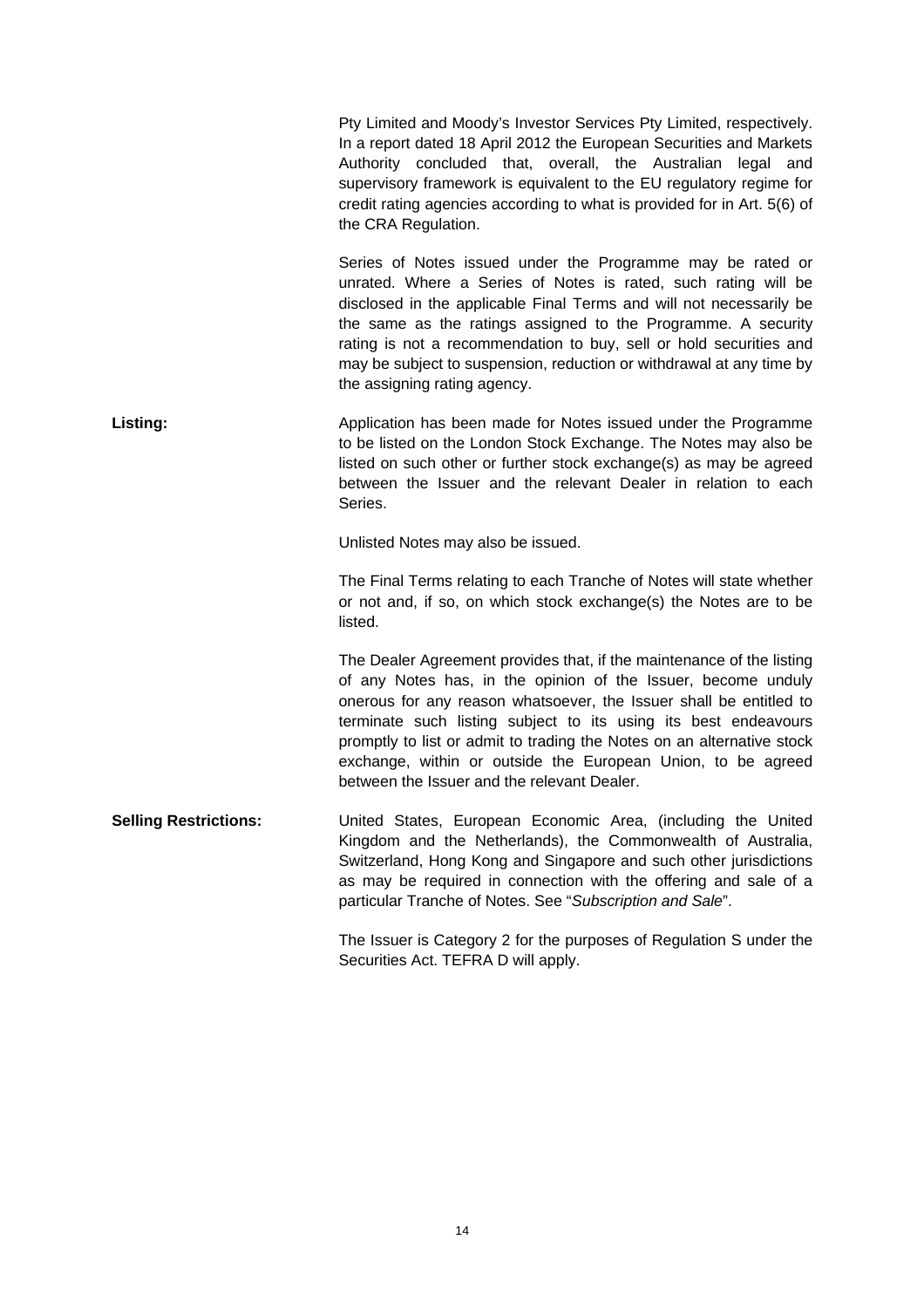### **Risk Factors**

*The Issuer believes that the following factors may affect its ability to fulfill its obligations under Notes issued under the Programme. These factors are contingencies which may or may not occur and the Issuer is not in a position to express a view on the likelihood of any such contingency occurring.* 

*In addition, factors which are material for the purpose of assessing the market risks associated with Notes issued under the Programme are also described below.* 

*The Issuer believes that the factors described below represent the principal risks inherent in investing in Notes issued under the Programme, but the inability of the Issuer to pay interest, principal or other amounts on or in connection with any Notes may occur for other reasons which may not be considered significant risks by the Issuer. Prospective investors should also read the detailed information set out elsewhere in this Information Memorandum and reach their own views prior to making any investment decision.* 

#### **Factors that may affect the Issuer's ability to fulfil its obligations under Notes issued under the Programme**

#### **Risks relating to the Bank**

Set out below are the risks associated with an investment in Notes issued by the Bank.

#### **Market risk**

*Market risk* is the risk that movements in market rates, prices and credit spreads will result in a loss of earnings to the Bank.

#### **Funding and liquidity risk**

The Bank has made progress in strengthening the balance sheet, creating a sustainable funding profile and improving internal capital generation. Three rating agencies revised their long term debt ratings for the Bank during 2013/2014. S&P upgraded their long-term rating to A-, Moody's upgraded their long-term rating to A3 and Fitch upgraded their long-term rating to A-. All noted the improved balance sheet and capital strength of the Bank.

The upgrades, supported by improvement in term funding markets, have provided opportunities for the Bank to further diversify funding sources and manage all liabilities to maximise interest margins, which has been a key driver of income growth. Significant value was achieved over the year as the Bank reduced its reliance on high cost, price sensitive segments of the retail deposit market. The Bank has also deepened its penetration of middle market customers as the recent upgrades widen its liability eligibility across investment portfolios.

During 2015 customer deposits grew by \$0.8 billion to \$26.9 billion, resulting in a deposit to loan ratio of 66 per cent. The BOQ Specialist business was more than fully funded by retail deposits, a significant portion being at higher cost. In line with the strategy announced at the date of acquisition of the BOQ Specialist, these deposits were re-priced at expiry to BOQ Group levels at materially lower spreads. Despite the lower spreads paid, the Bank was able to raise sufficient retail funding through the channel to fund the additional asset growth achieved.

This, together with significant work on improving the deposit mix under the evolution of the new Basel III APS 210 Liquidity Standard, allowed the physical holding of liquid assets to be reduced by approximately \$1 billion. The year end Liquidity Coverage Ratio ("**LCR**") was 125 per cent. The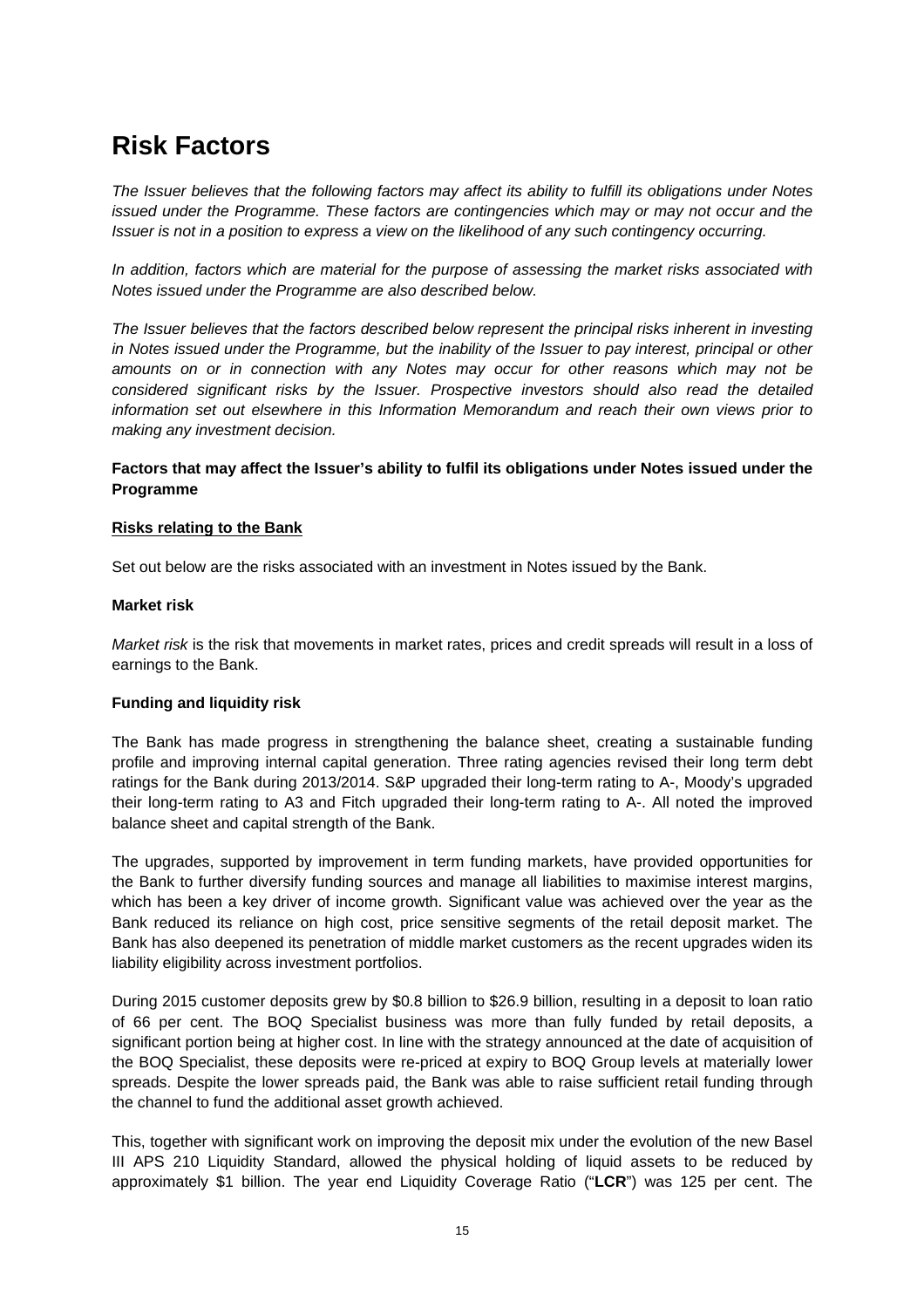improvement in the retail deposit mix reduced reliance on more price sensitive, higher cost and less stable deposits.

Over the financial year the Bank has continued to strengthen the Bank's customer deposit base, maintained the Bank's short-term funding in line with previous periods, and have continued to build out the Bank's long-term wholesale funding profile with additional long-term wholesale issuance of \$3.1 billion.

This includes two new benchmark term senior debt issues being a \$600 million five year issue in November 2014 and a \$500 million 2.25 year issue in February 2015. This has further extended the Bank's domestic debt yield curve. The balance of long-term wholesale funding came through securitisation issues, various term senior debt private placements and additional issuance into current senior term debt lines.

During the financial year the Bank issued \$1.7 billion of securitisation funding with the completion of the Series 2014-1 REDS EHP Trust and Series 2015-1 REDS Trust transactions. The total level of long term wholesale funding has slightly decreased year on year due to securitisation run-off. Post balance date, the overall long-term wholesale funding balance has been maintained with a \$750 million REDS EHP transaction in September 2015, replacing the securitisation run-off.

The Bank maintains a portfolio of high quality, diversified liquid assets to facilitate balance sheet liquidity needs and meet internal and regulatory requirements. The Bank was granted a Reserve Bank of Australia ("**RBA**") Committed Liquidity Facility ("**CLF**") sufficient to enable the Bank to meet its regulatory minimum requirement of 100 per cent. of the Liquidity Coverage Ratio from 1 January 2015.

As at 31 August 2015 the LCR was 125 per cent. with liquid assets contributing to the LCR of \$5.5 billion. LCR has increased slightly over the past 6 months from 122 per cent. at half year to 125 per cent. at year end. 2015 saw liquidity management rebased for the new Basel III APS 210 Liquidity Standard.

Significant work was undertaken on improving the deposit mix with a focus on products and customer relationships with low liquidity run-off factors under the new standard. As a result, liquid asset holdings were able to be reduced, whilst enabling management within target LCR ranges to be achieved. Liquid Assets have also reduced over the year with the retirement of the BOQ Specialist ADI licence resulting in a material reduction in the level of liquid assets held.

In addition to the liquid assets that contribute to the LCR, as at 31 August 2015 the Bank also held securities relating to an internal securitisation of \$2.6 billion which are currently eligible for repurchase arrangements with the RBA as a source of contingent liquidity in the event of a crisis scenario. Significant further liquidity is also available with a material proportion of the Bank's retail lending assets eligible to be placed as collateral into this structure in a crisis scenario.

If the Bank's sources of funding prove to be insufficient or so expensive as to be uncompetitive, it may be forced to seek alternative funding arrangements or curtail its business operations and limit loan growth. The ability for the Bank to secure alternative funding will depend on a variety of factors, including prevailing market conditions, the availability of credit and the Bank's credit ratings.

*Interest rate risk* arises from a variety of sources, including mismatches between the repricing periods of assets and liabilities. As a result of these mismatches, movements in interest rates may affect earnings or the value of the Bank.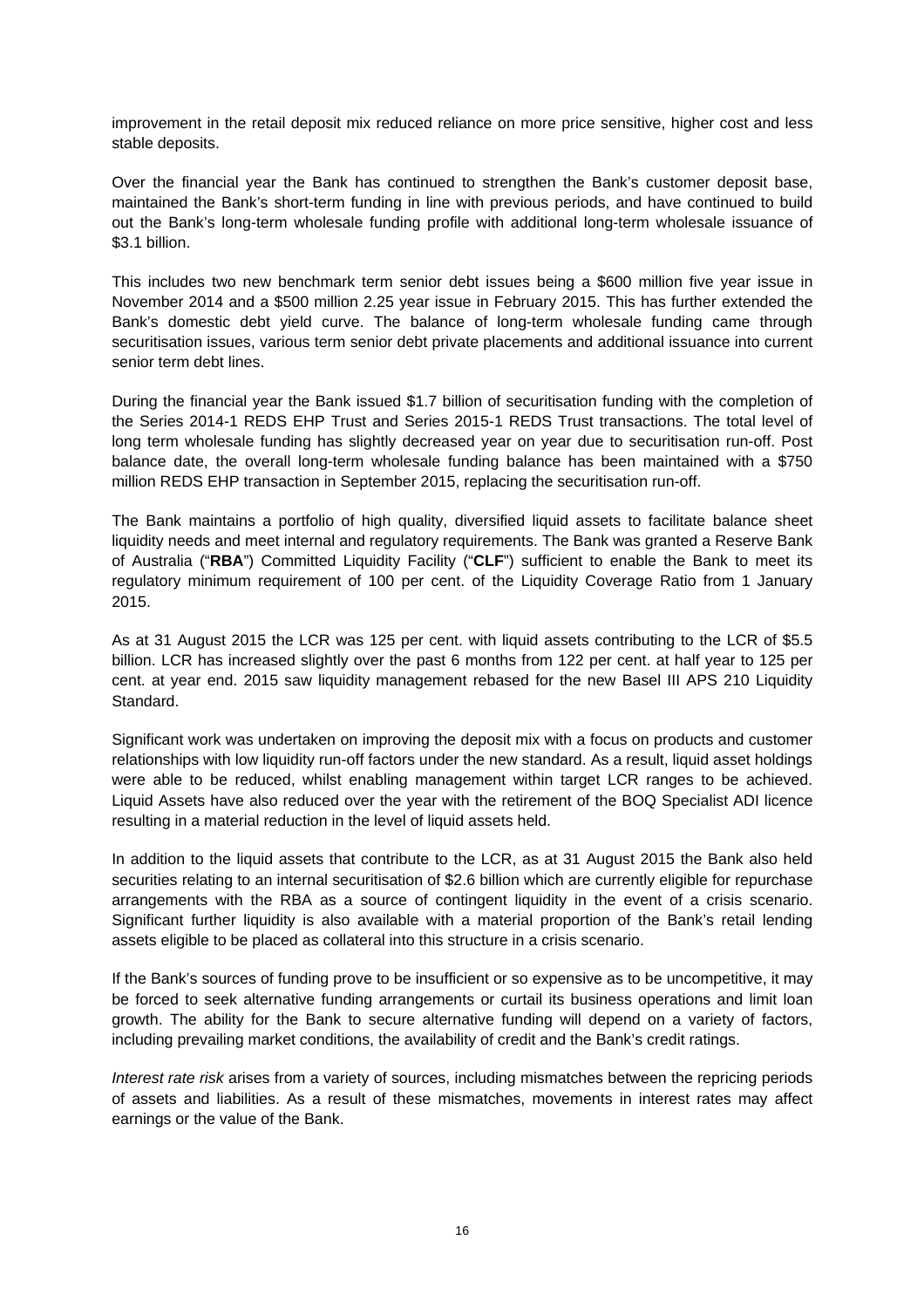*Currency risk* is the risk of loss of earnings due to adverse movements in foreign exchange rates. The Bank's foreign exchange rate exposures are managed through detailed policies set by the Board and monitored by the Bank's Asset and Liability Committee and the Bank's treasury department.

*Counterparty risk* is the risk that the Bank's counterparties are unable to honour their contractual obligations. A counterparty may default on its obligations due to bankruptcy, lack of liquidity, operational failure or other reasons. This risk may arise, for example, from entering into swap contracts under which counterparties have obligations to make payments to the Bank executing trades that fail to settle at the required time due to non-delivery by the counterparty or systems failure by clearing agents, exchanges, clearing houses or other financial intermediaries. Such counterparty risk is more acute in difficult market conditions where the risk of failure of counterparties is higher.

The Bank continues to review its pricing model and funding mix in light of market conditions to ensure products are appropriately priced.

#### **Credit and impairment risk**

As a financial institution, the Bank is exposed to the risks associated with extending credit to other parties. Credit risk is the risk of financial loss arising from a debtor or counterparty failing to meet their contractual debts and obligations or the failure to recover the recorded value of secured assets.

The Bank's lending activities cover a broad range of sectors, customers and products, including mortgages, consumer loans, commercial loans (including commercial property), equipment finance, vendor finance, debtor finance and other finance products. Less favourable economic or business conditions or deterioration in commercial and residential property markets, whether generally or in a specific industry sector or geographic region, could cause customers to experience an adverse financial situation, thereby exposing the Bank to the increased risk that those customers will fail to meet their obligations in accordance with agreed terms.

#### **A weakening of the real estate market in Australia or Queensland may adversely affect the Bank's business, operations and financial condition**

Residential and commercial property lending, together with property finance, including real estate development and investment property finance, constitute important businesses to the Bank. Large decreases in property valuations may increase losses on the loan portfolio and also decrease asset growth from new lending. This could adversely impact earnings.

#### **Operational risk**

Operational risk is the risk of loss, other than those captured in the credit and market risk categories, resulting from inadequate or failed internal processes, people or systems, or from external events. The Bank is exposed to a variety of risks including those arising from process error, fraud, technology failure, security and physical protection, franchise agreements entered into with owners of Owner Managed Branches ("**OMBs**"), customer services, staff skills and performance and product development and maintenance. The Bank manages this risk through appropriate reporting lines, defined responsibilities, policies and procedures and an operational risk program incorporating regular risk monitoring and reporting by each business unit. Operational risks are documented in risk databases which provide the basis for business unit and bank-wide risk profiles, the latter being reported to the Board on a regular basis. Although these steps are in place, there is no guarantee that the Bank will not suffer loss as a result of these risks.

The Bank's ability to attract and retain suitably qualified and skilled employees is an important factor in achieving its strategic objectives. The Bank may in the future have difficulty attracting highly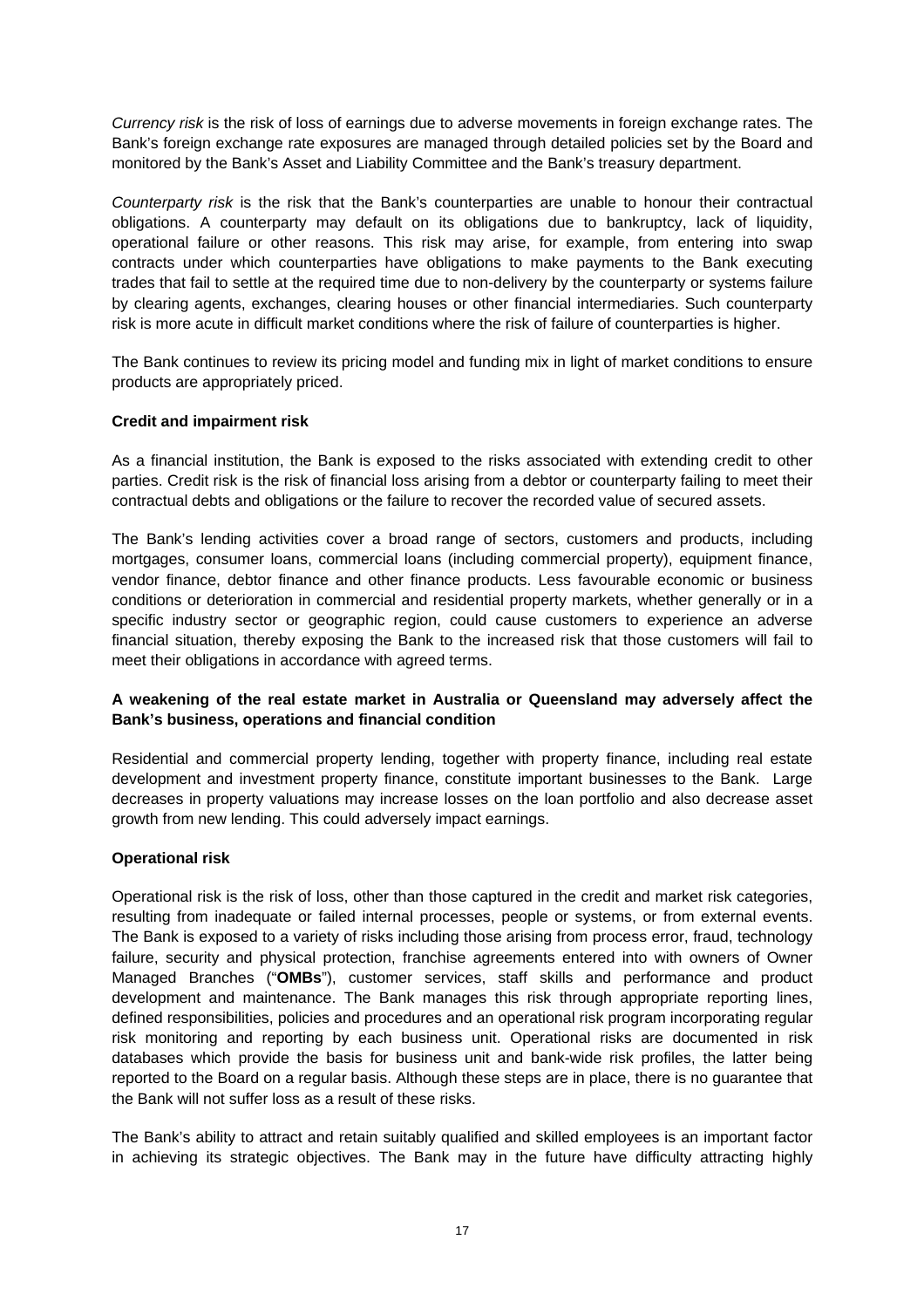qualified people to fill important roles, which could adversely affect its business, operations and financial condition.

Notwithstanding anything in this risk factor, this risk factor should not be taken as implying that either the Issuer or the Group will be unable to comply with its obligations as a company with securities admitted to the Official List.

#### **Insurance business**

St Andrew's Insurance provides consumer credit insurance and life insurance. These insurance contracts involve the acceptance of significant insurance risk including those where the insured benefit is payable on the occurrence of a specified event such as death, injury or disability caused by accident or illness, or involuntary unemployment. The insured benefit is not linked to the market value of the investments held for the purpose of meeting that benefit and any financial risks are substantially borne by the separately prudentially regulated insurance entities within the Group, of which the Bank is the ultimate shareholder. This risk is largely mitigated by the insurance entities employing conservative investment strategies with little capital value at risk. Any reduction in the value of those investments and any increase in claims could adversely affect the financial performance and position of the insurance entities and the Group. In such an event, the Group's provisions for insurance liabilities may prove inadequate to cover the ultimate liability for claims or other policy benefits, which may adversely affect the financial performance and position of the Bank.

#### **Reliance on external parties**

The Bank's operations depend on performance by a number of external parties under contractual arrangements with the Bank. Non-performance of contractual obligations and poor operational performance of OMBs may have an adverse effect on the Bank's business and financial performance. In addition, the Bank outsources a number of operational services such as information technology and banking platforms, and a number of customer facing products such as Automatic Teller Machines ("**ATMs**"), credit cards, general insurance products and wealth management services. Although the Bank has taken steps to protect it from the effects of defaults under these arrangements, such defaults may have an adverse effect on the Bank's business continuity and financial performance.

#### **Changes in regulation and government policy**

The Bank is subject to substantial regulatory and legal oversight in Australia. The agencies with regulatory oversight of the Bank and its subsidiaries include, among others, APRA, the RBA, the Australian Competition and Consumer Commission, ASX Limited (ABN 98 008 624 691) ("**ASX**") and the Australian Securities and Investments Commission ("**ASIC**") and the Australian Transaction Reports and Analysis Centre. Failure to comply with legal and regulatory requirements may have a material adverse effect on the Bank and its reputation among customers and regulators and in the market. It could potentially result in regulatory sanctions (including restrictions on or loss of licenses), legal action, increased capital requirements, fines and other penalties. Changes to laws, regulations, policies or accounting standards, including changes in interpretation or implementation of laws, regulations, policies or accounting standards, could affect the Bank in substantial and unpredictable ways. These may include required levels, or the measurement, of bank liquidity and capital adequacy, limiting the types of financial services and products that can be offered, and/or reducing the fees which banks can charge on their financial services.

#### **Basel III**

Basel III is a comprehensive set of reform measures, developed by the Basel Committee, to strengthen the regulation, supervision and risk management of the banking sector globally.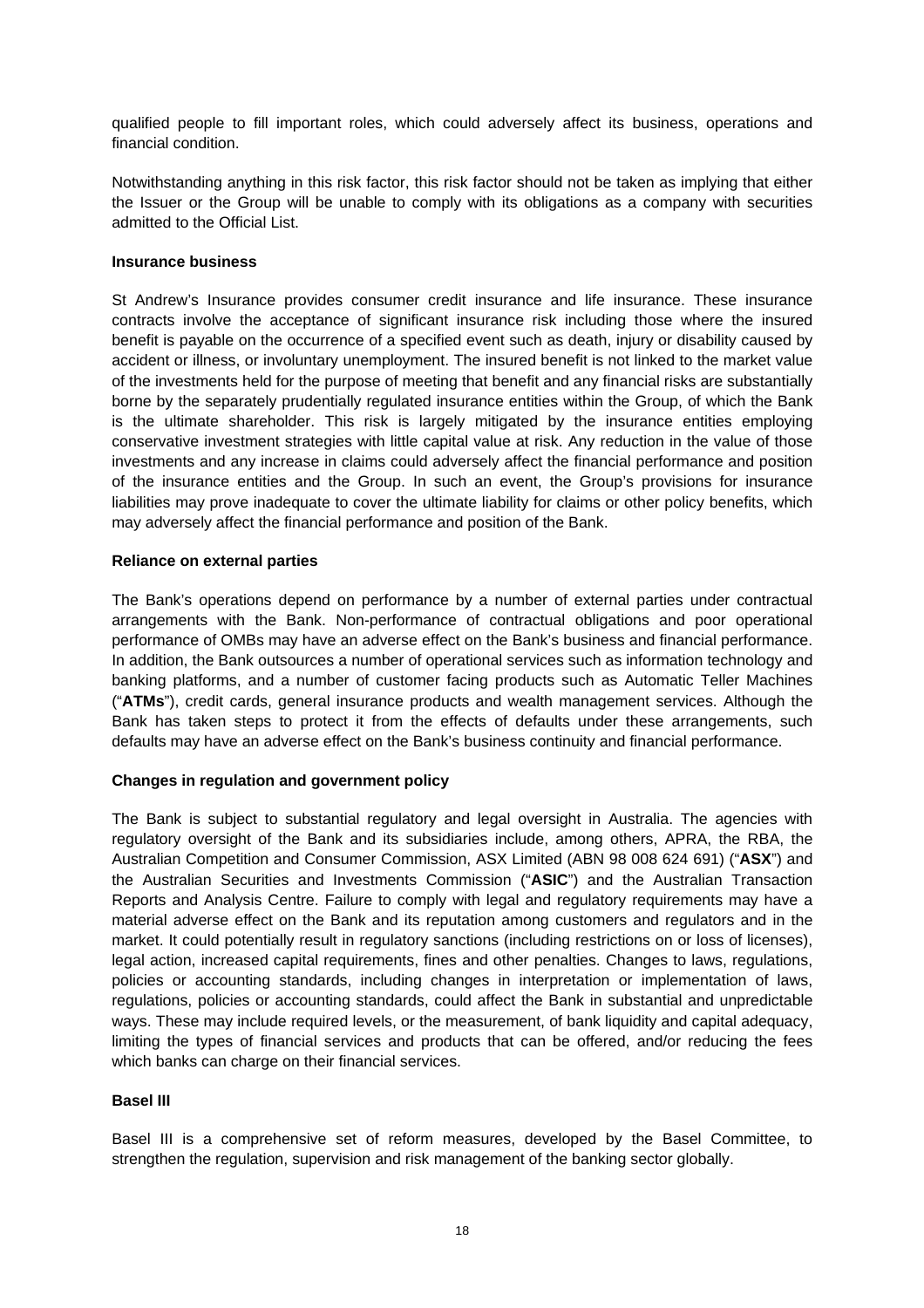APRA implemented the base capital requirements of Basel III on 1 January 2013 which included increasing minimum capital requirements, re-defining certain types of capital, implementing a stricter approach to deductions from regulatory capital and capital requirements for counterparty credit risk.

From 1 January 2015, APRA implemented the Basel III Liquidity Coverage Ratio requirement, which requires ADIs to hold high quality liquidity assets ("**HQLA**") to meet its net cash outflows under a severe stress scenario lasting 30 days (see "*RBA's release of legal documentation for a Committed Liquidity Facility*" below).

From 1 January 2016, APRA will require ADIs to maintain a capital conservation buffer (of 2.5 per cent. of risk weighted assets unless otherwise determined by APRA) above Basel III minimum requirements and APRA will also have the discretion, from that date, to apply a countercyclical buffer (of up to 2.5 per cent. of risk weighted assets).

APRA has also announced that it plans to introduce a net stable funding ratio from 1 January 2018. The net stable funding ratio is a 12 month structural funding metric, requiring that 'available stable funding' is sufficient to cover 'required stable funding', where 'stable' funding has an actual or assumed maturity of greater than 12 months. In addition, APRA has also announced its proposal to introduce a specific required stable funding factor for assets held by ADIs as collateral for their CLF (see "*RBA's release of legal documentation for a Committed Liquidity Facility*" below). This will approximate the factor that would apply if adequate supplies of HQLA were available in Australia.

These new rules may result in changes to the Bank's capital adequacy ratio.

#### **LAGIC**

APRA has implemented revised capital standards for general insurers and life insurers, referred to as Life and General Insurance Capital Standards ("**LAGIC**"). The intention of LAGIC is to bring greater consistency and risk sensitivity to capital frameworks for general insurers and life insurers, effectively equivalent to regulatory capital requirements for ADIs. Future changes to the standards may require changes to investment and reinsurance arrangements as well as to the capital held by St. Andrew's Insurance.

#### **RBA's release of legal documentation for a Committed Liquidity Facility**

In response to the limited supply of Australian Government and semi-government securities, APRA and the RBA have allowed ADIs, if approved by APRA, to establish a committed secured liquidity facility ("**CLF**") with the RBA (which is an Alternative Liquidity Approach (ALA) (defined in the Basel III liquidity rules) that expands the regulatory definition of HQLA in jurisdictions where there is a structural shortfall of otherwise Basel III-qualifying HQLA, as is the case in Australia.

In September 2014, the RBA released legal documentation for a CLF, including the terms and conditions of the CLF ("**CLF Terms and Conditions**"). The commitment of the RBA under a CLF to the relevant participating ADI ("**CLF Participant**") will be available on and from 1 January 2015, with the applicable commitment fee set at 0.15 per cent. per month and the drawn rate currently set at 0.25 per cent. plus the cash rate for non-intra day trades. The committed amount under a CLF will be as determined by APRA in accordance with the process advised by APRA in August 2014, and notified to the CLF Participant and the RBA. The Bank has applied for, and has been granted access to, the CLF.

A CLF is terminable by the relevant CLF Participant on not less than 1 months' notice and by the RBA on not less than 12 months' notice.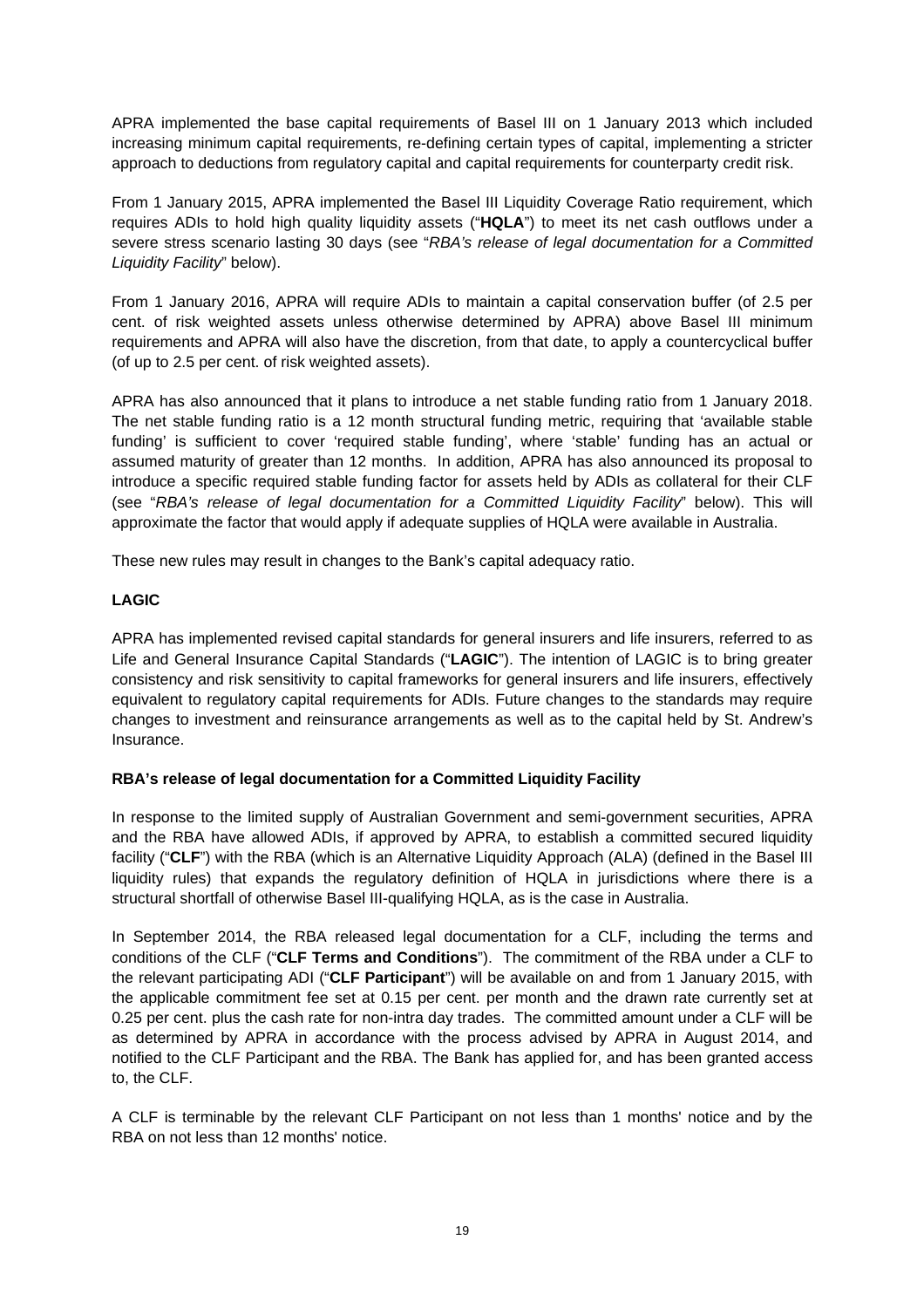If there is any failure of, or breach by, the RBA in respect of a CLF, the liability of the RBA to the relevant CLF Participant in respect of claims regarding the CLF is expressly limited and, notwithstanding such limitations, is capped at A\$50 million in aggregate.

Amounts owing to the RBA in respect of a CLF by the relevant CLF Participant (which may include, without limitation, fees due but unpaid and amounts owing under an indemnity provided by the CLF participant under the CLF Terms and Conditions) may, in a winding-up of the CLF Participant, be mandatorily preferred over certain other debts of the CLF Participant (including, pursuant to section 13A(3)(d) of the Banking Act 1959 and section 86 of the Reserve Bank Act 1959).

#### **Financial System Inquiry**

Over the course of 2014 and 2015 the Australian Government undertook a review of the Australian financial system. The Financial System Inquiry, which was established by the Australian Government in connection with this review, has released its final report containing a number of observations and potential policy options and has made a number of recommendations for policy changes including in respect of regulatory capital requirements for ADIs and strengthening the management powers of Australia's financial regulators.

On 20 October 2015 the Australian Government released the Government's response to the Financial System Inquiry, which accepted in principle most of the Financial System Inquiry's recommendations which are likely to affect (among other things) superannuation, capital and leverage ratios and financial system technology. In particular, the response stated "Australia's financial sector regulatory framework needs to be stronger than those of comparable economies".

At this stage, it is not possible to predict with any certainty the impact that the Financial System Inquiry will have or the reforms that may be adopted by the Australian Government in response to the recommendations and, in particular, their impact on the capital structure or businesses of the Bank. Such new requirements could, for example, have a material effect on the Bank's business and could require the Bank to maintain larger capital reserves, which could in turn affect the Bank's credit ratings.

#### **Changes in technology**

Technology plays an increasingly important role in the delivery of financial services to customers in a cost effective manner. The Bank's ability to compete effectively in the future will, in part, be driven by its ability to maintain an appropriate technology platform for the efficient delivery of its products and services.

#### **Industry competition**

There is substantial competition for the provision of financial services in the markets in which the Bank operates. Existing participants or potential new entrants to the market could heighten competition and reduce margins or increase costs of participation. As banking is a licensed and regulated industry, the prudential framework across industry participants creates its own challenges. Changes in the regulatory environment will potentially influence the industry's competitive dynamic.

#### **Risks to the Bank growth strategy**

Risks that relate to the Bank's growth strategy are interrelated and include risk of local market saturation, risks associated with geographical diversification, changes in wholesale funding markets and changes in general economic conditions.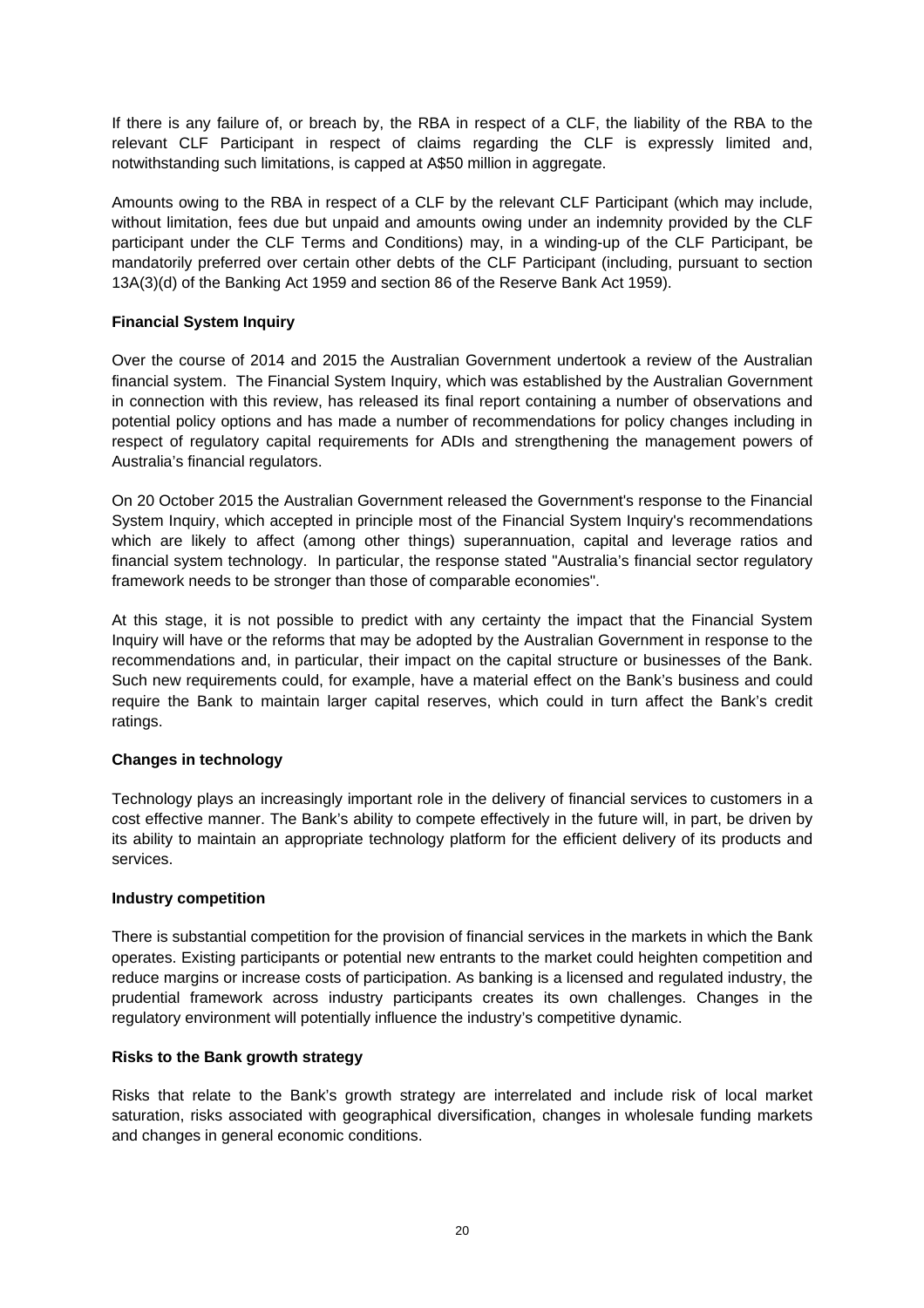*Risk of local market saturation*: Despite the size of the Queensland market, the Bank faces the challenge of maintaining a high penetration rate in that market in order to achieve continued growth. In addition, the Bank will continue to be exposed to fluctuations in the Queensland economy and property market in particular.

*Risk of geographical diversification*: The market is aware that the Bank has completed mergers with Pioneer Permanent Building Society (North Queensland) in 2006, Home Building Society (Western Australia) in 2007 and the acquisition of Virgin Money (Australia) Pty Limited in April 2013. On 31 July 2014, BOQ finalised the acquisition of Investec Bank (Australia) Limited, which has now been renamed as BOQ Specialist Bank Limited ("**BOQ Specialist**"). BOQ Specialist has a substantial market share of Medical and Accounting professionals and combining this with access to the Bank's products and funding will create significant growth opportunities.

*Funding for growth*: Changes in wholesale funding markets may cause an inability to raise sufficient wholesale funds to fund the Bank's asset growth strategies.

*Effect of economic conditions*: General economic conditions in Australia and Queensland in particular may worsen which could stifle credit growth and restrict the Bank's ability to grow in line with its growth strategy.

#### **Mergers and acquisitions**

The Bank may engage in merger or acquisition activity which facilitates the Bank's strategic direction. Whilst the Bank recognises that benefits may arise from merger or acquisition activities, significant risks exist in both the execution and implementation of such activities.

It is likely that the Bank would raise additional debt or raise equity to finance any major merger or acquisition and this would cause the Bank to face the financial risks and costs associated with additional debt or equity.

Changes in ownership and management may result in impairment of relationships with employees and customers of the acquired businesses. Depending on the type of transaction, it could take a substantial period of time for the Bank to realise the financial benefits of the transaction, if any. During the period immediately following this type of transaction, the Bank's operating results may be adversely affected.

The Bank's failure to adequately manage the risks associated with any mergers or acquisitions could adversely affect the Bank's businesses, financial performance, financial condition and prospects.

#### **Contingent Liabilities**

#### *Guarantees, indemnities and letters of credit*

There are contingent liabilities arising in the normal course of business for which there are equal and opposite contingent assets and against which no loss is anticipated. Guarantees are provided to third parties on behalf of customers. The credit risks of such facilities are similar to the credit risks of loans and advances.

#### *Legal proceedings*

Included within the Non-lending losses provision is \$21.4 million (compared with \$31.5 million in 2014) in respect of the Storm Financial settlement. On 22 September 2014, the Bank announced an agreement to settle the outstanding proceedings which had been brought against it by ASIC and a class action on behalf of borrowers advised by Storm Financial Limited. On 16 December 2014 the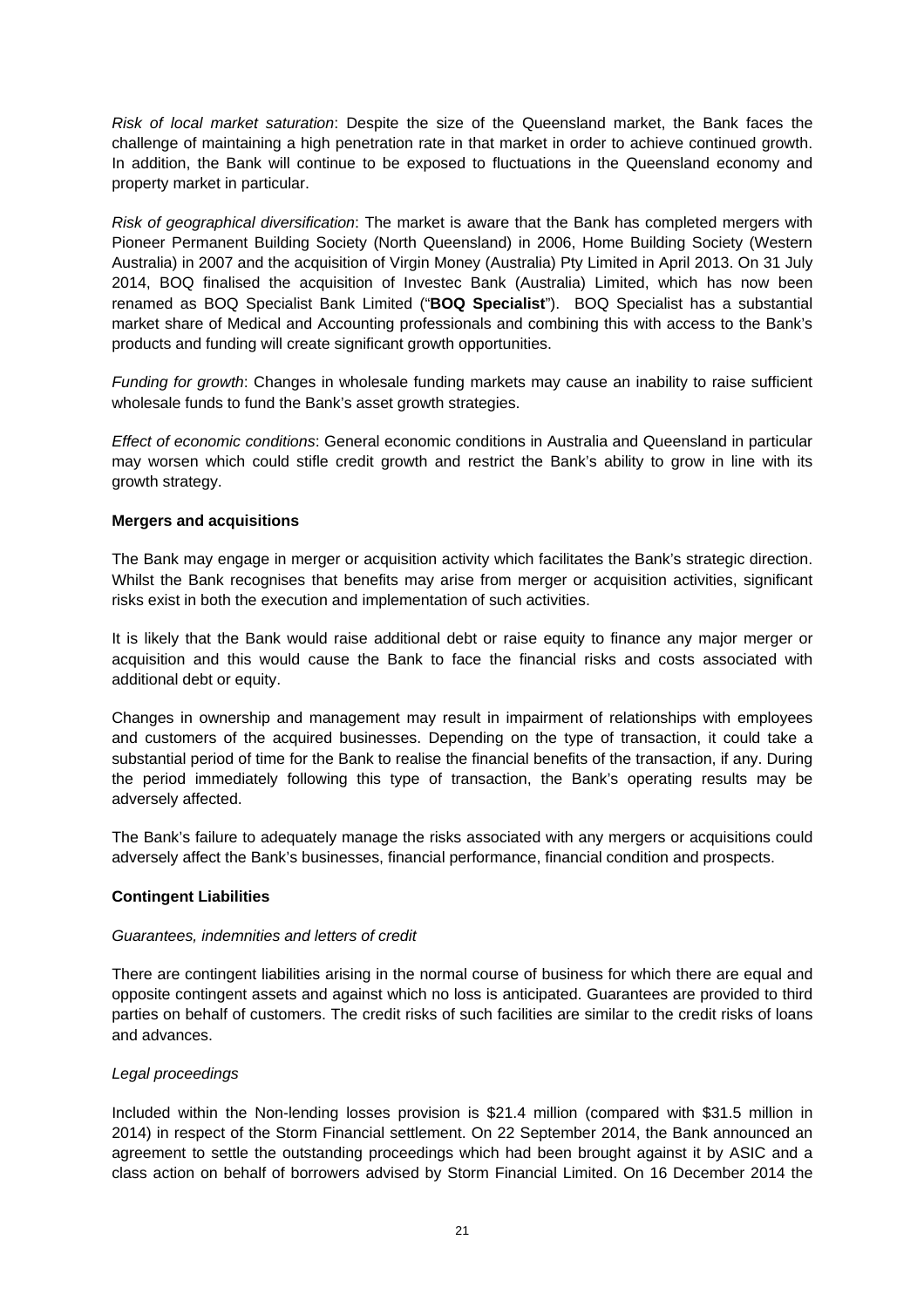Federal Court approved the deed of settlement between the Bank and the lead applicants. This settlement concluded the legal proceedings of both the outstanding Storm Financial proceedings against the Bank. The Bank has commenced the payment of settlement amounts during the financial year.

On 13 February 2014 judgment was given in favour of the Bank for proceedings involving the Bank by a number of former Owner-Managers in NSW, Australia. An appeal has been filed in relation to this judgment. An appeal has been heard and determined in the Bank's favour.

#### **Reputation**

Reputation risk may arise through the actions of the Bank and adversely affect perceptions of the Bank held by the public, shareholders, regulators or rating agencies. These issues include appropriately dealing with potential conflicts of interests, legal and regulatory requirements, ethical issues, money laundering laws, trade sanctions legislation, privacy laws, information security policies and sales and trading practices. Damage to the Bank's reputation may have an adverse impact on the Bank's financial performance, capacity to source funding and liquidity, cost of sourcing funding and liquidity and by constraining business opportunities.

#### **Credit ratings**

The credit ratings assigned to the Bank by rating agencies are based on an evaluation of a number of factors, including its financial strength. A credit rating downgrade could also be driven by the occurrence of one or more of the other risks discussed in this Information Memorandum or by other events. If the Bank fails to maintain its current corporate credit ratings, this could adversely affect its cost of funds and related margins, liquidity, competitive position and access to capital markets.

The Bank's current long-term debt ratings are shown below. Three rating agencies revised their longterm debt ratings for the Bank during the year. S&P upgraded their rating to A-, Moody's upgraded to A3 and Fitch upgraded to A-. All noted the improved balance sheet and capital strength of the Bank.

| <b>Rating Agency</b> | <b>Short</b><br><b>Term</b> | Long<br><b>Term</b> | <b>Outlook</b> |
|----------------------|-----------------------------|---------------------|----------------|
| S&P                  | A <sub>2</sub>              | A-                  | Stable         |
| Fitch                | F <sub>2</sub>              | A-                  | Stable         |
| Moody's              | P <sub>2</sub>              | A3                  | Stable         |

#### **Changes to accounting policies may adversely affect the Bank's business, operations and financial condition**

The accounting policies and methods that the Bank applies are fundamental to how it records and reports its financial position and results of operations. Management of the Bank must exercise judgment in selecting and applying many of these accounting policies and methods so that they not only comply with generally accepted accounting principles but they also reflect the most appropriate manner in which to record and report on the financial position and results of operations. However, these accounting policies may be applied inaccurately, resulting in a misstatement of financial position and results of operations.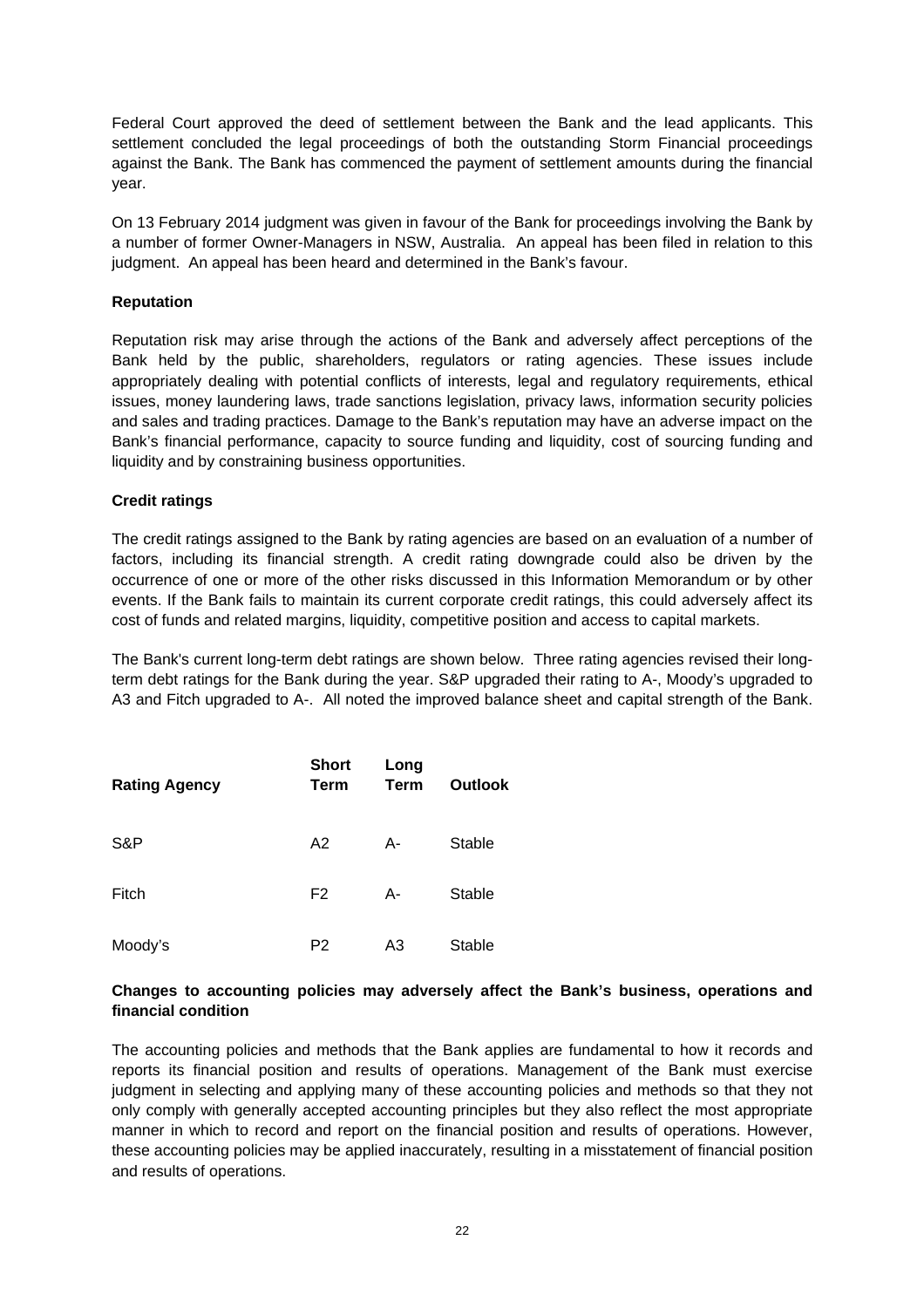In some cases, management must select an accounting policy or method from two or more alternatives, any of which might comply with generally accepted accounting principles and is reasonable under the circumstances, yet might result in reporting materially different outcomes than would have been reported under another alternative.

#### **Dependence on the Australian and Queensland economies**

The Bank's revenues and earnings are dependent on economic activity and the level of financial services its customers require. In particular, lending is dependent on customer and investor confidence, the state of the economy, the residential lending market and prevailing market interest rates in Australia and in Queensland in particular. These factors are, in turn, impacted by both domestic and international economic and political events, natural disasters and the general state of the global economy.

The ongoing global uncertainty due to increased sovereign risk, slowing global demand and the threat of a return to global recession, has impacted global economic activity. This disruption has led to high levels of uncertainty and volatility, negatively impacting economic growth, credit growth and consumer and business confidence. A further downturn in the Australian or Queensland economy could adversely impact the Bank's results of operations, liquidity, capital resources and financial condition.

Geopolitical instability, such as threats of, potential for, or actual conflict, occurring around the world may also adversely affect global financial markets, general economic and business conditions and, in turn, the Bank's business, operations and financial condition.

#### **Risk of natural disasters**

Natural disasters such as (but not restricted to) cyclones, floods and earthquakes, and the economic and financial market implications of such disasters on domestic and global conditions can adversely affect the Bank's business, operations and financial condition.

#### **Environmental risk**

The Bank and its customers operate businesses and hold assets in a diverse range of geographical locations. Any significant environmental change or external event (including fire, storm, flood, earthquake or pandemic) in any of these locations has the potential to disrupt business activities, impact on the Bank's operations, damage property and otherwise affect the value of assets held in the affected locations and the Bank's ability to recover amounts owing to it. In addition, such an event could have an adverse impact on economic activity, consumer and investor confidence, or the levels of volatility in financial markets, which could adversely affect the Bank's businesses, financial performance, capital resources, financial condition and prospects.

#### **The Bank is exposed to risks associated with information security, which may adversely impact its business, operations and financial condition**

Information security means protecting information and information systems from unauthorised access, use, disclosure, disruption, modification, perusal, inspection, recording or destruction. By its nature, the Bank handles a considerable amount of personal and confidential information about its customers and its own internal operations.

The Bank employs a team of information security experts who are responsible for the development and implementation of the Bank's information security policies. The Bank is conscious that threats to information security are continuously evolving and as such the Bank conducts regular internal and external reviews to ensure new threats are identified, evolving risks are mitigated, policies and procedures are updated and good practice is maintained. However, there is a risk that information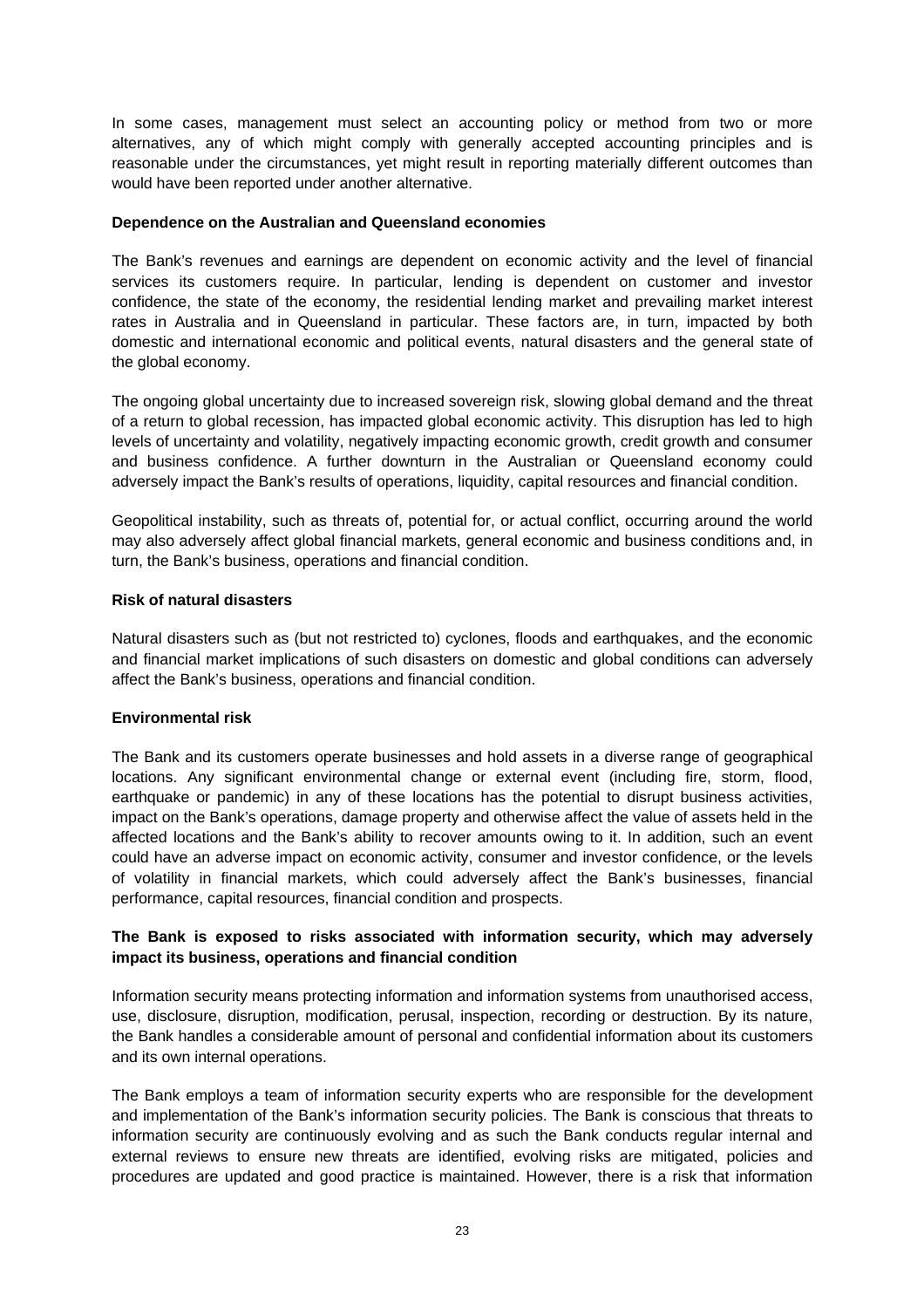may be inadvertently or inappropriately accessed or distributed or illegally accessed or stolen. Any unauthorised use of confidential information could potentially result in breaches of privacy laws, regulatory sanctions, legal action and claims of compensation or erosion to the Bank's competitive market position, which could adversely affect the Bank's financial position and reputation.

#### **Unexpected changes to the Bank's licence to operate in any jurisdiction may adversely affect its business, operations and financial condition**

The Bank is licensed to operate in the various states and territories in which it operates. Unexpected changes in the conditions of the licences to operate by governments, administrations or regulatory agencies which prohibit or restrict the Bank from trading in a manner that was previously permitted may adversely impact the Bank's financial results.

#### **Risk of a major systemic shock to the Australian, New Zealand or other financial systems**

There is a risk that a major systemic shock, similar to that experienced recently in Europe, could occur that causes an adverse impact on the Australian and New Zealand financial systems.

Recently there has been an increased focus on the potential for sovereign debt defaults and/or significant bank failures in the 17 countries comprising the Eurozone. There can be no assurance that the market disruptions in the Eurozone, including the increased cost of funding for certain Eurozone governments, will not spread, nor can there be any assurance that future assistance packages will be available or sufficiently robust to address any further market contagion in the Eurozone or elsewhere.

Any such market and economic disruptions could have an adverse effect on financial institutions such as the Bank because consumer and business confidence may decrease, unemployment may rise and demand for the products and services the Bank provides may decline, thereby reducing the Bank's earnings. These conditions may also affect the ability of its borrowers to repay their loans, or the Bank's counterparties to meet their obligations, causing it to incur higher credit losses. These events could also result in the undermining of confidence in the financial system, reducing liquidity and impairing the Bank's access to funding and impairing its customers and counterparties and their businesses.

The nature and consequences of any such event are difficult to predict and there can be no guarantee that the Bank could respond effectively to any such event. If the Bank were not to respond effectively, the Bank's businesses, financial performance, financial condition and prospects could be adversely affected.

#### **The Bank may experience challenges in managing its capital base, which could give rise to greater volatility in capital ratios**

The Bank's capital base is critical to the management of its businesses and access to funding. The Bank is required by APRA to maintain adequate regulatory capital.

Under current regulatory requirements, risk-weighted assets and expected loan losses increase as a counterparty's risk grade worsens. These additional regulatory capital requirements compound any reduction in capital resulting from increased provisions for loan losses and lower profits in times of stress. As a result, greater volatility in capital ratios may arise and may require the Bank to raise additional capital. There can be no certainty that any additional capital required would be available or could be raised on reasonable terms.

Global and domestic regulators have released proposals, including the Basel III proposals, to strengthen, among other things, the liquidity and capital requirements of banks, funds management entities, and insurance entities.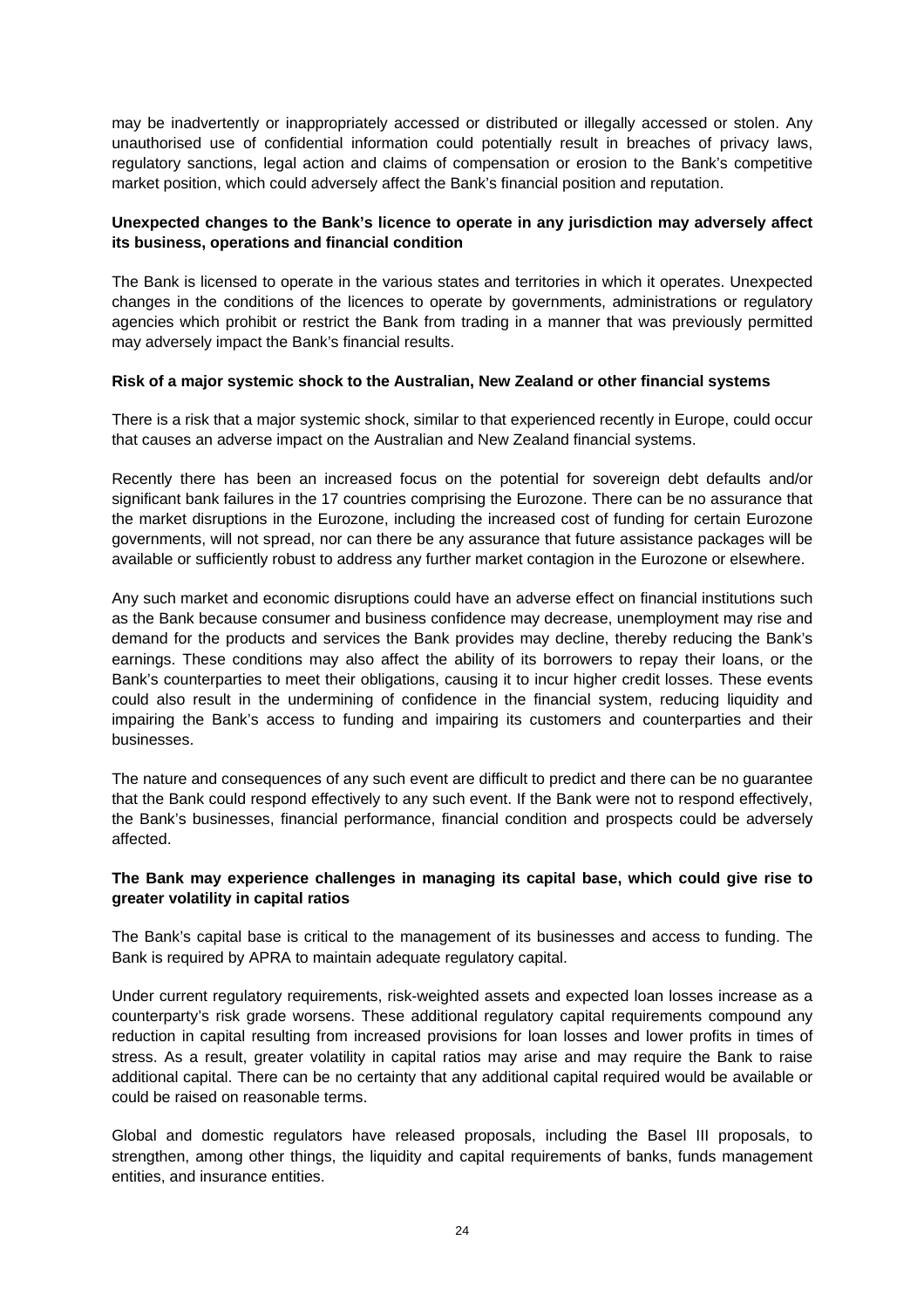#### **Absence of government-sponsored financial stabilisation**

In response to the global financial crisis ("**GFC**"), a number of government-sponsored financial stabilisation packages (including guarantees of certain bank obligations) were introduced around the world, including in Australia. International capital markets and liquidity conditions improved following the GFC and banks were able to raise non-government guaranteed funds. Many such governmentsponsored financial stabilisation packages were withdrawn or phased out, including in relation to wholesale funding. There is no certainty that financial conditions will improve or remain stable, nor that government-sponsored financial stabilisation packages would be re-introduced if conditions deteriorated.

The absence of government-sponsored financial stabilisation schemes may result in stress on the global financial system or regional financial systems, which could adversely impact the Bank and its customers and counterparties. Specifically, it could adversely affect the Bank's ability to access sources of funding and lead to a decrease in the Bank's liquidity position and an increase in its funding costs, negatively affecting the Bank's business, operations and financial condition.

#### **General risks**

#### **Changes in economic conditions**

The financial performance of the Bank could be affected by changes in economic conditions in Queensland, Australia and overseas. Such changes include:

- changes in economic growth, unemployment levels and consumer confidence which may lead to a general fall in the demand for the Bank's products and services or increased defaults under the Bank's exposures;
- changes in underlying cost structures for labour and service charges;
- changes in fiscal and monetary policy, including inflation and interest rates, which may impact the profitability of the Bank or a general fall in the demand for the Bank's products and services;
- declines in aggregate investment and economic output in Queensland, Australia or in key offshore regions;
- national or international political and economic instability or the instability of national or international financial markets including as a result of terrorist acts or war; and
- changes in asset values, particularly commercial and residential real estate.

The dislocation in credit and capital markets over the last three to four years has significantly impacted global economic activity including the Australian economy, with domestic and global economies slowing or in a recession and experiencing rising unemployment. This has led to a decrease in credit growth and the reduction in consumer and business confidence which in turn has impacted values of commercial and residential real estate. A further downturn in sectors of the Queensland or Australian economy or in the Queensland or Australian economy generally or slowing of the stronger sectors of the economy may lead to a lower demand for the Bank's products and services, or adversely affect the performance of the Bank's asset portfolio, and therefore could further adversely impact the Bank's financial performance and position.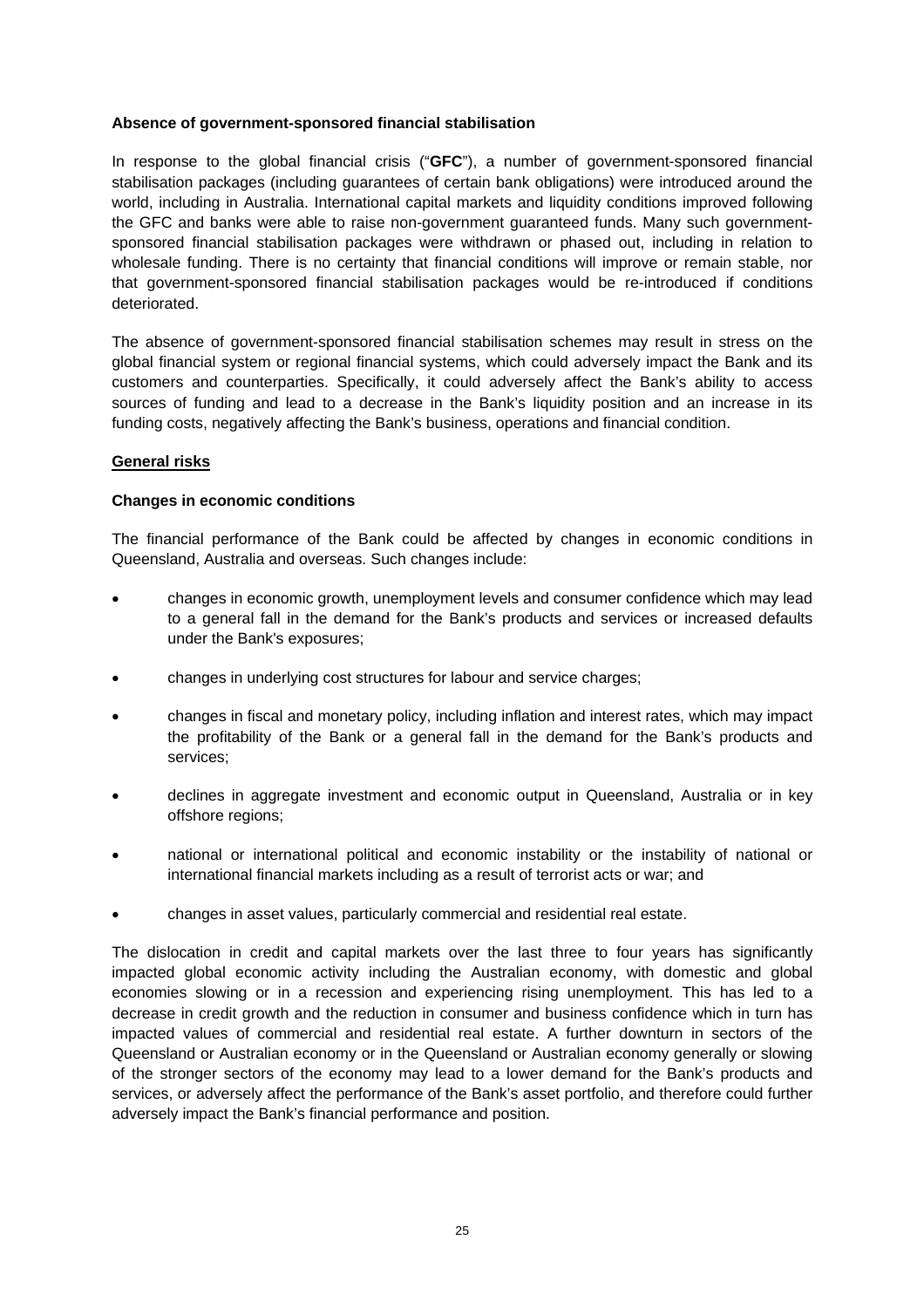Although the Bank will have in place a number of strategies to minimise the exposure to economic risk and will engage in prudent management practices to minimise its exposure to risk in the future, such factors may nonetheless have an adverse impact on the Bank's financial performance and position.

#### **Risks related to the structure of a particular issue of Notes**

Notes issued under the Programme may have features which contain particular risks for potential investors. Set out below is a description of the most common such features:

#### *Notes subject to optional redemption by the Issuer*

An optional redemption feature of Notes is likely to limit their market value. During any period when the Issuer may elect to redeem Notes, the market value of those Notes generally will not rise substantially above the price at which they can be redeemed. This also may be true prior to any redemption period.

The Issuer may be expected to redeem Notes when its cost of borrowing is lower than the interest rate on the Notes. At those times, an investor generally would not be able to reinvest the redemption proceeds at an effective interest rate as high as the interest rate on the Notes being redeemed and may only be able to do so at a significantly lower rate. Potential investors should consider reinvestment risk in light of other investments available at that time.

#### *Fixed/Floating Rate Notes*

Fixed/Floating Rate Notes may bear interest at a rate that the Issuer may elect to convert from a fixed rate to a floating rate, or from a floating rate to a fixed rate. Where the Issuer has the right to effect such a conversion, this will affect the secondary market and the market value of the Notes since the Issuer may be expected to convert the rate when it is likely to produce a lower overall cost of borrowing. If the Issuer converts from a fixed rate to a floating rate in such circumstances, the spread on the Fixed/Floating Rate Notes may be less favourable than then prevailing spreads on comparable Floating Rate Notes tied to the same reference rate. In addition, the new floating rate at any time may be lower than the rates on other Notes. If the Issuer converts from a floating rate to a fixed rate in such circumstances, the fixed rate may be lower than then prevailing rates on its Notes.

#### *Notes issued at a substantial discount or premium*

The market values of securities issued at a substantial discount or premium from their principal amount tend to fluctuate more in relation to general changes in interest rates than do prices for conventional interest-bearing securities. Generally, the longer the remaining term of the securities, the greater the price volatility as compared to conventional interest-bearing securities with comparable maturities.

#### **Risks related to Notes generally**

Set out below is a brief description of certain risks relating to the Notes generally:

#### *Modification and waiver*

The conditions of the Notes contain provisions for calling meetings of Noteholders to consider matters affecting their interests generally. These provisions permit defined majorities to bind all Noteholders including Noteholders who did not attend and vote at the relevant meeting and Noteholders who voted in a manner contrary to the majority.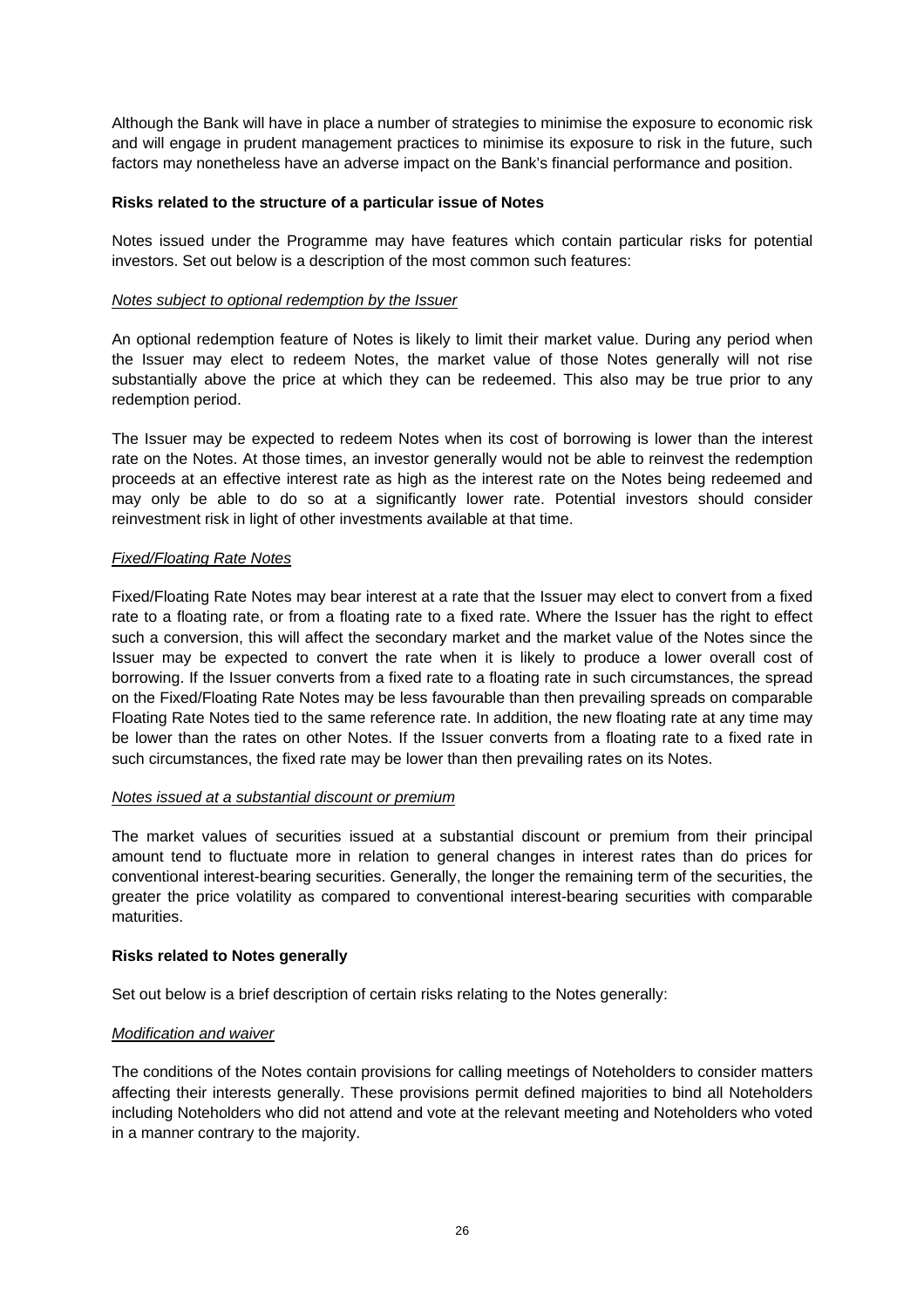The conditions of the Notes also provide that the Principal Paying Agent and the Issuer may, without the consent of Noteholders, agree to (i) any modification of the Notes, the Coupons or the Agency Agreement which is not prejudicial to the interests of the Noteholders or (ii) any modification of the Notes, the Coupons, or the Agency Agreement which is of a formal, minor or technical nature or is made to correct a manifest error or to comply with a mandatory provision of law.

#### *EU Savings Directive*

Under Council Directive 2003/48/EC on the taxation of savings income in the form of interest payments (the "**EU Savings Directive**"), EU Member States are required to provide to the tax authorities of other EU Member States details of certain payments of interest or similar income paid or secured by a person established in an EU Member State to or for the benefit of an individual resident in another EU Member State or certain limited types of entities established in another EU Member State.

For a transitional period, Austria is required (unless during that period it elects otherwise) to operate a withholding system in relation to such payments (subject to a procedure whereby, on meeting certain conditions, the beneficial owner of the interest or other income may request that no tax be withheld). The end of the transitional period is dependent upon the conclusion of certain other agreements relating to information exchange with certain other countries. A number of non-EU countries and territories including Switzerland have adopted similar measures (a withholding system in the case of Switzerland).

However, on 10 November 2015, the Council of the European Union adopted a Council Directive repealing the EU Savings Directive from 1 January 2017 in the case of Austria and from 1 January 2016 in the case of all other EU Member States (subject to on-going requirements to fulfil administrative obligations such as the reporting and exchange of information relating to, and accounting for withholding taxes on, payments made before those dates). This is to prevent overlap between the EU Savings Directive and a new automatic exchange of information regime to be implemented under Council Directive 2011/16/EU on Administrative Cooperation in the field of Taxation (as amended by Council Directive 2014/107/EU). The new regime under Council Directive 2011/16/EU (as amended) is in accordance with the Global Standard released by the Organisation for Economic Co-operation and Development in July 2014. Council Directive 2011/16/EU (as amended) is generally broader in scope than the EU Savings Directive, although it does not impose withholding taxes.If a payment were to be made or collected through a Member State which has opted for a withholding system and an amount of, or in respect of, tax were to be withheld from that payment, neither the Issuer nor any Paying Agent nor any other person would be obliged to pay additional amounts with respect to any Note as a result of the imposition of such withholding tax. The Issuer is required to maintain a Paying Agent in a Member State that is not obliged to withhold or deduct tax pursuant to the EU Savings Directive.

#### *Change of law*

The conditions of the Notes are based on English law in effect as at the date of this Information Memorandum. No assurance can be given as to the impact of any possible judicial decision or change to English law or administrative practice after the date of this Information Memorandum.

#### *Notes where denominations involve integral multiples: Definitive Notes*

In relation to any issue of Notes which have a denomination consisting of the minimum Specified Denomination plus a higher integral multiple of another smaller amount, it is possible that such Notes may be traded in amounts in excess of such minimum Specified Denomination that are not integral multiples of such minimum Specified Denomination. In such a case a Noteholder who, as a result of trading such amounts, holds a principal amount which is less than the minimum Specified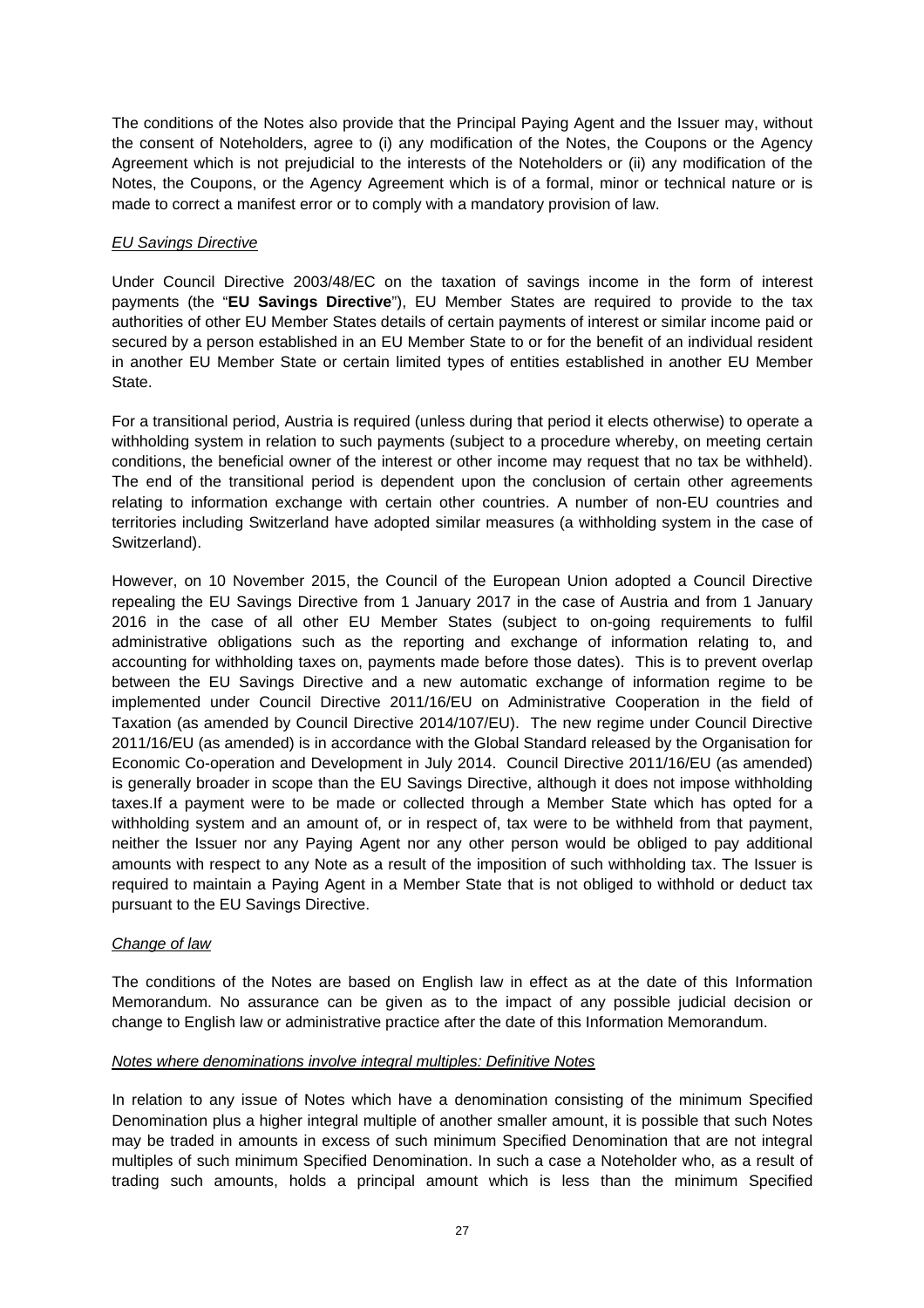Denomination in his account with the relevant clearing system at the relevant time may not receive a Definitive Note in respect of such holding (should Definitive Notes be printed) and would need to purchase a principal amount of Notes such that its holding amounts to a Specified Denomination.

If Definitive Notes are issued, Noteholders should be aware that Definitive Notes which have a denomination that is not an integral multiple of the minimum Specified Denomination may be illiquid and difficult to trade.

#### **U.S. Foreign Account Tax Compliance Act Withholding may affect payments on the Notes**

Whilst the Notes are in global form and held within Euroclear Bank S.A./N.V. or Clearstream Banking, société anonyme (together the "**ICSDs**"), in all but the most remote circumstances, it is not expected that the new reporting regime and potential withholding tax imposed by sections 1471 through 1474 of the U.S. Internal Revenue Code of 1986 ("**FATCA**") will affect the amount of any payment received by the ICSDs (see United Kingdom Taxation, FATCA Disclosure, The Proposed Financial Transactions Tax and EU Savings Directive - FATCA Disclosure). However, FATCA may affect payments made to custodians or intermediaries in the subsequent payment chain leading to the ultimate investor if any such custodian or intermediary generally is unable to receive payments free of FATCA withholding. It also may affect payment to any ultimate investor that is a financial institution that is not entitled to receive payments free of withholding under FATCA, or an ultimate investor that fails to provide its broker (or other custodian or intermediary from which it receives payment) with any information, forms, other documentation or consents that may be necessary for the payments to be made free of FATCA withholding. Investors should choose the custodians or intermediaries with care (to ensure each is compliant with FATCA or other laws or agreements related to FATCA) and provide each custodian or intermediary with any information, forms, other documentation or consents that may be necessary for such custodian or intermediary to make a payment free of FATCA withholding. Investors should consult their own tax adviser to obtain a more detailed explanation of FATCA and how FATCA may affect them. The Issuer's obligations under the Notes are discharged once it has made payment to, or to the order of, the common depositary for the ICSDs (as bearer of the Notes) and the Issuer has therefore no responsibility for any amount thereafter transmitted through the ICSDs and custodians or intermediaries. Further, foreign financial institutions in a jurisdiction which has entered into an intergovernmental agreement with the United States (an "**IGA**") are generally not expected to be required to withhold under FATCA or an IGA (or any law implementing an IGA) from payments they make.

#### **Risks related to the market generally**

Set out below is a brief description of the principal market risks, including liquidity risk, exchange rate risk, interest rate risk and credit risk:

#### *The secondary market generally*

Notes may have no established trading market when issued, and one may never develop. If a market does develop, it may not be very liquid. Therefore, investors may not be able to sell their Notes easily or at prices that will provide them with a yield comparable to similar investments that have a developed secondary market. This is particularly the case for Notes that are especially sensitive to interest rate, currency or market risks, are designed for specific investment objectives or strategies or have been structured to meet the investment requirements of limited categories of investors. These types of Notes generally would have a more limited secondary market and more price volatility than conventional debt securities. Illiquidity may have a severely adverse effect on the market value of Notes.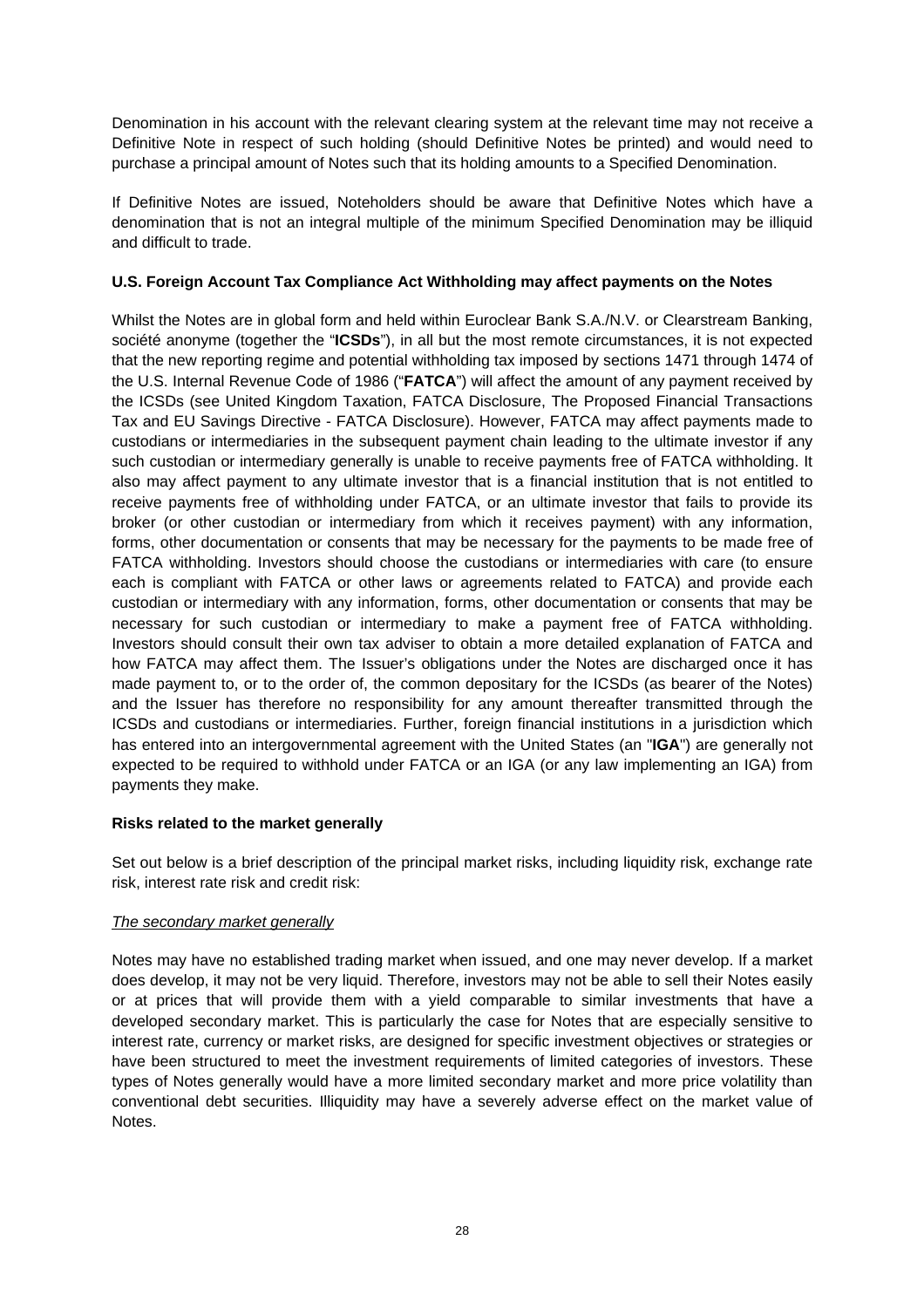#### *Exchange rate risks and exchange controls*

The Issuer will pay principal and interest on the Notes in the Specified Currency. This presents certain risks relating to currency conversions if an investor's financial activities are denominated principally in a currency or currency unit (the "**Investor's Currency**") other than the Specified Currency. These include the risk that exchange rates may significantly change (including changes due to devaluation of the Specified Currency or revaluation of the Investor's Currency) and the risk that authorities with jurisdiction over the Investor's Currency may impose or modify exchange controls. An appreciation in the value of the Investor's Currency relative to the Specified Currency would decrease (1) the Investor's Currency-equivalent yield on the Notes, (2) the Investor's Currency-equivalent value of the principal payable on the Notes and (3) the Investor's Currency equivalent market value of the Notes.

Government and monetary authorities may impose (as some have done in the past) exchange controls that could adversely affect an applicable exchange rate. As a result, investors may receive less interest or principal than expected, or no interest or principal.

#### *Interest rate risks*

Investment in Fixed Rate Notes involves the risk that subsequent changes in market interest rates may adversely affect the value of the Fixed Rate Notes.

#### *Credit ratings may not reflect all risks*

One or more independent credit rating agencies may assign credit ratings to the Notes. The ratings may not reflect the potential impact of all risks related to structure, market, additional factors discussed above, and other factors that may affect the value of the Notes. A credit rating is not a recommendation to buy, sell or hold securities and may be revised or withdrawn by the rating agency at any time.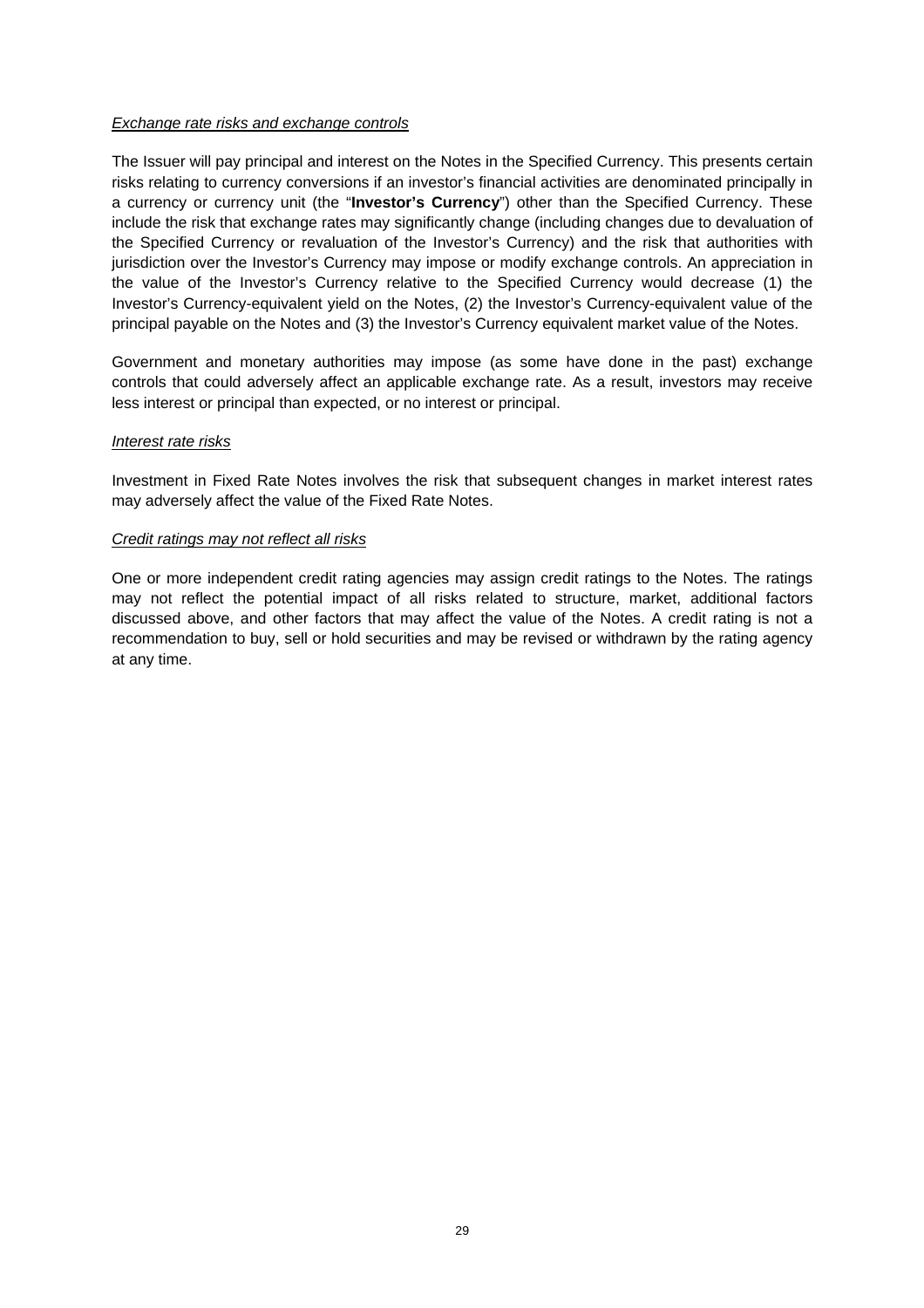## **Form of the Notes**

#### **Initial Issue of Notes**

Each Tranche of Notes will initially be represented by either a Temporary Global Note or a Permanent Global Note, which on issue, in either case, will be delivered to a common depositary outside the United States for Euroclear and Clearstream, Luxembourg (the "**Common Depositary**"). Upon such delivery, Euroclear or Clearstream, Luxembourg will credit each subscriber with a nominal amount of Notes equal to the nominal amount thereof for which it has subscribed and paid.

Notes that are initially deposited with the Common Depositary may also be credited to the accounts of subscribers with other clearing systems through direct or indirect accounts with Euroclear and Clearstream, Luxembourg held by other clearing systems. Conversely, Notes that are initially deposited with any other clearing system may similarly be credited to the accounts of subscribers with Euroclear, Clearstream, Luxembourg or other clearing systems.

#### **Relationship of Accountholders with Clearing Systems**

Each of the persons shown in the records of Euroclear, Clearstream, Luxembourg or any other clearing system as the holder of a Note represented by a Temporary Global Note or a Permanent Global Note (each a "**Global Note**") must look solely to Euroclear, Clearstream, Luxembourg or such other clearing system (as the case may be) for his share of each payment made by the Issuer to the bearer of such Global Note, and in relation to all other rights arising under the Global Notes, subject to and in accordance with the respective rules and procedures of Euroclear, Clearstream, Luxembourg or such other clearing system (as the case may be). Subject to the Terms and Conditions such person shall have no claim directly against the Issuer in respect of payments due on the Notes for so long as the Notes are represented by such Global Note and such obligations of the Issuer will be discharged by payment to the bearer of such Global Note in respect of each amount so paid.

#### **Exchange**

1. **Temporary Global Notes.** On and after the date (the "**Exchange Date**") which is 40 days after a Temporary Global Note is issued, interests in a Temporary Global Note will be exchangeable (free of charge) upon a request as described therein either for (i) interests in a Permanent Global Note of the same Series or (ii) for Definitive Notes of the same Series (as indicated in the applicable Final Terms and subject, in the case of Definitive Notes, to such notice period as is specified in the applicable Final Terms), in each case against certification of beneficial ownership as described below unless such certification has already been given. The holder of a Temporary Global Note will not be entitled to collect any payment of interest, principal or other amount due on or after the Exchange Date unless, upon due certification, exchange of the Temporary Global Note for an interest in a Permanent Global Note or for Definitive Notes is improperly withheld or refused.

2. **Permanent Global Notes.** The applicable Final Terms will specify that a Permanent Global Note will be exchangeable (free of charge), in whole but not in part, for Definitive Notes upon either (i) not less than 60 days' written notice from Euroclear and/or Clearstream, Luxembourg (acting on the instructions of any holder of an interest in such Permanent Global Note) to the Agent as described therein1 or (ii) only upon the occurrence of an Exchange Event. For these purposes, "**Exchange Event**" means that (i) an Event of Default (as defined in Condition 9) has occurred and is continuing, (ii) the Issuer has been notified that both Euroclear and Clearstream, Luxembourg have been closed for business for a continuous period of 14 days (other than by reason of holiday, statutory or otherwise) or have announced an intention permanently to cease business or have in fact done so and no successor clearing system is available or (iii) the Issuer has or will become subject to adverse tax consequences which would not be suffered were the Notes represented by the Permanent Global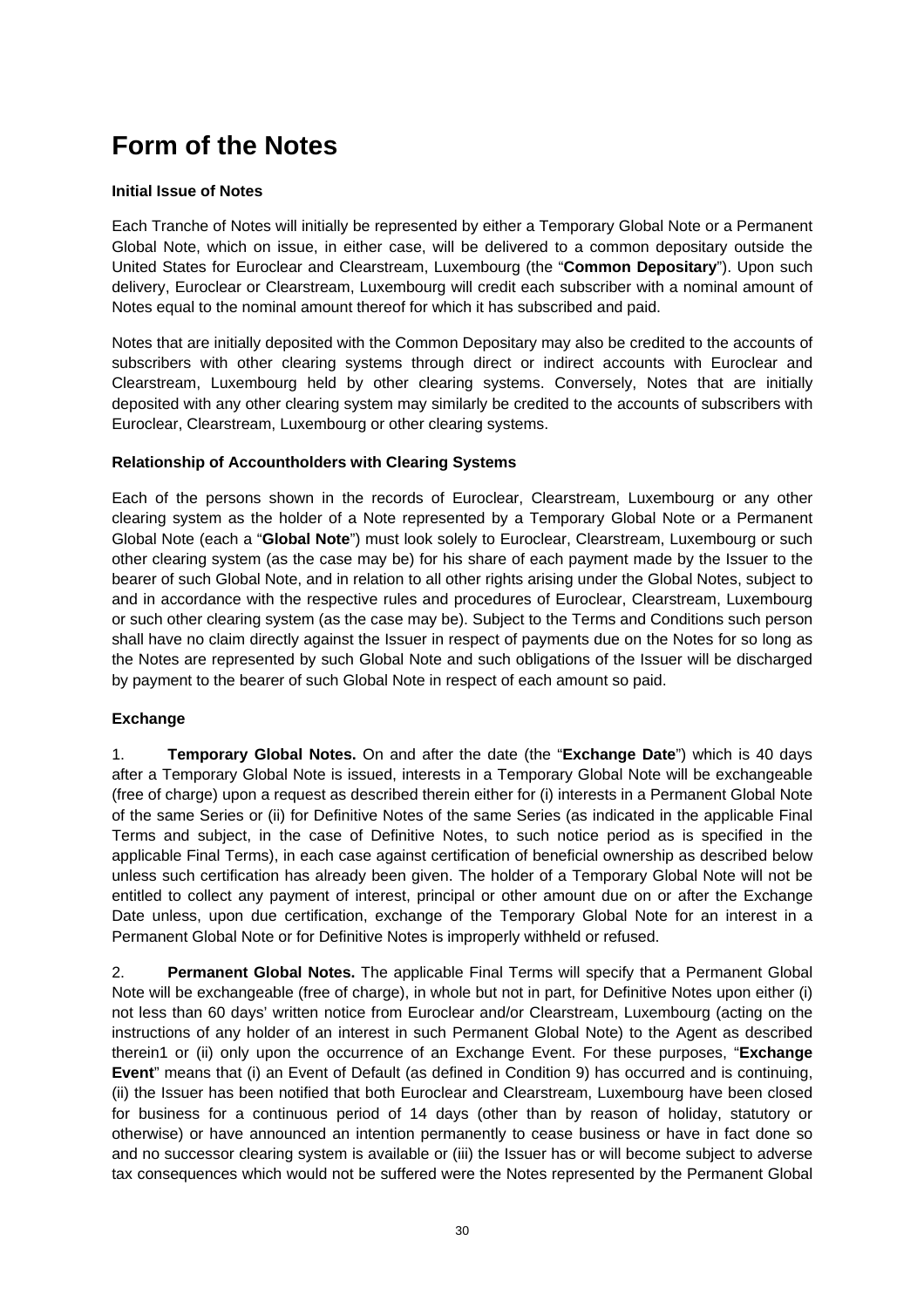Note in definitive form. The Issuer will promptly give notice to Noteholders in accordance with Condition 13 if an Exchange Event occurs. In the event of the occurrence of an Exchange Event, Euroclear and/or Clearstream, Luxembourg (acting on the instructions of any holder of an interest in such Permanent Global Note) may give notice to the Agent requesting exchange and, in the event of the occurrence of an Exchange Event as described in (iii) above, the Issuer may also give notice to the Agent requesting exchange. Any such exchange shall occur not later than 45 days after the date of receipt of the first relevant notice by the Agent.

The exchange of a Permanent Global Note for definitive Notes upon notice from Euroclear and/or Clearstream, Luxembourg (acting on the instructions of any holder) or at anytime at the request of the Issuer should not be expressed to be applicable in the applicable Final Terms if the Notes are issued with a minimum Specified Denomination such as EUR100,000 (or its equivalent in another currency) plus one or more higher integral multiples of another smaller amount such as EUR1,000 (or its equivalent in another currency). Furthermore, such Specified Denomination construction is not permitted in relation to any issue of Notes which is to be represented on issue by a Temporary Global Note exchangeable for definitive Notes.

In this Information Memorandum, "**Definitive Notes**" means, in relation to any Global Note, the Definitive Notes for which such Global Note may be exchanged (if appropriate, having attached to them all Coupons in respect of interest that has not already been paid on the Global Note and a Talon). Definitive Notes will be security printed in accordance with any applicable legal and stock exchange requirements in or substantially in the form set out in the Agency Agreement. On exchange in full of each Global Note, the Issuer will, if the holder so requests, procure that it is cancelled and returned to the holder together with the relevant Definitive Notes.

3. **Payments.** Whilst any Note is represented by a Temporary Global Note, payments of principal, interest (if any) and any other amount payable in respect of the Notes due prior to the Exchange Date will be made against presentation of the Temporary Global Note only to the extent that certification (in a form to be provided) to the effect that the beneficial owners of interests in such Note are not U.S. persons or persons who have purchased for resale to any U.S. person, as required by U.S. Treasury regulations, has been received by Euroclear and/or Clearstream, Luxembourg and Euroclear and/or Clearstream, Luxembourg, as applicable, has given a like certification (based on the certifications it has received) to the Agent.

Payments of principal, interest (if any) or any other amounts on a Permanent Global Note will be made through Euroclear and/or Clearstream, Luxembourg against presentation or surrender (as the case may be) of the Permanent Global Note without any requirement for certification.

4. **Legend.** The following legend will appear on all Permanent Global Notes, Definitive Notes, Coupons and Talons:

"Any United States person who holds this obligation will be subject to limitations under the United States income tax laws, including the limitations provided in sections 165(j) and 1287(a) of the Internal Revenue Code."

The sections referred to provide that United States holders, with certain exceptions, will not be entitled to deduct any loss on Notes or Coupons and will not be entitled to capital gains treatment of any gain on any sale, disposition, redemption or payment of principal in respect of Notes or Coupons.

#### **Deed of Covenant**

A Note may be accelerated by the holder thereof in certain circumstances described in "Terms and Conditions of the Notes - Events of Default". In such circumstances, where any Note is still represented by a Global Note and a holder of such Note so represented and credited to his securities account with Euroclear or Clearstream, Luxembourg gives notice that it wishes to accelerate such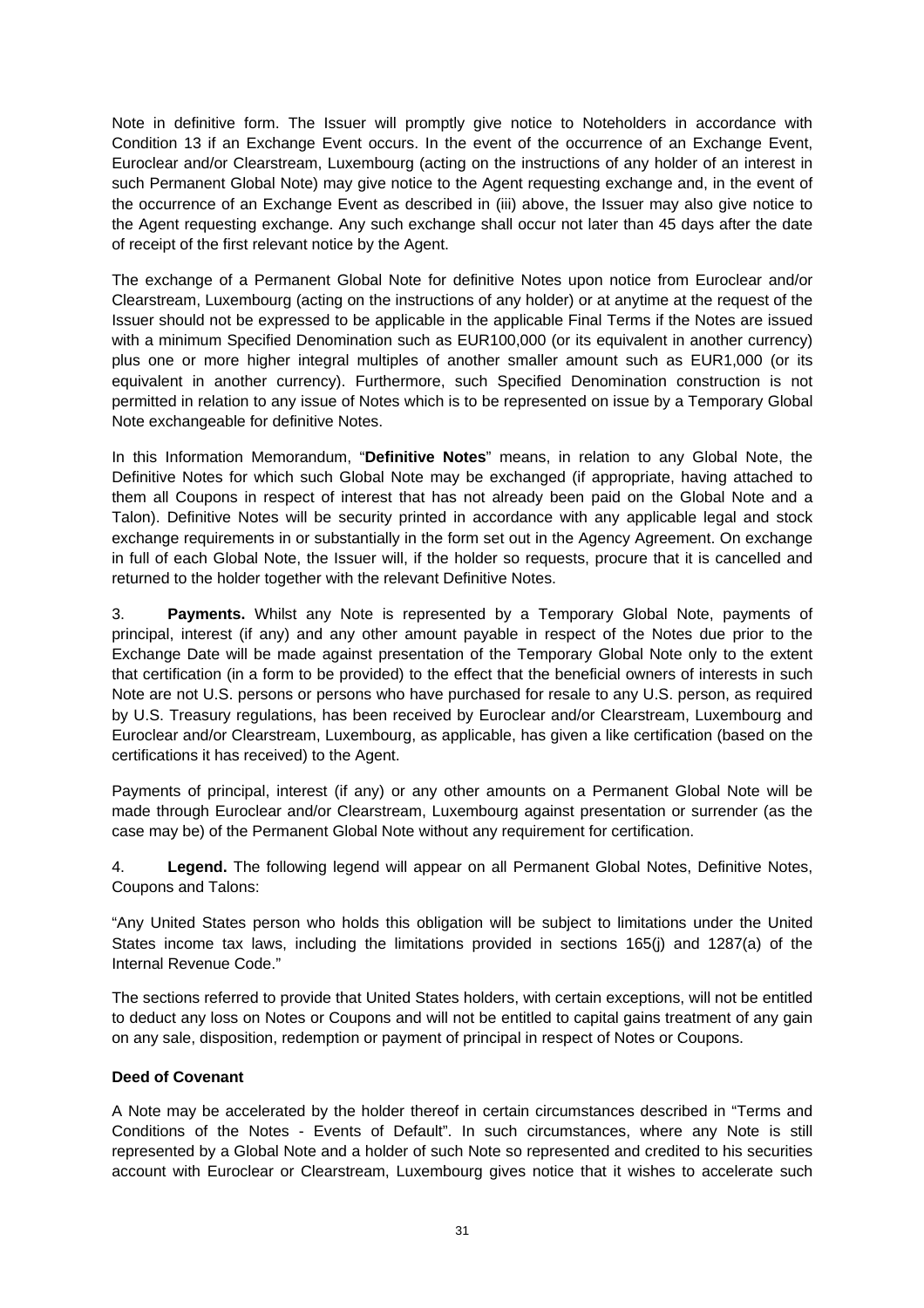Note, unless within a period of 7 days from the giving of such notice payment has been made in full of the amount due in accordance with the terms of such Global Note, such Global Note will become void. At the same time, holders of interests in such Global Note credited to their accounts with Euroclear or Clearstream, Luxembourg will become entitled to proceed directly against the Issuer on the basis of statements of account provided by Euroclear and Clearstream, Luxembourg, on and subject to the terms of the Deed of Covenant.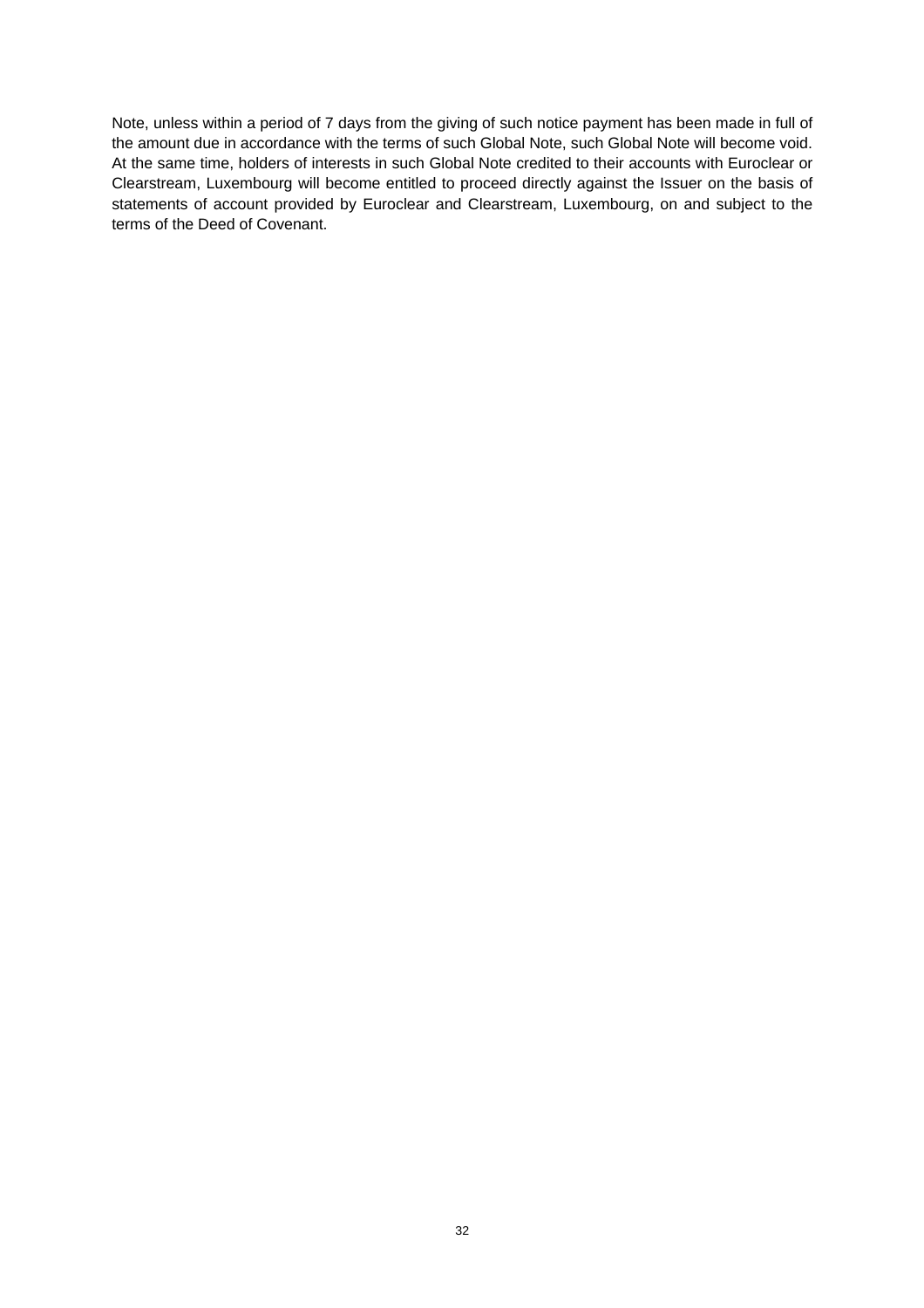### **Terms and Conditions of the Notes**

*The following are the Terms and Conditions of the Notes which will be incorporated by reference into each Global Note and each Definitive Note, in the latter case only if permitted by the relevant stock exchange (if any) or other relevant listing authority (if any) and agreed by the Issuer and the relevant Dealer(s) at the time of issue but, if not so permitted and agreed, such Definitive Note will have endorsed thereon or attached thereto such Terms and Conditions (excluding the italicised paragraphs).The following Terms and Conditions are subject to completion in accordance with the provisions of the applicable Final Terms in relation to any Tranche of Notes. The applicable Final Terms (or the relevant provisions thereof) will be endorsed upon, or attached to, each Temporary Global Note, Permanent Global Note and Definitive Note. Reference should be made to "Form of Final Terms" below. The applicable Final Terms will include the definitions of certain terms used in the following Terms and Conditions or specify which of such terms are to apply in relation to the relevant Notes.* 

This Note is one of a Series (as defined below) of Notes issued by Bank of Queensland Limited (ABN 32 009 656 740) (the "**Issuer**") pursuant to the Agency Agreement (as defined below). References herein to the "Notes" shall be references to the Notes of this Series and shall mean:

- (i) in relation to any Notes represented by a Global Note, units of the lowest Specified Denomination in the Specified Currency;
- (ii) Definitive Notes issued in exchange for a Global Note; and
- (iii) any Global Note.

The Notes and the Coupons (as defined below) have the benefit of an amended and restated agency agreement dated 19 December 2012 (as amended, supplemented or restated from time to time, the "**Agency Agreement**") and made between the Issuer, Citibank, N.A., London Branch as issuing and principal paying agent and agent bank (the "**Agent**", which expression shall include any successor as agent) and Citigroup Global Markets Deutschland AG (together with the Agent, the "**Paying Agents**", which expression shall include any additional or successor paying agents).

Interest bearing Definitive Notes (unless otherwise indicated in the applicable Final Terms) have interest coupons ("**Coupons**") and, if indicated in the applicable Final Terms, talons for further Coupons ("**Talons**") attached on issue. Any reference herein to Coupons or coupons shall, unless the context otherwise requires, be deemed to include a reference to Talons or talons.

The Final Terms for this Note (or the relevant provisions thereof) is attached to or endorsed on this Note and supplements these Terms and Conditions. References herein to the "applicable Final Terms" are, unless otherwise stated, to Part A of the Final Terms (or the relevant provisions thereof) attached to or endorsed on this Note.

Any reference herein to "**Noteholders**" shall mean the holders of the Notes, and shall, in relation to any Notes represented by a Global Note, be construed as provided below. Any reference herein to "**Couponholders**" shall mean the holders of the Coupons, and shall, unless the context otherwise requires, include the holders of the Talons.

As used herein, "**Tranche**" means Notes which are identical in all respects (including as to listing) and "Series" means a Tranche of Notes together with any further Tranche or Tranches of Notes which are (i) expressed to be consolidated and form a single series and (ii) identical in all respects (including as to listing) except for their respective Issue Dates, Interest Commencement Dates and/or Issue Prices (as indicated in the applicable Final Terms).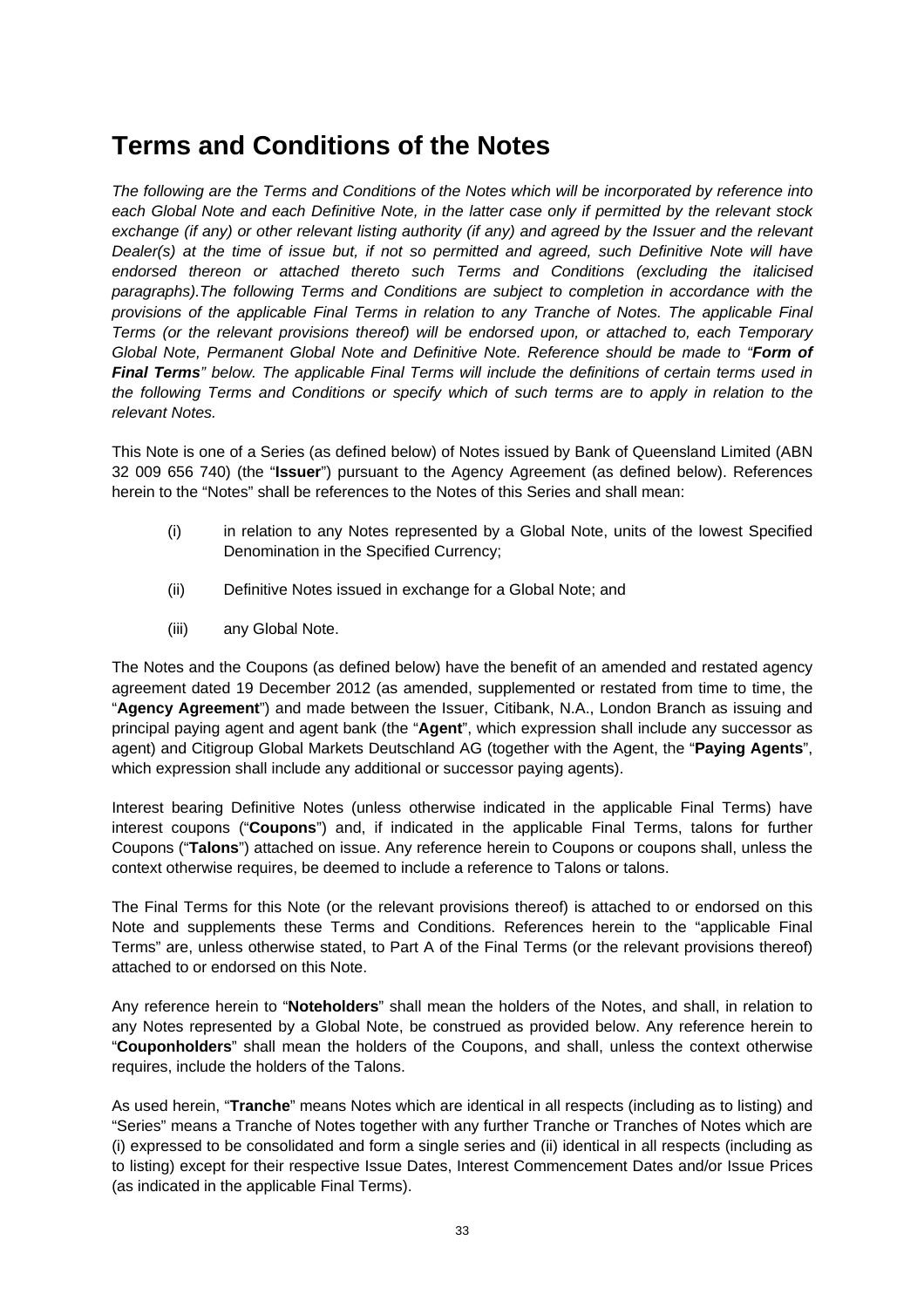The Noteholders and the Couponholders are entitled to the benefit of a Deed of Covenant (such Deed of Covenant as modified and/or supplemented and/or restated from time to time, the "**Deed of Covenant**") dated 26 February 2014, and made by the Issuer. The original of the Deed of Covenant is held by a common depositary on behalf of Euroclear and Clearstream, Luxembourg (both as defined below).

Copies of the Agency Agreement, the Final Terms applicable to this Note and the Deed of Covenant are available for inspection during normal business hours at the specified office of each of the Agent and the other Paying Agents save that, if this Note is an unlisted Note of any Series, the applicable Final Terms will only be available for inspection by a Noteholder holding one or more unlisted Notes of that Series and such Noteholder must produce evidence satisfactory to the relevant Paying Agent as to its holding of such Notes and identity. The Noteholders and the Couponholders are deemed to have notice of, and are entitled to the benefit of, all the provisions of the Agency Agreement, the Deed of Covenant and the applicable Final Terms which are applicable to them.

Words and expressions defined in the Agency Agreement or used in the applicable Final Terms shall have the same meanings where used in these Terms and Conditions unless the context otherwise requires or unless otherwise stated and provided that, in the event of inconsistency between the Agency Agreement and the applicable Final Terms, the applicable Final Terms will prevail.

#### **1. Form, Denomination and Title**

The Notes are in bearer form and, in the case of Definitive Notes, serially numbered, in the currency (the "**Specified Currency**") and the denominations (the "**Specified Denomination(s)**"). Notes of one Specified Denomination may not be exchanged for Notes of another Specified Denomination.

This Note may be a Fixed Rate Note, a Floating Rate Note, a Zero Coupon Note, or a combination of any of the foregoing, depending upon the Interest Basis shown in the applicable Final Terms.

Definitive Notes are issued with Coupons attached, unless they are Zero Coupon Notes in which case references to Coupons and Couponholders in these Terms and Conditions are not applicable.

Subject as set out below, title to the Notes and Coupons will pass by delivery. The Issuer and any Paying Agent may deem and treat the bearer of any Note or Coupon as the absolute owner thereof (whether or not overdue and notwithstanding any notice of ownership or writing thereon or notice of any previous loss or theft thereof) for all purposes but, in the case of any Global Note, without prejudice to the provisions set out in the next succeeding paragraph.

For so long as any of the Notes is represented by a Global Note held on behalf of Euroclear Bank S.A./N.V. ("**Euroclear**") and/or Clearstream Banking, société anonyme ("**Clearstream, Luxembourg**", formerly Cedelbank), each person (other than Euroclear or Clearstream, Luxembourg) who is for the time being shown in the records of Euroclear or of Clearstream, Luxembourg as the holder of a particular nominal amount of such Notes (in which regard any certificate or other document issued by Euroclear or Clearstream, Luxembourg as to the nominal amount of such Notes standing to the account of any person shall be conclusive and binding for all purposes save in the case of manifest error) shall be treated by the Issuer, the Agent and any other Paying Agent as the holder of such nominal amount of such Notes for all purposes other than with respect to the payment of principal or interest on the Notes, for which purpose the bearer of the relevant Global Note shall be treated by the Issuer, the Agent and any other Paying Agent as the holder of such nominal amount of such Notes in accordance with and subject to the terms of the relevant Global Note and the expressions "**Noteholder**" and "**holder of Notes**" and related expressions shall be construed accordingly. Notes which are represented by a Global Note will be transferable only in accordance with the rules and procedures for the time being of Euroclear or of Clearstream, Luxembourg, as the case may be.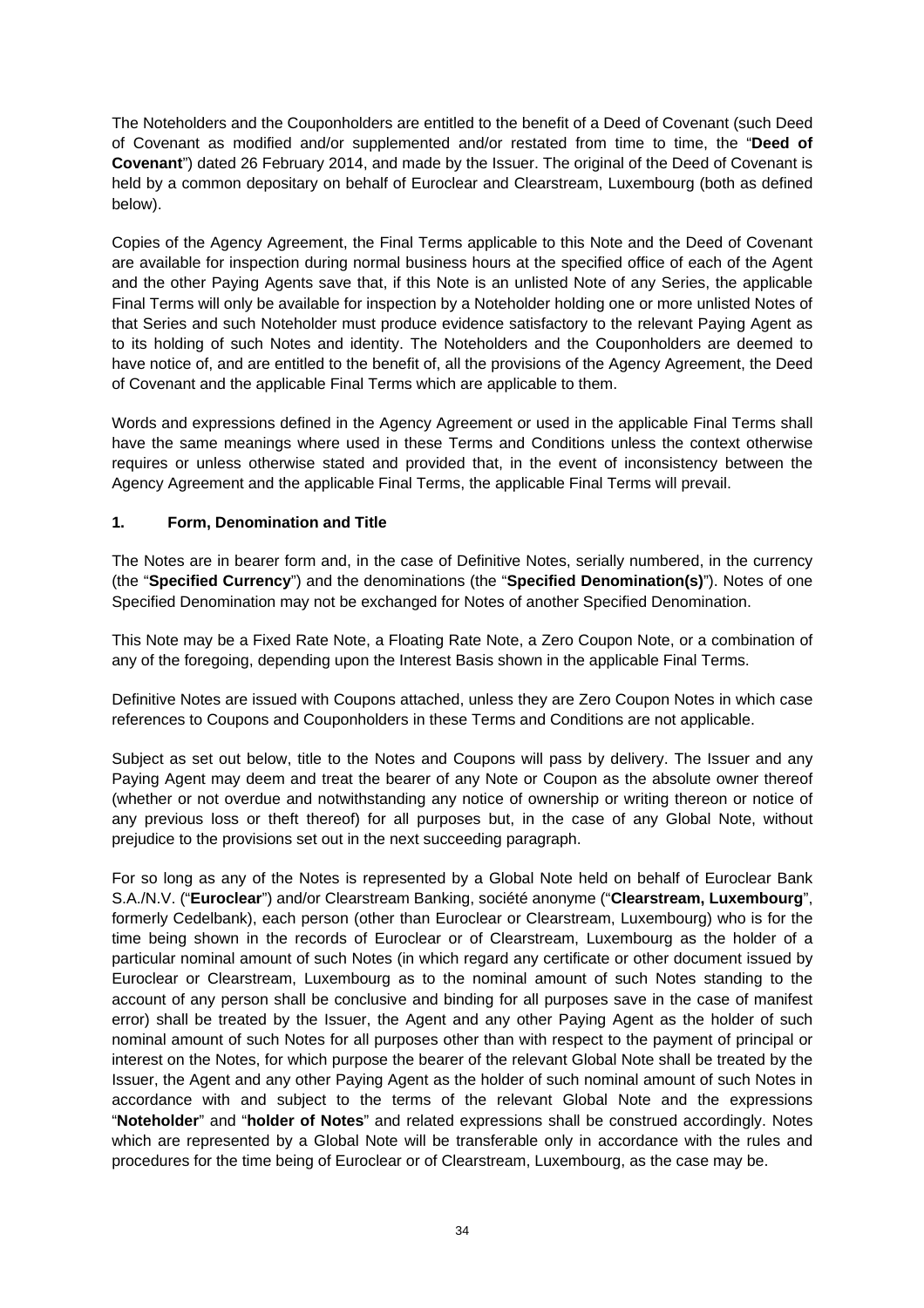References to Euroclear and/or Clearstream, Luxembourg shall, whenever the context so permits, be deemed to include a reference to any additional or alternative clearing system approved by the Issuer and the Agent.

#### **2. Status of the Notes**

The Notes and any relevant Coupons are direct, unconditional, unsubordinated and (subject to the provisions of Condition 3) unsecured obligations of the Issuer and (subject as provided above) rank and will rank pari passu, without any preference among themselves, with all other outstanding unsecured and unsubordinated obligations of the Issuer, present and future (other than obligations preferred by mandatory provisions of law).

*The Issuer is an "authorised deposit-taking institution" ("ADI") as that term is defined under the Banking Act 1959 of Australia ("Banking Act").* 

*Section 13A(3) of the Banking Act provides that the assets of an ADI in Australia would, in the event of the ADI becoming unable to meet its obligations or suspending payment, be available to meet certain liabilities in priority to all other liabilities of that ADI. The liabilities which have priority, by virtue of section 13A(3) of the Banking Act, to the claims of holders in respect of the Notes will be substantial, as such liabilities include (but are not limited to) liabilities owed to Australian Prudential Regulation Authority ("APRA") in respect of any payments by APRA to holders of protected accounts held with that ADI under the Banking Act, the costs of APRA in certain circumstances, liabilities in Australia owed to holders of protected accounts held with that ADI, debts due to the Reserve Bank of Australia ("RBA") and liabilities under certified industry support contracts. A "protected account" is an account or covered financial product that is kept by an account-holder (whether alone or jointly with one or more other account-holders) with an ADI and is either:* 

- *(a) an account, or covered financial product, that is kept under an agreement between the account-holder and the ADI requiring the ADI to pay the account-holder, on demand by the account-holder or at an agreed time by them, the net credit balance of the account or covered financial product at the time of the demand or the agreed time (as appropriate); or*
- *(b) an account prescribed by regulations for the purposes of section 5(4)(a) of the Banking Act.*

*For the purposes of section 13A(3) of the Banking Act, the assets of the ADI do not include any interest in an asset (or a part of an asset) in a cover pool (as defined in the Banking Act) that may have been established by that ADI for the issuance of any covered bonds.* 

*Under Section 16(2) of the Banking Act, certain other debts due to APRA shall, in a winding-up of an ADI have, subject to section 13A(3) of the Banking Act, priority over all other unsecured debts of the ADI. Further, under section 86 of the Reserve Bank Act 1959 of Australia, debts due by an ADI to the RBA shall, in a winding-up of that ADI, have, subject to sections 13A(3) of the Banking Act, priority over all other debts of that ADI.* 

*The Notes do not constitute protected accounts of the Issuer in Australia under such statutory provisions.* 

#### **3. Negative Pledge**

So long as any of the Notes remain outstanding (as defined in the Agency Agreement), the Issuer will not create or permit to subsist any Security Interest (as defined in Condition 9(b)) upon the whole or any part of its present or future assets or revenues or those of any of its Subsidiaries (as defined below) as security for any Debt Instruments (as defined below) or any Guarantee (as defined in Condition 9(b)) given in respect of any Debt Instruments unless, in the case of the creation of a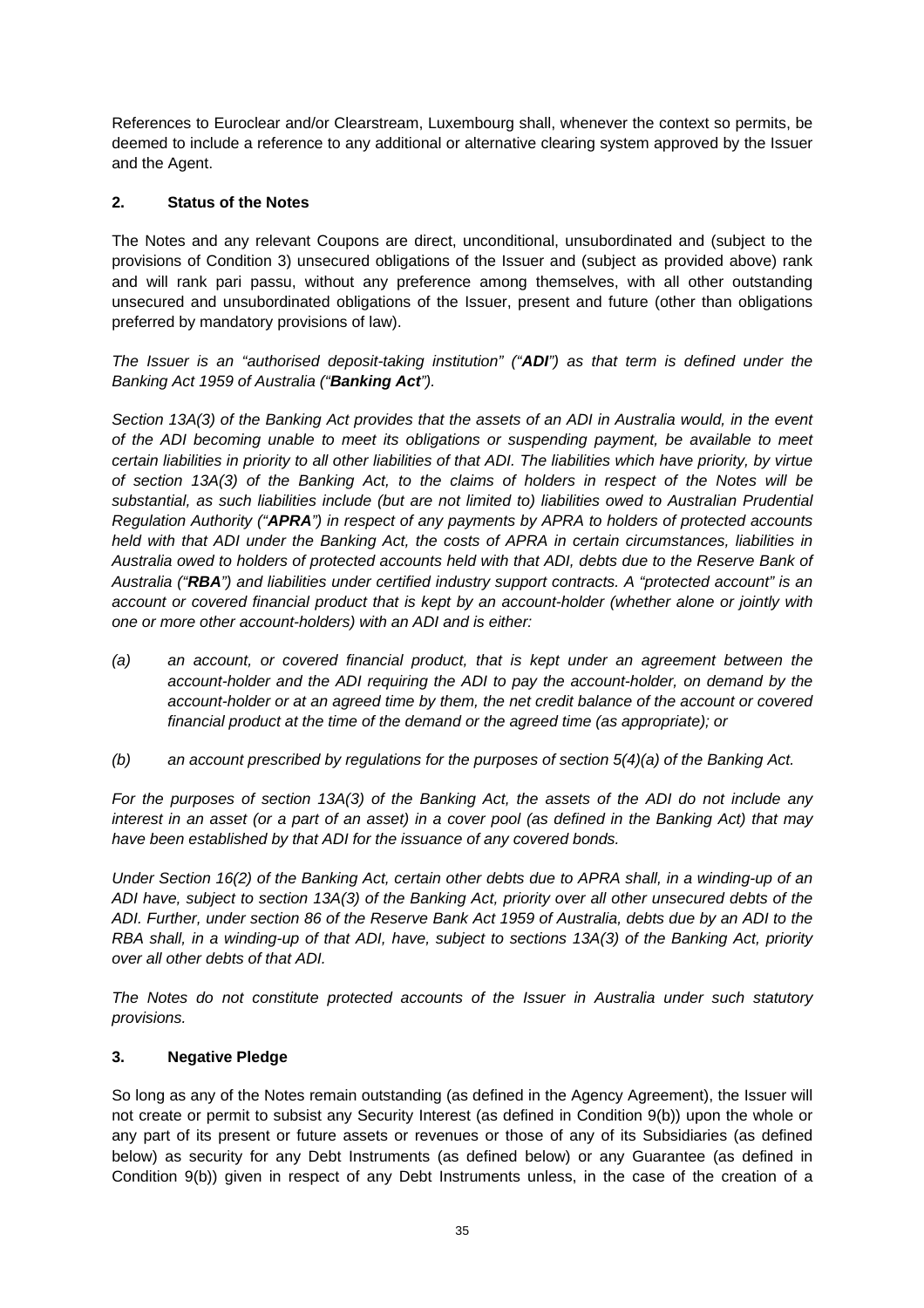Security Interest, prior to or simultaneously therewith, and in any other case, promptly, the Issuer either:

- (i) grants or procures to be granted a Security Interest or Security Interests securing its obligations under the Notes and the relative Coupons which will result in such obligations being secured equally and rateably in all respects so as to rank pari passu with the relevant Debt Instruments or Guarantee; or
- (ii) grants or procures to be granted such other Security Interest or Security Interests in respect of its obligations under the Notes and the relative Coupons as shall be approved by an Extraordinary Resolution (as defined in the Agency Agreement) of the Noteholders.

For the purposes of these Conditions, "Debt Instruments" means any notes, bonds, certificates of deposit, loan stock, debentures, bills of exchange, transferable loan certificates or other similar instruments of indebtedness issued by, or the obligations under which have been assumed by, the Issuer or a Subsidiary of the Issuer.

In these Conditions, "Subsidiary" has the same meaning as that provided in Section 9 of the Corporations Act 2001 of Australia (as amended) (the "**Corporations Act**").

#### **4. Interest**

#### *(a) Interest on Fixed Rate Notes*

Each Fixed Rate Note bears interest on its outstanding nominal amount from (and including) the Interest Commencement Date at the rate(s) per annum equal to the Rate(s) of Interest. Interest will be payable in arrear on the Interest Payment Date(s) in each year up to and including the Maturity Date.

If the Notes are in definitive form, except as provided in the applicable Final Terms, the amount of interest payable on each Interest Payment Date in respect of the Fixed Interest Period ending on (but excluding) such date will amount to the Fixed Coupon Amount. Payments of interest on any Interest Payment Date will, if so specified in the applicable Final Terms, amount to the Broken Amount so specified.

As used in these Conditions, "**Fixed Interest Period**" means the period from (and including) an Interest Payment Date (or the Interest Commencement Date) to (but excluding) the next (or first) Interest Payment Date.

Except in the case of Notes in definitive form where an applicable Fixed Coupon Amount or Broken Amount is specified in the applicable Final Terms, interest shall be calculated in respect of any period by applying the Rate of Interest to:

- (A) in the case of Fixed Rate Notes which are represented by a Global Note, the aggregate outstanding nominal amount of the Fixed Rate Notes represented by such Global Note; or
- (B) in the case of Fixed Rate Notes in definitive form, the Calculation Amount;

and, in each case, multiplying such sum by the applicable Day Count Fraction, and rounding the resultant figure to the nearest sub-unit of the relevant Specified Currency, half of any such sub-unit being rounded upwards or otherwise in accordance with applicable market convention. Where the Specified Denomination of a Fixed Rate Note in definitive form is a multiple of the Calculation Amount, the amount of interest payable in respect of such Fixed Rate Note shall be the product of the amount (determined in the manner provided above) for the Calculation Amount and the amount by which the Calculation Amount is multiplied to reach the Specified Denomination without any further rounding.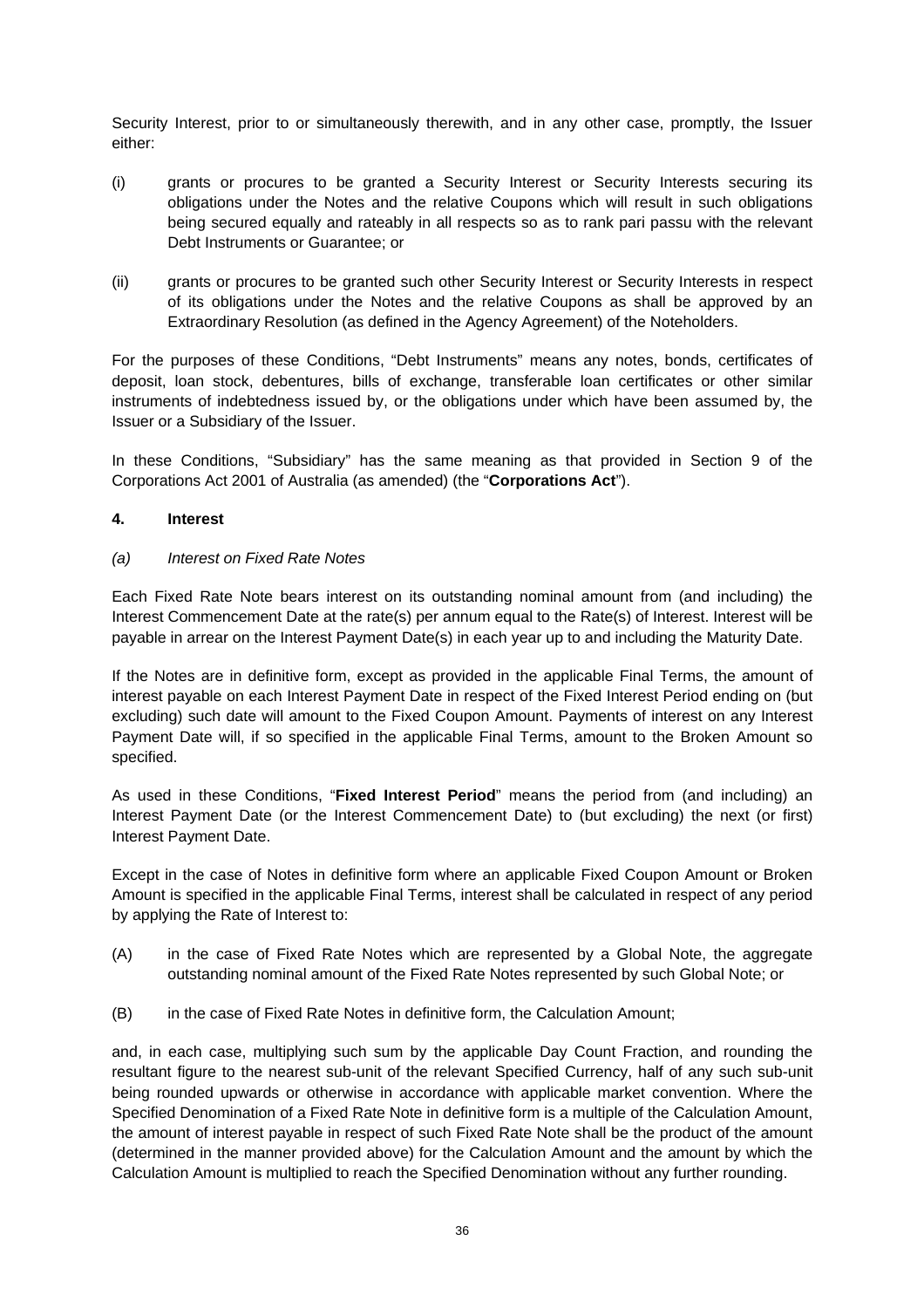"**Day Count Fraction**" means, in respect of the calculation of an amount of interest in accordance with this Condition 4(a):

- (i) if "**Actual/Actual (ICMA)**" is specified in the applicable Final Terms:
	- (A) in the case of Notes where the number of days in the relevant period from (and including) the most recent Interest Payment Date (or, if none, the Interest Commencement Date) to (but excluding) the relevant payment date (the "Accrual Period") is equal to or shorter than the Determination Period during which the Accrual Period ends, the number of days in such Accrual Period divided by the product of (1) the number of days in such Determination Period and (2) the number of Determination Dates (as specified in the applicable Final Terms) that would occur in one calendar year; or
	- (B) in the case of Notes where the Accrual Period is longer than the Determination Period during which the Accrual Period ends, the sum of:
		- (1) the number of days in such Accrual Period falling in the Determination Period in which the Accrual Period begins divided by the product of (x) the number of days in such Determination Period and (y) the number of Determination Dates (as specified in the applicable Final Terms) that would occur in one calendar year; and
		- (2) the number of days in such Accrual Period falling in the next Determination Period divided by the product of (x) the number of days in such Determination Period and (y) the number of Determination Dates that would occur in one calendar year; and
- (ii) if "**30/360**" is specified in the applicable Final Terms, the number of days in the period from (and including) the most recent Interest Payment Date (or, if none, the Interest Commencement Date) to (but excluding) the relevant payment date (such number of days being calculated on the basis of a year of 360 days with 12 30-day months) divided by 360.

In these Conditions:

"**Determination Period**" means the period from (and including) a Determination Date to (but excluding) the next Determination Date (including, where either the Interest Commencement Date or the final Interest Payment Date is not a Determination Date, the period commencing on the first Determination Date prior to, and ending on the first Determination Date falling after, such date); and

"**sub-unit**" means, with respect to any currency other than euro, the lowest amount of such currency that is available as legal tender in the country of such currency and, with respect to euro, means one cent.

- *(b) Interest on Floating Rate Notes* 
	- *(i) Interest Payment Dates*

Each Floating Rate Note bears interest on its nominal amount from (and including) the Interest Commencement Date and such interest will be payable in arrear on either: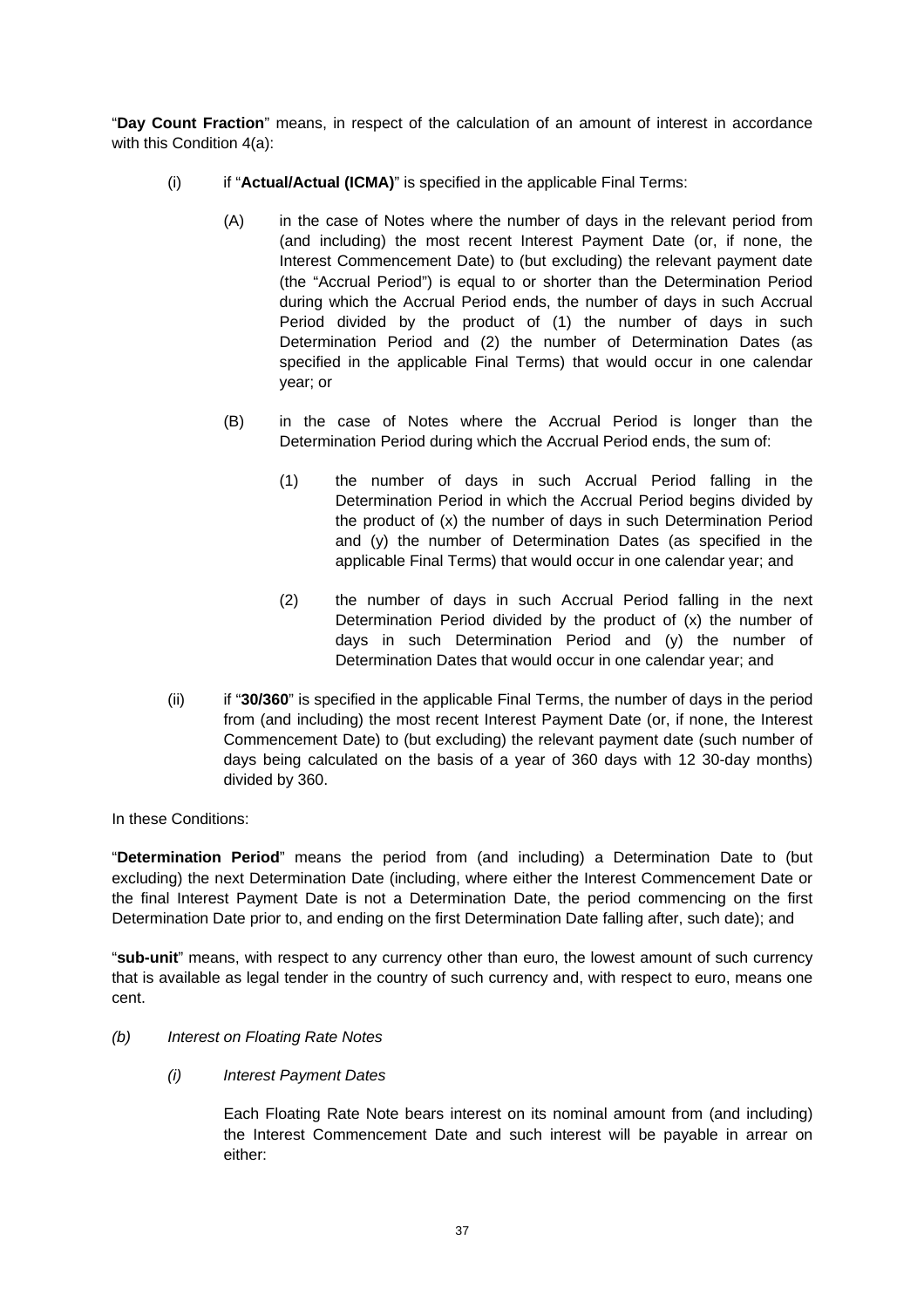- (A) the Specified Interest Payment Date(s) (each an "Interest Payment Date") in each year specified in the applicable Final Terms; or
- (B) if no Specified Interest Payment Date(s) is/are specified in the applicable Final Terms, each date (each an "Interest Payment Date") which falls the number of months or other period specified as the Specified Period in the applicable Final Terms after the preceding Interest Payment Date or, in the case of the first Interest Payment Date, after the Interest Commencement Date.

Such interest will be payable in respect of each Interest Period (which expression shall, in these Conditions, mean the period from (and including) an Interest Payment Date (or the Interest Commencement Date) to (but excluding) the next (or first) Interest Payment Date).

Unless otherwise stated in the applicable Final Terms the Minimum Rate of Interest shall be deemed to be zero.

If a business day convention is specified in the applicable Final Terms and  $(x)$  if there is no numerically corresponding day in the calendar month in which an Interest Payment Date should occur or (y) if any Interest Payment Date would otherwise fall on a day which is not a Business Day, then, if the business day convention specified is:

- (1) in any case where Specified Periods are specified in accordance with Condition 4(b)(i)(B) above, the Floating Rate Convention, such Interest Payment Date  $(i)$  in the case of  $(x)$  above, shall be the last day that is a Business Day in the relevant month and the provisions of (B) below shall apply mutatis mutandis or (ii) in the case of (y) above, shall be postponed to the next day which is a Business Day unless it would thereby fall into the next calendar month, in which event (A) such Interest Payment Date shall be brought forward to the immediately preceding Business Day and (B) each subsequent Interest Payment Date shall be the last Business Day in the month which falls within the Specified Period after the preceding applicable Interest Payment Date occurred; or
- (2) the Following Business Day Convention, such Interest Payment Date shall be postponed to the next day which is a Business Day; or
- (3) the Modified Following Business Day Convention, such Interest Payment Date shall be postponed to the next day which is a Business Day unless it would thereby fall into the next calendar month, in which event such Interest Payment Date shall be brought forward to the immediately preceding Business Day; or
- (4) the Preceding Business Day Convention, such Interest Payment Date shall be brought forward to the immediately preceding Business Day.

In this Condition, "**Business Day**" means a day which is both:

- (A) a day on which commercial banks and foreign exchange markets settle payments in London and any Additional Business Centre specified in the applicable Final Terms; and
- (B) either (1) in relation to interest payable in a Specified Currency other than euro, a day on which commercial banks and foreign exchange markets settle payments and are open for general business (including dealing in foreign exchange and foreign currency deposits) in the principal financial centre of the country of the relevant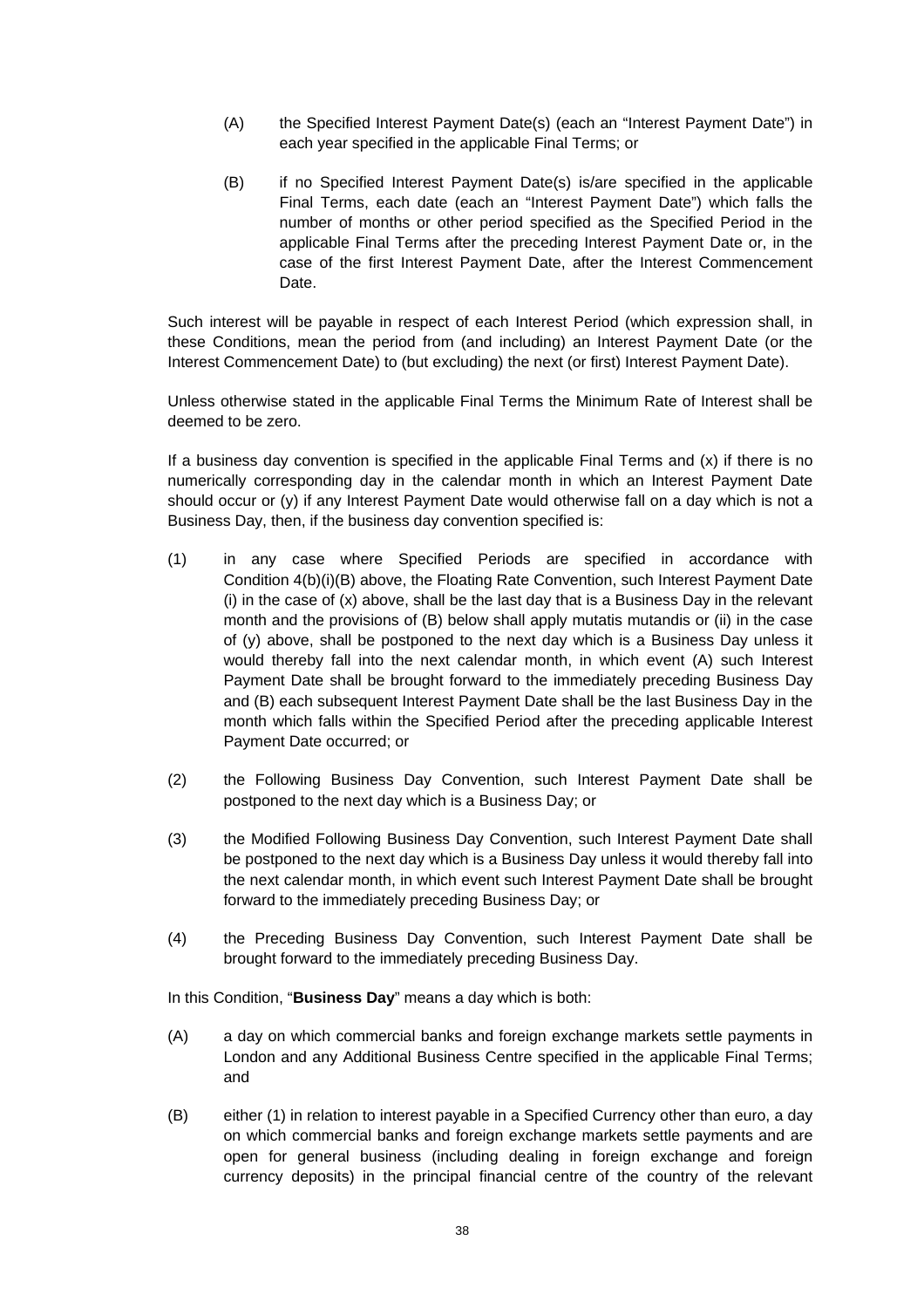Specified Currency (which if the Specified Currency is Australian dollars shall be Sydney) or (2) in relation to any sum payable in euro, a day on which the Trans European Automated Real-Time Gross Settlement Express Transfer (TARGET2) System (the "**TARGET2 System**") is open.

*(ii) Rate of Interest* 

The Rate of Interest payable from time to time in respect of Floating Rate Notes will be determined in the manner specified in the applicable Final Terms.

### *(A) ISDA Determination for Floating Rate Notes*

Where ISDA Determination is specified in the applicable Final Terms as the manner in which the Rate of Interest is to be determined, the Rate of Interest for each Interest Period will be the relevant ISDA Rate plus or minus (as indicated in the applicable Final Terms) the Margin (if any). For the purposes of this sub- paragraph (A), "**ISDA Rate**" for an Interest Period means a rate equal to the Floating Rate that would be determined by the Agent under an interest rate swap transaction if the Agent were acting as Calculation Agent for that swap transaction under the terms of an agreement incorporating the 2006 ISDA Definitions (as published by the International Swaps and Derivatives Association, Inc. (the "**ISDA Definitions**")) and under which:

- (1) the Floating Rate Option is as specified in the applicable Final Terms;
- (2) the Designated Maturity is a period specified in the applicable Final Terms; and
- (3) the relevant Reset Date is as specified in the applicable Final Terms.

For the purposes of this sub-paragraph (A), "**Floating Rate**", "**Calculation Agent**", "**Floating Rate Option**", "**Designated Maturity**" and "**Reset Date**" have the meanings given to those terms in the ISDA Definitions.

- *(B) Screen Rate Determination for Floating Rate Notes* 
	- (1) Where Screen Rate Determination is specified in the applicable Final Terms as the manner in which the Rate of Interest is to be determined, the Rate of Interest for each Interest Period will, subject as provided below, be either:
		- (A) the offered quotation; or
		- (B) (the arithmetic mean (rounded if necessary to the fifth decimal place, with 0.000005 being rounded upwards) of the offered quotations,

(expressed as a percentage rate per annum) for the Reference Rate which appears or appear, as the case may be, on the Relevant Screen Page (or such replacement page on that service which displays the information) as at 11.00 a.m. (Relevant Financial Centre time) on the Interest Determination Date in question plus or minus (as indicated in the applicable Final Terms) the Margin (if any), all as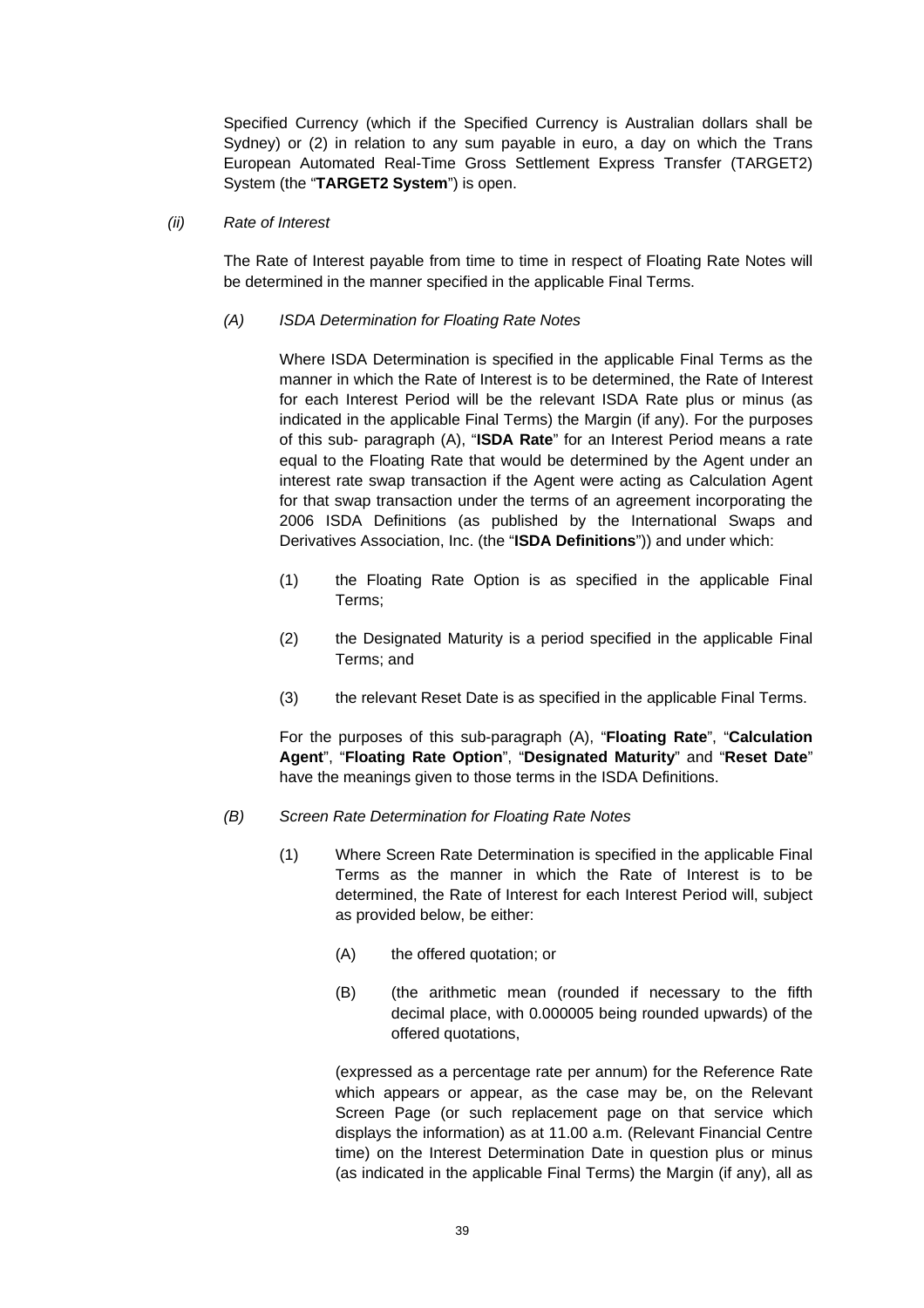determined by the Agent. If five or more of such offered quotations are available on the Relevant Screen Page, the highest (or, if there is more than one such highest quotation, one only of such quotations) and the lowest (or, if there is more than one such lowest quotation, one only of such quotations) shall be disregarded by the Agent for the purpose of determining the arithmetic mean (rounded as provided above) of such offered quotations.

- (2) If the Relevant Screen Page is not available or, if in the case of Condition 4(b)(ii)(B)(1)(A) above, no such offered quotation appears or, in the case of Condition  $4(b)(ii)(B)(1)(B)$  above, fewer than three such offered quotations appear, in each case as at the time specified in the preceding paragraph the Agent shall request each of the Reference Banks (as defined below) to provide the Agent with its offered quotation (expressed as a percentage rate per annum) for the Reference Rate at approximately 11.00 a.m. (Relevant Financial Centre time) on the Interest Determination Date in question. If two or more of the Reference Banks provide the Principal Paying Agent with such offered quotations, the Rate of Interest for such Interest Period shall be the arithmetic mean (rounded if necessary to the fifth decimal place with 0.000005 being rounded upwards) of such offered quotations plus or minus (as appropriate) the Margin (if any), all as determined by the Agent.
- (3) If on any Interest Determination Date one only or none of the Reference Banks provides the Agent with such offered quotations as provided in the preceding paragraph, the Rate of Interest for the relevant Interest Period shall be the rate per annum which the Agent determines as being the arithmetic mean (rounded if necessary to the fifth decimal place, with 0.000005 being rounded upwards) of the rates, as communicated to (and at the request of) the Agent by the Reference Banks or any two or more of them, at which such banks were offered, at approximately 11.00 a.m. (Relevant Financial Centre time) on the relevant Interest Determination Date, deposits in the Specified Currency for a period equal to that which would have been used for the Reference Rate by leading banks in the London interbank market (if the Reference Rate is LIBOR) or the Euro- Zone inter-bank market (if the Reference Rate is EURIBOR) plus or minus (as appropriate) the Margin (if any) or, if fewer than two of the Reference Banks provide the Agent with such offered rates, the offered rate for deposits in the Specified Currency for a period equal to that which would have been used for the Reference Rate, or the arithmetic mean (rounded as provided above) of the offered rates for deposits in the Specified Currency for a period equal to that which would have been used for the Reference Rate, at which, at approximately 11.00 a.m. (Relevant Financial Centre time) on the relevant Interest Determination Date, any one or more banks (which bank or banks is or are in the opinion of the Issuer suitable for such purpose) informs the Agent it is quoting to leading banks in the London interbank market (if the Reference Rate is LIBOR) or the Euro- Zone inter-bank market (if the Reference Rate is EURIBOR) plus or minus (as appropriate) the Margin (if any), provided that, if the Rate of Interest cannot be determined in accordance with the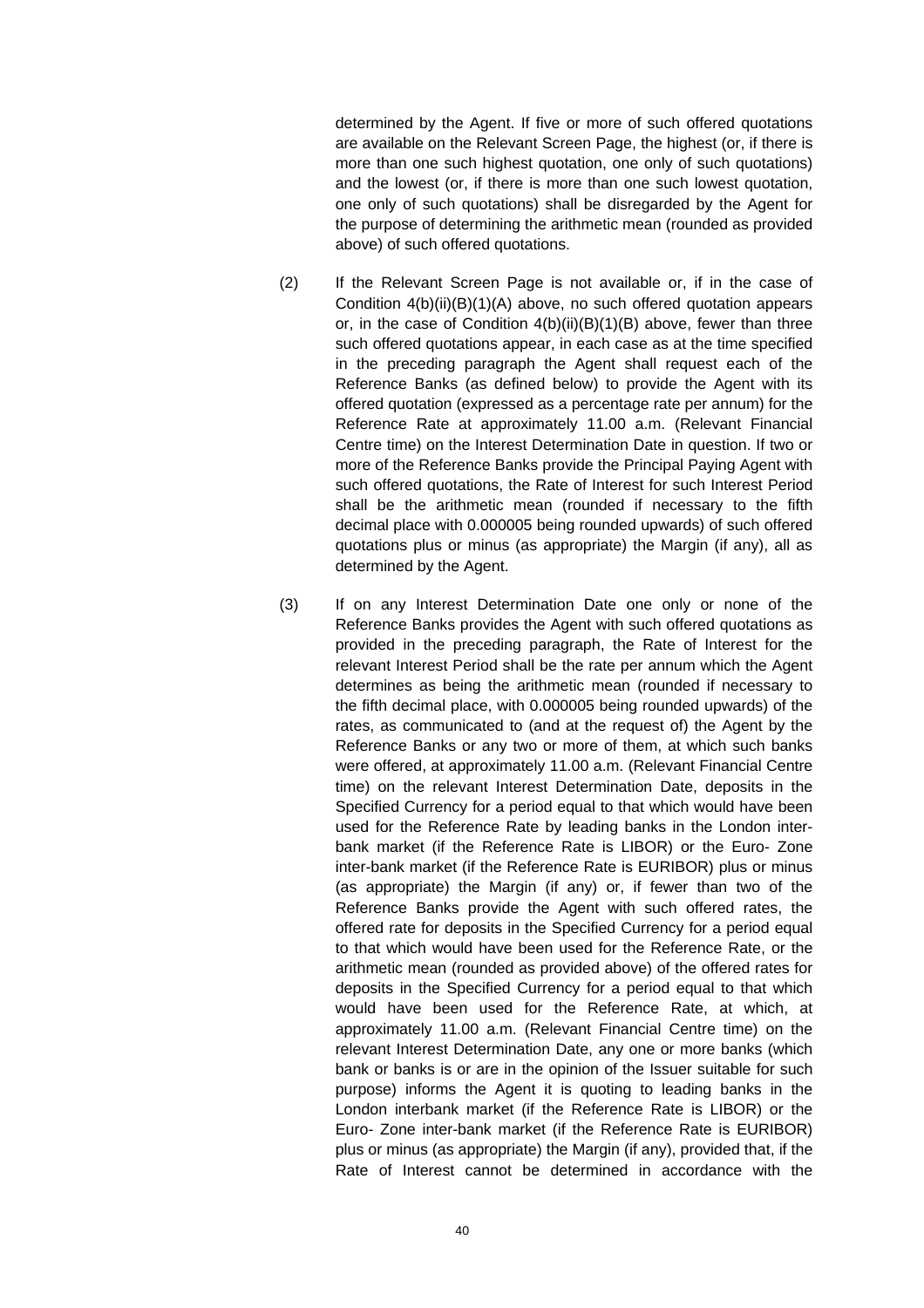foregoing provisions of this paragraph, the Rate of Interest shall be determined as at the last preceding Interest Determination Date (though substituting, where a different Margin is to be applied to the relevant Interest Period from that which applied to the last preceding Interest Period, the Margin relating to the relevant Interest Period, in place of the Margin relating to that last preceding Interest Period).

- (4) In these Terms and Conditions, the following expressions have the following meanings:
	- (A) "**Reference Banks**" means, in the case of Condition 4(b)(ii)(B)(1)(A) above, those banks whose offered rates were used to determine such quotation when such quotation last appeared on the Relevant Screen Page and, in the case of Condition  $4(b)(ii)(B)(1)(B)$  above, those banks whose offered quotations last appeared on the Relevant Screen Page when no fewer than three such offered quotations appeared.
	- (B) "**Reference Rate**" means LIBOR or EURIBOR.

#### *(iii) Minimum and/or Maximum Interest Rate*

If the applicable Final Terms specifies a Minimum Rate of Interest for any Interest Period, then, in the event that the Rate of Interest in respect of such Interest Period determined in accordance with the provisions of paragraph (ii) above is less than such Minimum Rate of Interest, the Rate of Interest for such Interest Period shall be such Minimum Rate of Interest.

If the applicable Final Terms specifies a Maximum Rate of Interest for any Interest Period, then, in the event that the Rate of Interest in respect of such Interest Period determined in accordance with the provisions of paragraph (ii) above is greater than such Maximum Rate of Interest, the Rate of Interest for such Interest Period shall be such Maximum Rate of Interest.

#### *(iv) Determination of Rate of Interest and Calculation of Interest Amounts*

The Agent will at or as soon as practicable after each time at which the Rate of Interest is to be determined, determine the Rate of Interest for the relevant Interest Period.

The Agent will calculate the amount of interest (the "**Interest Amount**") payable on the Floating Rate Notes for the relevant Interest Period by applying the Rate of Interest to:

- (A) in the case of Floating Rate Notes which are represented by a Global Note, the aggregate outstanding nominal amount of the Notes represented by such Global Note; or
- (B) in the case of Floating Rate Notes in definitive form, the Calculation Amount;

and, in each case, multiplying such sum by the applicable Day Count Fraction, and rounding the resultant figure to the nearest sub-unit of the relevant Specified Currency, half of any such subunit being rounded upwards or otherwise in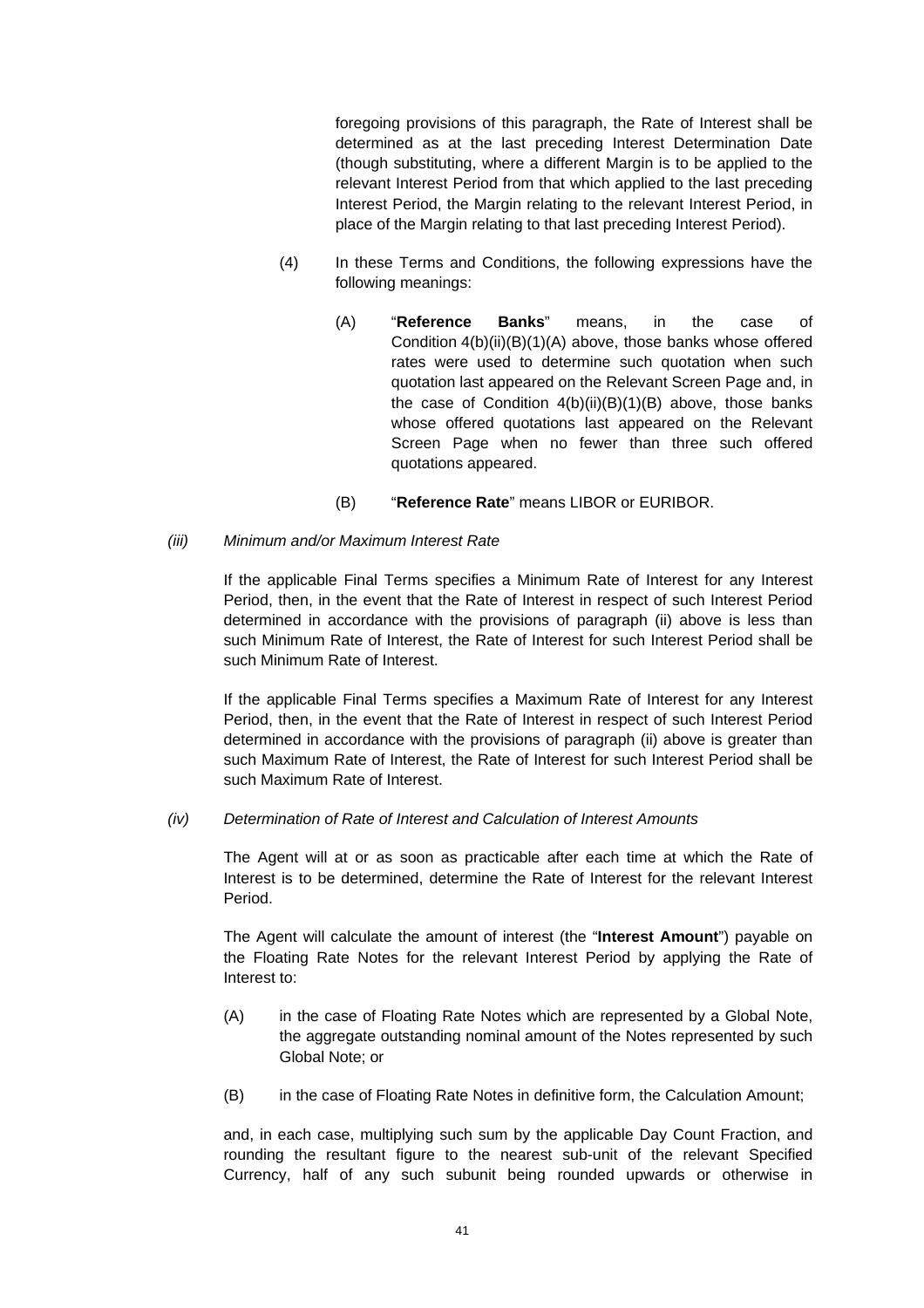accordance with applicable market convention. Where the Specified Denomination of a Floating Rate Note in definitive form is a multiple of the Calculation Amount, the Interest Amount payable in respect of such Note shall be the product of the amount (determined in the manner provided above) for the Calculation Amount and the amount by which the Calculation Amount is multiplied to reach the Specified Denomination without any further rounding.

"**Day Count Fraction**" means, in respect of the calculation of an amount of interest for any Interest Period:

- (A) if "**Actual/Actual (ISDA)**" or "**Actual/Actual**" is specified in the applicable Final Terms, the actual number of days in the Interest Period divided by 365 (or, if any portion of that Interest Period falls in a leap year, the sum of (1) the actual number of days in that portion of the Interest Period falling in a leap year divided by 366 and (2) the actual number of days in that portion of the Interest Period falling in a non-leap year divided by 365);
- (B) if "**Actual/365 (Fixed)**" is specified in the applicable Final Terms, the actual number of days in the Interest Period divided by 365;
- (C) if "**Actual/365 (Sterling)**" is specified in the applicable Final Terms, the actual number of days in the Interest Period divided by 365 or, in the case of an Interest Payment Date falling in a leap year, 366;
- (D) if "**Actual/360**" is specified in the applicable Final Terms, the actual number of days in the Interest Period divided by 360;
- (E) if "**30/360**", "**360/360**" or "**Bond Basis**" is specified in the applicable Final Terms, the number of days in the Interest Period divided by 360, calculated on a formula basis as follows:

Day Count Fraction = 
$$
\frac{[360 \times (Y_2 - Y_1)] + [30 \times (M_2 - M_1)] + (D_2 - D_1)}{360}
$$

where:

" $Y_1$ " is the year, expressed as a number, in which the first day of the Interest Period falls;

" $Y_2$ " is the year, expressed as a number, in which the day immediately following the last day of the Interest Period falls;

" $M_1$ " is the calendar month, expressed as a number, in which the first day of the Interest Period falls;

"M<sub>2</sub>" is the calendar month, expressed as a number, in which the day immediately following the last day of the Interest Period falls;

" $D_1$ " is the first calendar day, expressed as a number, of the Interest Period, unless such number is 31, in which case  $D_1$  will be 30; and

"D2" is the calendar day, expressed as a number, immediately following the last day included in the Interest Period, unless such number would be 31 and  $D_1$  is greater than 29, in which case  $D_2$  will be 30;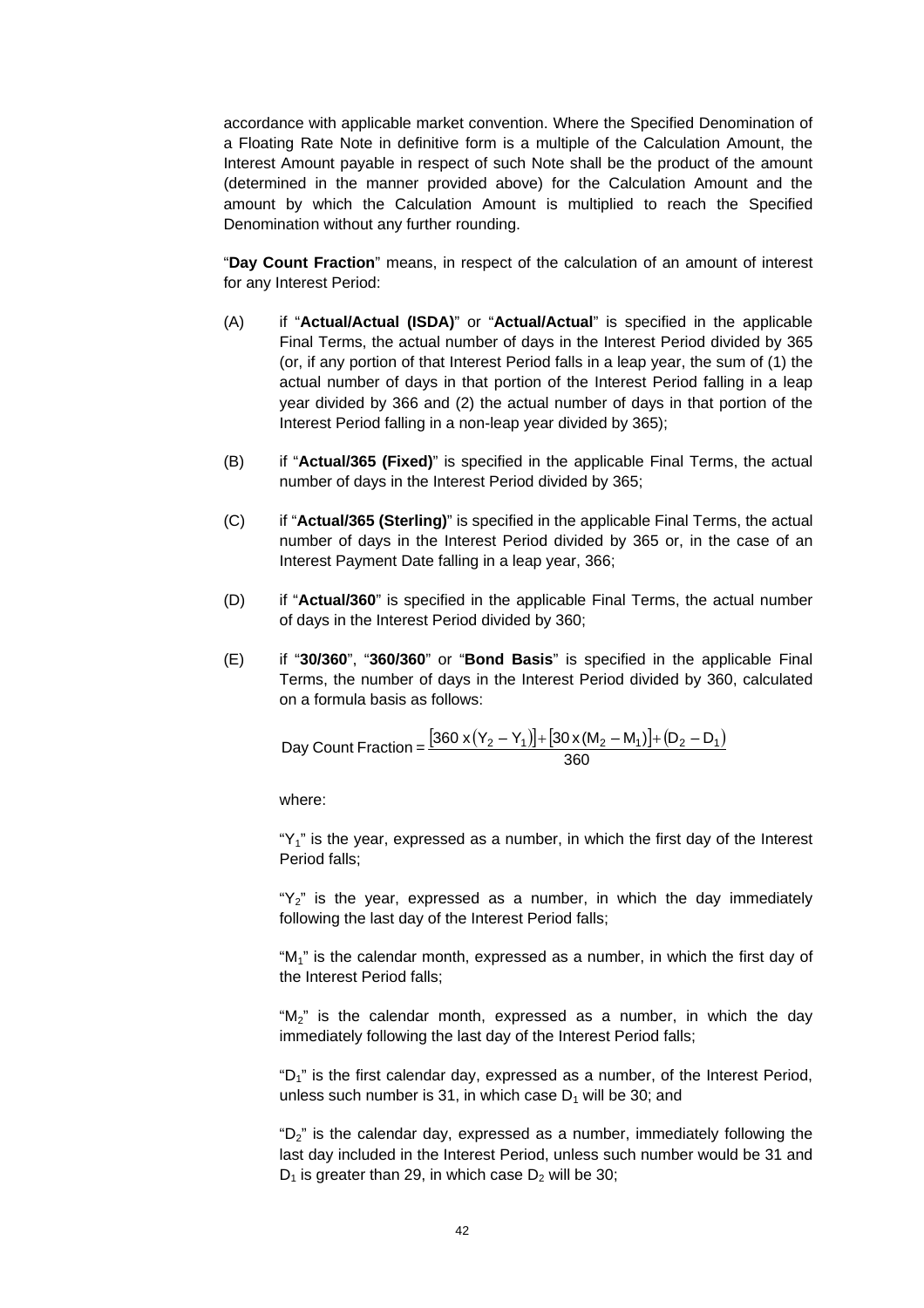(F) if "**30E/360**" or "**Eurobond basis**" is specified in the applicable Final Terms, the number of days in the Interest Period divided by 360, calculated on a formula basis as follows:

Day Count Fraction = 
$$
\frac{[360 \times (Y_2 - Y_1)] + [30 \times (M_2 - M_1)] + (D_2 - D_1)}{360}
$$

where:

" $Y_1$ " is the year, expressed as a number, in which the first day of the Interest Period falls;

" $Y_2$ " is the year, expressed as a number, in which the day immediately following the last day of the Interest Period falls;

"M<sub>1</sub>" is the calendar month, expressed as a number, in which the first day of the Interest Period falls;

" $M_2$ " is the calendar month, expressed as a number, in which the day immediately following the last day of the Interest Period falls;

" $D_1$ " is the first calendar day, expressed as a number, of the Interest Period, unless such number would be 31, in which case D1 will be 30; and

" $D_2$ " is the calendar day, expressed as a number, immediately following the last day included in the Interest Period, unless such number would be 31, in which case  $D<sub>2</sub>$  will be 30; or

(G) if "**30E/360 (ISDA)**" is specified in the applicable Final Terms, the number of days in the Interest Period divided by 360, calculated on a formula basis as follows:

Day Count Fraction = 
$$
\frac{[360 \times (Y_2 - Y_1)] + [30 \times (M_2 - M_1)] + (D_2 - D_1)}{360}
$$

where:

" $Y_1$ " is the year, expressed as a number, in which the first day of the Interest Period falls;

" $Y_2$ " is the year, expressed as a number, in which the day immediately following the last day of the Interest Period falls;

" $M_1$ " is the calendar month, expressed as a number, in which the first day of the Interest Period falls;

" $M_2$ " is the calendar month, expressed as a number, in which the day immediately following the last day of the Interest Period falls;

" $D_1$ " is the first calendar day, expressed as a number, of the Interest Period, unless (i) that day is the last day of February or (ii) such number would be 31, in which case  $D_1$  will be 30; and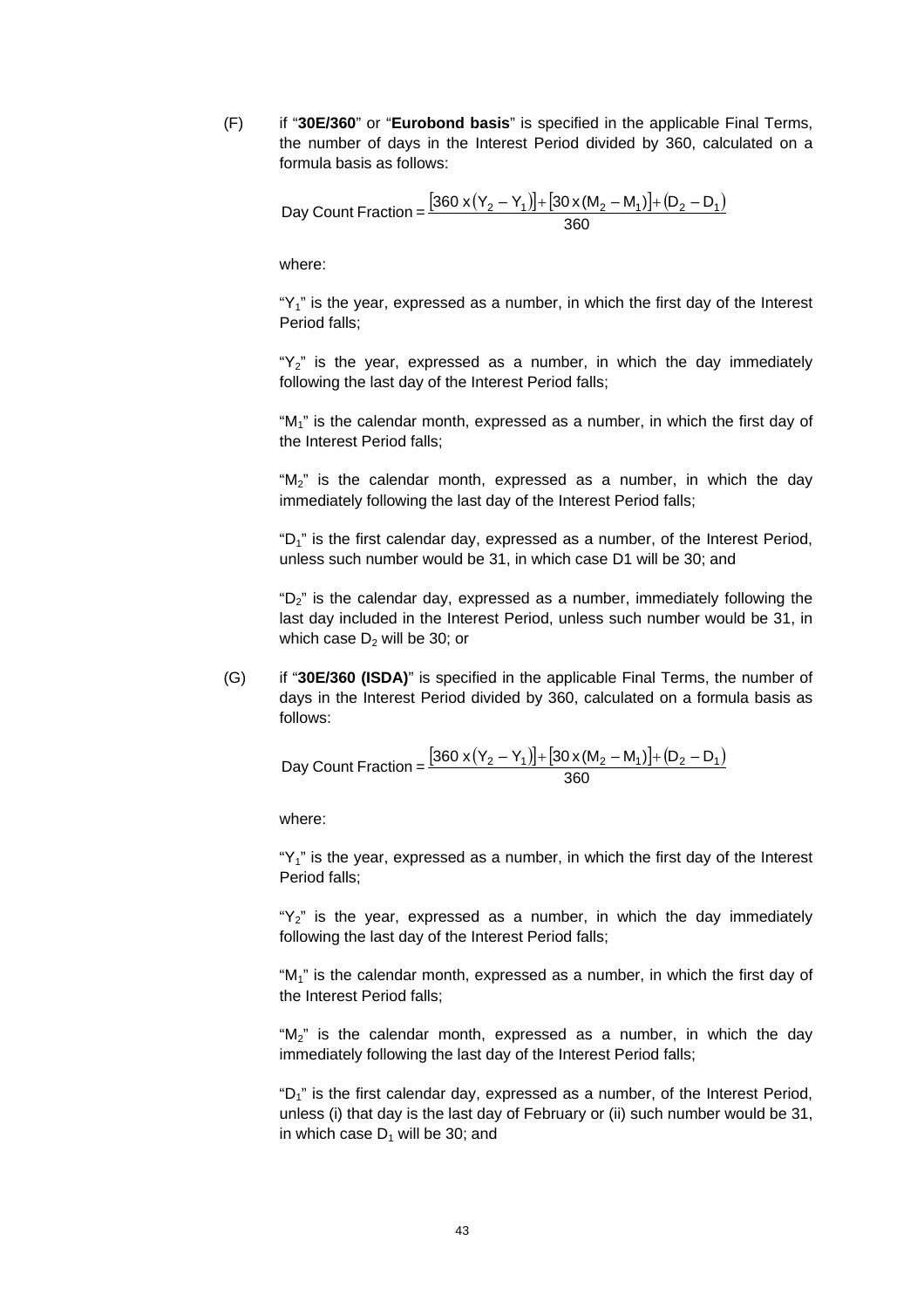"**D2**" is the calendar day, expressed as a number, immediately following the last day included in the Interest Period, unless (i) that day is the last day of February but not the Maturity Date or (ii) such number would be 31, in which case  $D<sub>2</sub>$  will be 30.

#### *(v) Linear Interpolation*

Where Linear Interpolation is specified as applicable in respect of an Interest Period in the applicable Final Terms, the Rate of Interest for such Interest Period shall be calculated by the Agent by straight line linear interpolation by reference to two rates based on the relevant Reference Rate (where Screen Rate Determination is specified as applicable in the applicable Final Terms) or the relevant Floating Rate Option (where ISDA Determination is specified as applicable in the applicable Final Terms), one of which shall be determined as if the Designated Maturity were the period of time for which rates are available next shorter than the length of the relevant Interest Period and the other of which shall be determined as if the Designated Maturity were the period of time for which rates are available next longer than the length of the relevant Interest Period provided however that if there is no rate available for a period of time next shorter or, as the case may be, next longer, then the Agent shall determine such rate at such time and by reference to such sources as it determines appropriate.

"**Designated Maturity**" means, in relation to Screen Rate Determination, the period of time designated in the Reference Rate.

#### *(vi) Notification of Rate of Interest and Interest Amounts*

The Agent will cause the Rate of Interest and each Interest Amount for each Interest Period and the relevant Interest Payment Date to be notified to the Issuer and any stock exchange on which the relevant Floating Rate Notes are for the time being listed and notice thereof to be published in accordance with Condition 13 as soon as possible after their determination but in no event later than the fourth London Business Day thereafter. Each Interest Amount and Interest Payment Date so notified may subsequently be amended (or appropriate alternative arrangements made by way of adjustment) without prior notice in the event of an extension or shortening of the Interest Period. Any such amendment will be promptly notified to each stock exchange on which the relevant Floating Rate Notes are for the time being listed and to the Noteholders in accordance with Condition 13. For the purposes of this paragraph, the expression "**London Business Day**" means a day (other than a Saturday or a Sunday) on which banks and foreign exchange markets are open for business in London.

### *(vii) Certificates to be Final*

All certificates, communications, opinions, determinations, calculations, quotations and decisions given, expressed, made or obtained for the purposes of the provisions of this Condition 4(b) by the Agent shall (in the absence of wilful default, bad faith or manifest error by them or any of their directors, officers, employees or agents) be binding on the Issuer, the Agent, the other Paying Agents and all Noteholders and Couponholders and (in the absence of the above) no liability to the Issuer, the Noteholders or the Couponholders shall attach to the Agent in connection with the exercise or non-exercise by it of its powers, duties and discretions under this Condition.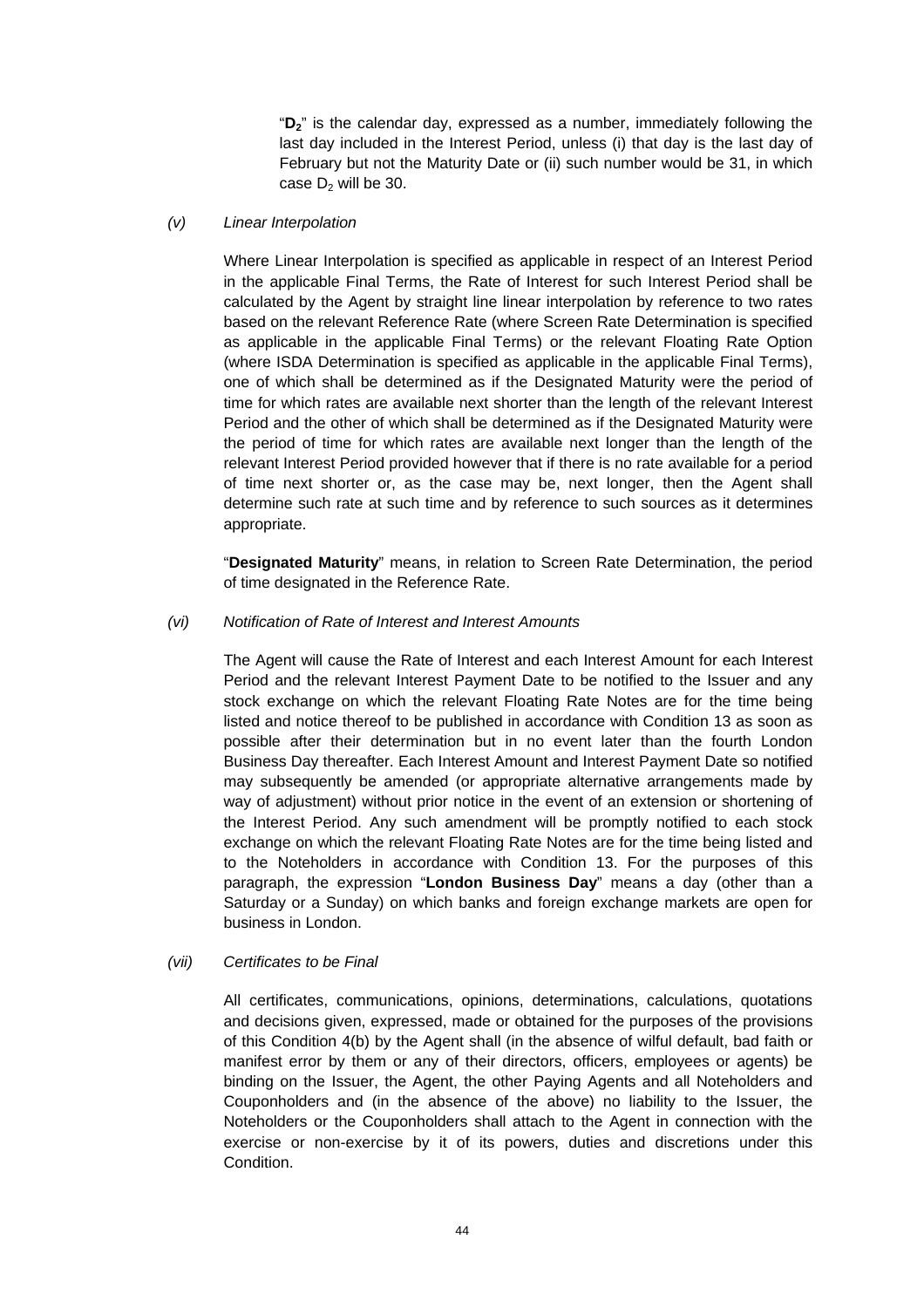#### *(c) Accrual of Interest*

Each Note (or, in the case of the redemption of part only of a Note, that part only of such Note) will cease to bear interest (if any) from the date for its redemption unless, upon due presentation thereof, payment of principal is improperly withheld or refused. In such event, interest will continue to accrue until whichever is the earlier of:

- (i) the date on which all amounts due in respect of such Note have been paid; and
- (ii) five days after the date on which the full amount of the moneys payable in respect of such Note has been received by the Agent and notice to that effect has been given to the Noteholders in accordance with Condition 13.

### **5. Payments**

#### *(a) Method of Payment*

Subject as provided below:

- (i) payments in a Specified Currency other than euro will be made by credit or transfer to an account in the relevant Specified Currency (which, in the case of a payment in Japanese yen to a non-resident of Japan, shall be a non-resident account) maintained by the payee with, or, at the option of the payee, by a cheque in such Specified Currency drawn on, a bank in the principal financial centre of the country of such Specified Currency; and
- (ii) payments in euro will be made by credit or transfer to a euro account (or any other account to which euro may be credited or transferred) specified by the payee or, at the option of the payee, by a euro cheque.

Payments will be subject in all cases to (i) any fiscal or other laws and regulations applicable thereto in the place of payment, but without prejudice to the provisions of Condition 7, and (ii) any withholding or deduction required pursuant to an agreement described in Section 1471(b) of the U.S. Internal Revenue Code of 1986 (the "**Code**") or otherwise imposed pursuant to Sections 1471 through 1474 of the Code, any regulations or agreements thereunder, any official interpretations thereof, or law implementing an intergovernmental approach thereto. Reference in these Conditions to "**Specified Currency**" will include any successor currency under applicable law.

### *(b) Presentation of Definitive Notes and Coupons*

Payments of principal in respect of Definitive Notes will (subject as provided below) be made in the manner provided in paragraph (a) above only against presentation and surrender (or, in the case of part payment of any sum due, endorsement) of Definitive Notes, and payments of interest in respect of Definitive Notes will (subject as provided below) be made as aforesaid only against presentation and surrender (or, in the case of part payment of any sum due, endorsement) of Coupons, in each case at the specified office of any Paying Agent outside the United States (which expression, as used herein, means the United States of America (including the States and the District of Columbia and its possessions)).

Fixed Rate Notes in definitive form (other than Long Maturity Notes (as defined below) should be presented for payment together with all unmatured Coupons appertaining thereto (which expression shall for this purpose include Coupons falling to be issued on exchange of matured Talons), failing which the amount of any missing unmatured Coupon (or, in the case of payment not being made in full, the same proportion of the amount of such missing unmatured Coupon as the sum so paid bears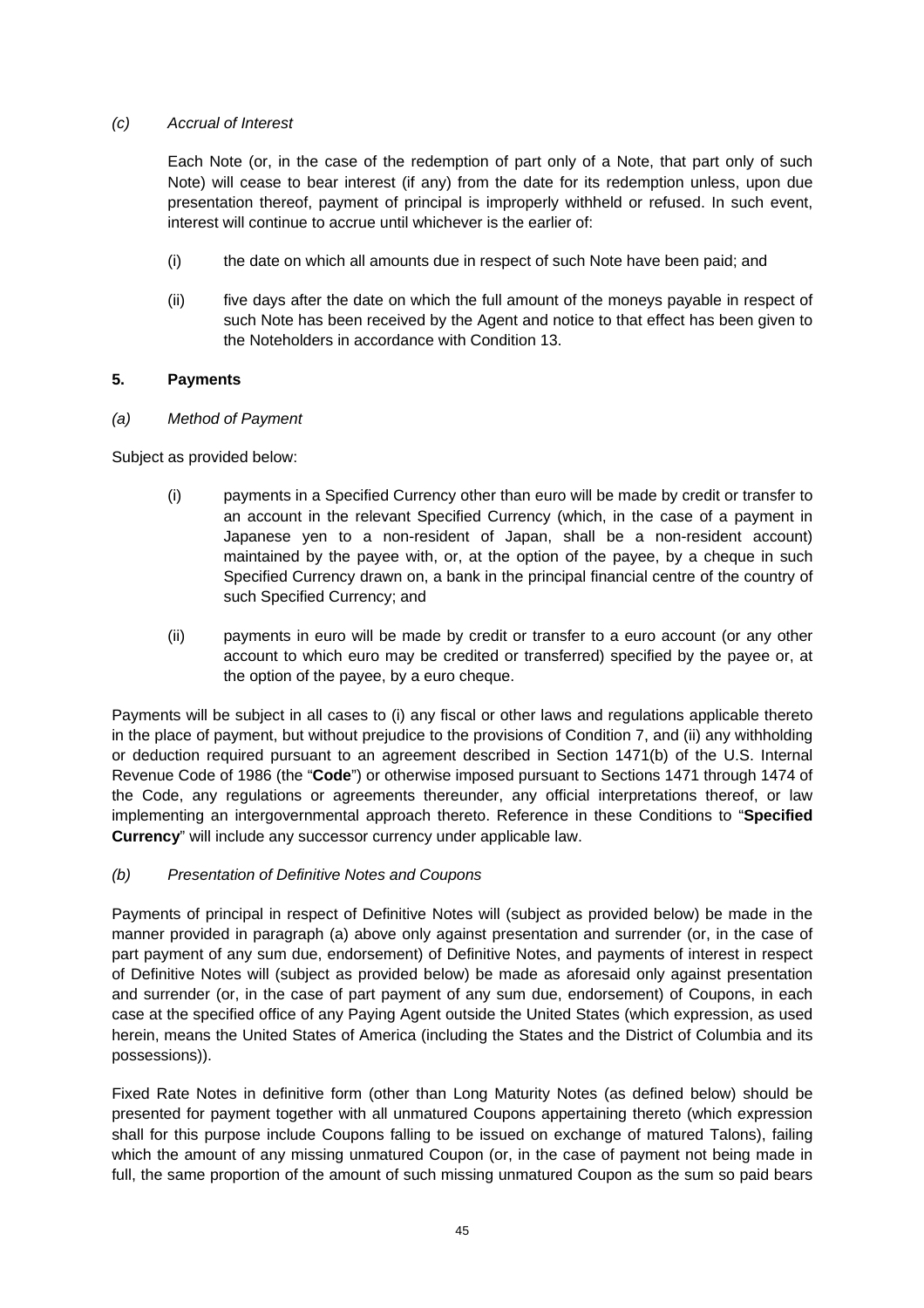to the sum due) will be deducted from the sum due for payment. Each amount of principal so deducted will be paid in the manner mentioned above against surrender of the relative missing Coupon at any time before the expiry of 10 years after the Relevant Date (as defined in Condition 7) in respect of such principal (whether or not such Coupon would otherwise have become void under Condition 8) or, if later, 5 years from the date on which such Coupon would otherwise have become due, but in no event thereafter.

Upon any Fixed Rate Note in definitive form becoming due and repayable prior to its Maturity Date, all unmatured Talons (if any) appertaining thereto will become void and no further Coupons will be issued in respect thereof.

Upon the date on which any Floating Rate Note or Long Maturity Note in definitive form becomes due and repayable, unmatured Coupons and Talons (if any) relating thereto (whether or not attached) shall become void and no payment or, as the case may be, exchange for further Coupons shall be made in respect thereof. A "**Long Maturity Note**" is a Fixed Rate Note (other than a Fixed Rate Note which on issue had a Talon attached) whose nominal amount on issue is less than the aggregate interest payable thereon provided that such Note shall cease to be a Long Maturity Note on the Interest Payment Date on which the aggregate amount of interest remaining to be paid after that date is less than the nominal amount of such Note.

If the due date for redemption of any Definitive Note is not an Interest Payment Date, interest (if any) accrued in respect of such Note from (and including) the preceding Interest Payment Date or, as the case may be, the Interest Commencement Date shall be payable only against surrender of the relevant Definitive Note.

# *(c) Payments in respect of Global Notes*

Payments of principal and interest (if any) in respect of Notes represented by any Global Note will (subject as provided below) be made in the manner specified above in relation to Definitive Notes and otherwise in the manner specified in the relevant Global Note against presentation or surrender, as the case may be, of such Global Note at the specified office of any Paying Agent outside the United States. A record of each payment made against presentation or surrender of any Global Note, distinguishing between any payment of principal and any payment of interest, will be made on such Global Note either by the Paying Agent to which it was presented or in the records of Euroclear and Clearstream, Luxembourg, as applicable.

### *(d) General provisions applicable to payments*

The holder of a Global Note shall be the only person entitled to receive payments in respect of Notes represented by such Global Note and the Issuer will be discharged by payment to, or to the order of, the holder of such Global Note in respect of each amount so paid. Each of the persons shown in the records of Euroclear or Clearstream, Luxembourg as the beneficial holder of a particular nominal amount of Notes represented by such Global Note must look solely to Euroclear or Clearstream, Luxembourg, as the case may be, for his share of each payment so made by the Issuer to, or to the order of, the holder of such Global Note.

Notwithstanding the foregoing provisions of this Condition, if any amount of principal and/or interest in respect of Notes is payable in U.S. dollars, such U.S. dollar payments of principal and/or interest in respect of such Notes will be made at the specified office of a Paying Agent in the United States if:

(i) the Issuer has appointed Paying Agents with specified offices outside the United States with the reasonable expectation that such Paying Agents would be able to make payment in U.S. dollars at such specified offices outside the United States of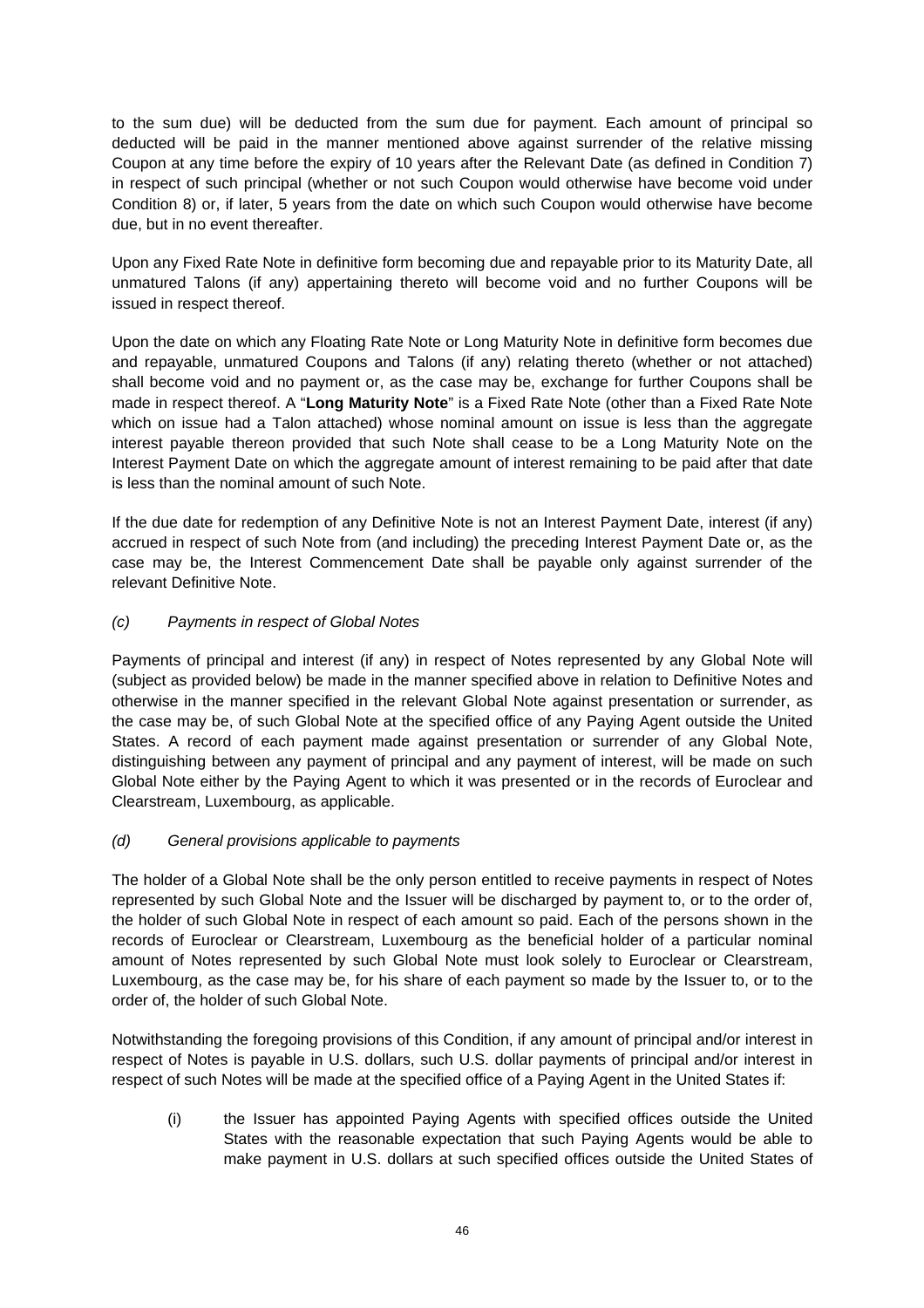the full amount of principal and interest on the Notes in the manner provided above when due;

- (ii) payment of the full amount of such principal and interest at all such specified offices outside the United States is illegal or effectively precluded by exchange controls or other similar restrictions on the full payment or receipt of principal and interest in U.S. dollars; and
- (iii) such payment is then permitted under United States law without involving, in the opinion of the Issuer, adverse tax consequences to the Issuer.

### *(e) Payment Day*

If the date for payment of any amount in respect of any Note or Coupon is not a Payment Day, the holder thereof shall not be entitled to payment until the next following Payment Day in the relevant place and shall not be entitled to further interest or other payment in respect of such delay. For these purposes, "**Payment Day**" means any day which (subject to Condition 8) is:

- (i) a day on which commercial banks and foreign exchange markets settle payments and are open for general business (including dealing in foreign exchange and foreign currency deposits) in:
	- (A) the relevant place of presentation, in the case of Notes in definitive form only; and
	- (B) any Additional Financial Centre specified in the applicable Final Terms; and
- (ii) either (1) in relation to any sum payable in a Specified Currency other than euro, a day on which commercial banks and foreign exchange markets settle payments and are open for general business (including dealing in foreign exchange and foreign currency deposits) in the principal financial centre of the country of the relevant Specified Currency (which if the Specified Currency is Australian dollars shall be Sydney) or (2) in relation to any sum payable in euro, a day on which the TARGET2 System is open.

### *(f) Interpretation of Principal and Interest*

Any reference in these Terms and Conditions to principal in respect of the Notes shall be deemed to include, as applicable:

- (i) any Additional Amounts which may be payable with respect to principal under Condition 7;
- (ii) the Final Redemption Amount of the Notes;
- (iii) the Early Redemption Amount of the Notes;
- (iv) the Optional Redemption Amount(s) (if any) of the Notes;
- (v) in relation to Zero Coupon Notes, the Amortised Face Amount (as defined in Condition 6(e)); and
- (vi) any premium and any other amounts which may be payable by the Issuer under or in respect of the Notes.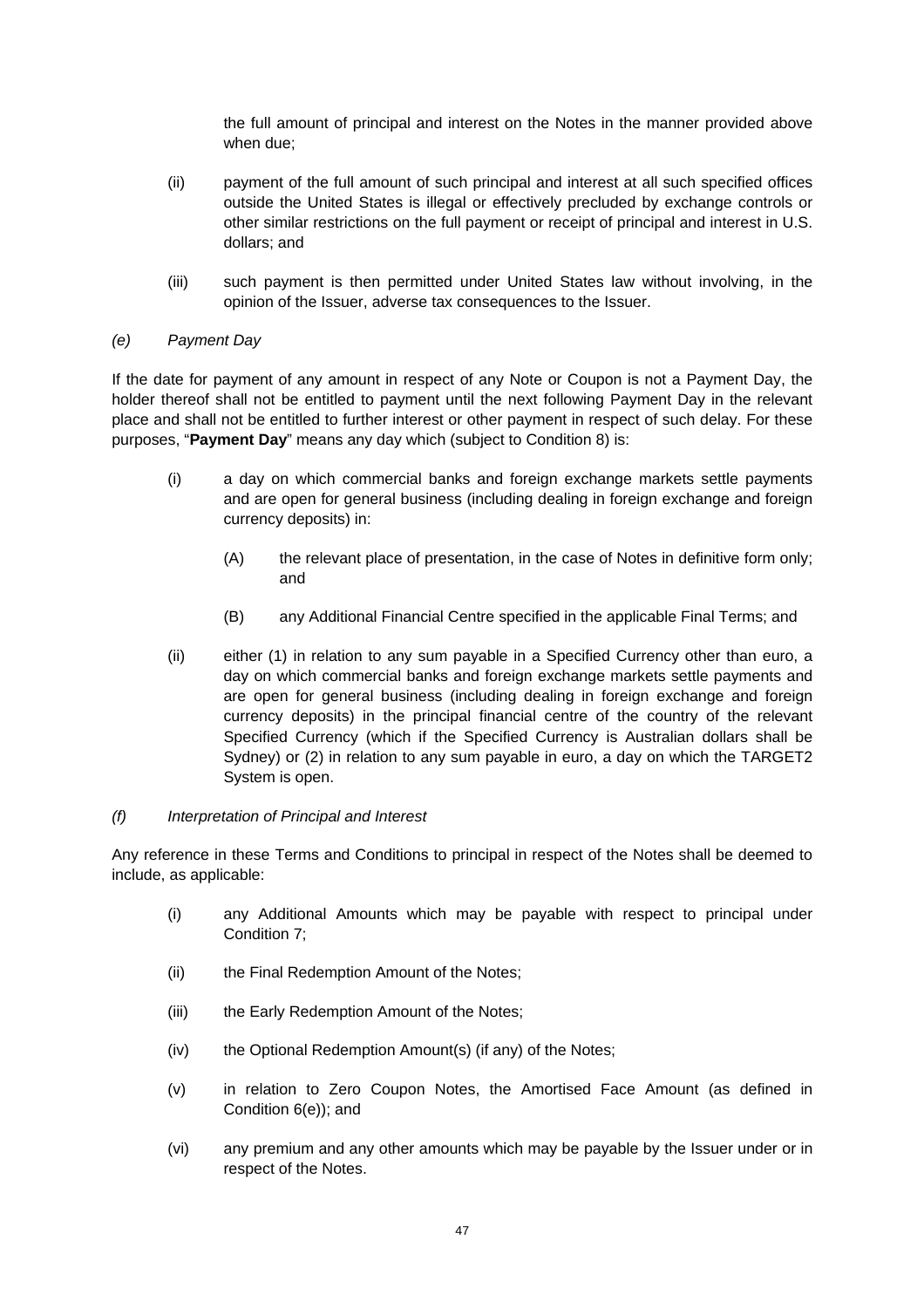Any reference in these Terms and Conditions to interest in respect of the Notes shall be deemed to include, as applicable, any Additional Amounts which may be payable with respect to interest under Condition 7.

# **6. Redemption and Purchase**

# *(a) Redemption at Maturity*

Unless previously redeemed or purchased and cancelled as specified below, each Note will be redeemed by the Issuer at its Final Redemption Amount specified in the applicable Final Terms in the relevant Specified Currency on the Maturity Date.

# *(b) Redemption for Tax Reasons*

If (i) as a result of any change in, or amendment to, the laws or regulations of the Commonwealth of Australia or the State of Queensland or any political sub-division of, or any authority in, or of, the Commonwealth of Australia or the State of Queensland having power to tax, or any change in the application or official interpretation of the laws or regulations, which change or amendment becomes effective after the Issue Date of the first Tranche of the Notes, on the occasion of the next payment due in respect of the Notes the Issuer would be required to pay Additional Amounts as provided or referred to in Condition 7, and (ii) the requirement cannot be avoided by the Issuer taking reasonable measures available to it, the Issuer may at its option, having given not less than 30 nor more than 60 days' notice to the Noteholders in accordance with Condition 13 (which notice shall be irrevocable), redeem all the Notes, but not some only, at any time (if this Note is not a Floating Rate Note) or on any Interest Payment Date (if this Note is a Floating Rate Note) provided that no such notice of redemption shall be given earlier than 90 days prior to the earliest date on which the Issuer would be obliged to pay such additional amounts were a payment in respect of the Notes then due. Prior to the publication of any notice of redemption pursuant to this paragraph, the Issuer shall deliver to the Agent a certificate signed by two Directors of the Issuer stating that the Issuer is entitled to effect such redemption and setting forth a statement of facts showing that the conditions precedent to the right of the Issuer so to redeem have occurred, and an opinion of independent legal advisers of recognised standing to the effect that the Issuer has or will become obliged to pay such additional amounts as a result of such change or amendment. Upon the expiry of any notice as is referred to in this paragraph the Issuer shall be bound to redeem the Notes to which the notice refers in accordance with the provisions of this paragraph.

Notes redeemed pursuant to this Condition 6(b) will be redeemed at their Early Redemption Amount referred to in paragraph (e) below together (if appropriate) with interest accrued to (but excluding) the date of redemption.

*(c) Redemption at the Option of the Issuer (Issuer Call)* 

If Issuer Call is specified as being applicable in the applicable Final Terms, the Issuer may, having given:

- (i) not less than 15 nor more than 30 days' notice to the Noteholders in accordance with Condition 13; and
- (ii) not less than 15 days before the giving of the notice referred to in (i) above, notice in writing to the Agent;

(which notices shall be irrevocable and shall specify the date fixed for redemption), redeem all or some only of the Notes then outstanding on any Optional Redemption Date and at the Optional Redemption Amount(s) specified in the applicable Final Terms together, if appropriate, with interest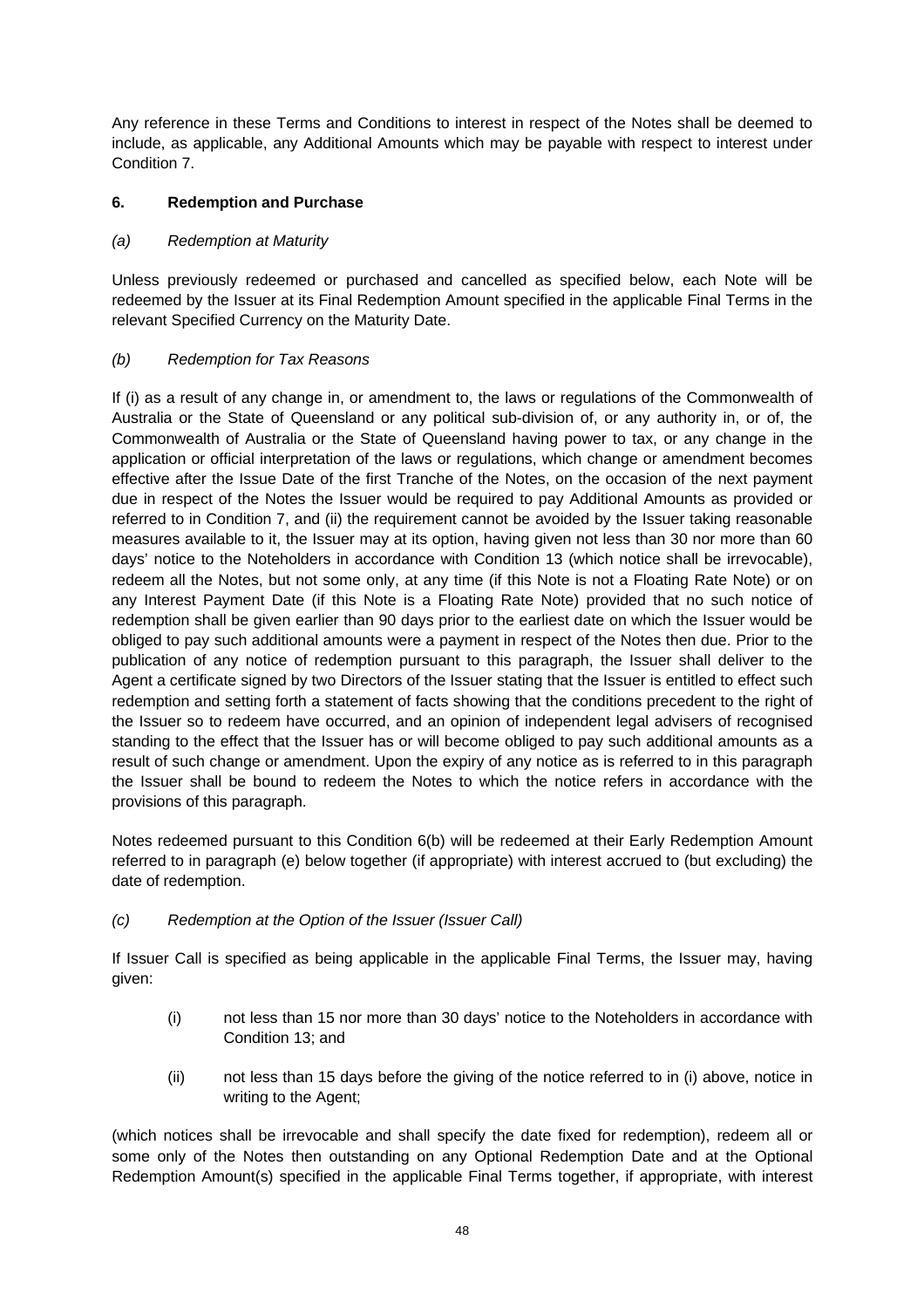accrued to (but excluding) the relevant Optional Redemption Date. Any such redemption must be of a nominal amount equal to the Minimum Redemption Amount or a Higher Redemption Amount. In the case of a partial redemption of Notes, the Notes to be redeemed ("**Redeemed Notes**") will be selected individually by lot, in the case of Redeemed Notes represented by Definitive Notes, and in accordance with the rules of Euroclear and/or Clearstream, Luxembourg, in the case of Redeemed Notes represented by a Global Note, not more than 30 days prior to the date fixed for redemption (such date of selection being hereinafter called the "**Selection Date**"). In the case of Redeemed Notes represented by Definitive Notes, a list of the serial numbers of such Redeemed Notes will be published in accordance with Condition 13 not less than 15 days prior to the date fixed for redemption. The aggregate nominal amount of Redeemed Notes represented by Definitive Notes shall bear the same proportion to the aggregate nominal amount of all Redeemed Notes as the aggregate nominal amount of Definitive Notes outstanding bears to the aggregate nominal amount of the Notes outstanding, in each case on the Selection Date, provided that such first- mentioned nominal amount shall, if necessary, be rounded downwards to the nearest integral multiple of the Specified Denomination, and the aggregate nominal amount of Redeemed Notes represented by a Global Note shall be equal to the balance of the Redeemed Notes. No exchange of the relevant Global Note will be permitted during the period from (and including) the Selection Date to (and including) the date fixed for redemption pursuant to this paragraph (c) and notice to that effect shall be given by the Issuer to the Noteholders in accordance with Condition 13 at least 5 days prior to the Selection Date.

### *(d) Redemption at the Option of the Noteholders (Investor Put)*

If Investor Put is specified as being applicable in the applicable Final Terms, upon the holder of any Note giving to the Issuer in accordance with Condition 13 not less than 15 nor more than 30 days' notice or such other period of notice as is specified in the applicable Final Terms the Issuer will, upon the expiry of such notice, redeem, subject to, and in accordance with, the terms specified in the applicable Final Terms, in whole (but not in part), such Note on the Optional Redemption Date and at the Optional Redemption Amount specified in the applicable Final Terms together, if appropriate, with interest accrued to (but excluding) the Optional Redemption Date.

If this Note is in definitive form, to exercise the right to require redemption of this Note the holder of this Note must deliver such Note at the specified office of any Paying Agent at any time during normal business hours of such Paying Agent falling within the notice period, accompanied by a duly completed and signed notice of exercise in the form (for the time being current) obtainable from any specified office of any Paying Agent (a "**Put Notice**") and in which the holder must specify a bank account or, if payment is by cheque, an address to which payment is to be made under this Condition. If this Note is represented by a Global Note, to exercise the right to require redemption of this Note the holder of this Note must, within the notice period, give notice of such exercise in accordance with the standard procedures of Euroclear and Clearstream, Luxembourg (which may include notice being given on his instruction by Euroclear or Clearstream, Luxembourg or any common depositary for them to the Agent by electronic means) in a form acceptable to Euroclear and Clearstream, Luxembourg from time to time.

Any Put Notice given by a holder of any Note pursuant to this paragraph shall be irrevocable except where prior to the due date of redemption an Event of Default shall have occurred and be continuing in which event such holder, at its option, may elect by notice to the Issuer to withdraw the notice given pursuant to this paragraph and instead to declare such Note forthwith due and payable pursuant to Condition 9.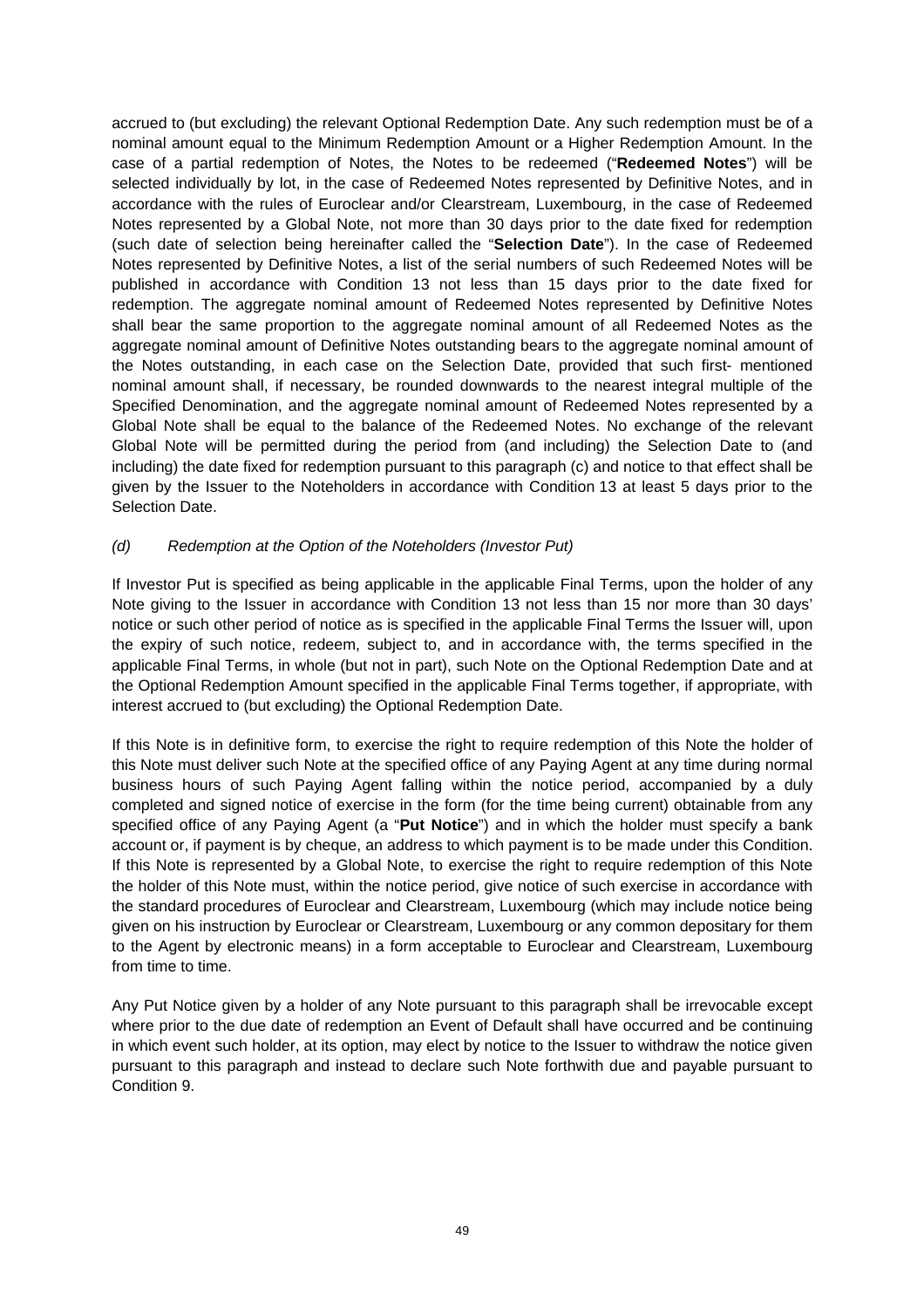### *(e) Early Redemption Amounts*

For the purpose of paragraph (b) above and Condition 9, each Note will be redeemed at the Early Redemption Amount calculated as follows:

- (i) in the case of a Note with a Final Redemption Amount equal to the Issue Price of the first Tranche of the Series, at the Final Redemption Amount thereof;
- (ii) in the case of a Note (other than a Zero Coupon Note) with a Final Redemption Amount which is or may be less or greater than the Issue Price of the first Tranche of the Series, at the amount specified in the applicable Final Terms or, if no such amount is so specified in the applicable Final Terms, at their nominal amount; or
- (iii) in the case of a Zero Coupon Note, at an amount (the "**Amortised Face Amount**") equal to the product of:
	- (A) the Reference Price; and
	- (B) the sum of the figure 1 and the Accrual Yield, raised to the power of x, where "x" is the Day Count Fraction specified in the applicable Final Terms which will be either (i) 30/360 (in which case the numerator will be equal to the number of days calculated on the basis of a 360 day year consisting of 12 months of 30 days each) from (and including) the Issue Date of the first Tranche of the Notes to (but excluding) the date fixed for redemption or (as the case may be) the date upon which such Note becomes due and repayable and the denominator will be 360) or (ii) Actual/360 (in which case the numerator will be equal to the actual number of days from (and including) the Issue Date of the first Tranche of the Notes to (but excluding) the date fixed for redemption or (as the case may be) the date upon which such Note becomes due and repayable and the denominator will be 360) or (iii) Actual/365 (in which case the numerator will be equal to the actual number of days from (and including) the Issue Date of the first Tranche of the Notes to (but excluding) the date fixed for redemption or (as the case may be) the date upon which such Note becomes due and repayable and the denominator will be 365).

### *(f) Purchases*

The Issuer or any of its Related Entities (as defined below) may at any time purchase Notes (provided that, in the case of Definitive Notes, all unmatured Coupons and Talons appertaining thereto are purchased therewith) at any price in the open market or otherwise. If purchases are made by tender, tenders must be available to all Noteholders alike. Such Notes may be held, reissued, resold or, at the option of the Issuer, surrendered to any Paying Agent for cancellation. In this Condition 6(f), "**Related Entities**" has the meaning given to that term in the Corporations Act.

# *(g) Cancellation*

All Notes which are (i) redeemed or (ii) purchased for cancellation pursuant to paragraph (f) above, will forthwith be cancelled (together with all unmatured Coupons and Talons attached thereto or surrendered therewith at the time of redemption), and shall be forwarded to the Agent and cannot be reissued or resold.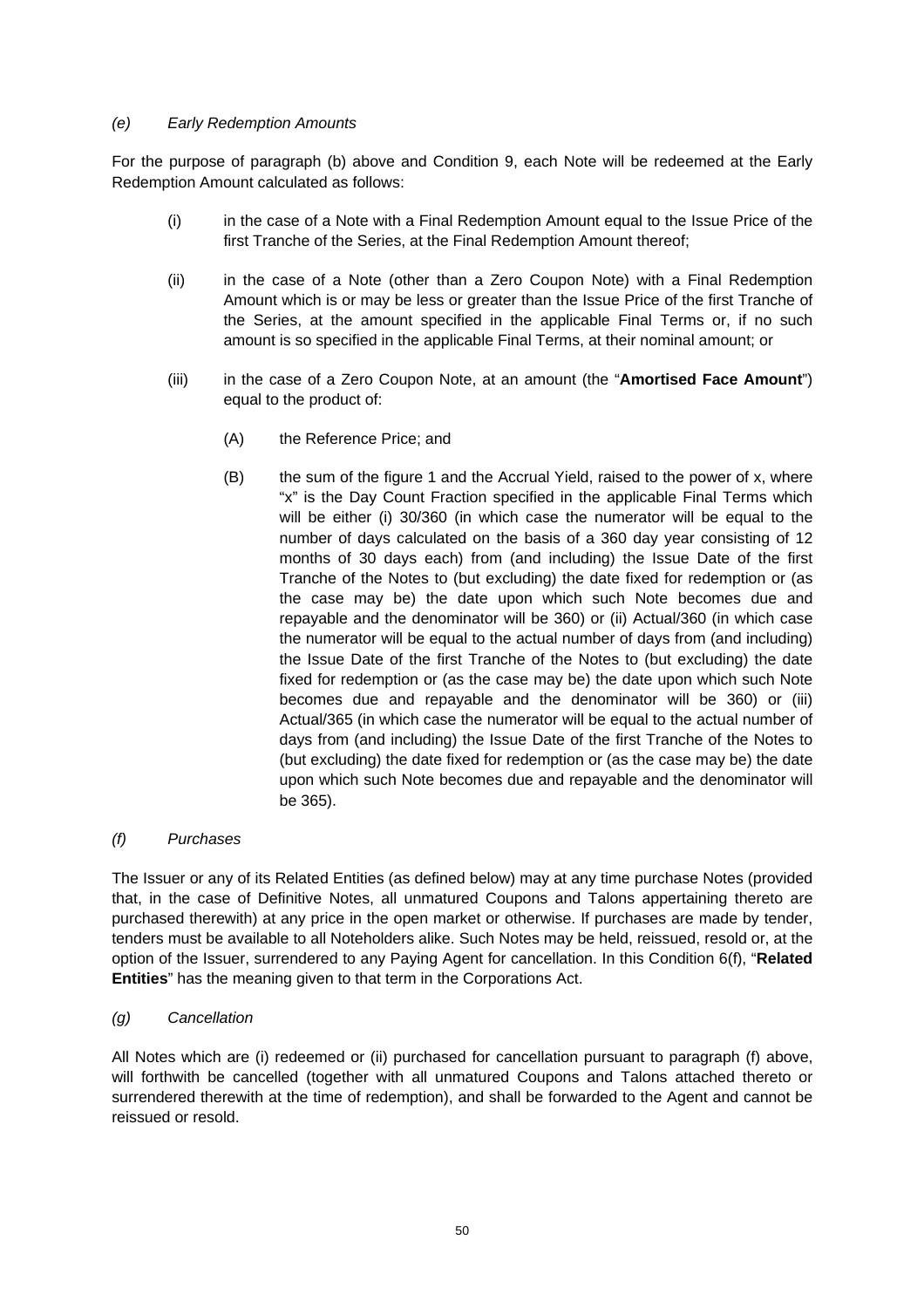## *(h) Late payment on Zero Coupon Notes*

If the amount payable in respect of any Zero Coupon Note upon redemption of such Zero Coupon Note pursuant to paragraph (a), (b), (c) or (d) above or upon its becoming due and repayable as provided in Condition 9 is improperly withheld or refused, the amount due and repayable in respect of such Zero Coupon Note shall be the amount calculated as provided in paragraph (e) (iii) above as though the references therein to the date fixed for the redemption or the date upon which such Zero Coupon Note becomes due and payable were replaced by references to the date which is the earlier of:

- (i) the date on which all amounts due in respect of such Zero Coupon Note have been paid; and
- (ii) five days after the date on which the full amount of the moneys payable in respect of such Zero Coupon Notes has been received by the Agent and notice to that effect has been given to the Noteholders in accordance with Condition 13.

# **7. Taxation**

All payments in respect of the Notes and Coupons by the Issuer shall be made without withholding or deduction for, or on account of, any present or future taxes, duties, assessments or governmental charges of whatever nature ("**Taxes**") imposed or levied by or on behalf of the Commonwealth of Australia or the State of Queensland, or any political sub-division of, or any authority in, or of, the Commonwealth of Australia or the State of Queensland having power to tax, unless the withholding or deduction of the Taxes is required by law. In that event, the Issuer will pay such additional amounts ("**Additional Amounts**") as may be necessary in order that the net amounts received by the Noteholders and Couponholders after such withholding or deduction shall equal the respective amounts which would otherwise have been receivable in respect of the Notes or Coupons, in the absence of such withholding or deduction; except that no such Additional Amounts shall be payable in relation to any payment in respect of any Note or Coupon:

- (a) to, or to a third party on behalf of, a holder who is liable to such Taxes in respect of such Note or Coupon by reason of his having some connection with the Commonwealth of Australia or the State of Queensland other than the mere holding of such Note or Coupon or receipt of principal or interest in respect thereof provided that such a holder shall not be regarded as being connected with the Commonwealth of Australia for the reason that such a holder is a resident of the Commonwealth of Australia within the meaning of the Income Tax Assessment Act 1936 (the "**Tax Act**") where, and to the extent that, such tax is payable by reason of section 128B (2A) of the Tax Act;
- (b) presented for payment more than 30 days after the Relevant Date except to the extent that a holder would have been entitled to Additional Amounts on presenting the same for payment on the last day of the period of 30 days assuming, whether or not such is in fact the case, that day to have been an Interest Payment Date;
- (c) to, or to a third party on behalf of, a holder who is liable to the Taxes in respect of the Note or Coupon by reason of his being an associate of the Issuer for the purposes and within the meaning of sections 128F(5), 128F(6) and 128F(9) of the Tax Act;
- (d) where such withholding or deduction is imposed on a payment to an individual and is required to be made pursuant to European Council Directive 2003/48/EC or any law implementing or complying with, or introduced in order to conform to, such Directive; or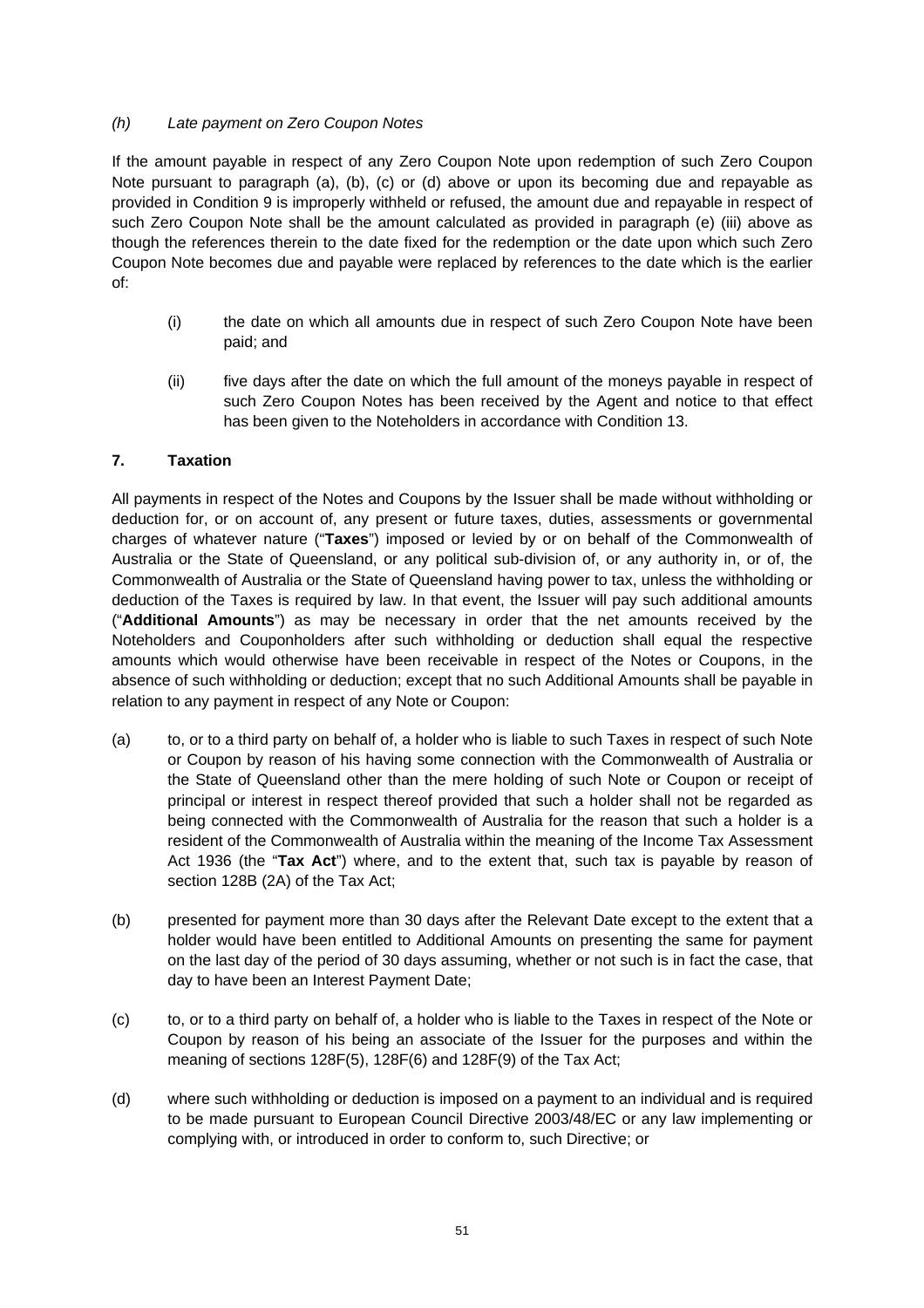(e) presented for payment by or on behalf of a holder who would have been able to avoid such withholding or deduction by presenting the relevant Note or Coupon to another Paying Agent in a Member State of the EU.

For the avoidance of doubt, no Additional Amounts are payable in relation to any withholding or deduction required pursuant to an agreement described in Section 1471(b) of the Code or otherwise imposed pursuant to Sections 1471 through 1474 of the U.S. Internal Revenue Code ("**FATCA**"), any regulations or agreements thereunder, any official interpretations thereof, or any law implementing an intergovernmental approach thereto, as provided in Condition 5(a).

As used herein, the "**Relevant Date**" means the date on which such payment first becomes due, except that, if the full amount of the moneys payable has not been duly received by the Agent on or before the due date, it means the date on which, the full amount of such moneys having been so received, notice to that effect is duly given to the Noteholders in accordance with Condition 13.

# **8. Prescription**

The Notes and Coupons will become void unless presented for payment within a period of 10 years (in the case of principal) and 5 years (in the case of interest) after the Relevant Date (as defined in Condition 7) therefor, subject as provided in Condition 5(b).

There shall not be included in any Coupon sheet issued on exchange of a Talon any Coupon the claim for payment in respect of which would be void pursuant to this Condition or Condition 5(b) or any Talon which would be void pursuant to Condition 5(b).

# **9. Events of Default**

- *(a) If any one or more of the following events (each an "Event of Default") shall occur:* 
	- (i) if the Issuer fails to pay any principal or any interest in respect of the Notes within seven days of the relevant due date;
	- (ii) if the Issuer is in default in the performance, or is otherwise in breach, of any covenant or undertaking or other agreement of the Issuer in respect of the Notes (other than any obligation for the payment of any amount due in respect of any of the Notes) and such default or breach continues for a period of 14 days after notice thereof has been given to the Issuer;
	- (iii) if it is or will become unlawful for the Issuer to perform or comply with any one or more of its obligations under the Notes or the Agency Agreement;
	- (iv) if the Issuer (A) becomes insolvent, is unable to pay its debts as they fall due or fails to comply with a statutory demand (which is still in effect) under section 459F of the Corporations Act, or (B) stops or suspends or threatens to stop or suspend payment of all or a material part of its debts or appoints an administrator under section 436A of the Corporations Act, or (C) begins negotiations or takes any proceeding or other step with a view to re-adjustment, rescheduling or deferral of all its indebtedness (or any part of its indebtedness which it will or might otherwise be unable to pay when due) or proposes or makes a general assignment or an arrangement or composition with or for the benefit of its creditors, or a moratorium is agreed or declared in respect of or affecting indebtedness of the Issuer, except in any case referred to in (C) above for the purposes of a solvent reconstruction or amalgamation the terms of which have previously been approved by an Extraordinary Resolution of the Noteholders and in the case referred to in (B) above, no Event of Default in respect of the Notes shall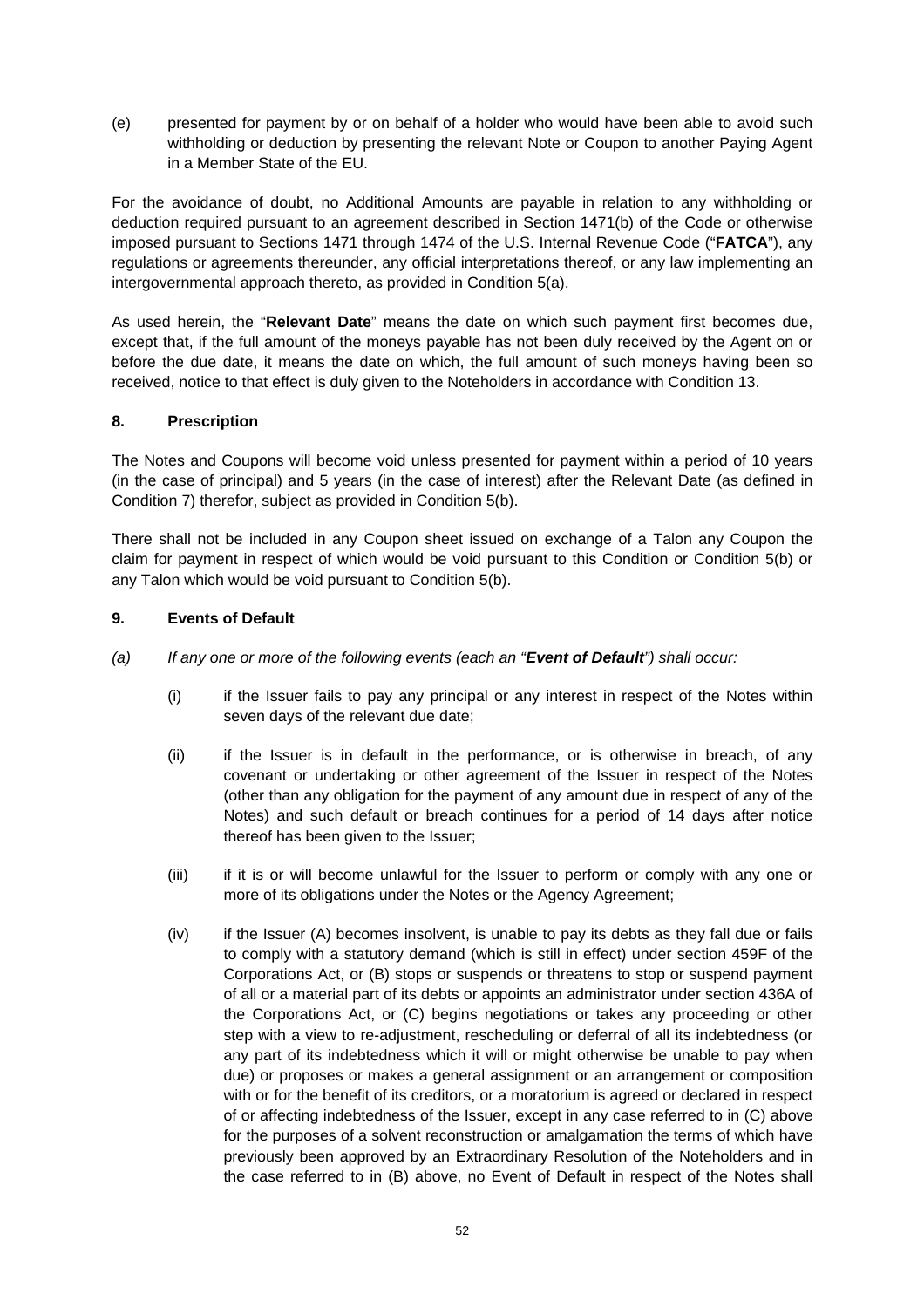occur solely on account of any failure by the Issuer to perform or observe any of its obligations in relation to, the agreement or declaration of any moratorium with respect to, the suspension of any payments on or the taking of any proceeding in respect of, any share, note or other security or instrument constituting Tier 1 Capital or Tier 2 Capital (as defined by APRA from time to time);

- (v) if an order is made or an effective resolution is passed for the winding-up of the Issuer (except in any such case for the purposes of a solvent reconstruction or amalgamation the terms of which have previously been approved by an Extraordinary Resolution of the Noteholders) or an administrator is appointed to the Issuer by a provisional liquidator of the Issuer under section 436B of the Corporations Act;
- (vi) if a distress, attachment, execution or other legal process is levied, enforced or sued out against or on the Issuer or against all or a material part of the assets of the Issuer and is not stayed, satisfied or discharged within 21 days;
- (vii) if any present or future Security Interest on or over the assets of the Issuer becomes enforceable and any step (including the taking of possession or the appointment of a receiver, manager or similar officer which is not vacated or discharged within 14 days) is taken to enforce that Security Interest by reason of a default or event of default (howsoever described) having occurred; or
- (viii) if any event occurs which, under the laws of any relevant jurisdiction, has an analogous or equivalent effect to any of the events mentioned in this Condition,

then any Noteholder may, by written notice to the Issuer at the specified office of the Agent, effective upon the date of receipt thereof by the Agent, declare the Note held by the holder to be forthwith due and payable whereupon the same shall become forthwith due and payable at the Early Redemption Amount (as described in Condition 6(e)), together with accrued interest (if any) to the date of repayment, without presentment, demand, protest or other notice of any kind.

- *(b) For the purposes of these Conditions:* 
	- (i) "**Corporations Act**" means the Corporations Act 2001 of Australia;
	- (ii) "**Government Agency**" means any government or any governmental, semigovernmental or judicial entity or authority;
	- (iii) "**Guarantee**" means any guarantee, indemnity, letter of credit, suretyship or any other obligation (whatever called and of whatever nature):
		- (A) to pay or to purchase; or
		- (B) to provide funds (whether by the advance of money, the purchase of or subscription for share or other securities, the purchase of assets, rights or services, or otherwise) for the payment or discharge of; or
		- (C) to indemnify against the consequences of default in the payment of; or
		- (D) otherwise to be responsible for:

any obligation or indebtedness, any dividend, capital or premium on shares or stock or the insolvency or the financial condition of any other person;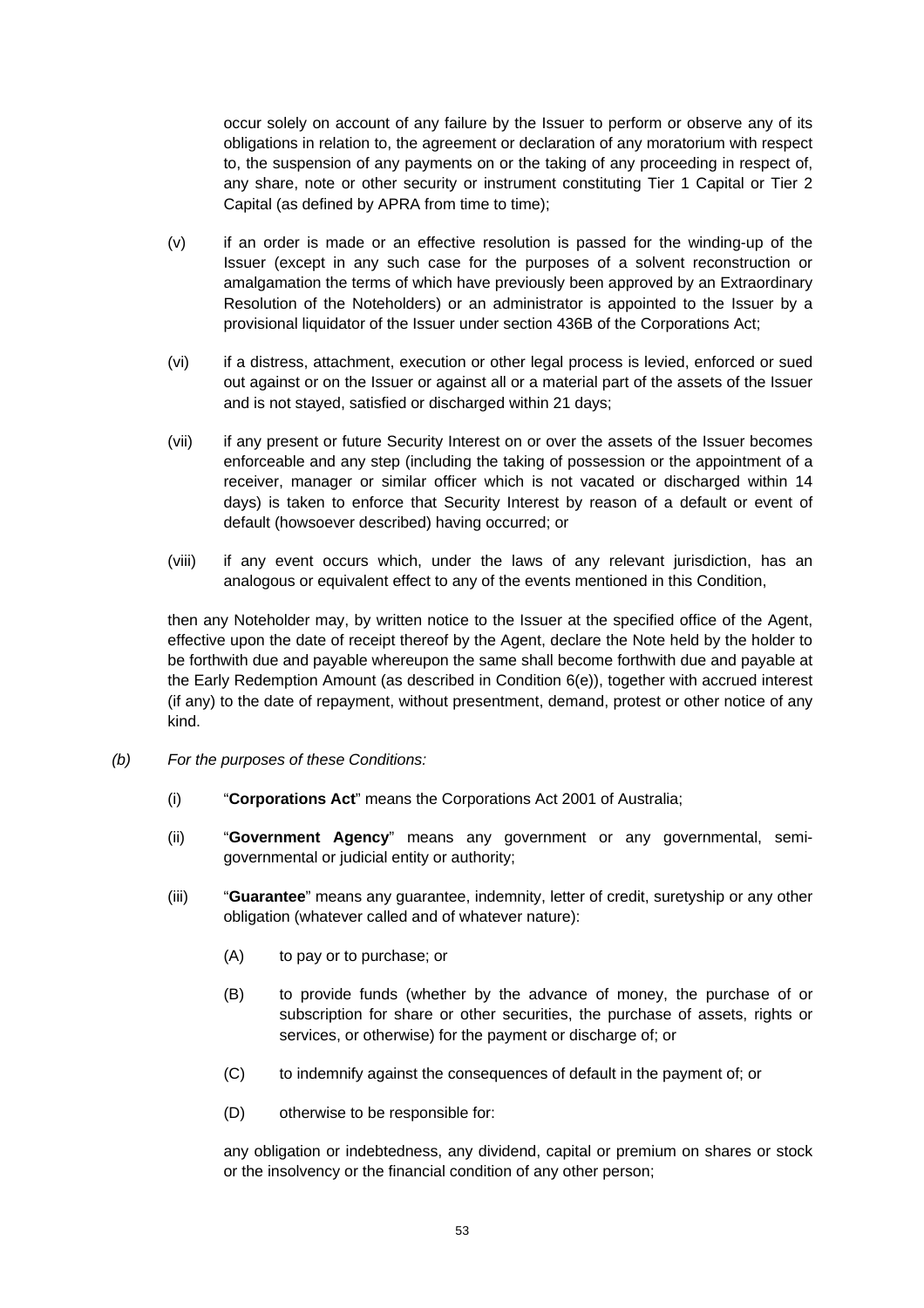(iv) "**Security Interest**" includes any mortgage, pledge, lien or charge or any security or preferential interest or arrangement of any kind (including, without limitation, retention of title and any deposit of money by way of security), but excluding (A) any charge or lien arising in favour of any Government Agency by operation of law (provided there is no default in payment of moneys owing under such charge or lien), (B) a right of title retention in connection with the acquisition of goods in the ordinary course of business on the terms of sale of the supplier (provided there is no default in connection with the relevant acquisition) and (C) any security or preferential interest or arrangement arising under or created pursuant to any right of set-off.

#### **10. Replacement of Notes, Coupons and Talons**

Should any Note, Coupon or Talon be lost, stolen, mutilated, defaced or destroyed, it may be replaced at the specified office of the Agent upon payment by the claimant of such costs and expenses as may be incurred in connection therewith and on such terms as to evidence and indemnity as the Issuer may reasonably require. Mutilated or defaced Notes, Coupons or Talons must be surrendered before replacements will be issued.

### **11. Agent and Paying Agents**

The names of the initial Agent and the other initial Paying Agents and their initial specified offices are set out below. If any additional Paying Agents are appointed in connection with any Series, the names of such Paying Agents will be specified in Part B of the applicable Final Terms.

The Issuer is entitled to vary or terminate the appointment of any Paying Agent and/or appoint additional or other Paying Agents and/or approve any change in the specified office through which any Paying Agent acts, provided that:

- (i) so long as the Notes are listed on or admitted to trading by any stock exchange or admitted to listing by any other relevant authority, there will at all times be a Paying Agent with a specified office in such place as may be required by the rules and regulations of the relevant stock exchange or any other relevant authority;
- (ii) there will at all times be a Paying Agent with a specified office in a city in Europe;
- (iii) there will at all times be an Agent; and
- (iv) the Issuer undertakes that it will ensure that it maintains a paying agent in a Member State of the European Union that is not obliged to withhold or deduct tax pursuant to European Council Directive 2003/48/EC or any law implementing or complying with, or introduced in order to conform to, such Directive.

In addition, the Issuer shall forthwith appoint a Paying Agent having a specified office in New York City in the circumstances described in the final paragraph of Condition 5(d). Any variation, termination, appointment or change of any Paying Agent shall only take effect (other than in the case of insolvency or where the Paying Agent is an FFI and does not become or ceases to be a Participating FFI, when it shall be of immediate effect) after not less than 30 nor more than 45 days' prior notice thereof shall have been given to the Noteholders in accordance with Condition 13.

In acting under the Agency Agreement, the Paying Agents act solely as agents of the Issuer and do not assume any obligation to, or relationship of agency or trust with, any Noteholders or Couponholders. The Agency Agreement contains provisions permitting any entity into which any Paying Agent is merged or converted or with which it is consolidated or to which it transfers all or substantially all of its assets to become the successor paying agent.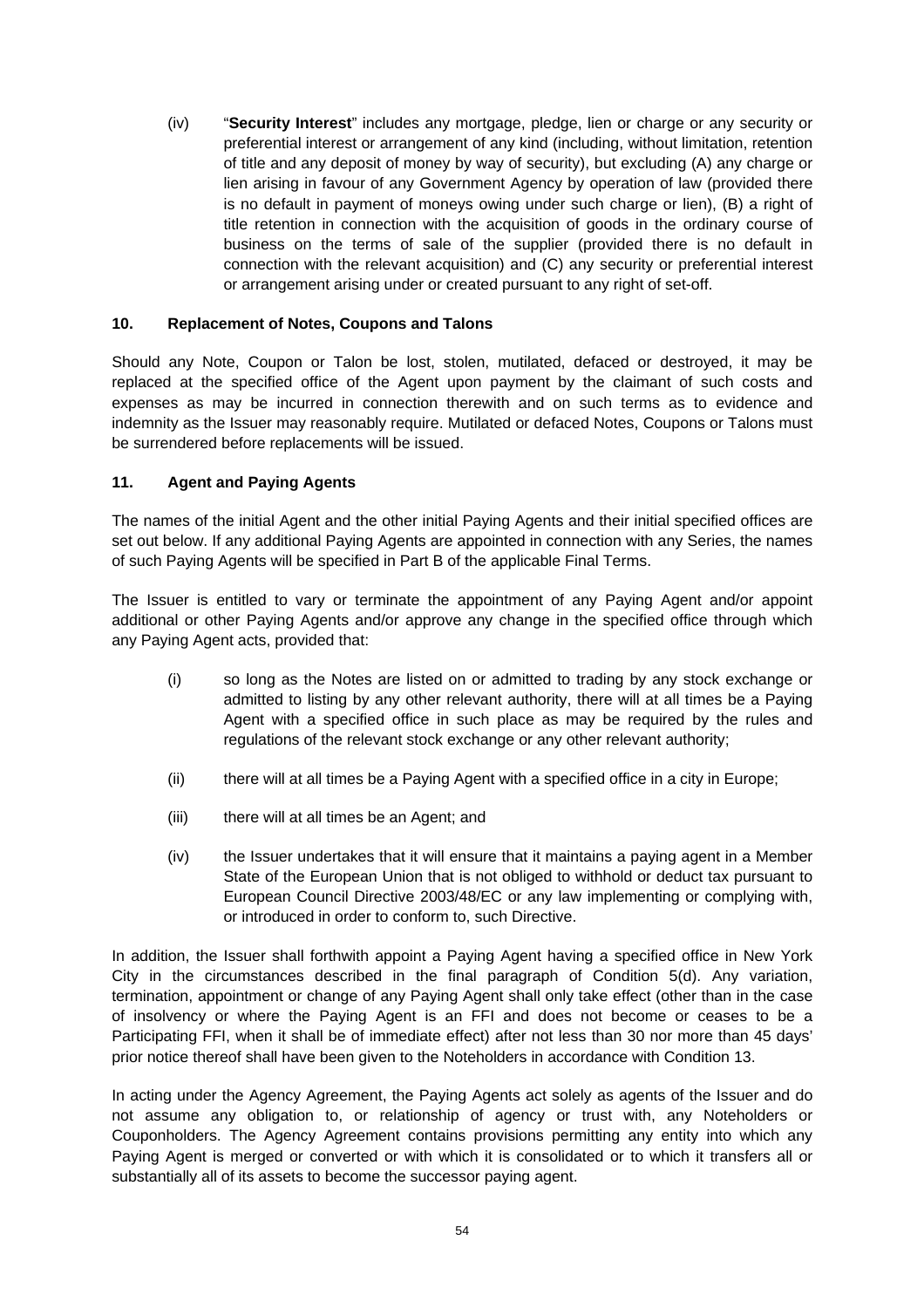# **12. Exchange of Talons**

On and after the Interest Payment Date, on which the final Coupon comprised in any Coupon sheet matures, the Talon (if any) forming part of such Coupon sheet may be surrendered at the specified office of the Agent or any other Paying Agent in exchange for a further Coupon sheet including (if such further Coupon sheet does not include Coupons to (and including) the final date for the payment of interest due in respect of the Note to which it appertains) a further Talon, subject to the provisions of Condition 8. Each Talon shall, for the purposes of these Terms and Conditions, be deemed to mature on the Interest Payment Date on which the final Coupon comprised in the Coupon sheet in which that Talon was included on issue matures.

# **13. Notices**

All notices regarding the Notes will be deemed to be validly given if published in a leading English language daily newspaper of general circulation in London. It is expected that such publication will be made in the Financial Times in London. The Issuer shall also ensure that notices are duly published in a manner which complies with the rules and regulations of any stock exchange or other relevant authority on which the Notes are for the time being listed or by which they have been admitted to listing. Any such notice will be deemed to have been given on the date of the first publication.

Until such time as any Definitive Notes are issued, there may, so long as any Global Note(s) representing the Notes is or are held in its/their entirety on behalf of Euroclear and Clearstream, Luxembourg, be substituted for such publication in such newspaper(s) the delivery of the relevant notice to Euroclear and Clearstream, Luxembourg for communication by them to the holders of the Notes and, in addition, for so long as any Notes are listed or admitted to trading on a stock exchange or are admitted to listing by other relevant authority and the rules of that stock exchange or other relevant authority so require, such notice will be published in a daily newspaper of general circulation in the place or places required by that stock exchange or other relevant authority. Any such notice shall be deemed to have been given to the holders of the Notes on the seventh day after the day on which the said notice was given to Euroclear and Clearstream, Luxembourg.

Notices to be given by any Noteholder shall be in writing and given by lodging the same, together (in the case of any Note in definitive form) with the relative Note or Notes, with the Agent. Whilst any of the Notes are represented by a Global Note, such notice may be given by any holder of a Note to the Agent via Euroclear and/or Clearstream, Luxembourg, as the case may be, in such manner as the Agent and Euroclear and/or Clearstream, Luxembourg, as the case may be, may approve for this purpose.

# **14. Meetings of Noteholders and Modification**

The Agency Agreement contains provisions for convening meetings of the Noteholders to consider any matter affecting their interests, including the modification by Extraordinary Resolution of any of the Notes, the Coupons or any of the provisions of the Agency Agreement. Such a meeting may be convened by the Issuer or Noteholders holding not less than 5 per cent. in nominal amount of the Notes for the time being outstanding. The quorum at any meeting for passing an Extraordinary Resolution will be one or more persons present holding or representing a clear majority in nominal amount of the Notes for the time being outstanding, or at any adjourned meeting one or more persons present whatever the nominal amount of the Notes held or represented by him or them, except that at any meeting, the business of which includes the modification of certain provisions of the Notes or Coupons (including modifying the date of maturity of the Notes or any date for payment of interest thereof, reducing or cancelling the amount of principal or the rate of interest payable in respect of the Notes or altering the currency of payment of the Notes or Coupons), the quorum shall be one or more persons holding or representing not less than 75 per cent. in nominal amount of the Notes for the time being outstanding, or at any adjourned such meeting one or more persons holding or representing a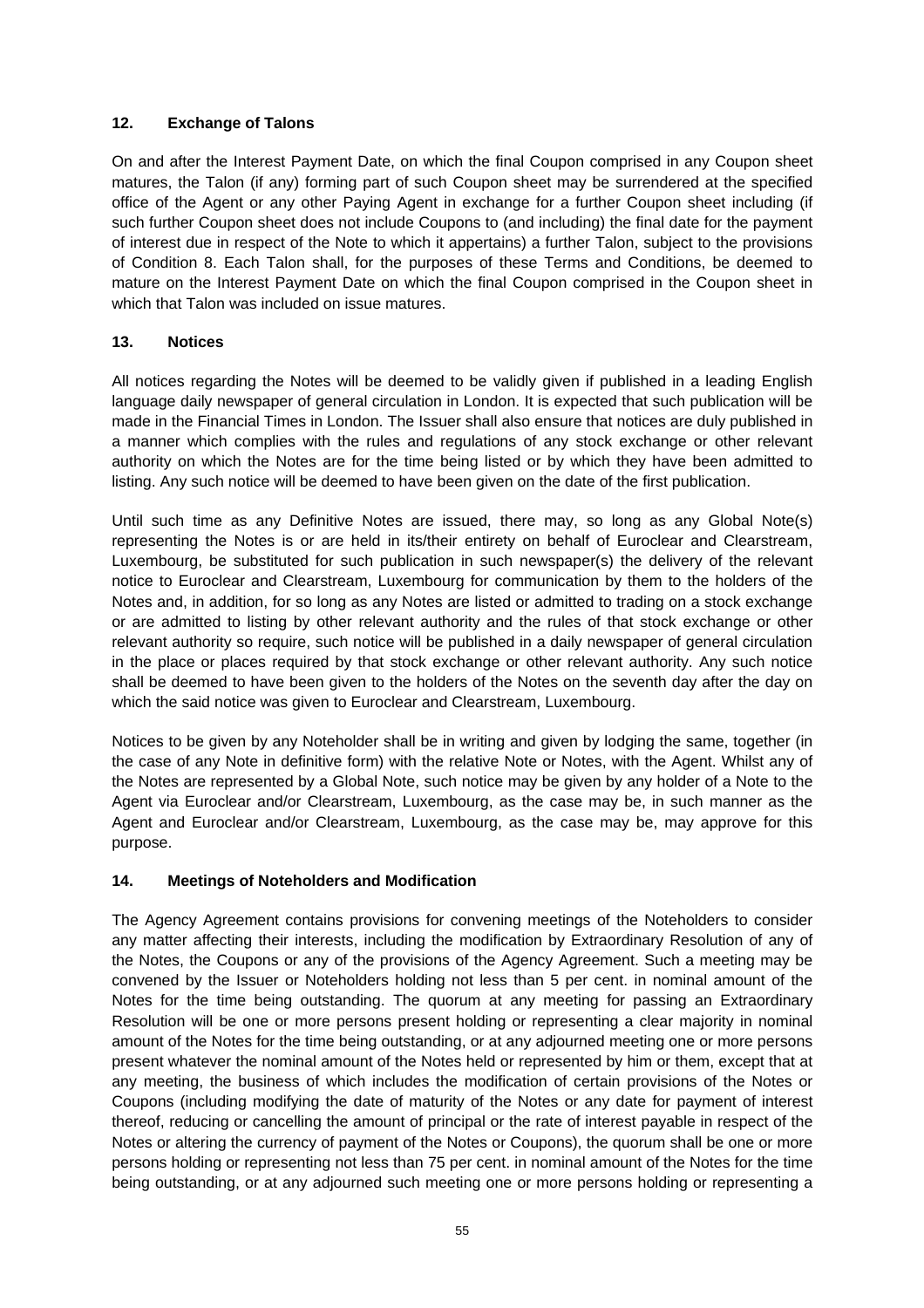clear majority, in nominal amount of the Notes for the time being outstanding. An Extraordinary Resolution passed at any meeting of the Noteholders shall be binding on all the Noteholders, whether or not they are present at the meeting, and on all Couponholders.

The Agent and the Issuer may agree, without the consent of the Noteholders or Couponholders to:

- (i) any modification (except as mentioned above) of the Agency Agreement which is not prejudicial to the interests of the Noteholders; or
- (ii) any modification of the Notes, the Coupons or the Agency Agreement which is of a formal, minor or technical nature or is made to correct a manifest error or to comply with mandatory provisions of the law of the jurisdiction in which the Issuer is incorporated.

Any such modification shall be binding on the Noteholders and the Couponholders and any such modification shall be notified by the Issuer to the Noteholders in accordance with Condition 13 as soon as practicable thereafter.

# **15. Further Issues**

The Issuer is at liberty from time to time without the consent of the Noteholders or the Couponholders to create and issue further notes having terms and conditions the same as the Notes or the same in all respects save for the amount and date of the first payment of interest thereon and so that the same shall be consolidated and form a single Series with the outstanding Notes.

# **16. Contracts (Rights of Third Parties) Act 1999**

No rights are conferred on any person under the Contracts (Rights of Third Parties) Act 1999 to enforce any term of this Note, but this does not affect any right or remedy of any person which exists or is available apart from that Act.

# **17. Governing law and submission to jurisdiction**

### *(a) Governing Law*

The Agency Agreement, the Notes and the Coupons and any non-contractual obligations arising out of or in connection with any of the foregoing and every other agreement for the issue of Notes are governed by, and will be construed in accordance with English law.

- *(b) Jurisdiction* 
	- (i) Subject to Condition 17(b)(iii) below, the English courts have exclusive jurisdiction to settle any dispute arising out of or in connection with the Notes and/or the Coupons, including any dispute as to their existence, validity, interpretation, performance, breach or termination or the consequences of their nullity and any dispute relating to any non- contractual obligations arising out of or in connection with the Notes and/or the Coupons (a "**Dispute**") and accordingly each of the Issuer and any Noteholders or Couponholders in relation to any Dispute submits to the exclusive jurisdiction of the English courts.
	- (ii) For the purposes of this Condition 17(b), each of the Issuer and any Noteholders or Couponholders waives any objection to the English courts on the grounds that they are an inconvenient or inappropriate forum to settle any Dispute.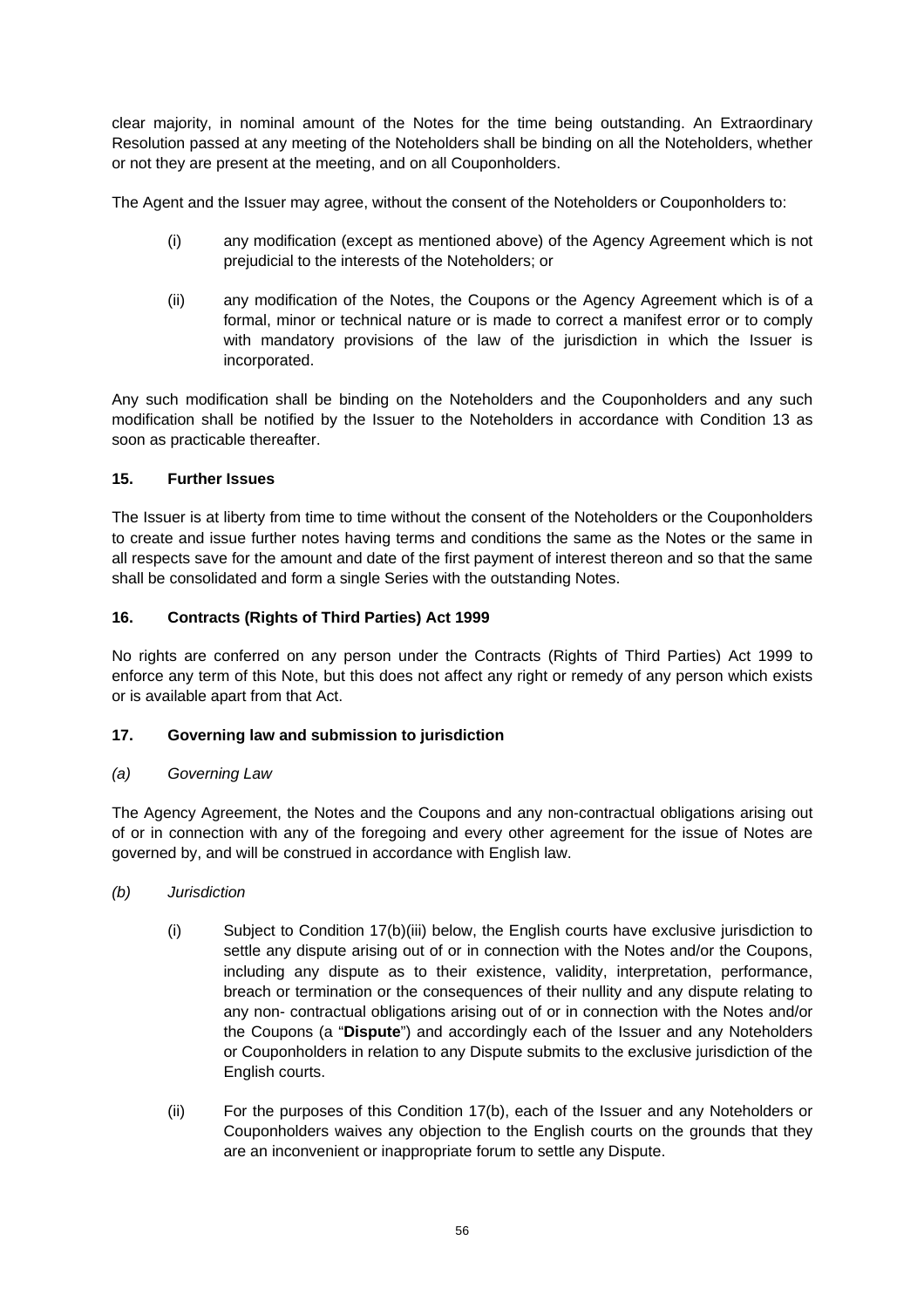- (iii) To the extent allowed by law, the Noteholders and the Couponholders may, in respect of any Dispute or Disputes, take (i) proceedings in any other court with jurisdiction; and (ii) concurrent proceedings in any number of jurisdictions.
- *(c) Agent for service of process*

The Issuer irrevocably and unconditionally appoints Law Debenture Corporate Services Limited at its office in London (currently at Fifth Floor, 100 Wood Street, London EC2V 7EX) as its agent for service of process in England in respect of any Disputes and undertakes that in the event of Law Debenture Corporate Services Limited ceasing so to act it will appoint such other person as its agent for that purpose.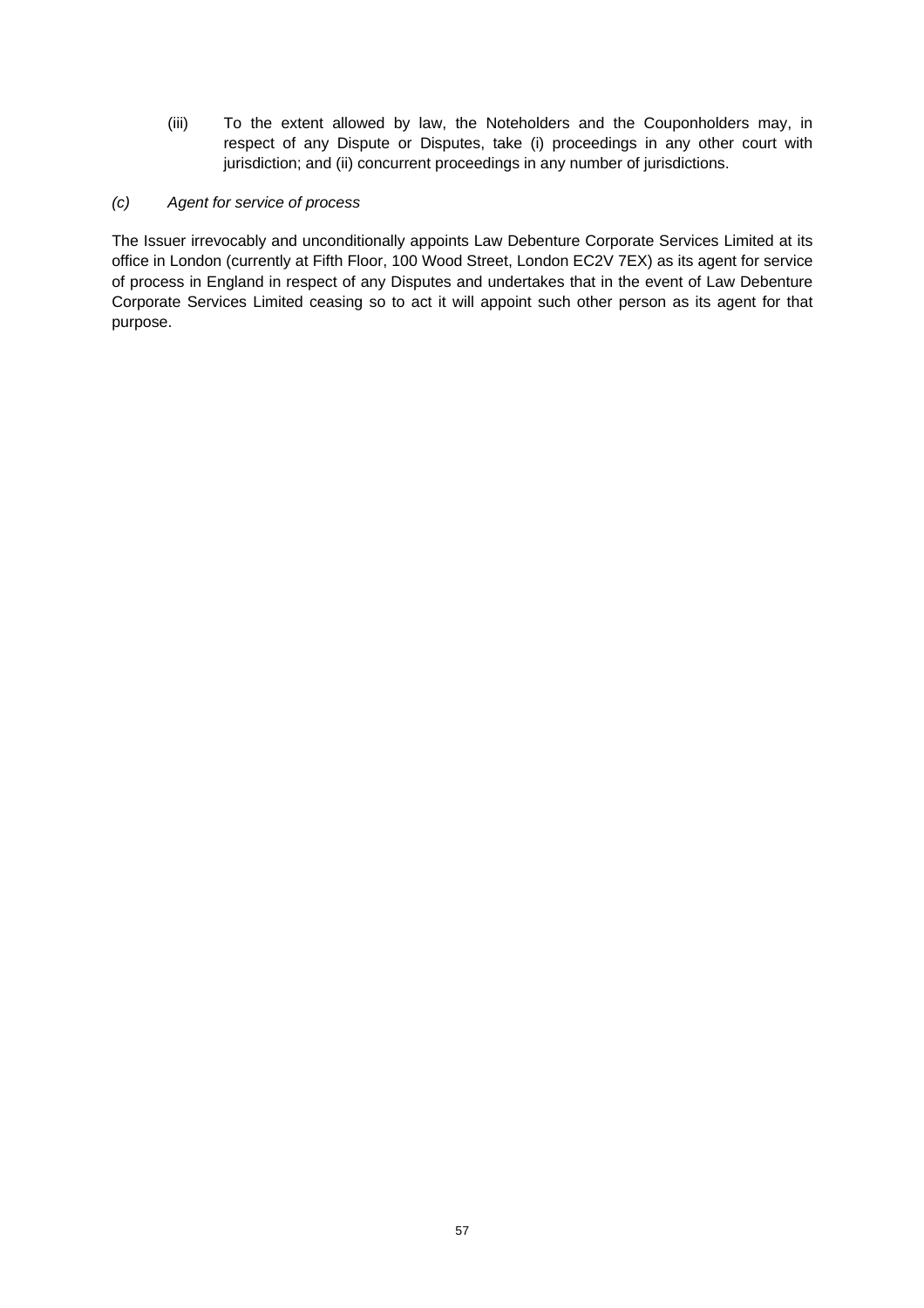# **Use of Proceeds**

The net proceeds of issue of each Tranche will be used by the Issuer to maintain a prudential level of liquidity and to finance the Australian commercial business operations of the Issuer. If, in respect of any particular issue of Notes which are derivative securities for the purposes of Article 15 of the Commission Regulation No. 809/2004 implementing the Prospectus Directive, there is a particular identified use of proceeds, this will be stated in the applicable Final Terms.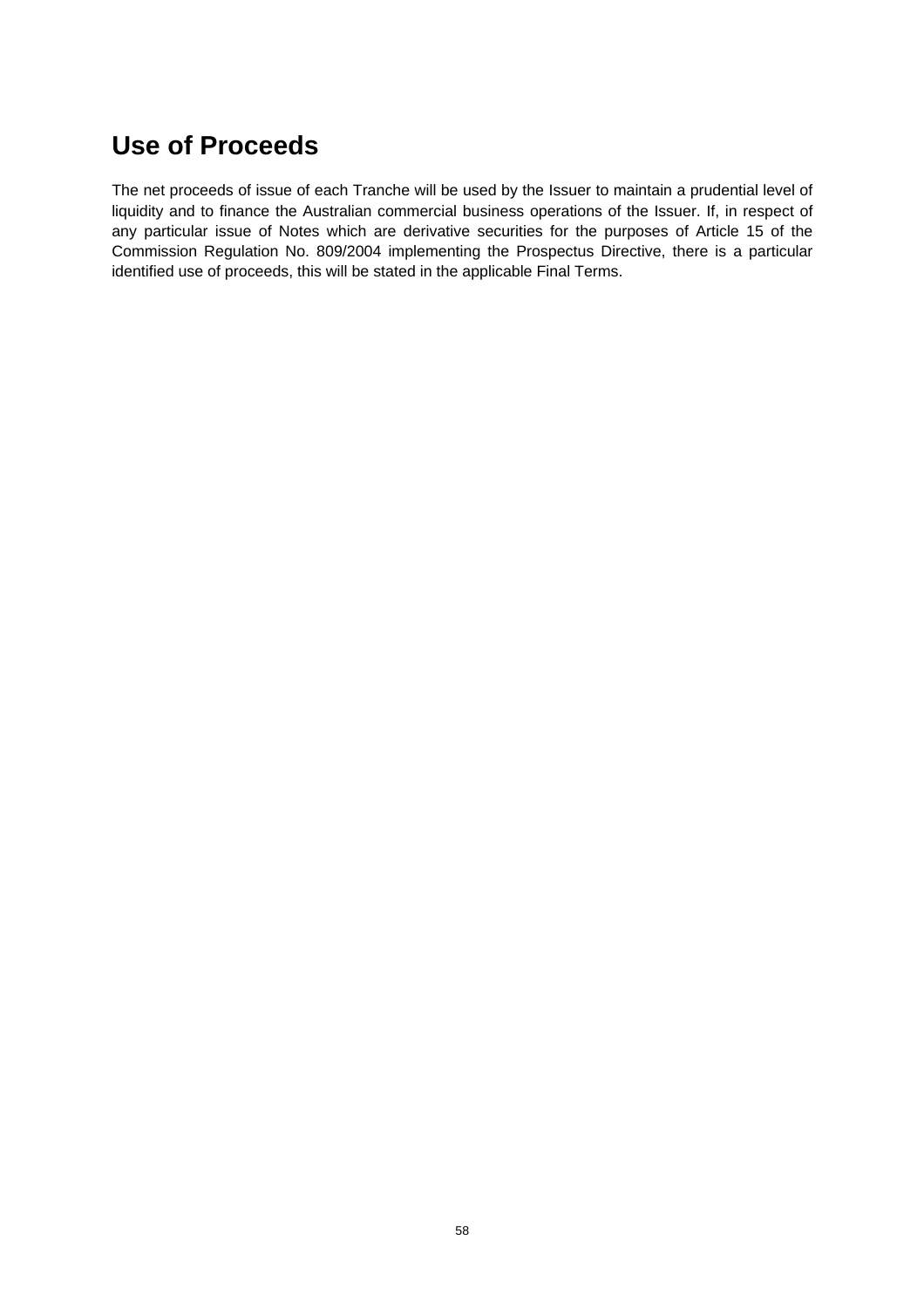# **Bank of Queensland Limited**

# **Overview of the Bank**

The Bank is a full service financial institution, listed on the ASX, regulated by APRA as an authorised deposit-taking institution ("**ADI**") and ranked among the top 100 companies by market capitalisation on the ASX. The Bank's principal office is located at Level 6, 100 Skyring Terrace, Newstead, Queensland 4006 and its telephone number is +61 7 3212 3333.

The Bank has grown from being the first Permanent Building Society in Queensland in 1874 to the current day with a network retail branches and other points of presence spanning every state and territory in Australia.

The Bank aspires to build a differentiated position in the Australian financial services sector by demonstrating to customers that "It is Possible to Love a Bank." The Bank's corporate strategy is to focus on niche customer segments that value a more intimate banking relationship beyond what they receive from the major banks. Importantly, the Bank's strategic focus plays to its competitive strengths as a small challenger bank of being able to provide customers with personalised relationship management, passionate customer service, focused products and solutions, and nimble decisionmaking and problem resolution. The strategy is executed through the Bank's four strategic pillars: (i) "Customer in Charge" (ii) "Grow the Right Way" (iii) "There's Always a Better Way", and (iv) "Loved Like No Other".

### *Principal activities*

The principal activity of the Bank is the provision of financial services and insurance to the community. The Bank has an authority to carry on banking business under the Banking Act. There were no significant changes during the year in the nature of the activities of the consolidated Group.

### *Business strategies and prospects for the future*

In terms of Customer in Charge, the Bank is continuing to expand its source of originations through growth in the mortgage broker market as well as improvements to digital, online and call centre channels. The Bank has further expanded its mortgage broker distribution network with accredited brokers servicing customers in New South Wales, Victoria, Western Australia, South Australia and, more recently, the Bank's home state of Queensland.

The successful integration of BOQ Specialist (formerly Investec Bank (Australia) Limited's Professional Finance and Asset Finance & Leasing businesses) has provided the Bank with unique access to a compelling and expanding customer base of high net worth medical, dental and accounting professionals served through a high touch, specialist banking proposition.

In the Retail network, a new commission model has been introduced for Owner Managed branches based upon a balanced scorecard approach. The new scorecard balances lending, deposits, cross sales and compliance components and strongly aligns interests of Owner Managers and the Bank. The new scorecard and commission model forms the basis of a new standardised franchise agreement which is being rolled out on a progressive basis as existing agreements expire. There is also significant work underway to optimise branch mix and locations, particularly across the Bank's Corporate-owned branches.

To Grow the Right Way and achieve the right balance of return for risk taken, the Bank continues to diversify its balance sheet by pursuing higher margin segments in Business Banking, Agribusiness and Asset Leasing. In Business Banking, a tiered approach to origination through the Bank's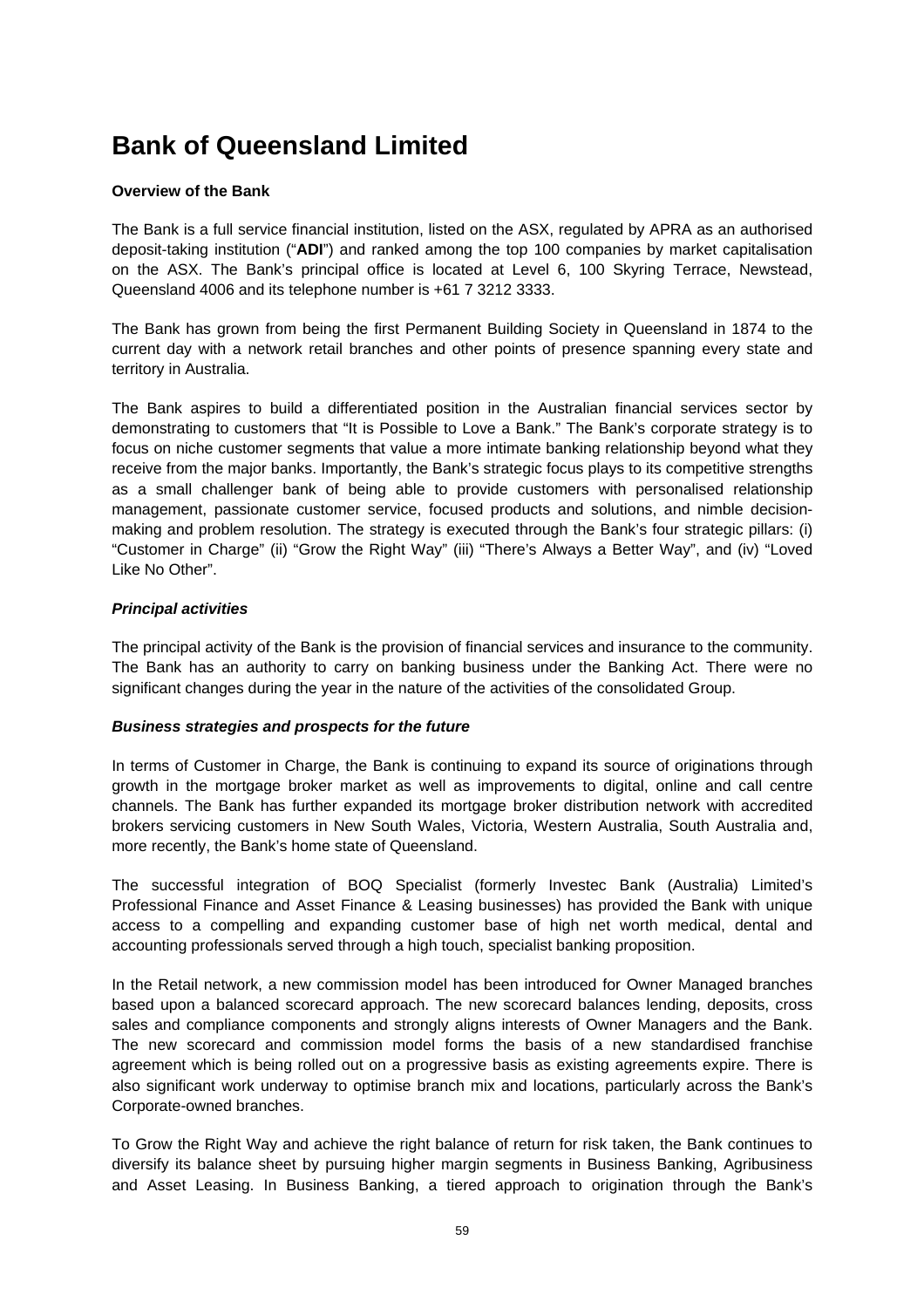distribution channels has been embedded to reflect deal complexity. Business mix changes reflecting a core focus on credit quality were evident across the retail portfolio, with the concentration of poorer performing line of credit mortgages being substantially reduced.

There's Always A Better Way, which is the pursuit of operational efficiency has seen continued focus on improving processes and systems to reduce the turnaround time on compliant retail and business lending applications. In 2016, the Bank will implement a new digitised mortgage origination process as well as continue to simplify its product suite. An example of this approach is the Bank's simple low cost mortgage offering 'Clear Path' which has been well received by the Bank's customers, particularly in the owner occupied segment.

Loved Like No Other is about building a culture that makes the Bank a great place to work and inspires the Bank's passion to deliver exceptional customer outcomes. The major brand refresh surrounding 'It's Possible to Love a Bank' resulted in an increase in national unprompted awareness of the Bank's brand. The Bank has seen a further increase in the Bank's Net Promoter Scores from 16.1 per cent. in August 2014 to 30.5 per cent. in August 2015, placing the Bank second amongst all measured banks (an increase from 9.9 per cent. in August 2013) which demonstrates strong customer satisfaction and advocacy. The Bank's internal Employee Engagement score also saw a significant increase from 43 per cent. in July 2014 to 67 per cent. in July 2015.

Through continued focus on its four strategic pillars, the Bank aims to deliver robust and sustainable financial performance, consistent growth in returns to shareholders and superior service to customers and the wider community.

#### **Directors and Company Secretary of the Bank**

As at the date of this Information Memorandum there are no existing or potential conflicts of interests between any duties owed to the Bank by its Directors or the Company Secretary and the private interests or external duties of those Directors or the Company Secretary. The 2015 consolidated financial statements sets out key management personnel disclosures, which are incorporated by reference and form part of this Information Memorandum.

The Directors of the Bank, the business address of each of whom should be regarded for the purposes of this Information Memorandum as Level 6, 100 Skyring Terrace, Newstead, Queensland 4006, and their respective principal outside activities, where significant, are at the date of this Information Memorandum as follows: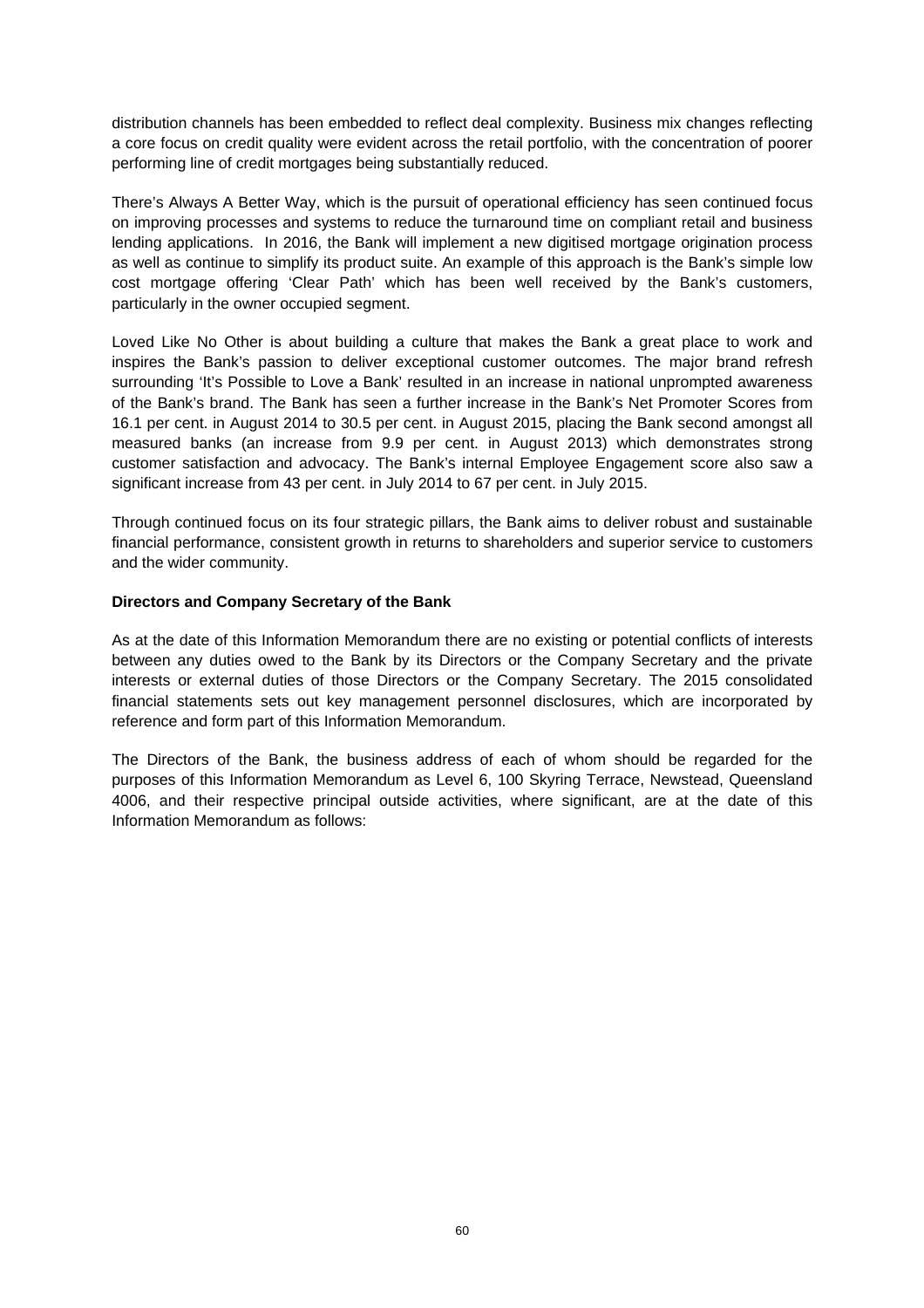#### *Directors*

The Directors of the Bank at any time during or since the end of the 2015 financial year are:

#### **Name, qualifications and independence status Age**

#### **Roger Davis**

B.Econ. (Hons), Master of Philosophy

Chairman Non-Executive Independent **Director** 

#### **Jon Sutton**

Managing Director and Chief Executive Officer Executive Non-Independent **Director** 

# **Michelle Tredenick**

B Sc, FAICD, F Fin

#### **Experience, special responsibilities and other Directorships**

- 63 Mr Davis was appointed Chairman on 28 May 2013 and has served on the Board of the Bank since August 2008. He has 33 years' experience in banking and investment banking in Australia, the US and Japan. He is currently a consulting Director at Rothschild Australia Limited. He was previously a Managing Director at Citigroup where he worked for over 20 years and more recently was a Group Managing Director at ANZ Bank. He is a Director of AIG Australia Ltd, Argo Investments Limited, Ardent Leisure Management Ltd, Ardent Leisure Ltd and Aristocrat Leisure Ltd. He was formerly Chairman of Charter Hall Office REIT and Esanda, and a Director of ANZ (New Zealand) Limited, CitiTrust in Japan and Citicorp Securities Inc. in the USA. He has a Bachelor of Economics (Hons) degree from the University of Sydney and a Master of Philosophy degree from Oxford University. He is a qualified CPA. Mr Davis is Chair of the Nomination & Governance Committee, a member of the Audit and Risk Committees, and an attendee at all other Board Committees.
- 52 Mr Sutton was appointed Managing Director and Chief Executive Officer on 5 January 2015 following four months as Acting Chief Executive Officer. Mr Sutton originally joined the Bank in July 2012 as Chief Operating Officer. Mr Sutton has more than 20 years' experience in banking and prior to joining the Bank was the Managing Director of Bankwest. Before that, as Executive General Manager of Commonwealth Bank Agribusiness, he was central to the establishment of the bank's agribusiness segment which grew strongly under his guidance and leadership. Prior to this, Mr Sutton was General Manager of Client Risk Solutions at the Commonwealth Bank of Australia, responsible for marketing derivative products including interest rates, commodities and foreign exchange. He was also Head of Resources and Agribusiness and Head of Corporate Risk Management Commodities, charged with marketing commodity hedging products to Australian institutions within the base metals, precious metals and energy sectors.
- 54 Ms Tredenick has served on the Board of the Bank since February 2011. Ms Tredenick is an experienced company director and corporate advisor with over 30 years' experience in leading Australian businesses. She is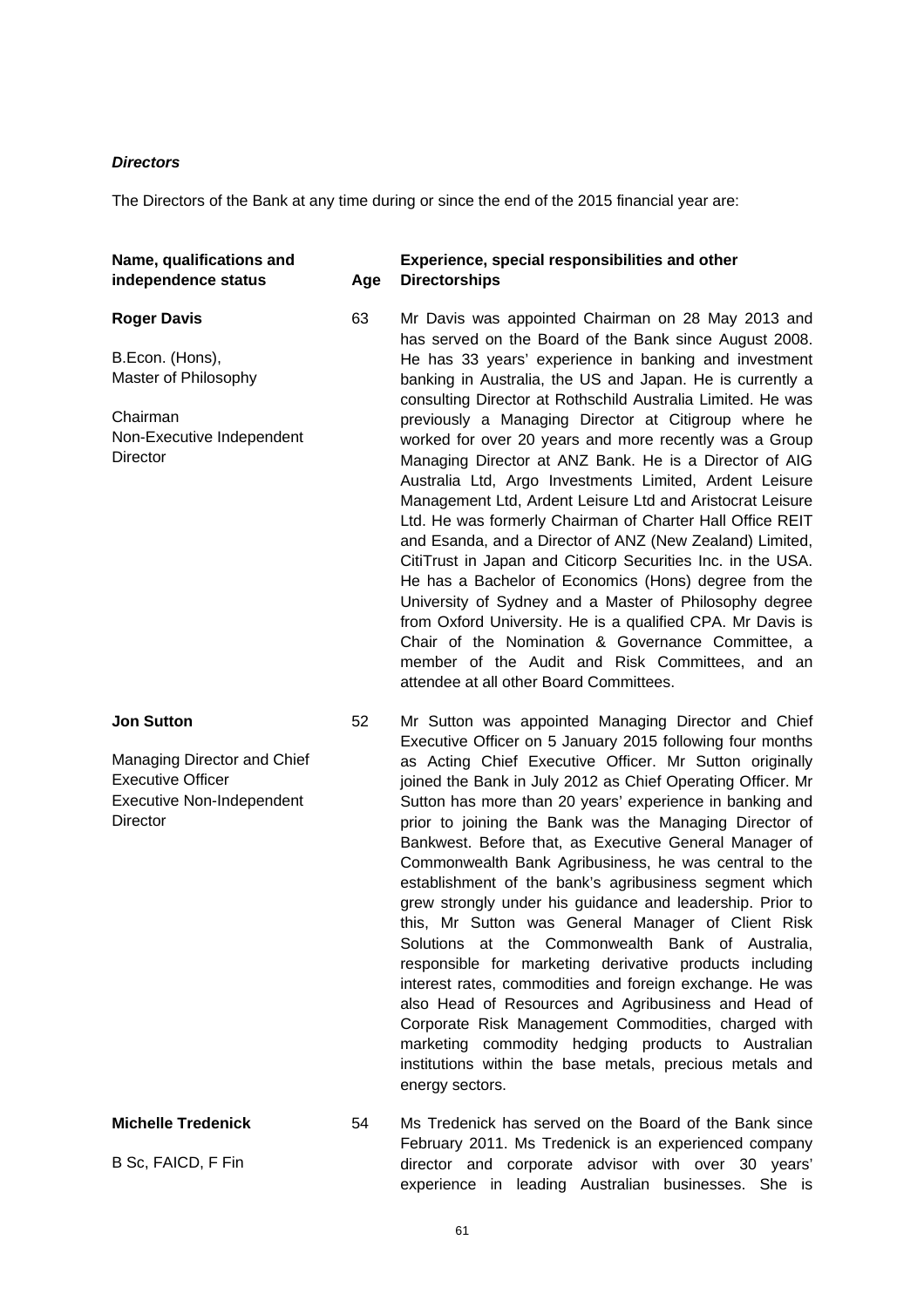| Non-Executive Independent<br><b>Director</b> |    | currently a Director of Vocation Limited and Canstar Pty<br>Ltd, Cricket Australia and is Chairman of IAG NRMA<br>Corporate Superannuation Trustee Board. She is a member<br>of the Senate of the University of Queensland as well as<br>sitting on the Board of Ethics Centre. She also has her own<br>consulting business advising Boards and CEOs on strategy<br>and technology and the successful management of large<br>investment and transformation programs. Ms Tredenick's<br>Executive career included roles on the group executive<br>teams of a number of Australia's largest companies<br>including NAB, MLC and Suncorp. Her experience spans<br>time as CIO with all of these companies as well as Head of<br>Strategy and Marketing and divisional profit and loss roles<br>in Corporate Superannuation, Insurance and Funds<br>Management. Ms Tredenick is Chair of the Information<br>Technology Committee and a member of each of the<br>Human Resources & Remuneration and Risk Committees. |  |
|----------------------------------------------|----|-----------------------------------------------------------------------------------------------------------------------------------------------------------------------------------------------------------------------------------------------------------------------------------------------------------------------------------------------------------------------------------------------------------------------------------------------------------------------------------------------------------------------------------------------------------------------------------------------------------------------------------------------------------------------------------------------------------------------------------------------------------------------------------------------------------------------------------------------------------------------------------------------------------------------------------------------------------------------------------------------------------------|--|
| <b>Richard Haire</b>                         | 56 | Mr Haire was appointed a Director of the Bank on 18 April<br>2012. Mr Haire has more than 28 years' experience in the<br>international cotton and agribusiness industry, including 26<br>years in agricultural commodity trading and banking. He                                                                                                                                                                                                                                                                                                                                                                                                                                                                                                                                                                                                                                                                                                                                                                |  |
| B.Ec, FAICD, FAIM                            |    |                                                                                                                                                                                                                                                                                                                                                                                                                                                                                                                                                                                                                                                                                                                                                                                                                                                                                                                                                                                                                 |  |
| Non-Executive Independent<br>Director        |    | serves as the Executive Chairman of Webster Limited (on a<br>part-time basis), a Non-Executive Director of the Reef<br>Casino Trust and was formerly a Director of Open Country<br>Dairy (NZ) and New Zealand Farming Systems Uruguay.<br>Mr Haire is Chair of the Audit Committee and a member of<br>the Risk and Information Technology Committees.                                                                                                                                                                                                                                                                                                                                                                                                                                                                                                                                                                                                                                                           |  |
| <b>David Willis</b>                          | 59 | Mr Willis was appointed a Director of the Bank in February<br>2010. Mr Willis has over 33 years' experience in financial                                                                                                                                                                                                                                                                                                                                                                                                                                                                                                                                                                                                                                                                                                                                                                                                                                                                                        |  |
| B Com, ACA, ICA                              |    | services in the Asia Pacific, the UK and the US. He is a<br>qualified Accountant in Australia and New Zealand and has                                                                                                                                                                                                                                                                                                                                                                                                                                                                                                                                                                                                                                                                                                                                                                                                                                                                                           |  |
| Non-Executive Independent<br><b>Director</b> |    | had 17 years' experience working with Australian and<br>foreign banks. Mr Willis is a Director of New Zealand Post,<br>CBH (A Grain Cooperative in Western Australia) and<br>Interflour Holdings, a Singapore based flour milling<br>company. He is also a Director of Parcel Direct Group<br>based in Sydney. Mr Willis chairs a Sydney based Charity<br>"The Horizons Program". Mr Willis is Chair of the Human<br>Resources & Remuneration Committee and is a member of<br>the Risk Committee. He is a Non-Executive Director of the<br>Bank's insurance subsidiary, St Andrew's.                                                                                                                                                                                                                                                                                                                                                                                                                            |  |
| <b>Neil Berkett</b>                          | 59 | Mr Berkett was appointed a Director of the Bank on 30 July<br>2013. His career spans a range of sectors and geographies                                                                                                                                                                                                                                                                                                                                                                                                                                                                                                                                                                                                                                                                                                                                                                                                                                                                                         |  |
| <b>B Com and Admin</b>                       |    | in both the consumer and enterprise space with an<br>emphasis on managing significant change. For six years                                                                                                                                                                                                                                                                                                                                                                                                                                                                                                                                                                                                                                                                                                                                                                                                                                                                                                     |  |
| Non-Executive Independent<br><b>Director</b> |    | finishing in mid-2013 he was the Chief Executive Officer of<br>Virgin Media, a NASDAC listed company where he oversaw<br>the successful turnaround, differentiation and growth of the                                                                                                                                                                                                                                                                                                                                                                                                                                                                                                                                                                                                                                                                                                                                                                                                                           |  |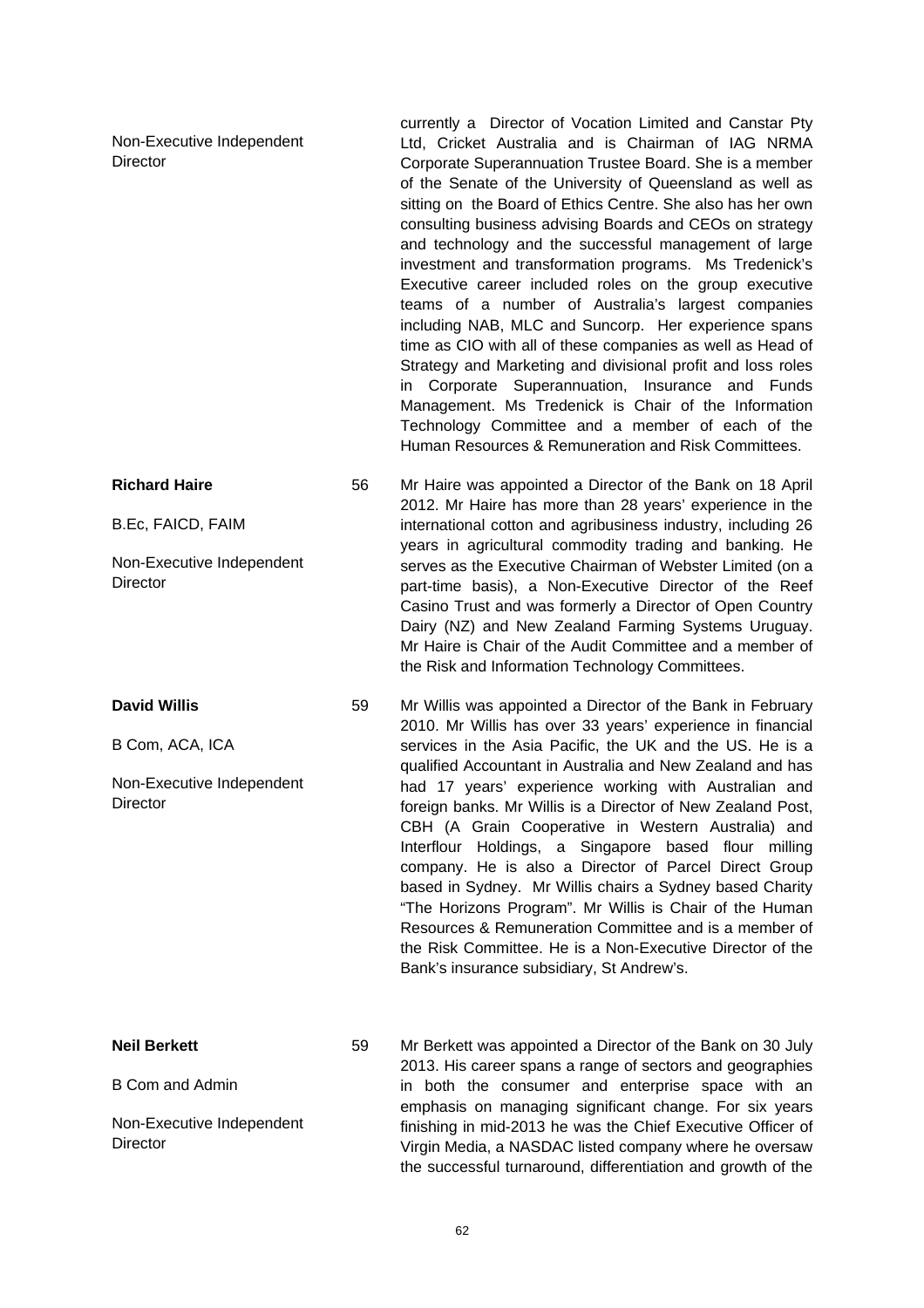UK cable company. Mr Berkett then led the sale of the company to Liberty Global in June 2013. His previous career included senior roles at Lloyds TSB, Prudential, St George Bank in Australia, Citibank and Eastwest Airlines. He is the Non-Executive Chairman of the Guardian Media Group, is a Non-Executive Director with the Sage Group plc and a Trustee for the National Society for the Prevention of Cruelty to Children. Mr Berkett is a member of each of the Human Resources & Remuneration and Information Technology Committees.

- 57 Mr Carter has served on the Board of the Bank since February 2014. Mr Carter was a founding Managing Partner of Ferrier Hodgson South Australia, a corporate advisory and restructuring business, and has worked across a number of industries and sectors in the public and private sectors. He has been involved with a number of state government-appointed restructures and reviews including chairing a task force to oversee the government's involvement in major resource and mining infrastructure projects. Mr Carter had a central role in a number of key government economic papers including the Economic Statement on South Australian Prospects for Growth, the Sustainable Budget Commission, and the Prime Minister's 2012 GST Distribution Review. Mr Carter has worked with all the major financial institutions in Australia. Before Ferrier Hodgson, Mr Carter was at Ernst & Young for 14 years including four years as Partner in Adelaide. During his time at Ernst & Young he worked across the London, Hong Kong, Toronto and New York offices. Mr Carter is the chair of Australian Submarine Corporation and Aventus Capital Limited and a Non-Executive Director of SkyCity Entertainment Group Limited and Genesee & Wyoming Australia Pty Ltd. Mr Carter is a member of each of the Audit and Risk Committees.
	- 55 Ms Seale was appointed a Director of the Bank in January 2014. Ms Seale has more than 25 years' experience in senior executive roles in Australia and overseas in the global publishing, health and consumer goods industries and in the transition of traditional business models to adapt and thrive in a digital environment. Most recently she was appointed as the Non-Executive Chair of Penguin Random House Australia & NZ Pty Ltd and President, Asia Development for Random House Inc, the global company. Amongst other roles prior to that she held national sales and national marketing roles for Oroton and Pan Macmillan respectively. She is a Non-Executive Director of Telstra and member of the Audit & Risk Committee. She has also served on the boards of the Australian Publishers' Association and the Powerhouse Museum, and on the Council of Chief Executive Women, chairing its Scholarship Committee from 2011 to 2012. She remains a Non-

#### **Bruce Carter**

B Econ, MBA, FAICD, FICA

Non-Executive Independent **Director** 

**Margaret Seale**

BA, FAICD

Non-Executive Independent **Director**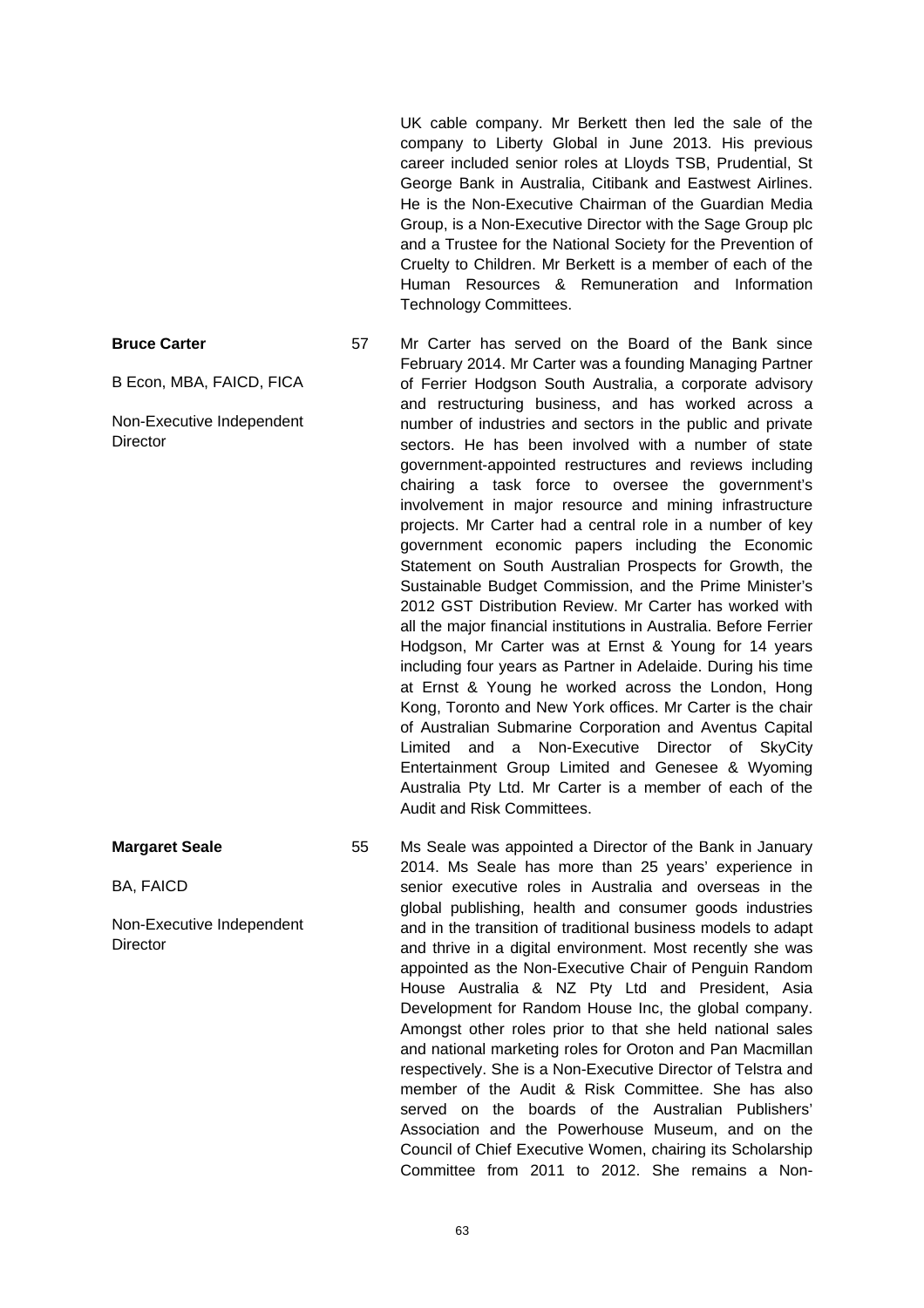Executive Director of Random House Australia and New Zealand. She is a member of the Information Technology and Human Resources & Remuneration Committees.

**Karen Penrose** B.Comm, CPA, GAICD Non-Executive Independent **Director** 55 Ms Penrose currently serves as a Non-executive Director for public, Government, private and charitable organisations. She is an experienced Audit Chair and member of due diligence committees, including the merger of Novion Property Group and Federation Centres, takeover defence by AWE Limited in relation to Senex, and Spark Infrastructure's bid for the NSW Government's privatisation of poles and wires assets. She has specialist knowledge in finance and capital markets, risk management and compliance, mergers, acquisitions and divestments, built throughout her prior executive career which included 20 years in banking with the Commonwealth Bank of Australia and HSBC and eight years to early 2014 as a listed-company Chief Financial Officer and Chief Operating Officer. Ms Penrose is a Non-Executive Director of Vicinity Centres Limited, Spark Infrastructure Group, AWE Limited and the pro bono board of Future Generation Global Investment Company Limited. She is also a Non-Executive Director of UrbanGrowth NSW and was formerly Deputy Chairman of Silver Chef Limited.

#### *Company Secretary*

# **Michelle Thomsen, Company Secretary**

LLB, BCom

Ms Thomsen was appointed Company Secretary on 13 July 2015. Prior to this, Ms Thomsen was Executive General Manager - Associate General Counsel – Group Services at Suncorp Group Limited and has held a number of in house and private practice roles, including General Counsel positions for two funds listed on the Australian Securities Exchange. She was a partner at SJ Berwin LLP (now King & Wood Mallesons) in London, prior to returning to Australia in 2012.

Melissa Grundy resigned on 13 March 2015.

Stacey Hester was acting Company Secretary during the interim period between the resignation of Ms Grundy and the appointment of Ms Thomsen.

#### **Organisational Structure**

The Bank's controlled entities are set out in Note 6.5 to the 2015 consolidated financial statements, which are incorporated by reference and form part of this Information Memorandum.

#### **Shareholding Details**

As at 1 December 2015 the following shareholding details applied:

*Eight largest ordinary shareholders:* 

| $\overline{\phantom{a}}$ |                                           | No. of ordinary |        |
|--------------------------|-------------------------------------------|-----------------|--------|
| Shareholder              |                                           | shares          | ℅      |
|                          | HSBC CUSTODY NOMINEES (AUSTRALIA) LIMITED | 74.207.172      | 19.75% |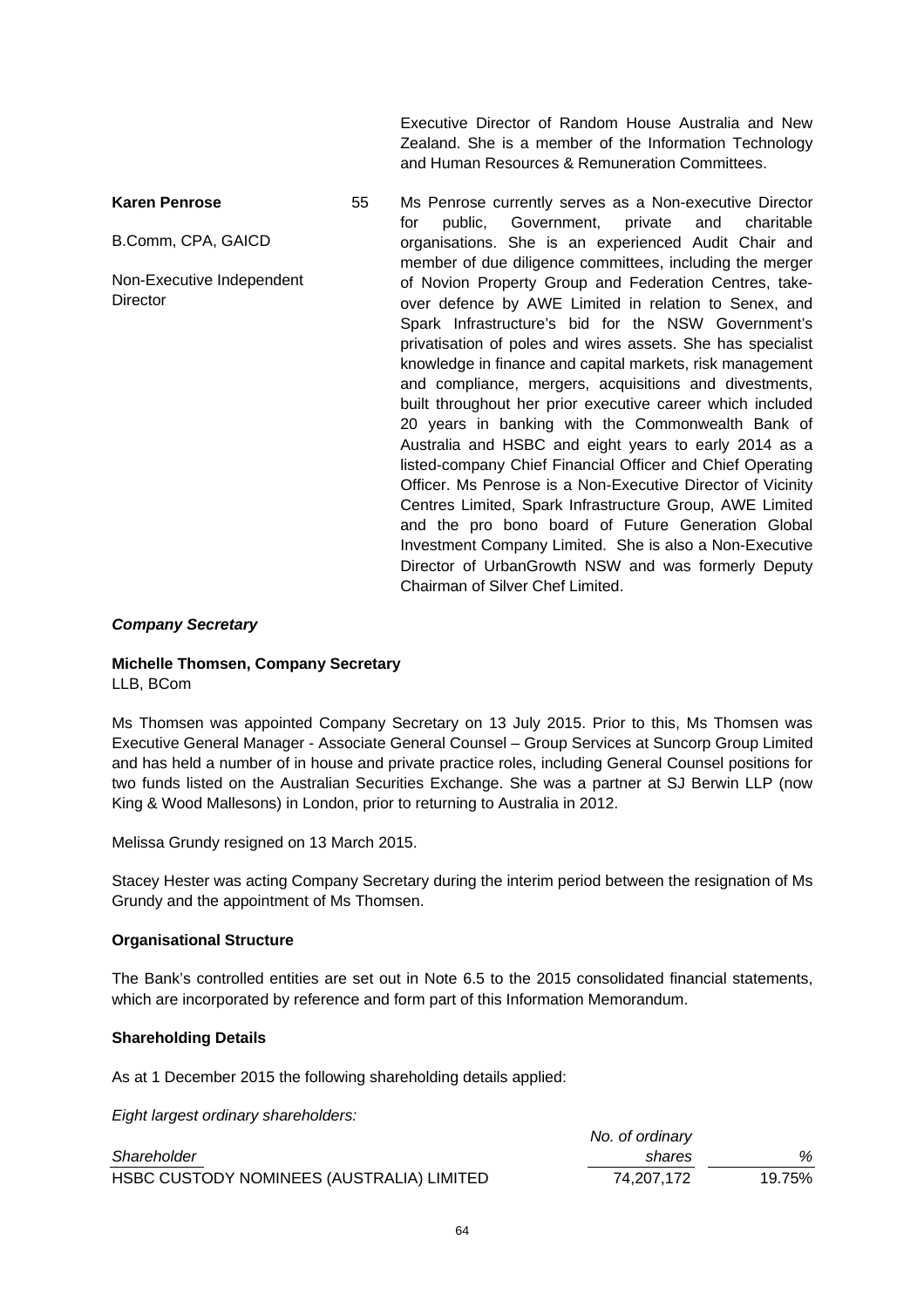| <b>MILTON CORPORATION LIMITED</b><br>AMP LIFE LIMITED | 7,306,078<br>3,935,375 | 1.94%<br>1.05% |
|-------------------------------------------------------|------------------------|----------------|
| HSBC NOMINEES (AUSTRALIA) LIMITED                     | 2,256,946              | $0.60\%$       |
| <b>TOTAL</b>                                          | 181,603,844            | 48.32%         |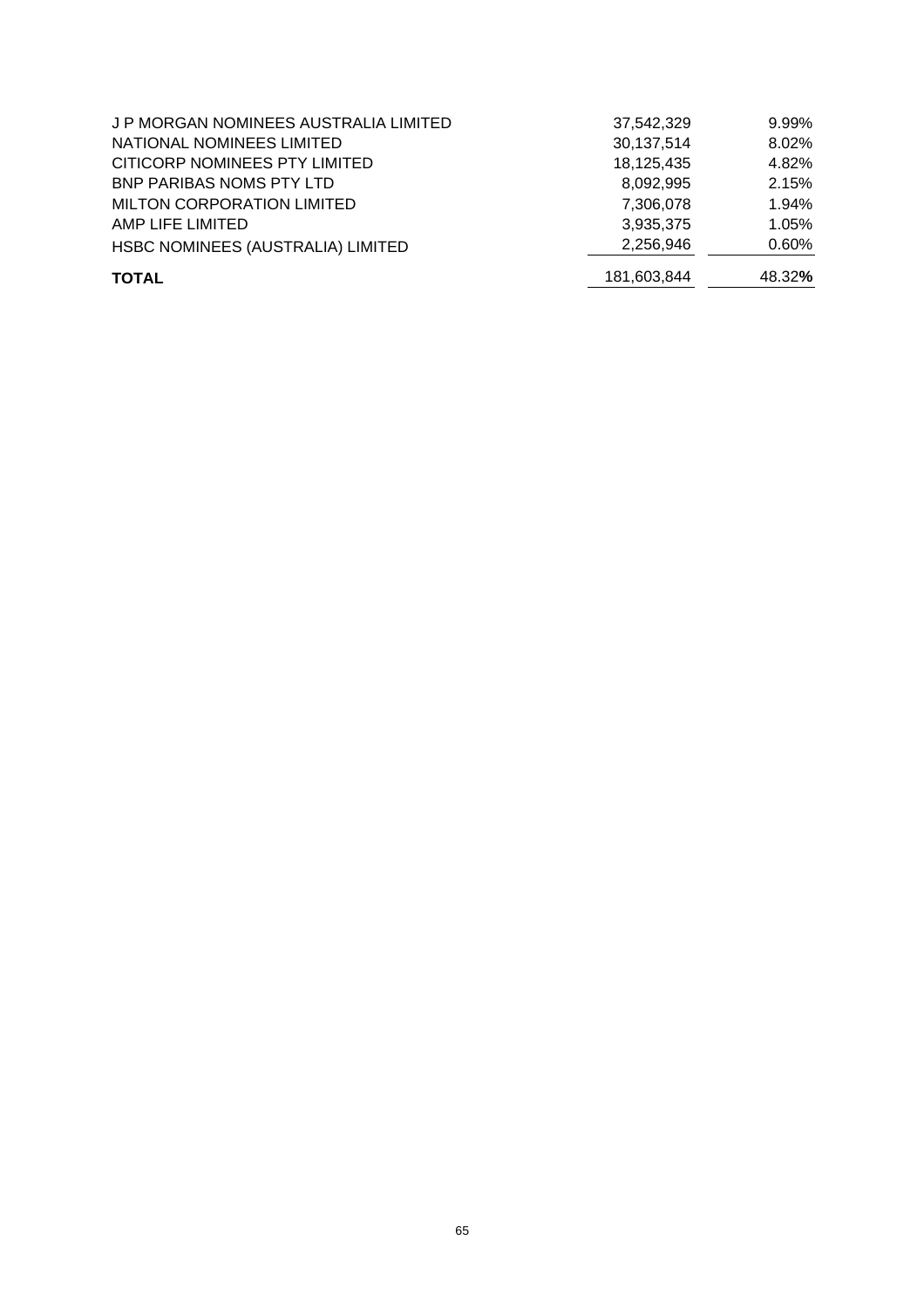# **Australian Taxation**

# **1. INTRODUCTION**

*The following is a summary of the Australian withholding tax treatment under the Tax Act and the Taxation Administration Act 1953 of Australia, at the date of this Information Memorandum, of payments of interest (as defined in the Tax Act) by the Issuer on the Notes and certain other Australian tax matters.* 

*A term used below but not otherwise defined has the meaning given to it in the Terms and Conditions.* 

*This summary applies to holders of Notes that are:* 

- *residents of Australia for tax purposes that do not hold their Notes, and do not derive any payments under the Notes, in carrying on a business at or through a permanent establishment outside of Australia, and non-residents of Australia for tax purposes that hold their Notes, and derive all payments under the Notes, in carrying on a business at or through a permanent establishment in Australia ("Australian Holders"); and*
- *non-residents of Australia for tax purposes that do not hold their Notes, and do not derive any payments under the Notes, in carrying on a business at or through a permanent establishment in Australia, and residents of Australia for tax purposes that hold their Notes, and derive all payments under the Notes, in carrying on a business at or through a permanent establishment outside of Australia ("Non-Australian Holders").*

*The summary is not exhaustive and, in particular, does not deal with the position of certain classes of holders (including, without limitation, dealers in securities, custodians or other third parties who hold Notes on behalf of any person). In addition, unless expressly stated, this summary does not consider the Australian tax consequences for persons who hold interests in the Notes through Euroclear, Clearstream, Luxembourg or another clearing system.* 

*Prospective holders of the Notes should also be aware that particular terms of issue of any Series of Notes may affect the tax treatment of that Series of Notes. Information regarding taxes in respect of Notes may also be set out in any supplement to this Information Memorandum.* 

*This summary is not intended to be, nor should it be construed as, legal or tax advice to any particular holder of Notes. Each holder should seek professional tax advice in relation to their particular circumstances.* 

### **2. AUSTRALIAN WITHHOLDING TAXES**

#### **(a) Australian interest withholding tax**

The Tax Act characterises securities as either "debt interests" (for all entities) or "equity interests" (for companies), including for the purposes of Australian interest withholding tax ("**Australian IWT**") and dividend withholding tax. For Australian IWT purposes, "interest" is defined to include amounts in the nature of, or in substitution for, interest and certain other amounts. The Issuer intends to issue Notes which are to be characterised as "debt interests" for the purposes of the tests contained in Division 974 and the returns paid on the Notes are to be "interest" for the purpose of section 128F of the Tax Act.

#### *Australian Holders*

Payments of interest in respect of the Notes to Australian Holders will not be subject to Australian IWT.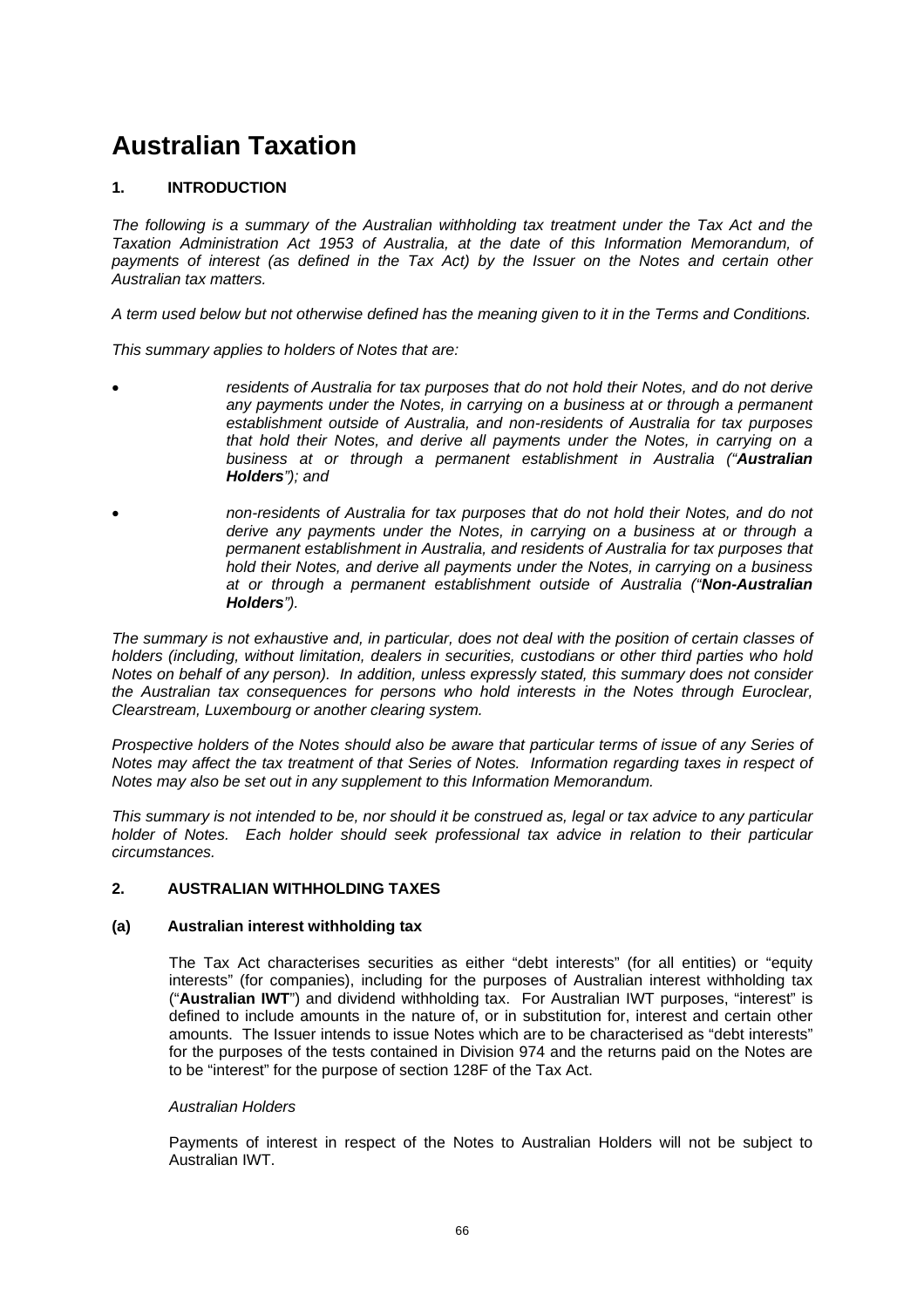#### *Non-Australian Holders*

Australian IWT is payable at a rate of 10 per cent. of the gross amount of interest paid by the Issuer to a Non-Australian Holder, unless an exemption is available.

#### *(i) Section 128F exemption from Australian IWT*

An exemption from Australian IWT is available in respect of interest paid on the Notes if the requirements of section 128F of the Tax Act are satisfied.

Unless otherwise specified in any relevant supplement to this Information Memorandum, the Issuer intends to issue the Notes in a manner which will satisfy the requirements of section 128F of the Tax Act.

In broad terms, the requirements are as follows:

- (A) the Issuer is a resident of Australia and a company (as defined in section 128F(9) of the Tax Act) when it issues the Notes and when interest is paid;
- (B) the Notes are issued in a manner which satisfies the "public offer" test in section 128F of the Tax Act.

In relation to the Notes, there are five principal methods of satisfying the public offer test, the purpose of which is to ensure that lenders in capital markets are aware that the Issuer is offering the Notes for issue. In summary, the five methods are:

- offers to 10 or more unrelated financiers, securities dealers or entities that carry on the business of providing finance, or of investing in securities in the course of operating in financial markets;
- offers to 100 or more investors of a certain type;
- offers of listed Notes;
- offers via publicly available information sources; or
- offers to a dealer, manager or underwriter who offers to sell the Notes within 30 days by one of the preceding methods;
- (C) the Issuer does not know, or have reasonable grounds to suspect, at the time of issue, that the Notes (or interests in the Notes) were being, or would later be, acquired, directly or indirectly, by an "associate" of the Issuer, except as permitted by section 128F(5) of the Tax Act (see below); and
- (D) at the time of the payment of interest, the Issuer does not know, or have reasonable grounds to suspect, that the payee is an "associate" of the Issuer, except as permitted by section 128F(6) of the Tax Act (see below).

An "associate" of the Issuer for the purposes of section 128F of the Tax Act includes:

- a person or entity which holds more than 50 per cent. of the voting shares of, or otherwise controls, the Issuer;
- an entity in which more than 50 per cent. of the voting shares are held by, or which is otherwise controlled by, the Issuer;
- a trustee of a trust where the Issuer is capable of benefiting (whether directly or indirectly) under that trust; and
- a person or entity who is an "associate" of another person or company which is an "associate" of the Issuer under the first bullet point above.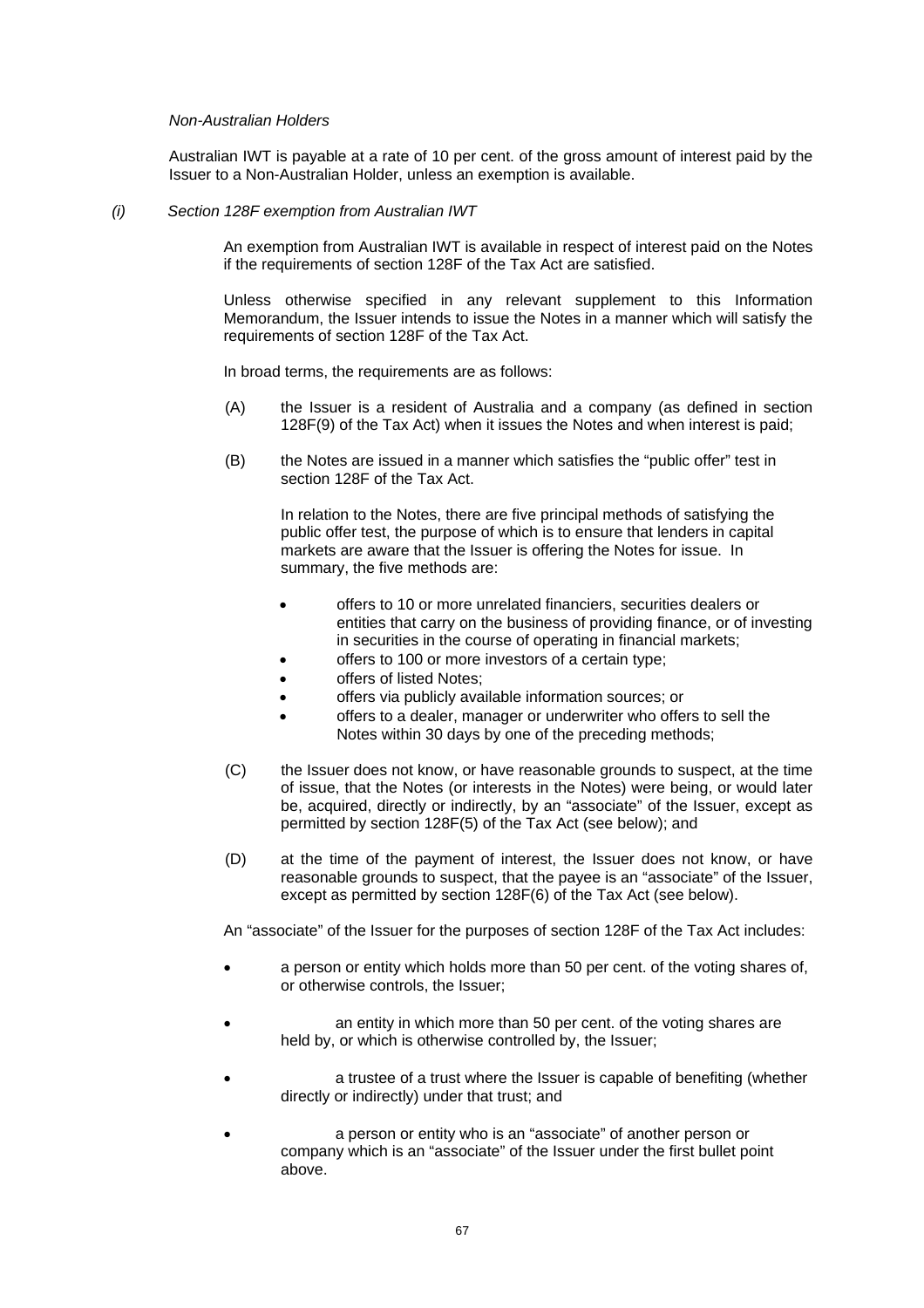However, for the purposes of sections 128F(5) and (6) of the Tax Act (see paragraphs (C) and (D) above), an "associate" of the Issuer does not include:

- (A) an Australian Holder; or
- (B) a Non-Australian Holder that is acting in the capacity of:
	- $(1)$  in the case of section 128F(5), a dealer, manager or underwriter in relation to the placement of the relevant Notes, or a clearing house, custodian, funds manager or responsible entity of a registered scheme (for the purposes of the Corporations Act 2001 of Australia); or
	- (II) in the case of section 128F(6), a clearing house, paying agent, custodian, funds manager or responsible entity of a registered scheme (for the purposes of the Corporations Act 2001 of Australia).
- *(ii) Exemptions under certain double tax conventions*

The Australian government has signed double tax conventions ("**Relevant Treaties**") with certain countries (each a "**Specified Country**"), under which an exemption from Australian IWT is available in certain circumstances. The Relevant Treaties apply to interest derived by a resident of a Specified Country.

Broadly, the Relevant Treaties effectively prevent Australian IWT applying to interest derived by:

- governments of the Specified Countries and certain governmental authorities and agencies in a Specified Country; and
- a "financial institution" resident in a Specified Country which is unrelated to and dealing wholly independently with the Issuer. The term "financial institution" refers to either a bank or any other enterprise which substantially derives its profits by carrying on a business of raising and providing finance. However, interest paid under a back to back loan or an economically equivalent arrangement will not qualify for this exemption.

The Australian Federal Treasury maintains a listing of Australia's double tax conventions which provides details of country, status, withholding tax rate limits and Australian domestic implementation. This listing is available to the public on the Federal Treasury's Department website.

#### **(b) Notes in bearer form**

Section 126 of the Tax Act imposes a type of withholding tax (see below in relation to the rate of withholding tax) on the payment of interest on debentures in bearer form (such as the Notes) if the Issuer fails to disclose the names and addresses of the holders of the debentures to the Australian Taxation Office ("**ATO**").

Section 126 does not, however, apply to the payment of interest on Notes in bearer form held by non-Australian residents who do not carry on business at or through a permanent establishment in Australia where the issue of those Notes has satisfied the requirements of section 128F or Australian IWT is payable.

In addition, the ATO has confirmed that for the purpose of section 126, the holder of debentures in bearer form is the person in possession of the debentures. Section 126 is, therefore, limited in its application to persons in possession of Notes in bearer form who are residents of Australia or non-Australian residents who are engaged in carrying on business at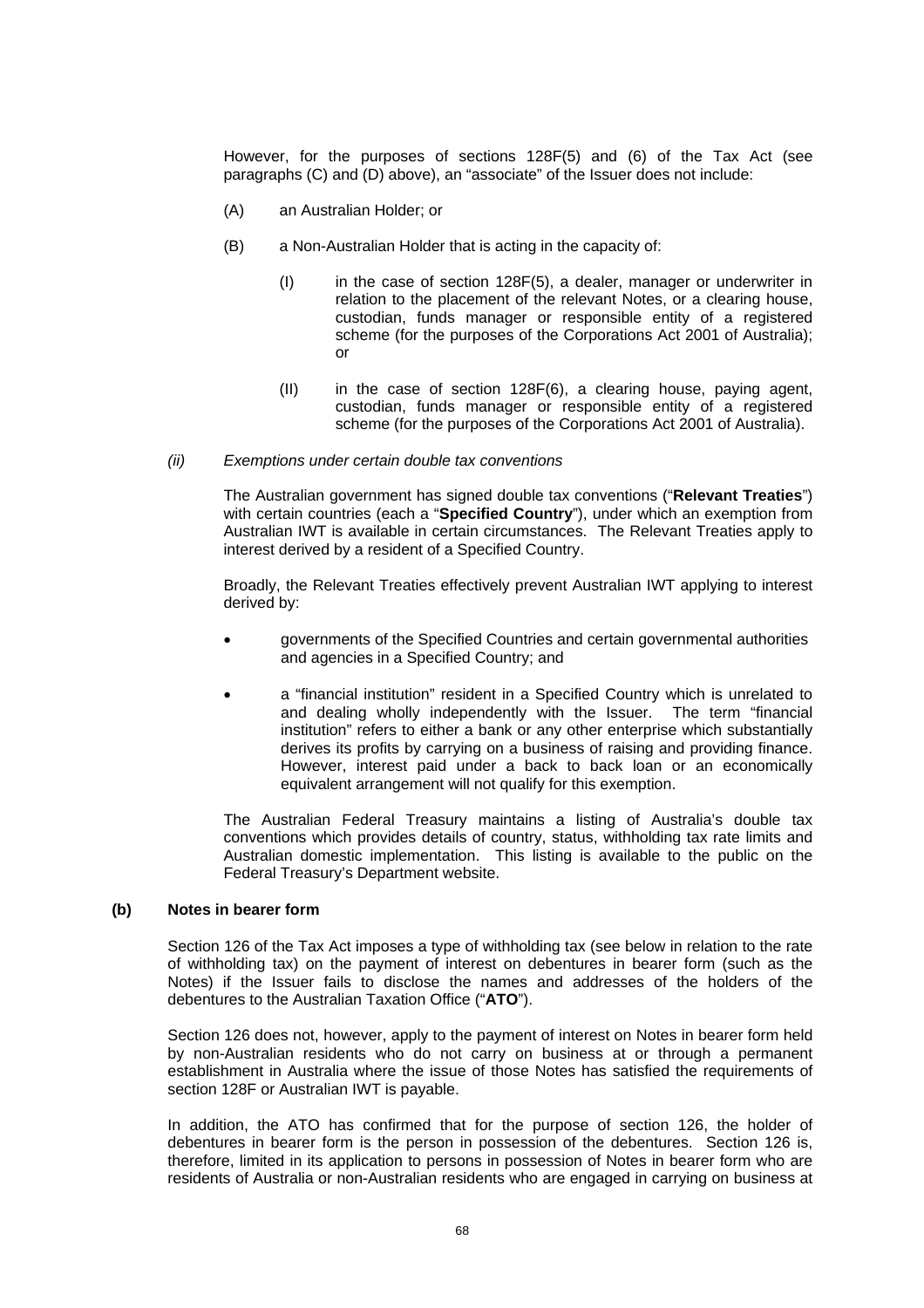or through a permanent establishment in Australia. Where interests in Notes in bearer form are held through Euroclear, Clearstream, Luxembourg or another clearing system, the Issuer intends to treat the relevant operator of the clearing system (or its nominee) as the bearer of the Notes for the purposes of section 126.

The rate of withholding tax is 47 per cent. for the, 2015-16 and 2016-17 income years and, under current law, will be reduced to 45 per cent. following the 2016-17 income year.

#### **(c) Payment of additional amounts**

As set out in more detail in the Terms and Conditions for the Notes, and unless expressly provided to the contrary in any relevant supplement to this Information Memorandum, if the Issuer is at any time required by law to withhold or deduct an amount in respect of any Australian withholding taxes imposed or levied by the Commonwealth of Australia or the State of Queensland in respect of the Notes, the Issuer must, subject to certain exceptions, pay such additional amounts as may be necessary in order that the net amounts received by each holder after such withholding or deduction shall equal the respective amounts which would otherwise have been receivable in respect of the Notes. If, as a result of any change in law of the Commonwealth of Australia or the State of Queensland, the Issuer is required by law in relation to any Notes to withhold or deduct an amount in respect of any withholding taxes, the Issuer will have the option to redeem those Notes in accordance with the Terms and Conditions.

#### **3. OTHER TAX MATTERS**

Under Australian laws as presently in effect:

- *death duties* no Notes will be subject to death, estate or succession duties imposed by Australia, or by any political subdivision or authority therein having power to tax, if held at the time of death;
- *stamp duty and other taxes* no ad valorem stamp, issue, registration or similar taxes are payable in Australia on the issue, transfer or redemption of any Notes;
- *additional withholdings from certain payments to non-residents* the Governor-General may make regulations requiring withholding from certain payments to non-residents of Australia (other than payments of interest and other amounts which are already subject to the current IWT rules or specifically exempt from those rules). Regulations may only be made if the responsible Minister is satisfied the specified payments are of a kind that could reasonably relate to assessable income of foreign residents. The possible application of any future regulations to the proceeds of any sale of the Notes will need to be monitored;
- *garnishee directions by the Commissioner of Taxation* the Commissioner may give a direction requiring the Issuer to deduct from any payment to a holder of the Notes any amount in respect of Australian tax payable by the holder. If the Issuer is served with such a direction, then the Issuer will comply with that direction and make any deduction required by that direction;
- *supply withholding tax* payments in respect of the Notes can be made free and clear of any "supply withholding tax"; and
- *goods and services tax (GST)* neither the issue nor receipt of the Notes will give rise to a liability for GST in Australia on the basis that the supply of Notes will comprise either an input taxed financial supply or (in the case of a non-Australian resident outside Australia at the time of the supply) a GST-free supply. Furthermore, neither the payment of principal or interest by the Issuer, nor the disposal of the Notes, should give rise to any GST liability in Australia.]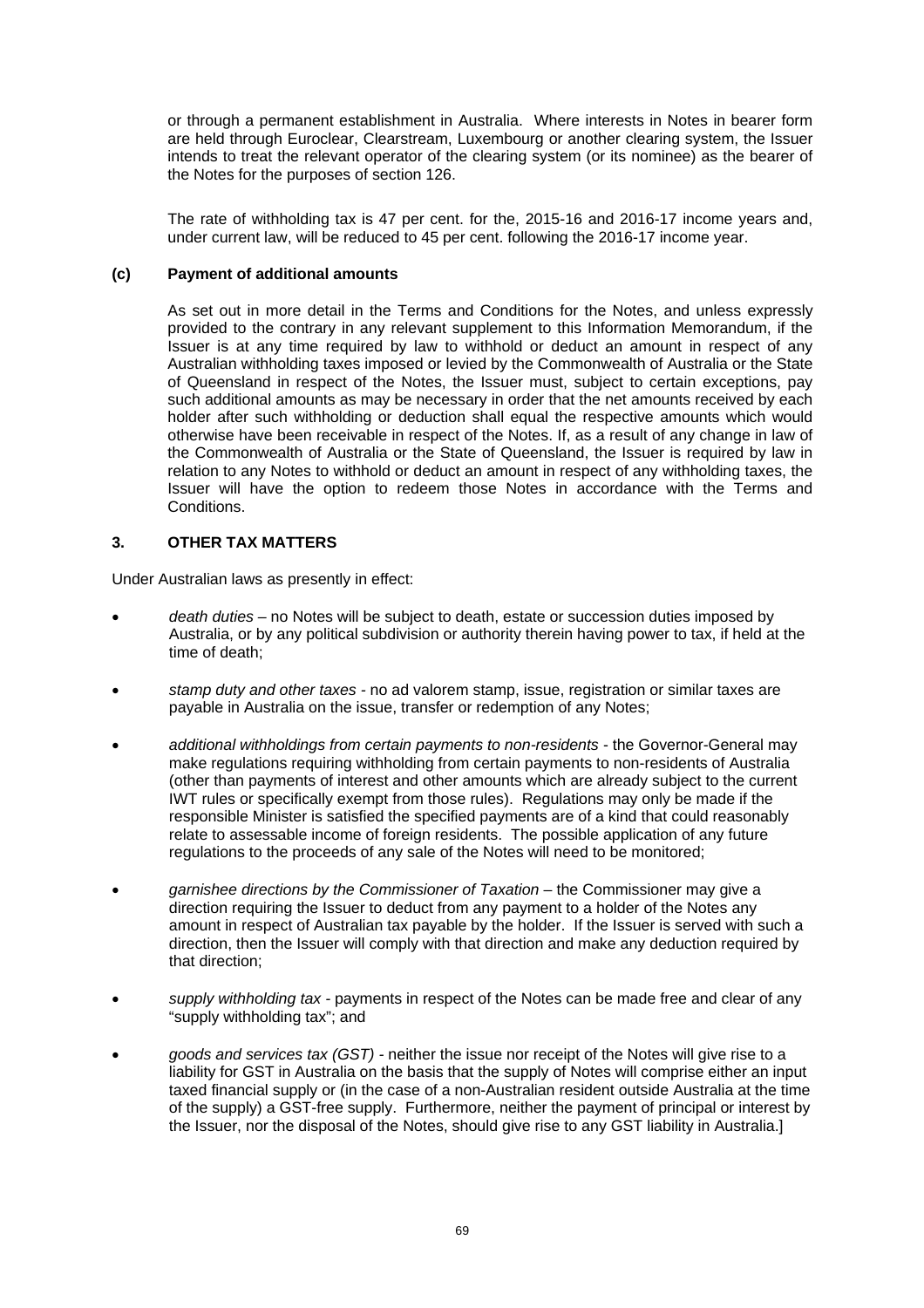# **United Kingdom Taxation, FATCA Disclosure, Common Reporting Standard, the Proposed Financial Transactions Tax and EU Savings Directive**

#### **United Kingdom Taxation**

**The following applies only to persons who are the beneficial owners of Notes and is a summary of the Issuer's understanding of current United Kingdom law and published HM Revenue and Customs (HMRC) practice relating only to United Kingdom withholding tax treatment of payments of interest (as that term is understood for United Kingdom tax purposes) in respect of the Notes and to certain United Kingdom reporting requirements in respect of the Notes. It does not deal with any other United Kingdom taxation implications of acquiring, holding or disposing of Notes. The United Kingdom tax treatment of prospective Noteholders depends on their individual circumstances and may be subject to change in the future. Prospective Noteholders who are in any doubt as to their tax position or who may be subject to tax in a jurisdiction other than the United Kingdom should seek their own professional advice.**

#### *Payment of interest on the Notes*

Payments of interest on the Notes that does not have a United Kingdom source may be made without withholding on account of United Kingdom income tax.

#### *Information Reporting Requirements*

HMRC has powers to obtain information and documents relating to the Notes, including in relation to issues of and other transactions in the Notes, interest, payments treated as interest and other payments derived from the Notes. This may include details of the beneficial owners of the Notes, of the persons for whom the Notes are held and of the persons to whom payments derived from the Notes are or may be paid. Information may be obtained from a range of persons including persons who effect or are a party to such transactions on behalf of others, registrars and administrators of such transactions, the registered holders of the Notes, persons who make, receive or are entitled to receive payments derived from the Notes and persons by or through whom interest and payments treated as interest are paid or credited.

Information relating to the Notes may also be required to be provided automatically to HMRC by "financial institutions" under regulations made under section 222 of the Finance Act 2013, which implement the requirements of various automatic information exchange programmes, including FATCA, Council Directive 2011/16/EU on Administrative Cooperation in the field of Taxation (as amended), the Global Standard released by the Organisation for Economic Co-operation and Development in July 2014, and arrangements between the United Kingdom and its overseas territories and crown dependencies.

Information obtained by HMRC may be provided to tax authorities in other jurisdictions.

### **FATCA Disclosure**

### **Foreign Account Tax Compliance Act**

Sections 1471 through 1474 of the U.S. Internal Revenue Code of 1986 ("**FATCA**") impose a new reporting regime and potentially a 30 per cent. withholding tax with respect to certain payments to (i) any non-U.S. financial institution (a "**foreign financial institution**", or "**FFI**" (as defined by FATCA)) that does not become a "**Participating FFI**" by entering into an agreement with the U.S. Internal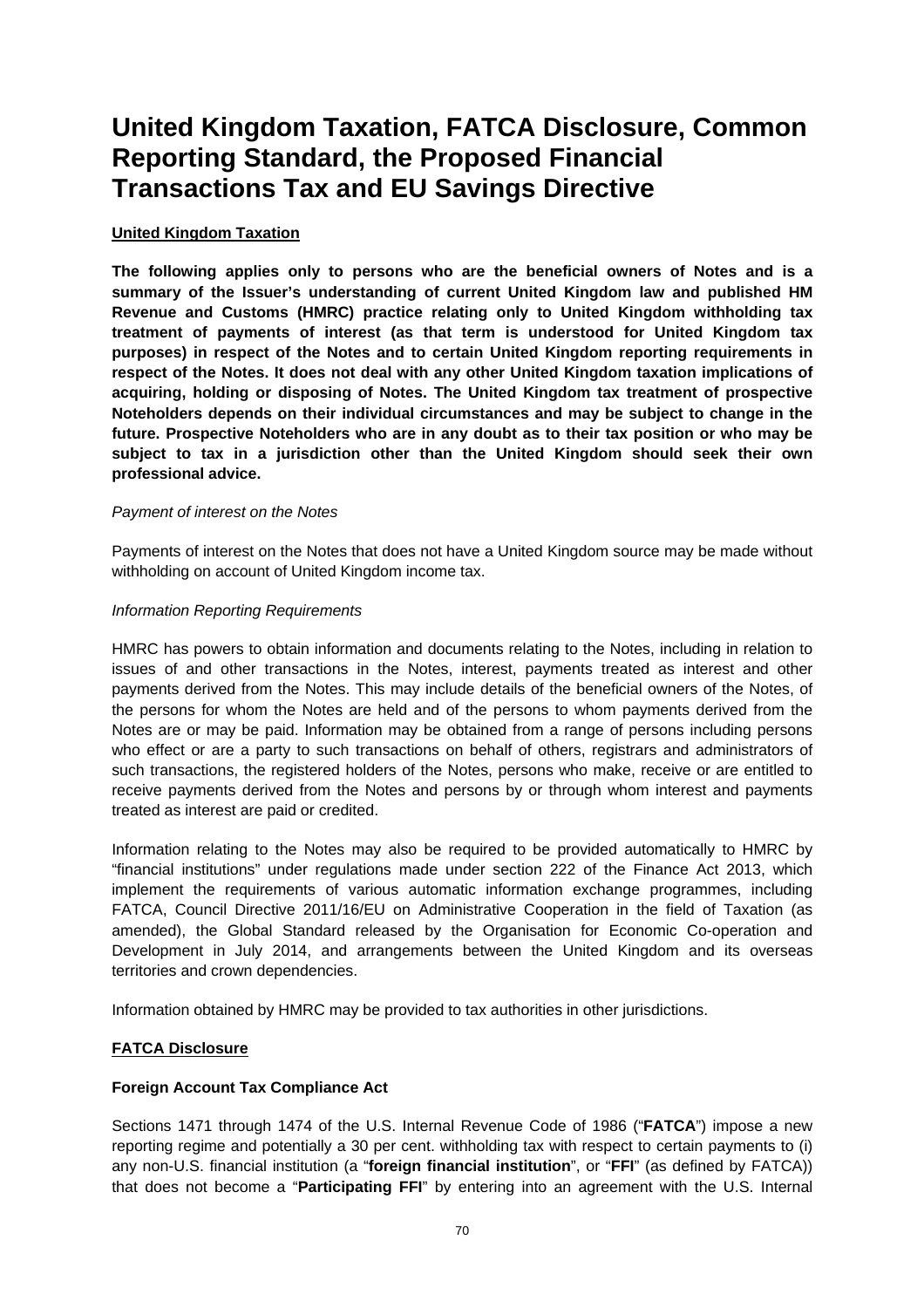Revenue Service ("**IRS**") to provide the IRS with certain information in respect of its account holders and investors or is not otherwise exempt from or in deemed compliance with FATCA and (ii) any investor (unless otherwise exempt from FATCA) that does not provide information sufficient to determine whether the investor is a U.S. person or should otherwise be treated as holding a "**United States Account**" of the Issuer. The Issuer is classified as an FFI.

The new withholding regime is now in effect for payments from sources within the United States and will apply to "**foreign passthru payments**" (a term not yet defined) no earlier than 1 January 2019. This withholding would potentially apply to payments in respect of (i) any Notes characterised as debt (or which are not otherwise characterised as equity and have a fixed term) for U.S. federal tax purposes that are issued on or after the "**grandfathering date**", which is the date that is six months after the date on which final U.S. Treasury regulations defining the term foreign passthru payment are filed with the Federal Register, or which are materially modified on or after the grandfathering date and (ii) any Notes characterised as equity or which do not have a fixed term for U.S. federal tax purposes, whenever issued. If Notes are issued before the grandfathering date, and additional Notes of the same series are issued on or after that date, the additional Notes may not be treated as grandfathered, which may have negative consequences for the existing Notes, including a negative impact on market price.

Australia and the United States signed an intergovernmental agreement ("**Australian IGA**") in respect of FATCA on 28 April 2014. The Australian Government has enacted legislation amending, among other things, the Taxation Administration Act 1953 of Australia to give effect to the Australian IGA ("**Australian IGA Legislation**").

Australian financial institutions which are Reporting Australian Financial Institutions under the Australian IGA must comply with specific due diligence procedures to identify their account holders (e.g. the Noteholders) and provide the Australian Taxation Office ("**ATO**") with information on financial accounts (for example, the Notes) held by U.S. persons and recalcitrant account holders and on payments made to non-participating FFIs. The ATO is required to provide such information to the IRS. Consequently, Noteholders may be requested to provide certain information and certifications to the Issuer and to any other financial institutions through which payments on the Notes are made in order for the Issuer and such other financial institutions to comply with their FATCA obligations.

A Reporting Australian Financial Institution that complies with its obligations under the Australian IGA will not generally be subject to FATCA withholding on amounts it receives, and will not generally be required to deduct FATCA withholding from payments it makes with respect to the Notes, other than in certain prescribed circumstances.

In the event that any amount is required to be withheld or deducted from a payment on the Notes as a result of FATCA, pursuant to the terms and conditions of the Notes, no additional amounts will be paid by the Issuer as a result of the deduction or withholding. Whilst the Notes are in global form and held within the ICSDs, it is expected that FATCA will not affect the amount of any payments made under, or in respect of, the Notes by the Issuer, any paying agent and the Common Depositary, given that each of the entities in the payment chain between the Issuer and the participants in the ICSDs is a major financial institution whose business is dependent on compliance with FATCA and that any alternative approach introduced under an IGA will be unlikely to affect the Notes. The documentation expressly contemplates the possibility that the Notes may go into definitive form and therefore that they may be taken out of the ICSDs. If this were to happen, then a non-FATCA compliant holder could be subject to FATCA withholding. However, definitive Notes will only be printed in remote circumstances.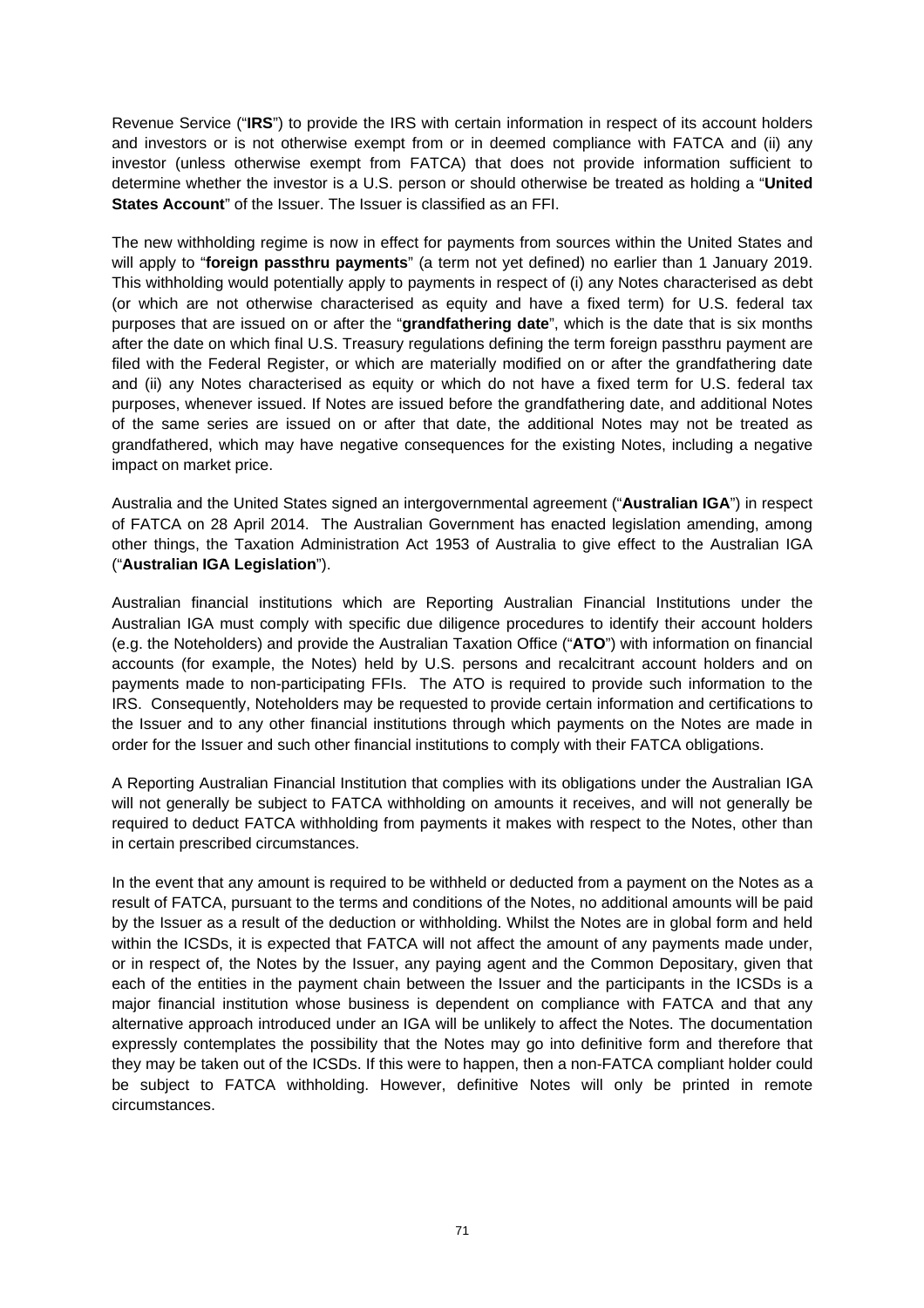**FATCA is particularly complex and its application is uncertain at this time. Prospective investors should consult their tax advisers on how these rules may apply to the Issuer and to payments they may receive in connection with the Notes.** 

# **Common Reporting Standard**

The OECD Common Reporting Standard for Automatic Exchange of Financial Account Information ("**CRS**") will require certain financial institutions to report information regarding certain accounts (which may include the Notes) to their local tax authority and follow related due diligence procedures. Noteholders may be requested to provide certain information and certifications to ensure compliance with the CRS. A jurisdiction that has signed the CRS Competent Authority Agreement may provide this information to other jurisdictions that have signed the CRS Competent Authority Agreement. A version of the CRS is expected to apply to Australian financial institutions with effect from 1 January 2017.

# **The proposed financial transactions tax ("FTT")**

On 14 February 2013, the European Commission published a proposal (the **Commission's Proposal**) for a Directive for a common FTT in Belgium, Germany, Estonia, Greece, Spain, France, Italy, Austria, Portugal, Slovenia and Slovakia (the "**participating Member States**").

The Commission's Proposal has very broad scope and could, if introduced, apply to certain dealings in Notes (including secondary market transactions) in certain circumstances. The issuance and subscription of Notes should, however, be exempt.

Under the Commission's Proposal the FTT could apply in certain circumstances to persons both within and outside of the participating Member States. Generally, it would apply to certain dealings in Notes where at least one party is a financial institution, and at least one party is established in a participating Member State. A financial institution may be, or be deemed to be, "established" in a participating Member State in a broad range of circumstances, including (a) by transacting with a person established in a participating Member State or (b) where the financial instrument which is subject to the dealings is issued in a participating Member State.

However, the FTT proposal remains subject to negotiation between the participating Member States. It may therefore be altered prior to any implementation, the timing of which remains unclear. Additional Member States may decide to participate and participating Member States may decide not to participate.

Prospective holders of Notes are advised to seek their own professional advice in relation to the FTT.

### **EU Savings Directive**

Under Council Directive 2003/48/EC (the "**Savings Directive**") on the taxation of savings income, Member States are required to provide to the tax authorities of other EU Member States details of certain payments of interest or similar income paid or secured by a person established in a member state to or for the benefit of an individual resident in another EU Member State or certain limited types of entities established in another Member State.

For a transitional period, Austria is instead required (unless during that period it elects otherwise) to operate a withholding system in relation to such payments (subject to a procedure whereby, on meeting certain conditions, the beneficial owner of the interest or other income may request that no tax be withheld). The end of the transitional period is dependent upon the conclusion of certain other agreements relating to information exchange with certain other countries. A number of non-EU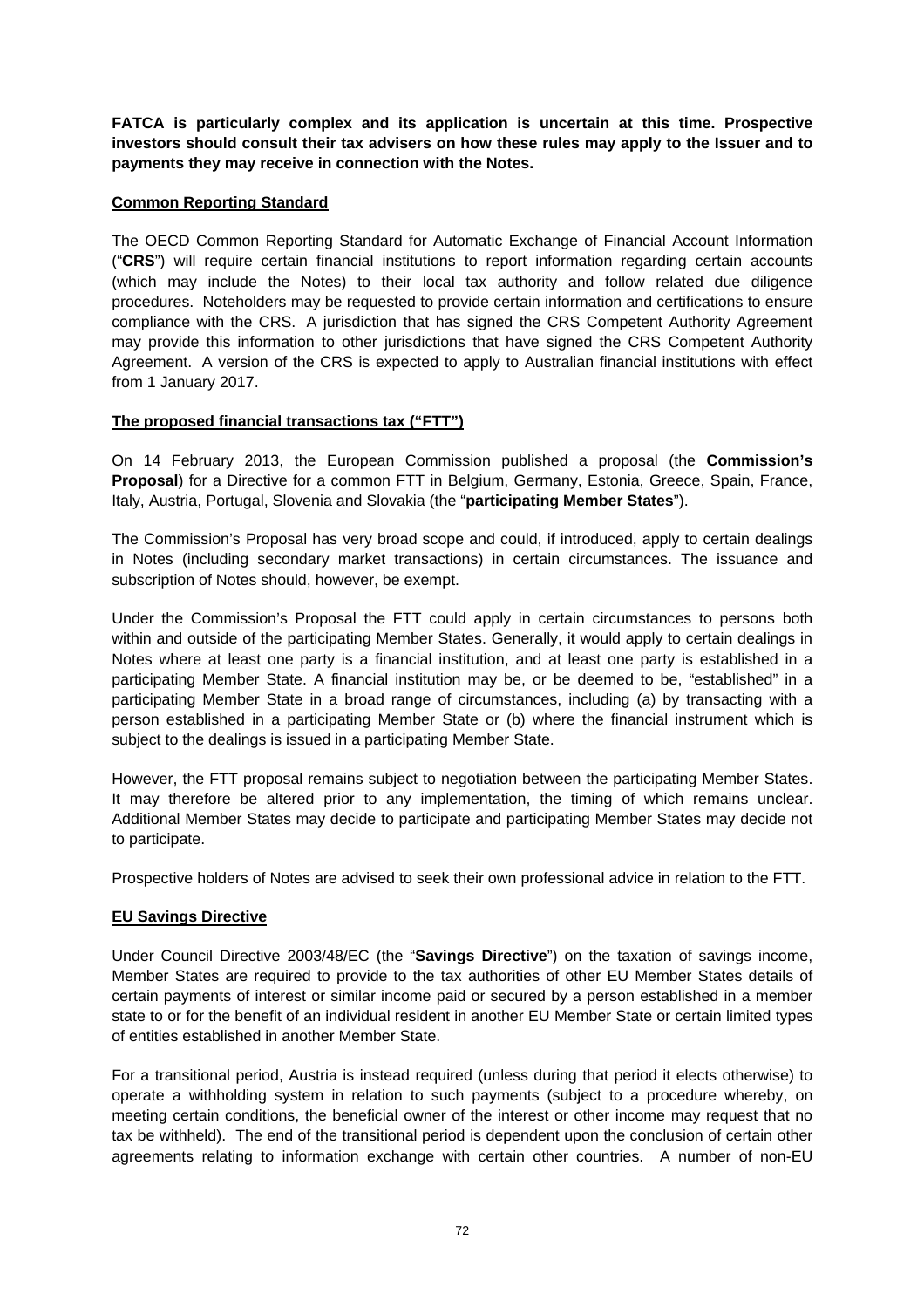countries and territories including Switzerland have adopted similar measures (a withholding system in the case of Switzerland).

On 10 November 2015, the Council of the European Union adopted a Council Directive repealing the Savings Directive from 1 January 2017 in the case of Austria and from 1 January 2016 in the case of all other EU Member States (subject to on-going requirements to fulfil administrative obligations such as the reporting and exchange of information relating to, and accounting for withholding taxes on, payments made before those dates). This is to prevent overlap between the Savings Directive and a new automatic exchange of information regime to be implemented under Council Directive 2011/16/EU on Administrative Cooperation in the field of Taxation (as amended by Council Directive 2014/107/EU). The new regime under Council Directive 2011/16/EU (as amended) is in accordance with the Global Standard released by the Organisation for Economic Co-operation and Development in July 2014. Council Directive 2011/16/EU (as amended) is generally broader in scope than the Savings Directive, although it does not impose withholding taxes.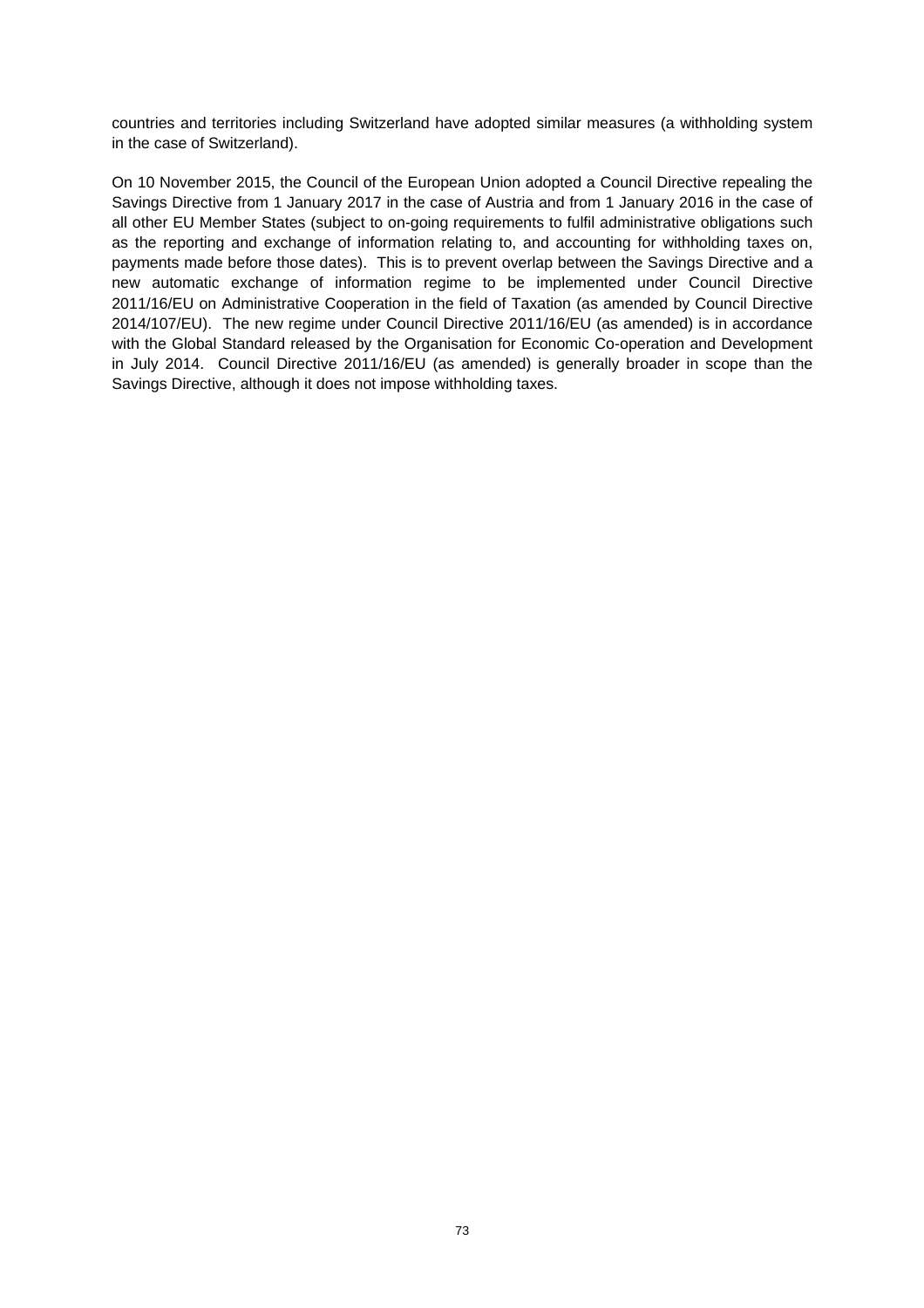# **Subscription and Sale**

#### **Summary of Dealer Agreement**

Subject to the terms and the conditions contained in an amended and restated dealer agreement dated 12 December 2014 (as amended, supplemented or restated from time to time, the "**Dealer Agreement**") between the Issuer and the Dealers from time to time party thereto (the "**Dealers**"), the Notes will be offered on a continuous basis by the Issuer to the Dealers. However, the Issuer has reserved the right to sell Notes directly on its own behalf to Dealers in accordance with the Dealer Agreement. The Notes may be resold at prevailing market prices, or at prices related thereto, at the time of such resale, as determined by the relevant Dealer. The Dealer Agreement also provides for Notes to be issued in syndicated Tranches that are jointly and severally underwritten by two or more Dealers.

The Issuer has agreed to indemnify the Dealers against certain liabilities in connection with the offer and sale of the Notes. The Dealer Agreement entitles the Dealers to terminate any agreement that they make to subscribe Notes in certain circumstances prior to payment for such Notes being made to the Issuer.

#### **Selling Restrictions**

#### **United States**

Each Dealer appointed under the Dealer Agreement will be required to acknowledge that the Notes have not been and will not be registered under the Securities Act and may not be offered or sold within the United States or to, or for the account or benefit of, U.S. persons except in accordance with Regulation S under the Securities Act or pursuant to an exemption from the registration requirements of the Securities Act.

In addition, each Dealer appointed under the Dealer Agreement will be required to agree that it has not offered and sold the Notes and will not offer and sell any Notes (a) as part of their distribution at any time and (b) otherwise until 40 days after the completion of the distribution of the series of which such Notes are a part, as determined and certified to the Agent or the Issuer (as described below), except in accordance with Rule 903 of Regulation S under the Securities Act. Accordingly, each Dealer has agreed and each further Dealer appointed under the Programme will be required to agree, that neither it, its affiliates (if any) nor any persons acting on its or their behalf have engaged or will engage in any directed selling efforts with respect to Notes, and it, its affiliates (if any) and any person acting on its or their behalf have complied and will comply with the offering restrictions requirements of Regulation S. Each Dealer has agreed and each further Dealer appointed under the Programme will be required to agree that, at or prior to confirmation of sale of Notes, it will have sent to each distributor, dealer or person receiving a selling concession, fee or other remuneration that purchases Notes from it or through it during the distribution compliance period a confirmation or notice to substantially the following effect:

"The Notes covered hereby have not been registered under the United States Securities Act of 1933, as amended (the **Securities Act**) and may not be offered and sold within the United States or to or for the account or benefit of U.S. persons (a) as part of their distribution at any time or (b) otherwise until 40 days after the completion of the distribution of the series of Notes of which such Notes are a part, except in either case in accordance with Regulation S under the Securities Act. Terms used above have the meaning given to them by Regulation S."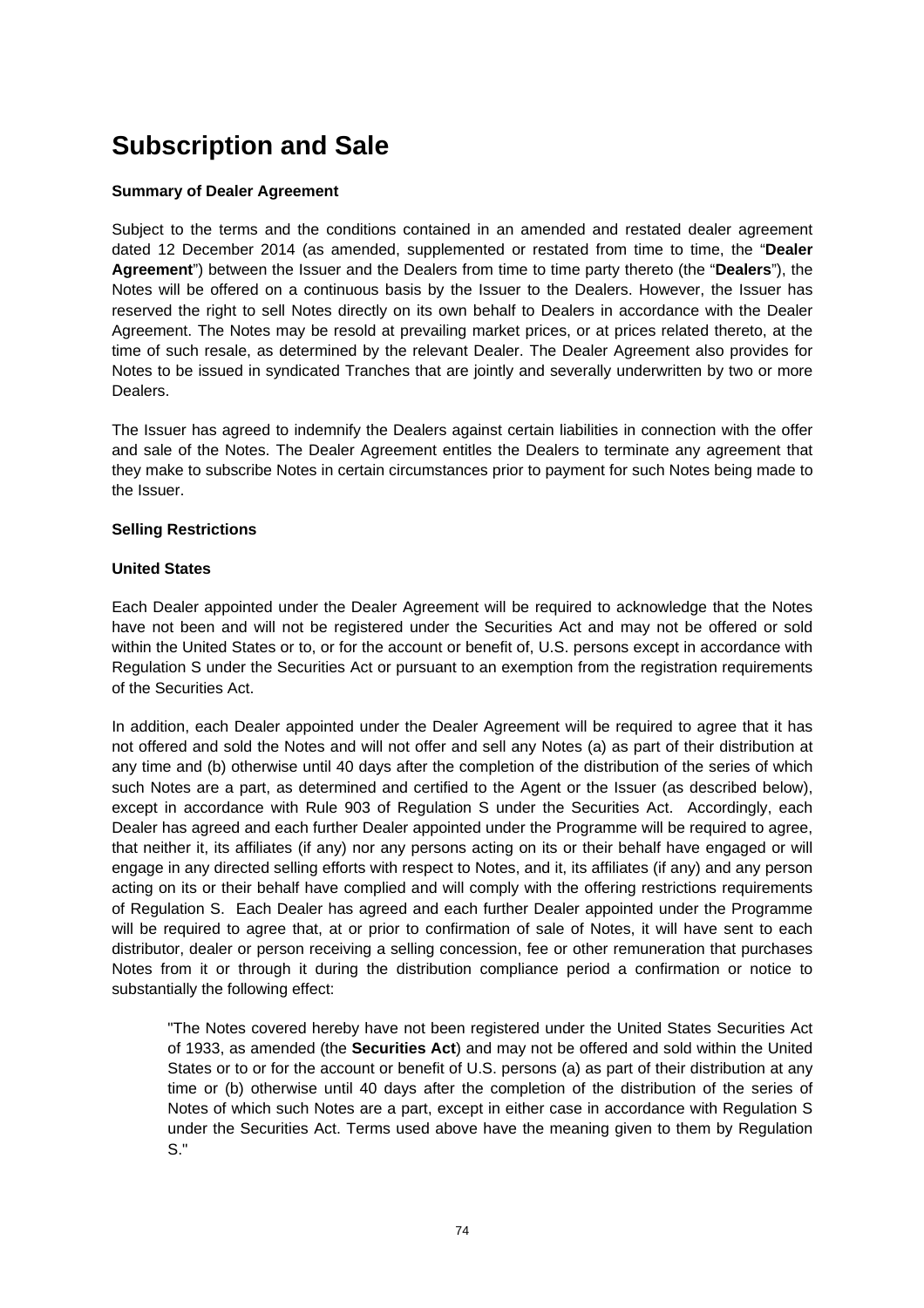In addition, in respect of Notes where TEFRA D is specified in the applicable Final Terms, each such Dealer represents warrants and agrees in relation to each Tranche of Notes:

- (a) except to the extent permitted under U.S. Treas. Reg. § 1.163-5(c)(2)(i)(D) (the **D Rules**), (i) that it has not offered or sold, and that during the restricted period will not offer or sell, Notes in bearer form to a person who is within the United States or its possessions or to a United States person, and (ii) that it has not delivered and will not deliver within the United States or its possessions definitive Notes in bearer form that are sold during the restricted period;
- (b) that it has and that throughout the restricted period it will have in effect procedures reasonably designed to ensure that its employees or agents who are directly engaged in selling Notes in bearer form are aware that such Notes may not be offered or sold during the restricted period to a person who is within the United States or its possessions or to a United States person, except as permitted by the D Rules;
- (c) if it is a United States person, it is acquiring the Notes in bearer form for purposes of resale in connection with their original issuance and if it retains Notes in bearer form for its own account, it will only do so in accordance with the requirements of U.S. Treas. Reg. § 1.163- 5(c)(2)(i)(D)(6); and
- (d) with respect to each affiliate (if any) that acquires from a Dealer Notes in bearer form for the purpose of offering or selling such Notes during the restricted period, such Dealer either (i) repeats and confirms on behalf of such affiliate (if any) to the effect set forth in subparagraphs (a), (b) and (c) or (ii) agrees that it will obtain from such affiliate (if any) for the benefit of the Issuer the representations and agreements contained in sub-paragraphs (a), (b) and (c).

Terms used above have the meanings given to them by the United States Internal Revenue Code of 1986 and regulations thereunder, including the D Rules.

In respect of Notes where TEFRA C is specified in the applicable Final Terms, such Notes must be issued and delivered outside the United States and its possessions in connection with their original issuance. Each Dealer will be required to agree that it has not offered, sold or delivered, and will not offer, sell or deliver, directly or indirectly, such Notes within the United Sates or its possessions in connection with their original issuance. Further, each Dealer represents and agrees in connection with the original issuance of such Notes that it has not communicated, and will not communicate, directly or indirectly, with a prospective purchaser if such purchaser is within the United States or its possessions and will not otherwise involve its U.S. office in the offer or sale of such Notes.

The Notes are subject to U.S. tax law requirements and may not be offered, sold or delivered within the United States or its possessions or to a United States person, except in certain transactions permitted by U.S. Treasury regulations. Terms used in this paragraph have the meanings given to them by the U.S. Internal Revenue Code and the Treasury regulations promulgated thereunder.

### **Public Offer Selling Restriction under the Prospectus Directive**

In relation to each Member State of the European Economic Area which has implemented the Prospectus Directive (each, a "**Relevant Member State**"), each Dealer has represented and agreed, and each further Dealer appointed under the Programme will be required to represent and agree, that with effect from and including the date on which the Prospectus Directive is implemented in that Relevant Member State (the "**Relevant Implementation Date**") it has not made and will not make an offer of Notes which are the subject of the offering contemplated by this Information Memorandum as completed by the final terms in relation thereto to the public in that Relevant Member State, except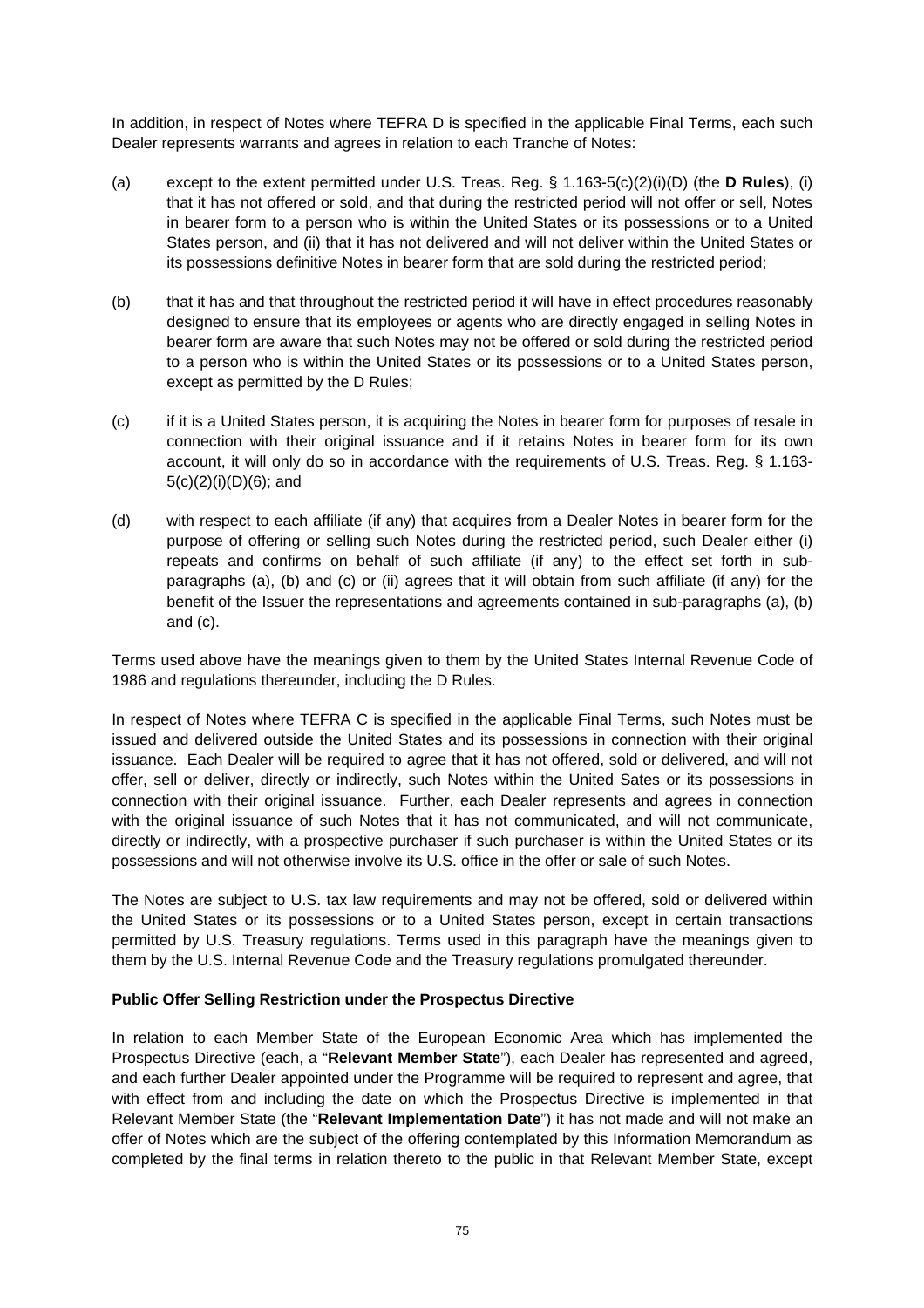that it may, with effect from and including the Relevant Implementation Date, make an offer of such Notes to the public in that Relevant Member State:

- (a) at any time to any legal entity which is a qualified investor as defined in the Prospectus Directive;
- (b) at any time to fewer than 150 natural or legal persons (other than qualified investors as defined in the Prospectus Directive) subject to obtaining the prior consent of the relevant Dealer or Dealers nominated by the Issuer for any such offer; or
- (c) at any time in any other circumstances falling within Article 3(2) of the Prospectus Directive,

provided that no such offer of Notes referred to above shall require the Issuer or any Dealer to publish a prospectus pursuant to Article 3 of the Prospectus Directive or supplement a prospectus pursuant to Article 16 of the Prospectus Directive.

For the purposes of this provision, the expression an "**offer of Notes to the public**" in relation to any Notes in any Relevant Member State means the communication in any form and by any means of sufficient information on the terms of the offer and the Notes to be offered so as to enable an investor to decide to purchase or subscribe the Notes, as the same may be varied in that Member State by any measure implementing the Prospectus Directive in that Member State and the expression "**Prospectus Directive**" means Directive 2003/71/EC (as amended, including by Directive 2010/73/EU), and includes any relevant implementing measure in the Relevant Member State.

#### **United Kingdom**

Each Dealer has represented and agreed and each further Dealer appointed under the Programme will be required to represent and agree that:

- (i) in relation to any Notes having a maturity of less than one year, (a) it is a person whose ordinary activities involve it in acquiring, holding, managing or disposing of investments (as principal or agent) for the purposes of its business and (b) it has not offered or sold and will not offer or sell any Notes other than to persons whose ordinary activities involve them in acquiring, holding, managing or disposing of investments (as principal or as agent) for the purposes of their businesses or who it is reasonable to expect will acquire, hold, manage or dispose of investments (as principal or agent) for the purposes of their businesses where the issue of the Notes would otherwise constitute a contravention of section 19 of the FSMA by the Issuer;
- (ii) it has only communicated or caused to be communicated and will only communicate or cause to be communicated an invitation or inducement to engage in investment activity (within the meaning of section 21 of the FSMA) received by it in connection with the issue of any Notes in circumstances in which section 21(1) of the FSMA does not apply to the Issuer; and
- (iii) it has complied and will comply with all applicable provisions of the FSMA with respect to anything done by it in relation to any Notes in, from or otherwise involving the United Kingdom.

### **The Netherlands**

Each Dealer has represented and agreed, and each further Dealer appointed under the Programme will be required to represent and agree, that the Notes will only be offered in The Netherlands to qualified investors as defined in the Prospectus Directive, unless such offer is made in accordance with the Dutch Financial Supervision Act ("**Wet op het financieel toezicht**").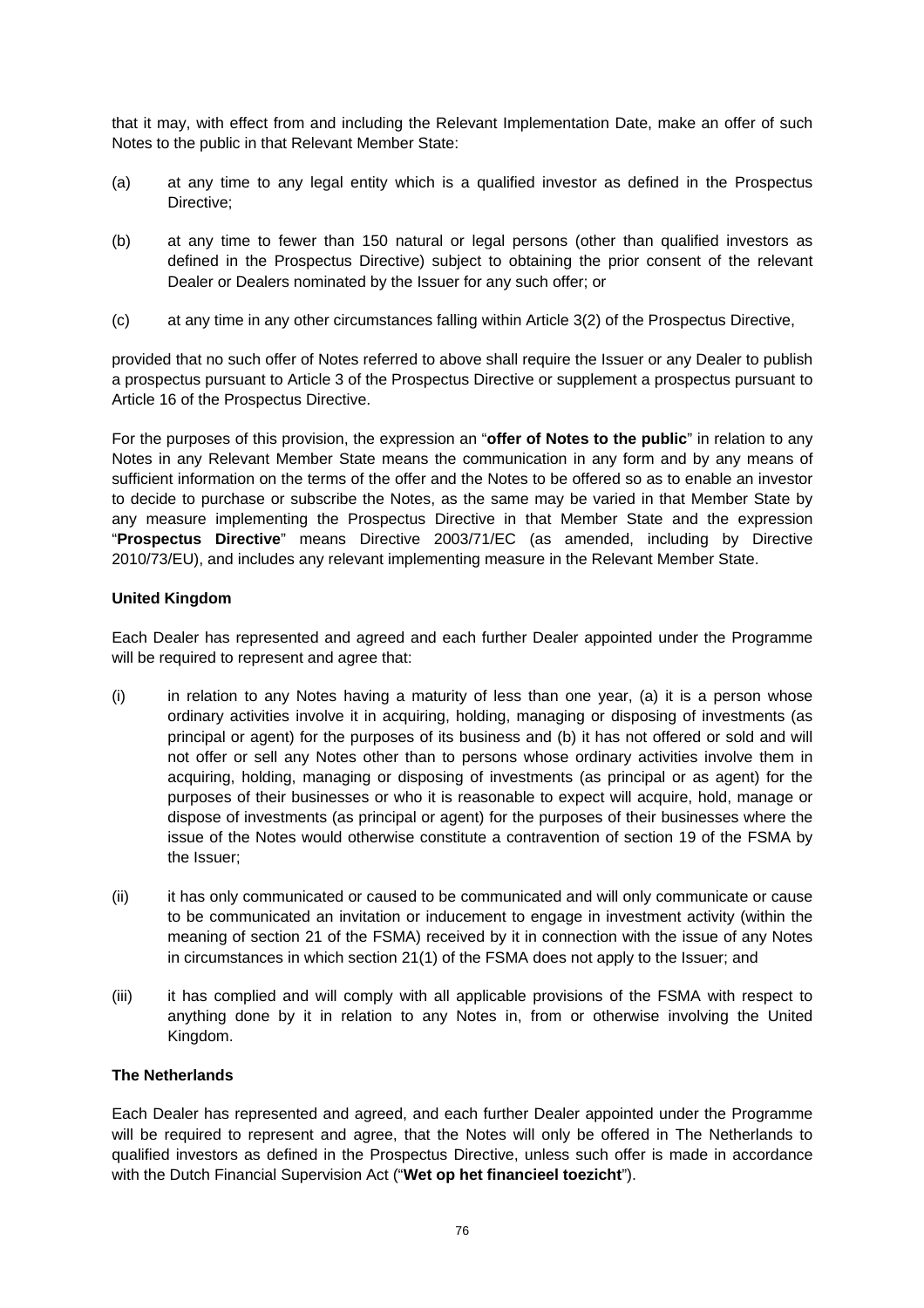# **Australia**

No prospectus or other disclosure document (as defined in the Corporations Act 2001 of Australia (the "**Corporations Act**")) in relation to the Programme or any Notes has been, or will be, lodged with the Australian Securities and Investments Commission ("**ASIC**"). Each Dealer has represented and agreed, and any further Dealer appointed under the Programme will be required to represent and agree that, unless the relevant Final Terms (or another relevant supplement to this Information Memorandum) otherwise provides, in connection with the distribution of the Notes, it:

- (a) has not offered or invited applications, and will not offer or invite applications, for the issue, sale, subscription or purchase of the Notes in Australia (including an offer or invitation which is received by a person in Australia); and
- (b) has not distributed or published, and will not distribute or publish this Information Memorandum or any supplement, advertisement or other offering material relating to the Notes in Australia;

unless:

- (i) the minimum aggregate consideration payable by each offeree is at least A\$500,000 (or its equivalent in other currency, in either case, disregarding moneys lent by the offeror or its associates) or the offer or invitation otherwise does not require disclosure to investors under Parts 6D.2 or 7.9 of the Corporations Act;
- (ii) the offer or the issuance of the Notes does not constitute an offer to a "**retail client**" for the purposes of Section 761G of the Corporations Act;
- (iii) such action complies with all applicable laws, regulations and directives in Australia; and
- (iv) such action does not require any document to be lodged with ASIC or any other regulatory authority in Australia.

In addition, each Dealer has agreed and each further Dealer appointed under the Programme will be required to agree that, in connection with the primary distribution of the Notes, it will not sell Notes to any person if, at the time of such sale, the employees of the Dealer aware of, or involved in, the sale knew or had reasonable grounds to suspect that, as a result of such sale, any Notes or an interest in any Notes were being, or would later be, acquired (directly or indirectly) by an associate of the Issuer that is:

- (a) a non-resident of Australia that did not acquire the Notes in carrying on a business in Australia at or through a permanent establishment in Australia and did not acquire the Notes in the capacity of a dealer, manager or underwriter in relation to the placement of the Notes; or a clearing house, custodian, funds manager or a responsible entity of a registered scheme; or
- (b) a resident of Australia that acquired the Notes in carrying on a business in a country outside Australia at or through a permanent establishment in that country and did not acquire the Notes in the capacity of a dealer, manager or underwriter in relation to the placement of the Notes; or a clearing house, custodian, funds manager or a responsible entity of a registered scheme.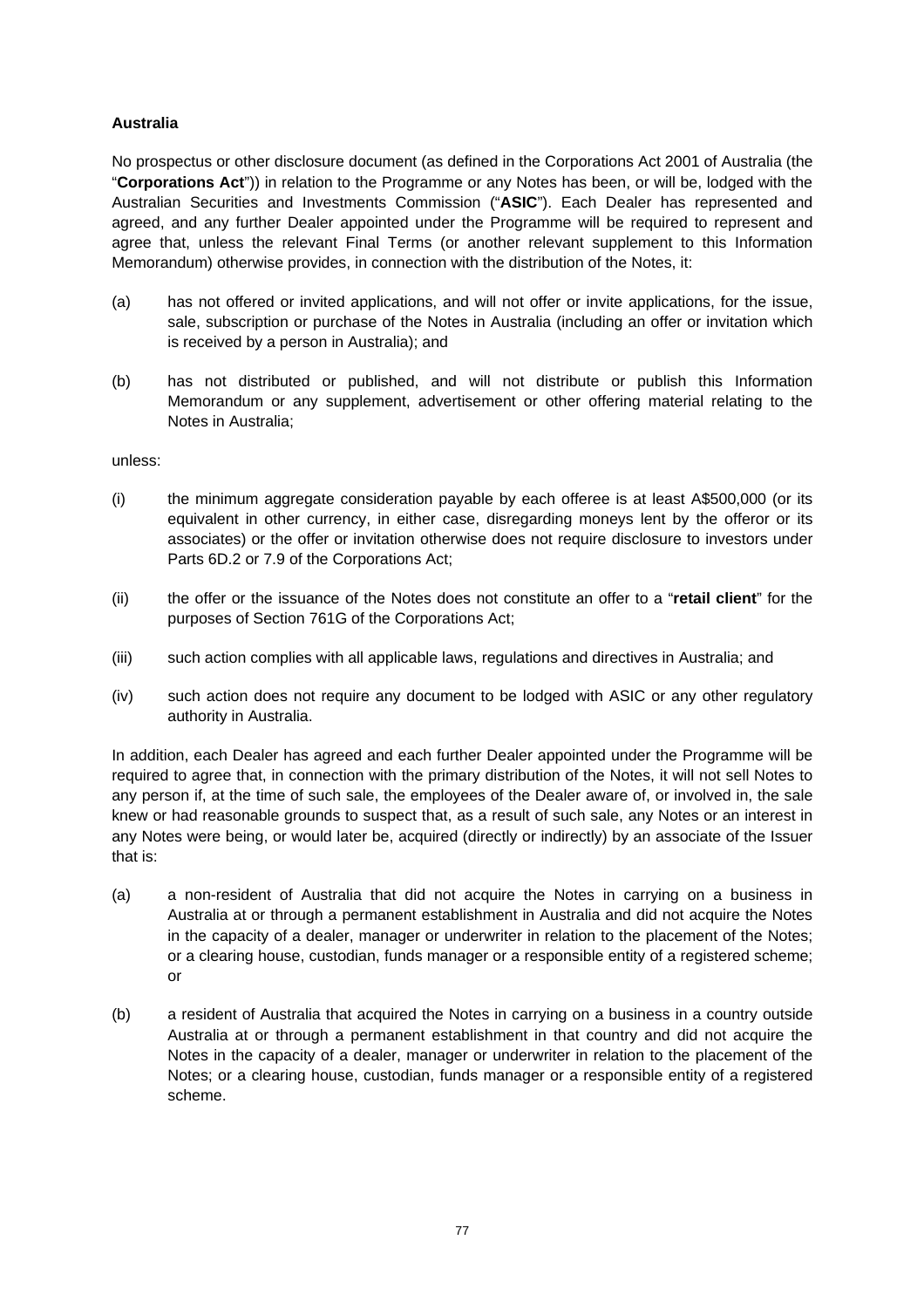### **Switzerland**

This Information Memorandum is not intended to constitute an offer or solicitation to purchase or invest in the Notes described herein. Each Dealer has represented and agreed and each further Dealer appointed under the Programme will be required to represent and agree that the Notes have not been and will not be publicly offered, sold or advertised, directly or indirectly, in, into or from Switzerland and will not be listed on the SIX Swiss Exchange or on any other exchange or regulated trading facility in Switzerland. Neither this Information Memorandum nor any other offering or marketing material relating to the Notes constitutes a prospectus as such term is understood pursuant to article 652a or article 1156 of the Swiss Code of Obligations, and each Dealer has further represented and agreed and each further Dealer appointed under the Programme will be required to further represent and agree that neither this Information Memorandum nor any other offering or marketing material relating to the Notes has been or will be publicly distributed or otherwise made publicly available in Switzerland.

# **Hong Kong**

Each Dealer has represented and agreed and each further Dealer appointed under the Programme will be required to represent and agree that:

- (a) it has not offered or sold, and will not offer or sell, in Hong Kong, by means of any document, any Notes (except for Notes which are a "structured product" as defined in the Securities and Futures Ordinance (Cap. 571) (as amended) of Hong Kong (the "**SFO**")) other than (i) to "professional investors" as defined in the SFO and any rules made under the SFO, or (ii) in other circumstances which do not result in the document being a "prospectus" as defined in the Companies (Winding Up and Miscellaneous Provisions) Ordinance (Cap. 32) (as amended) of Hong Kong or which do not constitute an offer to the public within the meaning of that Ordinance; and
- (b) it has not issued, or had in its possession for the purposes of issue, and will not issue or have in its possession for the purposes of issue, whether in Hong Kong or elsewhere, any advertisement, invitation or document relating to the Notes which is directed at, or the contents of which are likely to be accessed or read by, the public of Hong Kong (except if permitted to do so under the securities laws of Hong Kong) other than with respect to Notes which are or are intended to be disposed of only to persons outside Hong Kong or only to "professional investors" as defined in the SFO and any rules made under the SFO.

### **Singapore**

This Information Memorandum has not been registered as a prospectus with the Monetary Authority of Singapore, and the Notes will be offered pursuant to exemptions under the Securities and Futures Act, Chapter 289 of Singapore (the "**Securities and Futures Act**"). Each Dealer has represented, warranted and agreed and each further Dealer appointed under the Programme will be required to represent, warrant and agree that the Notes may not be offered or sold or made the subject of an invitation for subscription or purchase nor may this Information Memorandum or any other document or material in connection with the offer or sale or invitation for subscription or purchase of any Notes be circulated or distributed, whether directly or indirectly, to any person in Singapore other than (a) to an institutional investor pursuant to Section 274 of the Securities and Futures Act, (b) to a relevant person under Section 275(1) of the Securities and Futures Act or any person pursuant to Section 275(1A) of the Securities and Futures Act, and in accordance with the conditions specified in Section 275 of the Securities and Futures Act or (c) otherwise pursuant to, and in accordance with the conditions of, any other applicable provision of the Securities and Futures Act.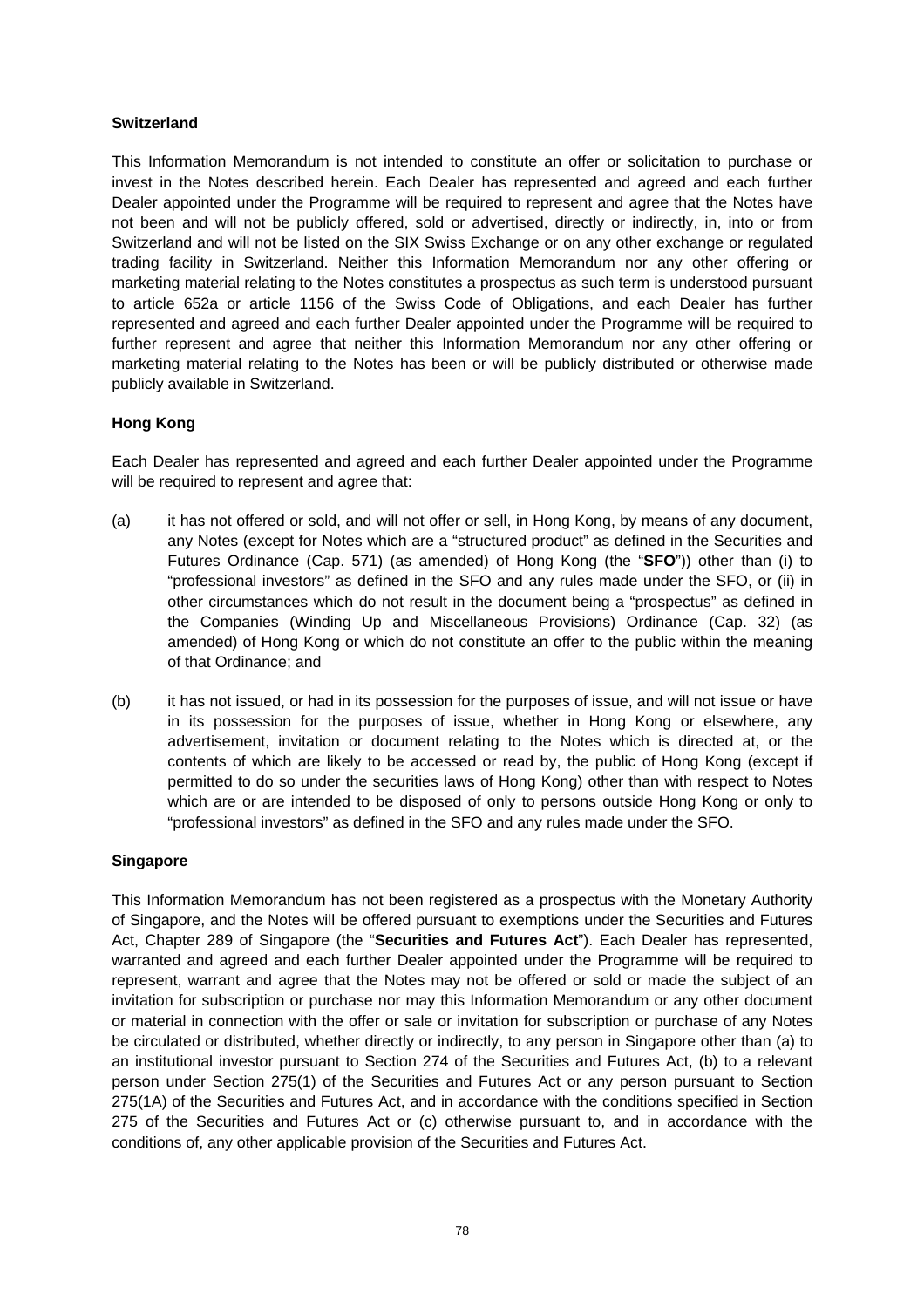Where the Notes are subscribed or purchased under Section 275 of the Securities and Futures Act by a relevant person which is:

- (a) a corporation (which is not an accredited investor (as defined in Section 4A of the Securities and Futures Act)) the sole business of which is to hold investments and the entire share capital of which is owned by one or more individuals, each of whom is an accredited investor; or
- (b) a trust (where the trustee is not an accredited investor) whose sole purpose is to hold investments and each beneficiary is an individual who is an accredited investor,

securities (as defined in Section 239(1) of the Securities and Futures Act) of that corporation or the beneficiaries' rights and interest in that trust shall not be transferable for 6 months after that corporation or that trust has acquired the Notes pursuant to an offer under Section 275 of the Securities and Futures Act except:

- (1) to an institutional investor or to a relevant person defined in Section 275(2) of the Securities and Futures Act or to any person arising from an offer referred to in Section 275(1A) or Section 276(4)(i)(B) of the Securities and Futures Act; or
- (2) where no consideration is or will be given for the transfer; or
- (3) where the transfer is by operation of law; or
- (4) pursuant to Section 276(7) of the Securities and Futures Act or Regulation 32 of the Securities and Futures (Offers of Investments) (Shares and Debentures) Regulations.

#### **General**

Each Dealer has agreed and each further Dealer appointed under the Programme will be required to agree that it will (to the best of its knowledge and belief) comply with all applicable securities laws and regulations in force in any jurisdiction in which it purchases, offers, sells or delivers Notes or possesses or distributes this Information Memorandum or any advertisement or other offering material and will obtain any consent, approval or permission required by it for the purchase, offer, sale or delivery by it of Notes under the laws and regulations in force in any jurisdiction to which it is subject or in which it makes such purchases, offers, sales or deliveries and neither the Issuer nor any other Dealer shall have any responsibility therefor.

Neither the Issuer nor any of the Dealers represents that any Notes may at any time lawfully be sold in compliance with any applicable registration or other requirements in any jurisdiction, or pursuant to any exemption available thereunder, or assumes any responsibility for facilitating such sale.

With regard to each Tranche, the relevant Dealer will be required to comply with such other additional restrictions as the Issuer and the relevant Dealer shall agree and as shall be set out in the applicable Final Terms.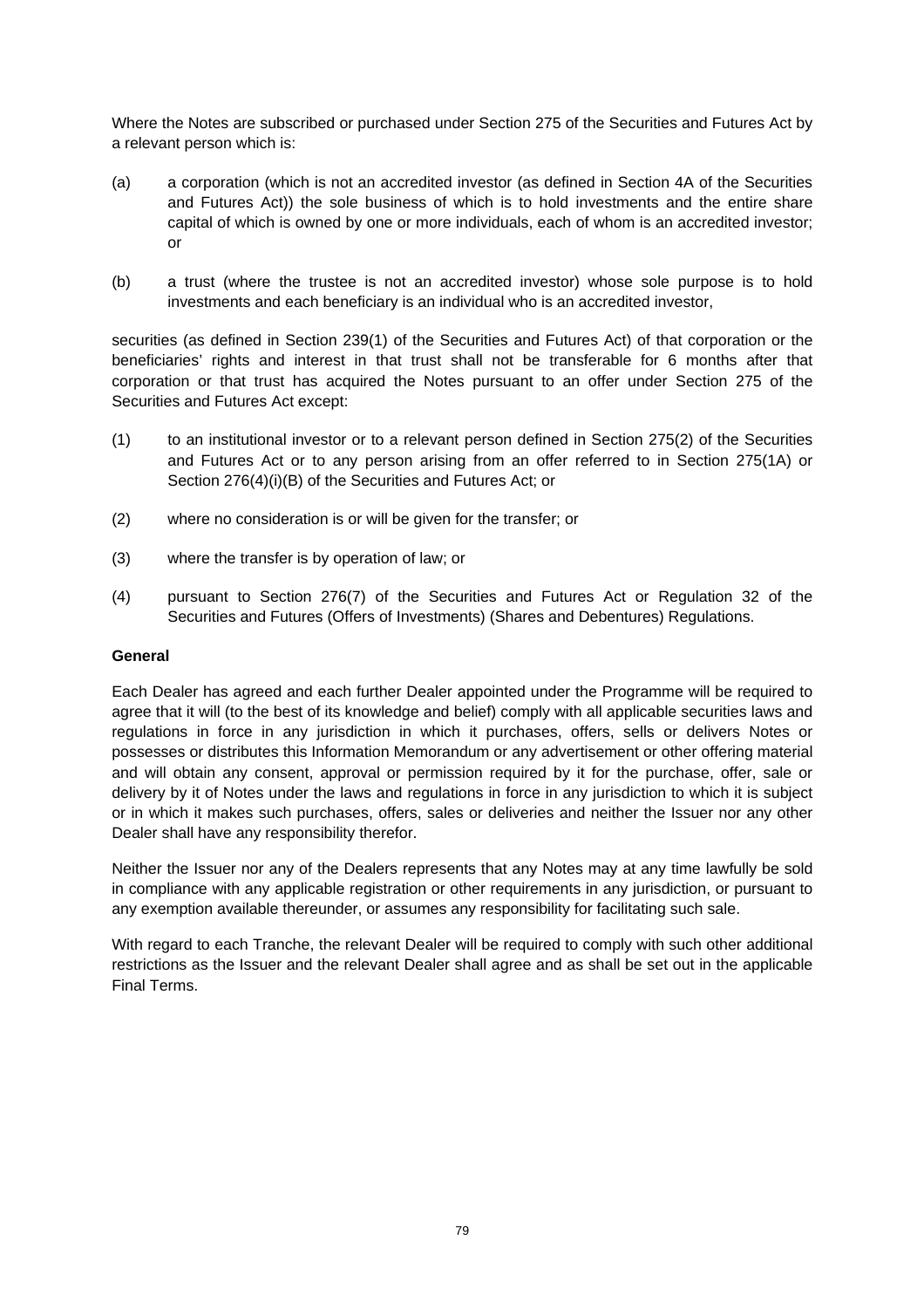# **Form of Final Terms**

Set out below is the form of Final Terms which will be completed for each Tranche of Notes issued under the Programme.

*[Date]* 

### **Bank of Queensland Limited (ABN 32 009 656 740)**

# **Issue of [Aggregate Nominal Amount of Tranche][Title of Notes] under the U.S.\$4,000,000,000**

### **Euro Medium Term Note Programme**

# **PART A - CONTRACTUAL TERMS**

[Terms used herein shall be deemed to be defined as such for the purposes of the Conditions set forth in the Information Memorandum dated 9 December 2015 [and the supplement to the Information Memorandum dated [insert date]] which [together] constitute[s] a base prospectus for the purposes of the Prospectus Directive (Directive 2003/71/EC) (the "**Prospectus Directive**") as amended (which includes the amendments made by Directive 2010/73/EU (the "**2010 PD Amending Directive**") to the extent that such amendments have been implemented in a relevant Member State). This document constitutes the Final Terms of the Notes described herein for the purposes of Article 5.4 of the Prospectus Directive and must be read in conjunction with the Information Memorandum [as so supplemented]. Full information on the Issuer and the offer of the Notes is only available on the basis of the combination of these Final Terms and the Information Memorandum [as so supplemented]. The Information Memorandum [and the supplement to the Information Memorandum] [is/are] available for viewing at http://www.boq.com.au/ shareholder\_debt\_programmes.htm.]

[Terms used herein shall be deemed to be defined as such for the purposes of the Conditions (the "**Conditions**") set forth in the Information Memorandum dated [original date] and incorporated by reference into the Information Memorandum dated 9 December 2015, [and the supplement to the Information Memorandum dated [insert date]]. This document constitutes the Final Terms of the Notes described herein for the purposes of Article 5.4 of the Prospectus Directive (Directive 2003/71/EC) (the "**Prospectus Directive**") as amended (which includes the amendments made by Directive 2010/73/EU (the "**2010 PD Amending Directive**") to the extent that such amendments have been implemented in a relevant Member State) and must be read in conjunction with the Information Memorandum dated [ $\bullet$ ] December 2015 [and the supplement to the Information Memorandum dated [insert date]] which [together] constitute[s] a base prospectus for the purposes of the Prospectus Directive. Copies of the Information Memorandum [as so supplemented] are available for viewing at http://www.bog.com.au/shareholder\_debt\_programmes.htm.]

| 1. | Issuer: |                                                                              | <b>Bank of Queensland Limited</b>                                                                                                                    |  |  |
|----|---------|------------------------------------------------------------------------------|------------------------------------------------------------------------------------------------------------------------------------------------------|--|--|
| 2. | (a)     | Series Number:                                                               | $\Box$                                                                                                                                               |  |  |
|    | (b)     | Tranche Number:                                                              | $\Box$                                                                                                                                               |  |  |
|    | (c)     | Date on which the Notes will be<br>consolidated and form a single<br>Series: | The Notes will be consolidated and form a single<br>Series with [ ] on [the Issue Date/exchange of<br>the Temporary Global Note for interests in the |  |  |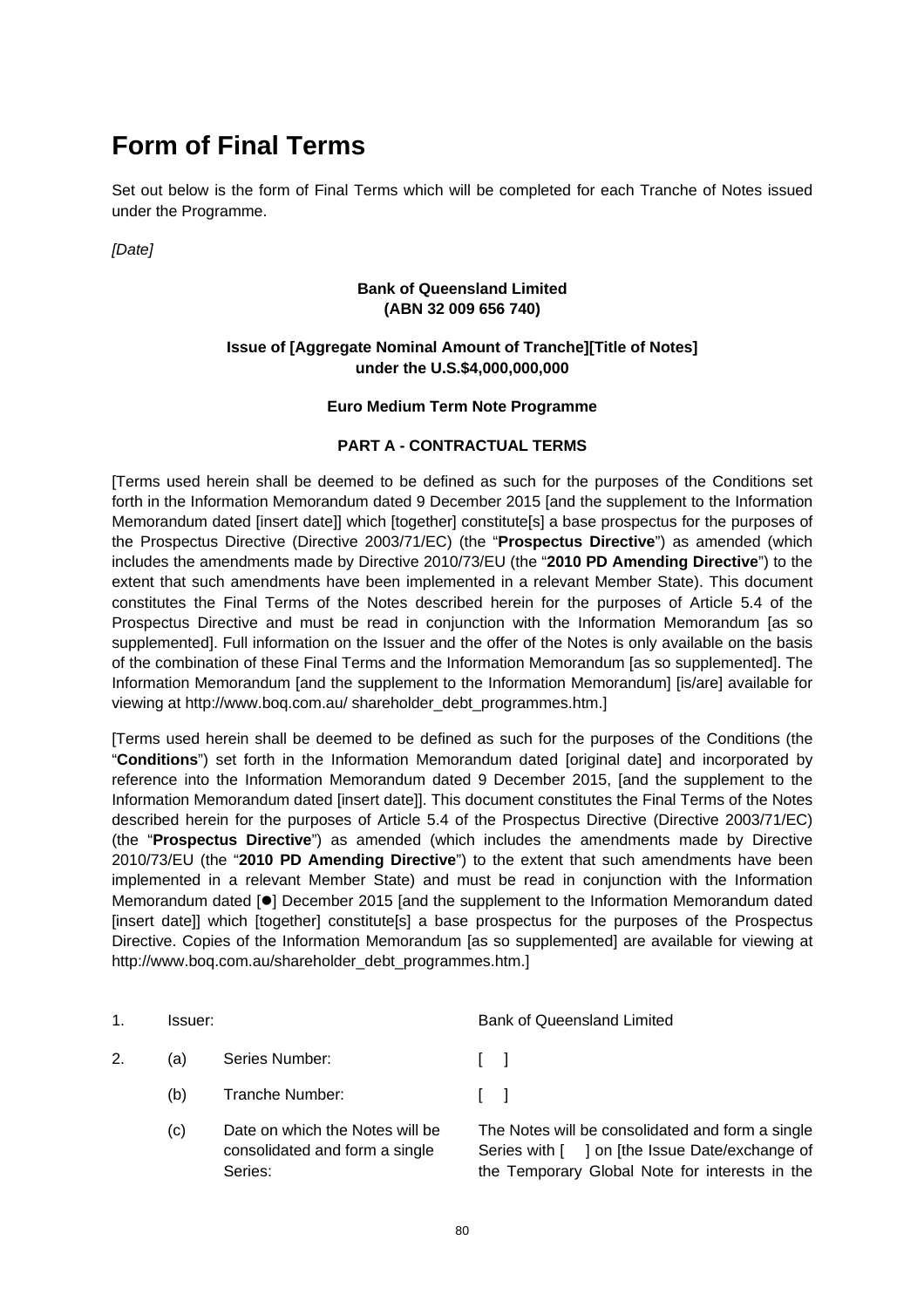Permanent Global Note, as referred to in paragraph 21 below, which is expected to occur on or about [ ]][Not Applicable] 3. Specified Currency or Currencies: [ ] 4. Aggregate Nominal Amount: (a) Series: [ ] (b) Tranche: [ ] 5. Issue Price: [ ] per cent. of the Aggregate Nominal Amount [plus accrued interest from [ ]] 6. (a) Specified Denominations: [ ] (b) Calculation Amount: [ ] 7. (a) Issue Date: [ ] (b) Interest Commencement Date: [ /Issue Date/Not Applicable] 8. Maturity Date: The State – Interest Payment (Fixed rate – /Floating rate – Interest Payment Date falling in or nearest to [ ]] 9. Interest Basis: [[ ] per cent. Fixed Rate] [[ ] month [LIBOR/EURIBOR] +/-[ ] per cent. Floating Rate] [Zero Coupon] (see paragraph [14/15/16] below) 10. Redemption/Payment Basis: Subject to any purchase or cancellation or early redemption, the Notes will be redeemed on the Maturity Date at 100 per cent. of their nominal amount 11. Change of Interest Basis or Redemption/Payment Basis: [ ] [Not Applicable] 12. Put/Call Options: [Investor Put] [Issuer Call] [(see paragraph [17/18] below)] 13. (a) Status of the Notes: Senior (b) [Date [Board] approval for issuance of Notes obtained:  $[$   $]$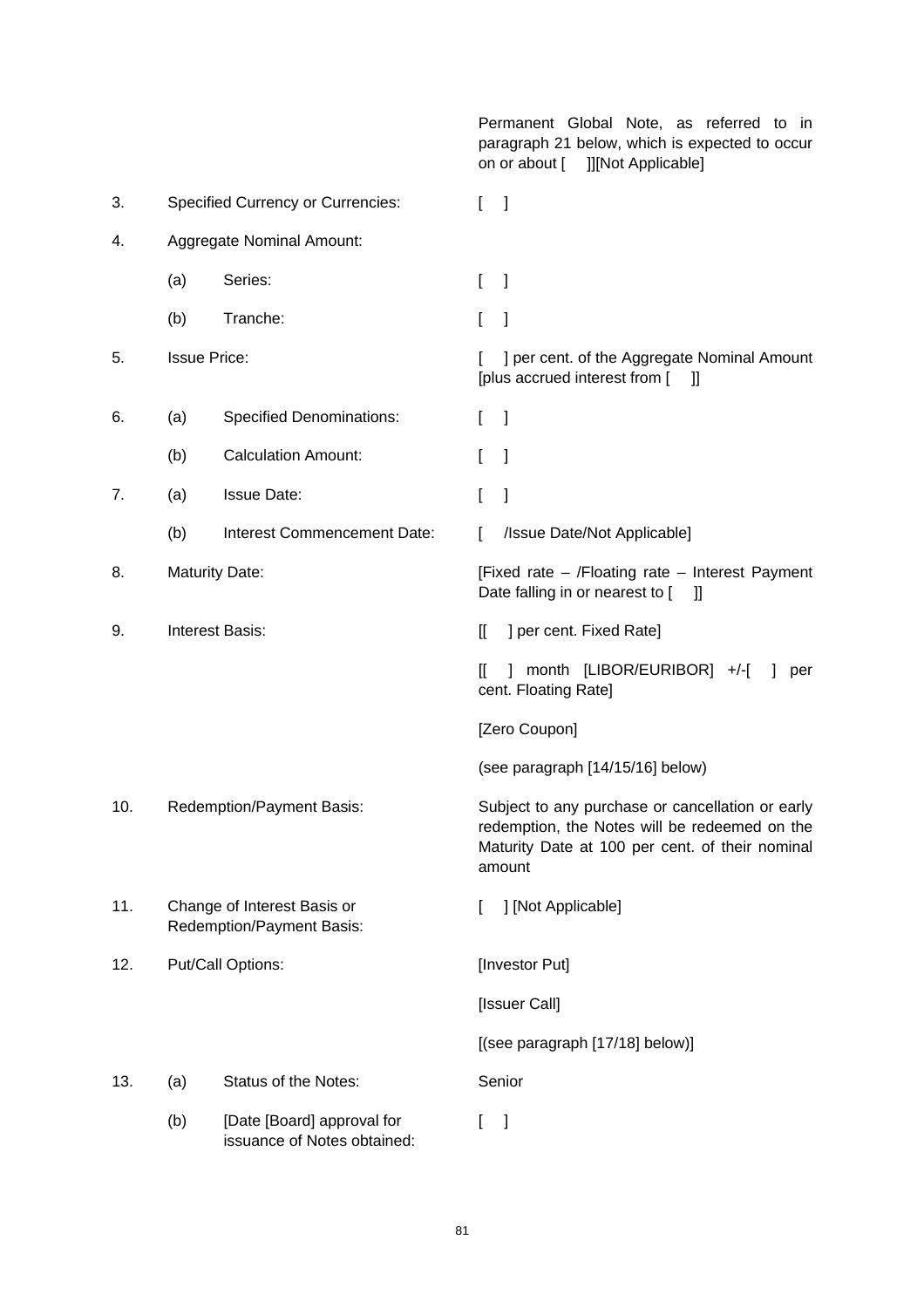# **PROVISIONS RELATING TO INTEREST (IF ANY) PAYABLE**

| 14. |     | <b>Fixed Rate Note Provisions</b>                                                                    | [Applicable/Not Applicable]                                                                                                                                                                                               |  |  |  |
|-----|-----|------------------------------------------------------------------------------------------------------|---------------------------------------------------------------------------------------------------------------------------------------------------------------------------------------------------------------------------|--|--|--|
|     | (a) | Rate(s) of Interest:                                                                                 | Per<br>cent.<br>annum<br>[payable<br>per<br>[annually/semi-annually/quarterly] in arrear]                                                                                                                                 |  |  |  |
|     | (b) | Interest Payment Date(s):                                                                            | I in each year up to and including the<br>IL.<br>Maturity Date]/[<br>$\Box$                                                                                                                                               |  |  |  |
|     | (c) | Fixed Coupon Amount(s):                                                                              | [Not Applicable/[] per Calculation Amount]                                                                                                                                                                                |  |  |  |
|     | (d) | Broken Amount(s):                                                                                    | [Not Applicable/[<br>] per Calculation Amount,<br>payable on the Interest Payment Date falling<br>[in/or]<br>$\mathbf{I}$                                                                                                 |  |  |  |
|     | (e) | Day Count Fraction:                                                                                  | [30/360 or Actual/Actual (ICMA)]                                                                                                                                                                                          |  |  |  |
|     | (f) | Determination Date(s):                                                                               | ] in each year] [Not Applicable]<br>IL                                                                                                                                                                                    |  |  |  |
| 15. |     | <b>Floating Rate Note Provisions</b>                                                                 | [Applicable/Not Applicable]                                                                                                                                                                                               |  |  |  |
|     | (a) | Specified Period(s)/Specified<br>Interest Payment Dates:                                             | II, subject to adjustment in accordance with<br>the Business Day Convention set out in (b)<br>below/, not subject to any adjustment, as the<br>Business Day Convention in (b) below is<br>specified to be Not Applicable] |  |  |  |
|     | (b) | <b>Business Day Convention:</b>                                                                      | [Floating Rate Convention/Following Business<br>Day Convention/Modified Following Business<br>Day Convention/ Preceding<br><b>Business</b><br>Day<br>Convention][Not Applicable]                                          |  |  |  |
|     | (c) | Additional Business Centre(s):                                                                       | $\mathbf{I}$<br>L                                                                                                                                                                                                         |  |  |  |
|     | (d) | Manner in which the Rate of<br>Interest and Interest Amount is to<br>be determined:                  | Determination/ISDA<br>[Screen<br>Rate<br>Determination]                                                                                                                                                                   |  |  |  |
|     | (e) | Party responsible for calculating<br>the Rate of Interest and Interest<br>Amount (if not the Agent): | -1<br>L                                                                                                                                                                                                                   |  |  |  |
|     | (f) | Screen Rate Determination:                                                                           |                                                                                                                                                                                                                           |  |  |  |
|     |     | Reference Rate and<br>$\bullet$<br><b>Relevant Financial Centre:</b>                                 | Reference Rate: [<br>] month [LIBOR/<br>EURIBOR]                                                                                                                                                                          |  |  |  |
|     |     |                                                                                                      | Relevant Financial Centre: [London/Brussels]                                                                                                                                                                              |  |  |  |
|     |     | <b>Interest Determination</b><br>$Date(s)$ :                                                         | 1                                                                                                                                                                                                                         |  |  |  |
|     |     | Relevant Screen Page:                                                                                | -1<br>L                                                                                                                                                                                                                   |  |  |  |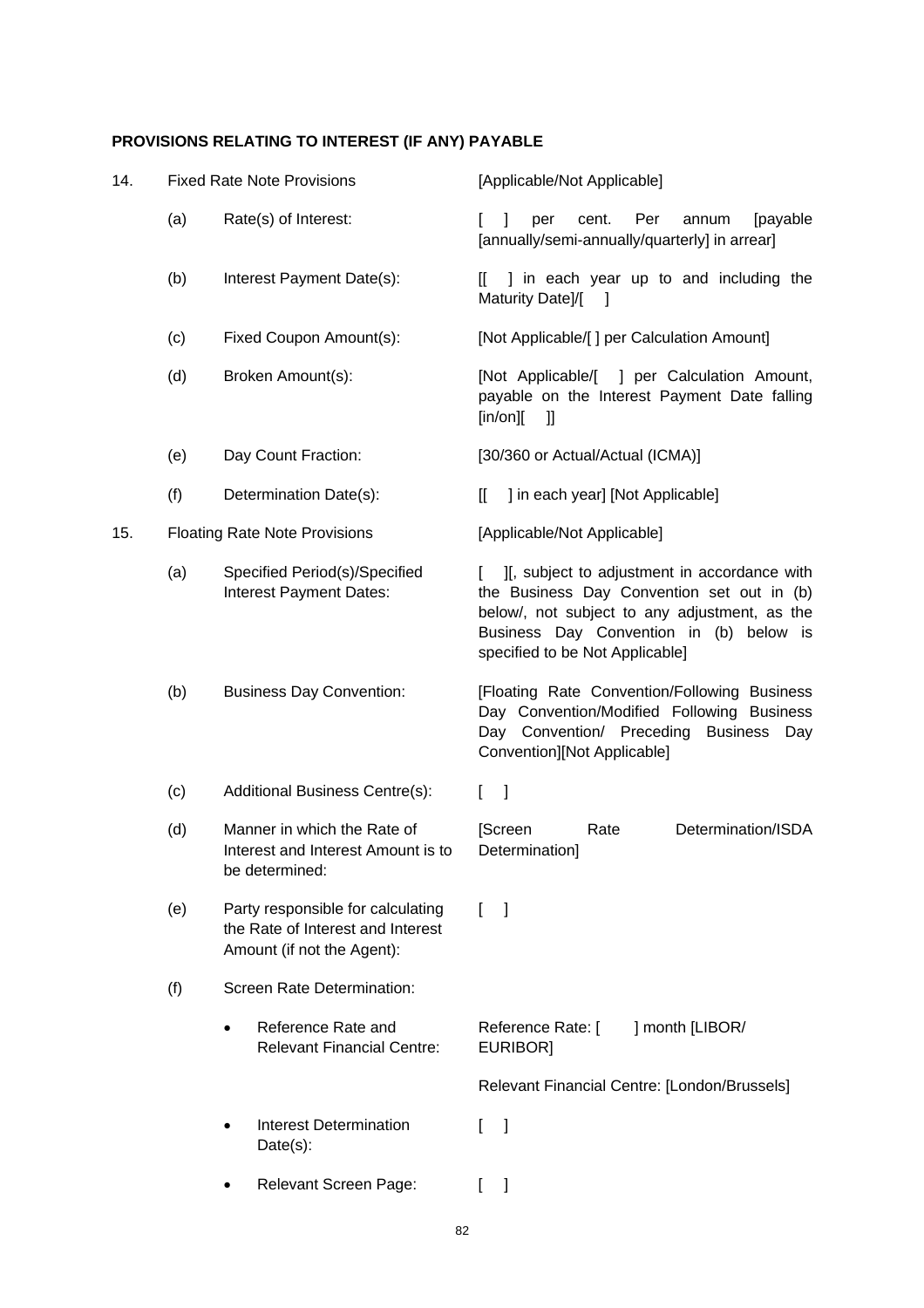(g) ISDA Determination

|     |     | <b>Floating Rate Option:</b>                                          | L<br>$\mathbf{1}$                                                                                                                                          |
|-----|-----|-----------------------------------------------------------------------|------------------------------------------------------------------------------------------------------------------------------------------------------------|
|     |     | <b>Designated Maturity:</b><br>٠                                      | L<br>-1                                                                                                                                                    |
|     |     | <b>Reset Date:</b>                                                    | L<br>$\mathbf{1}$                                                                                                                                          |
|     | (h) | Linear Interpolation:                                                 | [Not Applicable/ Applicable - the Rate of Interest<br>for the [long/short] [first/last] Interest Period shall<br>be calculated using Linear Interpolation] |
|     | (i) | Margin(s):                                                            | $[+/$ ] $[$<br>] per cent. per annum                                                                                                                       |
|     | (j) | Minimum Rate of Interest:                                             | ] per cent. per annum<br>$\mathbf{L}$                                                                                                                      |
|     | (k) | Maximum Rate of Interest:                                             | ] per cent. per annum<br>L                                                                                                                                 |
|     | (1) | Day Count Fraction:                                                   | [Actual/Actual (ISDA)<br>Actual/365 (Fixed)<br>Actual/365 (Sterling)<br>Actual/360<br>30/360<br>30E/360<br>30E/360 (ISDA)]                                 |
| 16. |     | Zero Coupon Note Provisions                                           | [Applicable/Not Applicable]                                                                                                                                |
|     | (a) | <b>Accrual Yield:</b>                                                 | ] per cent. per annum<br>L                                                                                                                                 |
|     | (b) | Reference Price:                                                      | $\mathbf{I}$<br>1                                                                                                                                          |
|     | (c) | Day Count Fraction in relation to<br><b>Early Redemption Amounts:</b> | [30/360]<br>[Actual/360]<br>[Actual/365]                                                                                                                   |
|     |     | PROVISIONS RELATING TO REDEMPTION                                     |                                                                                                                                                            |
|     |     |                                                                       |                                                                                                                                                            |

| 17. | <b>Issuer Call:</b> |                        |                                      | [Applicable/Not Applicable] (a) |                          |  |
|-----|---------------------|------------------------|--------------------------------------|---------------------------------|--------------------------|--|
|     | (a)                 |                        | Optional Redemption Date(s):         |                                 |                          |  |
|     | (b)                 | each Note:             | Optional Redemption Amount of        | L                               | ] per Calculation Amount |  |
|     | (c)                 | If redeemable in part: |                                      |                                 |                          |  |
|     |                     | (i)                    | Minimum Redemption<br>Amount:        |                                 | $\blacksquare$           |  |
|     |                     | (ii)                   | <b>Maximum Redemption</b><br>Amount: |                                 |                          |  |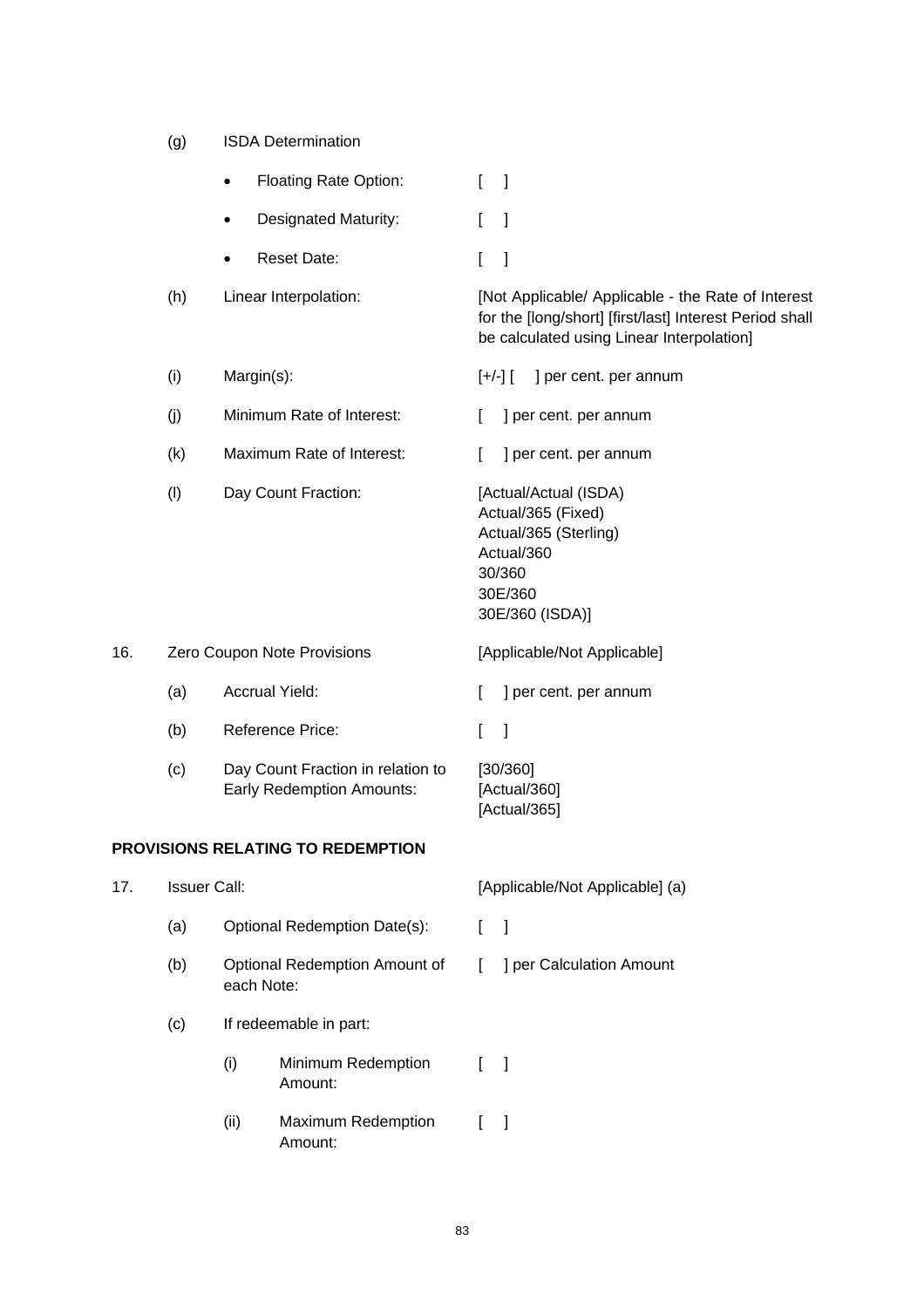|     | (d)                                                                                                           | Notice period (if other than as set<br>out in the Conditions): | Minimum Period: [<br>Maximum Period: [ |
|-----|---------------------------------------------------------------------------------------------------------------|----------------------------------------------------------------|----------------------------------------|
| 18. | Investor Put:                                                                                                 |                                                                | [Applicable/Not Applicable]            |
|     | (a)                                                                                                           | Optional Redemption Date(s):                                   |                                        |
|     | (b)                                                                                                           | Optional Redemption Amount of<br>each Note and method:         | ] per Calculation Amount               |
|     | (c)                                                                                                           | Notice period (if other than as set<br>out in the Conditions): | Minimum Period: [<br>Maximum Period: [ |
| 19. | Final Redemption Amount of each Note:                                                                         |                                                                | ] per Calculation Amount               |
| 20. | Early Redemption Amount of each Note<br>payable on redemption for taxation<br>reasons or on event of default: |                                                                | J per Calculation Amount               |

### **GENERAL PROVISIONS APPLICABLE TO THE NOTES**

| 21. | Form of Notes:                                                                      | Temporary Global Note exchangeable for a<br>Permanent Global Note which is exchangeable<br>for Definitive Notes [on 60 days' notice given at<br>any time/only upon an Exchange Event]] |
|-----|-------------------------------------------------------------------------------------|----------------------------------------------------------------------------------------------------------------------------------------------------------------------------------------|
|     |                                                                                     | [Temporary Global Note exchangeable for<br>Definitive Notes on and after the Exchange<br>Date]                                                                                         |
|     |                                                                                     | [Permanent Global Note exchangeable for<br>Definitive Notes [on 60 days' notice given at any<br>time/only upon an Exchange Event]]                                                     |
| 22. | Additional Financial Centre(s):                                                     | [Not Applicable/                                                                                                                                                                       |
| 23. | Talons for future Coupons to be attached<br>to Definitive Notes (and dates on which | [Yes/No]                                                                                                                                                                               |

Signed on behalf of the Issuer:

such Talons mature):

By: ........................................................................

*Duly authorised*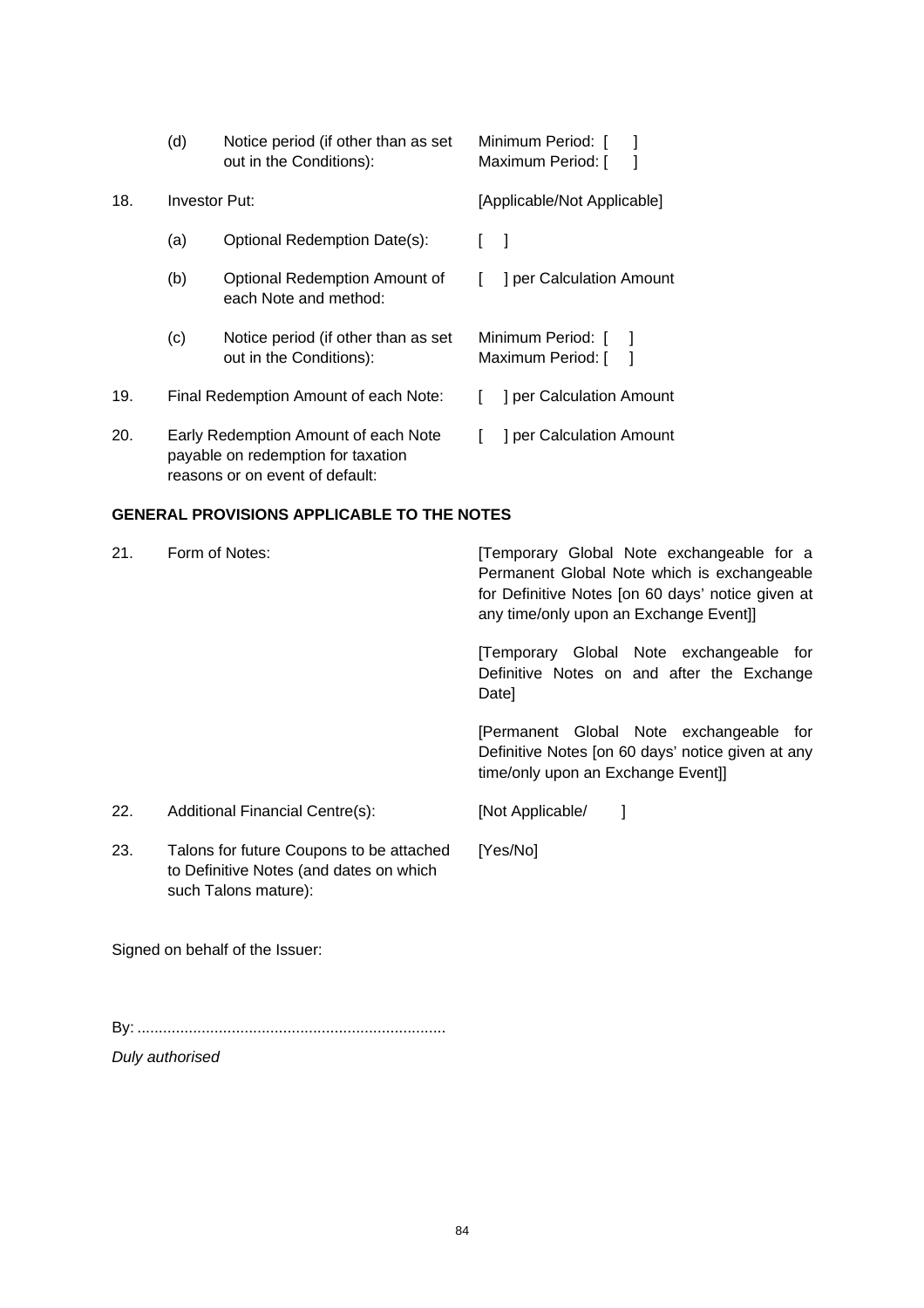#### **PART B - OTHER INFORMATION**

#### **1. LISTING**

[Listing and Admission to trading: [Applicable]] [(i) [Application for admission to the Official List and for admission to trading [has been / is expected to be] made: [Application has been made by the Issuer (or on its behalf) for the Notes to be admitted to trading on [the London Stock Exchange's regulated market and listing on the Official List of the UK Listing Authority] with effect from [ ] [Application is expected to be made by the Issuer (or on its behalf) for the Notes to be admitted to trading on [the London Stock Exchange's regulated market and listing on the Official List of the UK Listing Authority] with effect from [ ].] [(ii) Date from which admission is [ ]] effective:

[(iii) Estimate of total expenses [ ]] related to admission to trading:

#### **2. RATINGS**

Ratings: The Notes to be issued have been rated:

| [S&P:     |   | 11 |
|-----------|---|----|
| [Fitch:   |   | 11 |
| [Moody's: | I | 11 |

### **3. INTERESTS OF NATURAL AND LEGAL PERSONS INVOLVED IN THE ISSUE**

[Save for any fees payable to the [Managers/Dealers], so far as the Issuer is aware, no person involved in the issue of the Notes has an interest material to the offer. The [Dealers] and their affiliates have engaged, and may in the future engage, in investment banking and/or commercial banking transactions with, and may perform other services for, the Issuer and its affiliates in the ordinary course of business.]

#### **4. YIELD**

Indication of yield: [ ] [Not Applicable]

# **5. OPERATIONAL INFORMATION**

- (i) ISIN Code: [ ]
- (ii) Common Code: [ ]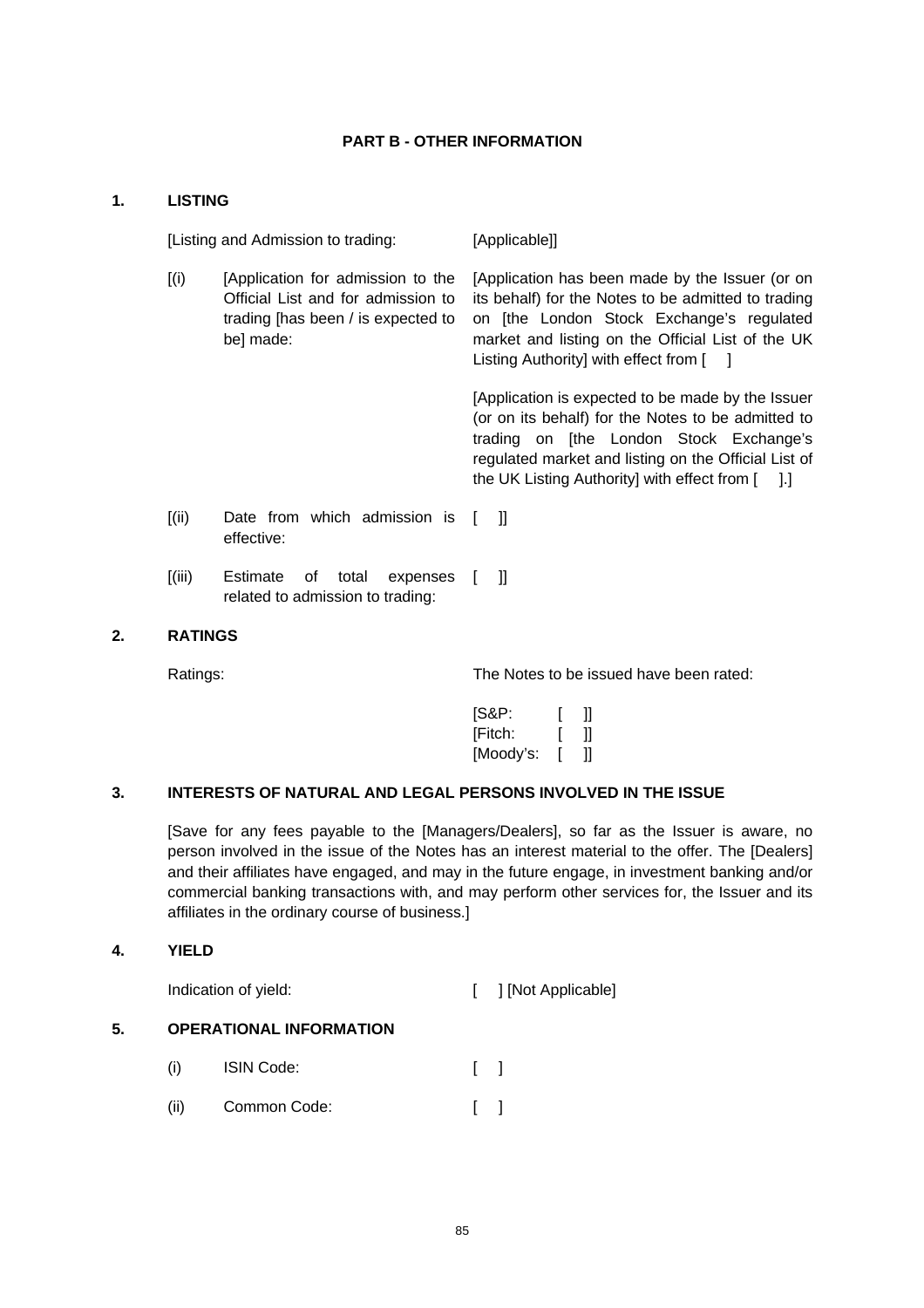- (iii) Any clearing system(s) other than [Not Applicable/ ] Euroclear Bank S.A./N.V. and Clearstream Banking, société anonyme and the relevant identification number(s):
- (iv) Names and addresses of additional Paying Agent(s) (if any):  $[-]$

# **6. DISTRIBUTION**

| (i)  | U.S. Selling Restrictions:       | [Reg.S Compliance Category 2:<br>TEFRA D/TEFRA C/TEFRA not applicable] |
|------|----------------------------------|------------------------------------------------------------------------|
| (ii) | Additional selling restrictions: | [Not Applicable/                                                       |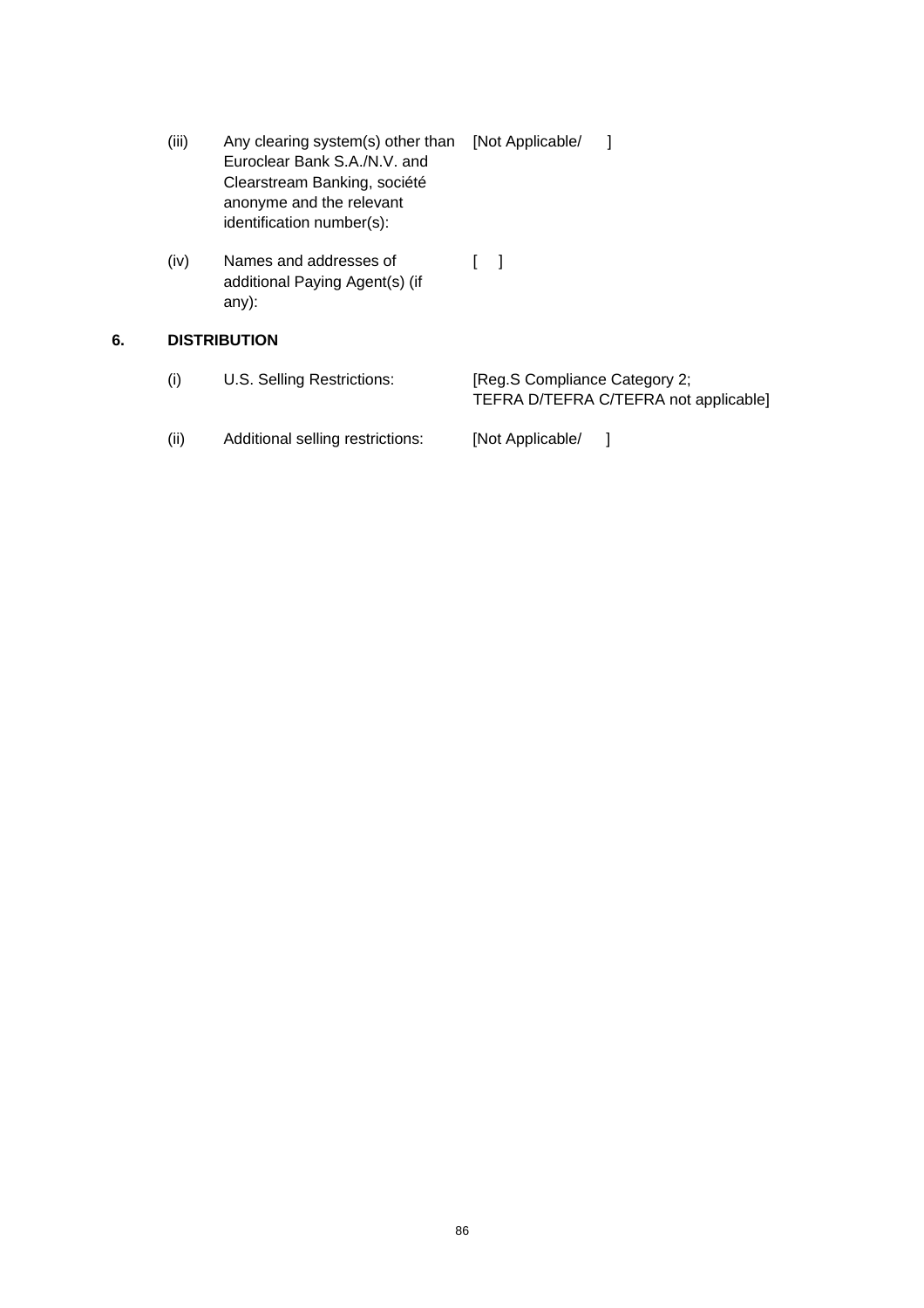# **General Information**

1. It is expected that each Tranche of Notes which is to be admitted to the Official List and to trading on the London Stock Exchange's regulated market will be admitted separately as and when issued, subject only to the issue of a Global Note or Notes initially representing the Notes of such Tranche. Application has been made to the UK Listing Authority for Notes issued under the Programme to be admitted to the Official List and to the London Stock Exchange for such Notes to be admitted to trading on the London Stock Exchange's regulated market. The listing of the Programme in respect of Notes is expected to be granted on or about 11 December 2015.

The Dealer Agreement provides, that if the maintenance of the listing of any Notes has, in the opinion of the Issuer, become unduly onerous for any reason whatsoever, the Issuer shall be entitled to terminate such listing subject to its using its best endeavours promptly to list or admit to trading the Notes on an alternative stock exchange, within or outside the European Union, to be agreed between the Issuer and the relevant Dealer.

- 2. The Issuer has or will as soon as practicable obtain all necessary consents, approvals and authorisations in connection with the issue and performance of the Notes. The issue of Notes under the Programme was authorised by resolutions of the Board of Directors of the Issuer passed on 26 September 1997, 21 November 1997, 15 December 2000, 13 December 2001, 22 November 2002, 19 November 2004, 18 November 2005, 22 November 2006, 22 November 2007, 20 November 2008, 25 November 2009, 13 October 2010, 12 October 2011, 17 October 2012, 9 October 2013, 8 October 2014 and 26 November 2015. The increase in aggregate nominal amount of the Programme from U.S.\$2,000,000,000 to U.S.\$3,500,000,000 was authorised by a resolution of the Board of Directors of the Issuer passed on 22 November 2007 and the increase in aggregate nominal amount of the Programme from U.S.\$3,500,000,000 to U.S.\$4,000,000,000 was authorised by a resolution of the Board of Directors of the Issuer passed on 20 November 2008.
- 3. There has been no significant change in the financial or trading position of the Group since 31 August 2015 and no material adverse change in the financial position or prospects of the Issuer since the same date. In addition, there have been no recent events particular to the Issuer which are to a material extent relevant to the evaluation of the Issuer's solvency.
- 4. Save as disclosed in the section titled "*Legal proceedings*" in "*Risk Factors*" on page 15, there are no governmental, legal or arbitration proceedings (including any such proceedings which are pending or threatened) of which the Issuer or any of its Subsidiaries are aware during a period covering at least the previous 12 months which may have, or have had in the recent past, significant effects on the Issuer and/or the Group's financial position or profitability.
- 5. Each Permanent Global Note, Definitive Note, Coupon and Talon will bear the following legend: "Any United States person who holds this obligation will be subject to limitations under the United States income tax laws, including the limitations provided in sections 165(j) and 1287(a) of the Internal Revenue Code".
- 6. The Notes have been accepted for clearance through Clearstream, Luxembourg and Euroclear. The Common Code and the International Securities Identification Number (ISIN) for each Tranche of Notes will be set out in the relevant Final Terms. If the Notes are to clear through an additional or alternative clearing system, the appropriate information will be specified in the applicable Final Terms.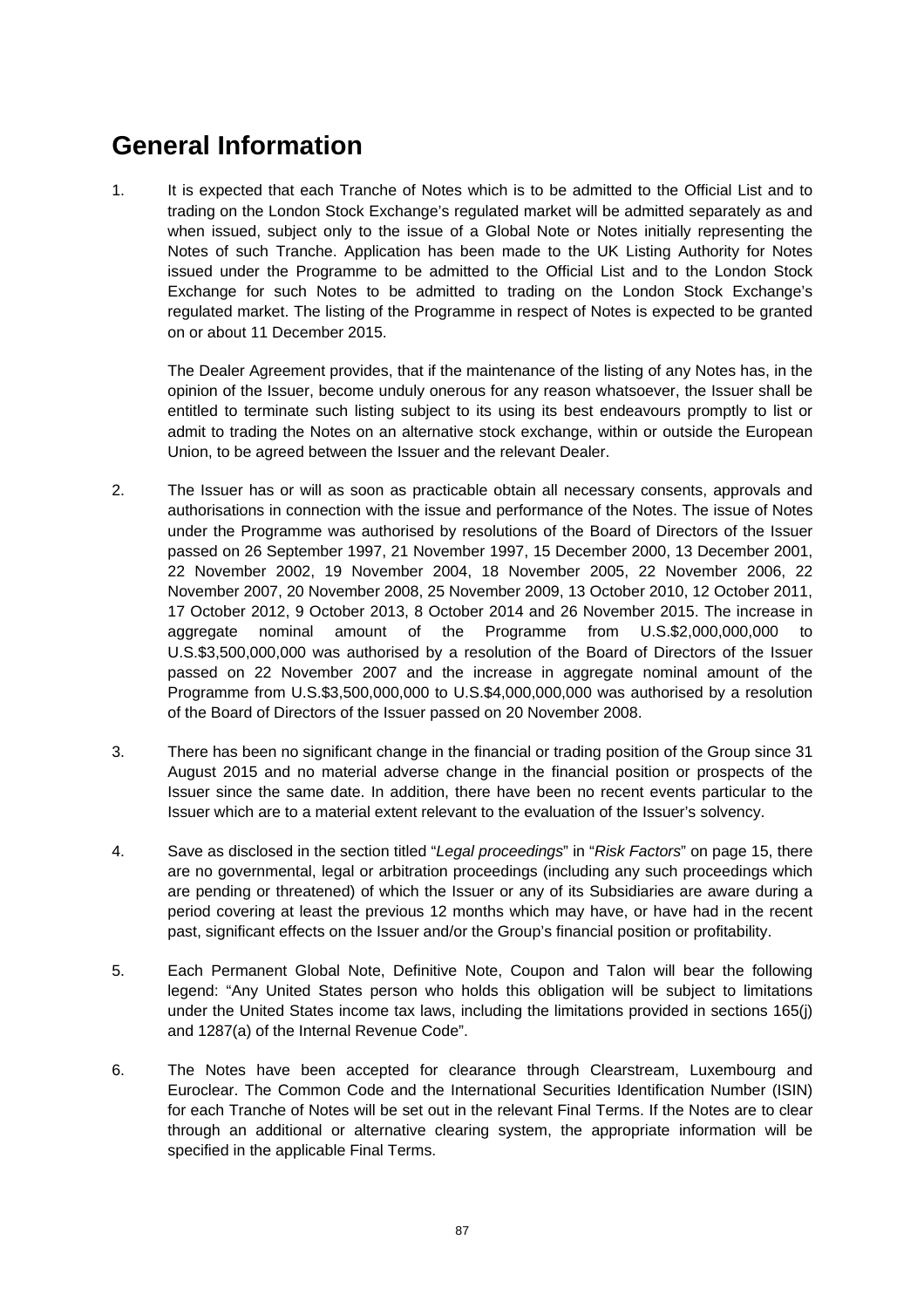The address of Clearstream, Luxembourg is Clearstream Banking, 42 Avenue JF Kennedy, L-1855 Luxembourg and the address of Euroclear is Euroclear Bank SA/NV, 1 Boulevard du Roi Albert II, B-1210 Brussels.

- 7. In relation to any Tranche of Fixed Rate Notes, an indication of the yield in respect of such Notes will be specified in the applicable Final Terms. The yield is calculated at the Issue Date on the basis of the relevant Issue Price. The yield indicated will be calculated as the yield to maturity as at the Issue Date of the Notes and will not be an indication of future yield.
- 8. For so long as Notes may be issued pursuant to this Information Memorandum, the following documents will when published, be available, during usual business hours on any day (Saturdays, Sundays and public holidays excepted), for inspection at the registered office of the Issuer and the office of the Agent:
	- (i) the Agency Agreement (which includes the form of the Global Notes, the Definitive Notes, the Coupons and the Talons), including any supplements thereto;
	- (ii) the Dealer Agreement, including any supplements thereto;
	- (iii) the Deed of Covenant;
	- (iv) the constitution of the Issuer;
	- (v) the published annual report and audited financial statements of the Issuer for the last two financial years and the most recently published interim accounts;
	- (vi) each Final Terms for Notes that are admitted to the Official List and to trading by the London Stock Exchange or any other stock exchange (save that the Final Terms will only be available for inspection by a holder of such Note and such holder must produce evidence satisfactory to the Paying Agent as to the identity of such holder);
	- (vii) a copy of this Information Memorandum together with any supplement to this Information Memorandum or further Information Memorandum; and
	- (viii) a copy of the subscription agreement for Notes issued on a syndicated basis that are admitted to the Official List and to trading by the London Stock Exchange.
- 9. Copies of the latest annual consolidated accounts of the Issuer and the latest interim consolidated accounts of the Issuer may be obtained, and copies of the Agency Agreement will be available for inspection, at the specified offices of each of the Paying Agents during normal business hours, so long as any of the Notes is outstanding.
- 10. KPMG, Chartered Accountants, have audited in compliance with Australian auditing standards, and rendered unqualified reports on, the accounts of the Issuer for each of the last three years ended 31 August 2015.
- 11. No Australian approvals are currently required for or in connection with the issue of the Notes by the Issuer or for or in connection with the performance and enforceability of such Notes, Coupons or Talons (if any). However:
	- (a) the specific approval of the RBA must be obtained in connection with certain payments and transactions for the purposes of the Banking (Foreign Exchange) Regulations 1959 and other regulations in Australia. In addition, it is an offence to supply, sell or transfer certain goods and services, or directly or indirectly make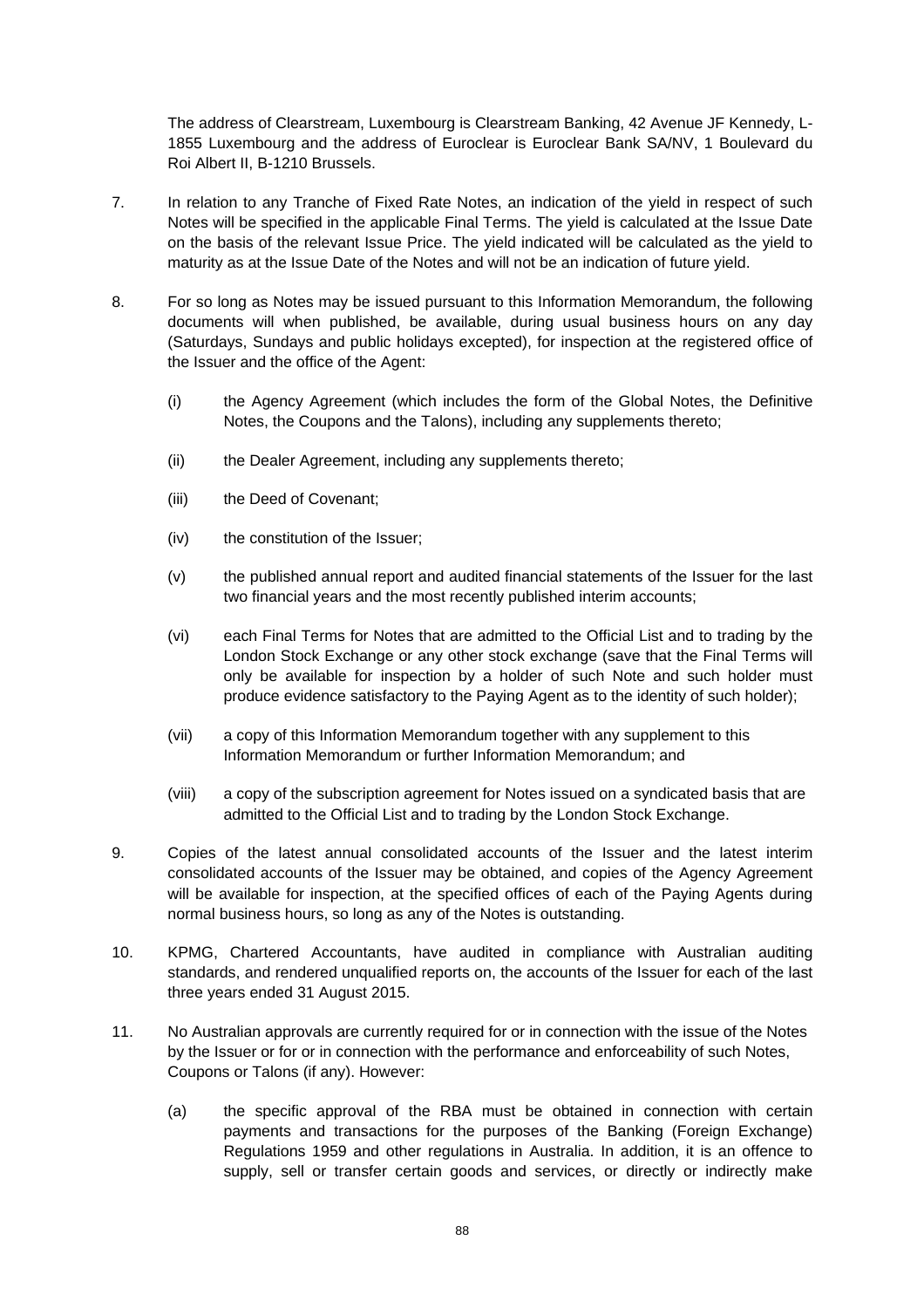assets available to, or for the benefit of, certain persons or entities designated from time to time for the purposes of the Autonomous Sanctions Act 2011, Autonomous Sanctions Regulations 2011 and other regulations in Australia, unless the Minister for Foreign Affairs has given a written notice to permit such to occur; and

- (b) it is an offence to hold and use or deal with, allow to be used or dealt with, or facilitate the use of or dealing with certain assets, or to directly or indirectly make an asset available to certain named persons or entities associated with terrorism, pursuant to the Charter of the United Nations Act 1945 and the Charter of the United Nations (Dealing with Assets) Regulations 2008, unless the Minister for Foreign Affairs has given a written notice to permit such to occur.
- 12. Save as set out in the Final Terms, the Issuer does not intend to provide any post-issuance information in relation to any issues of Notes.
- 13. Certain of the Dealers and their affiliates have engaged, and may in the future engage, in investment banking and/or commercial banking transactions with, and may perform services to the Issuer and its affiliates in the ordinary course of business. Certain of the Dealers and their affiliates may have positions, deal or make markets in the Notes issued under the Programme, related derivatives and reference obligations, including (but not limited to) entering into hedging strategies on behalf of the Issuer and its affiliates, investor clients, or as principal in order to manage their exposure, their general market risk, or other trading activities.

In addition, in the ordinary course of their business activities, the Dealers and their affiliates may make or hold a broad array of investments and actively trade debt and equity securities (or related derivative securities) and financial instruments (including bank loans) for their own account and for the accounts of their customers. Such investments and securities activities may involve securities and/or instruments of the Issuer or the Issuer's affiliates. Certain of the Dealers or their affiliates that have a lending relationship with the Issuer routinely hedge their credit exposure to the Issuer consistent with their customary risk management policies. Typically, such Dealers and their affiliates would hedge such exposure by entering into transactions which consist of either the purchase of credit default swaps or the creation of short positions in securities, including potentially the Notes issued under the Programme. Any such positions could adversely affect future trading prices of Notes issued under the Programme. The Dealers and their affiliates may also make investment recommendations and/or publish or express independent research views in respect of such securities or financial instruments and may hold, or recommend to clients that they acquire, long and/or short positions in such securities and instruments.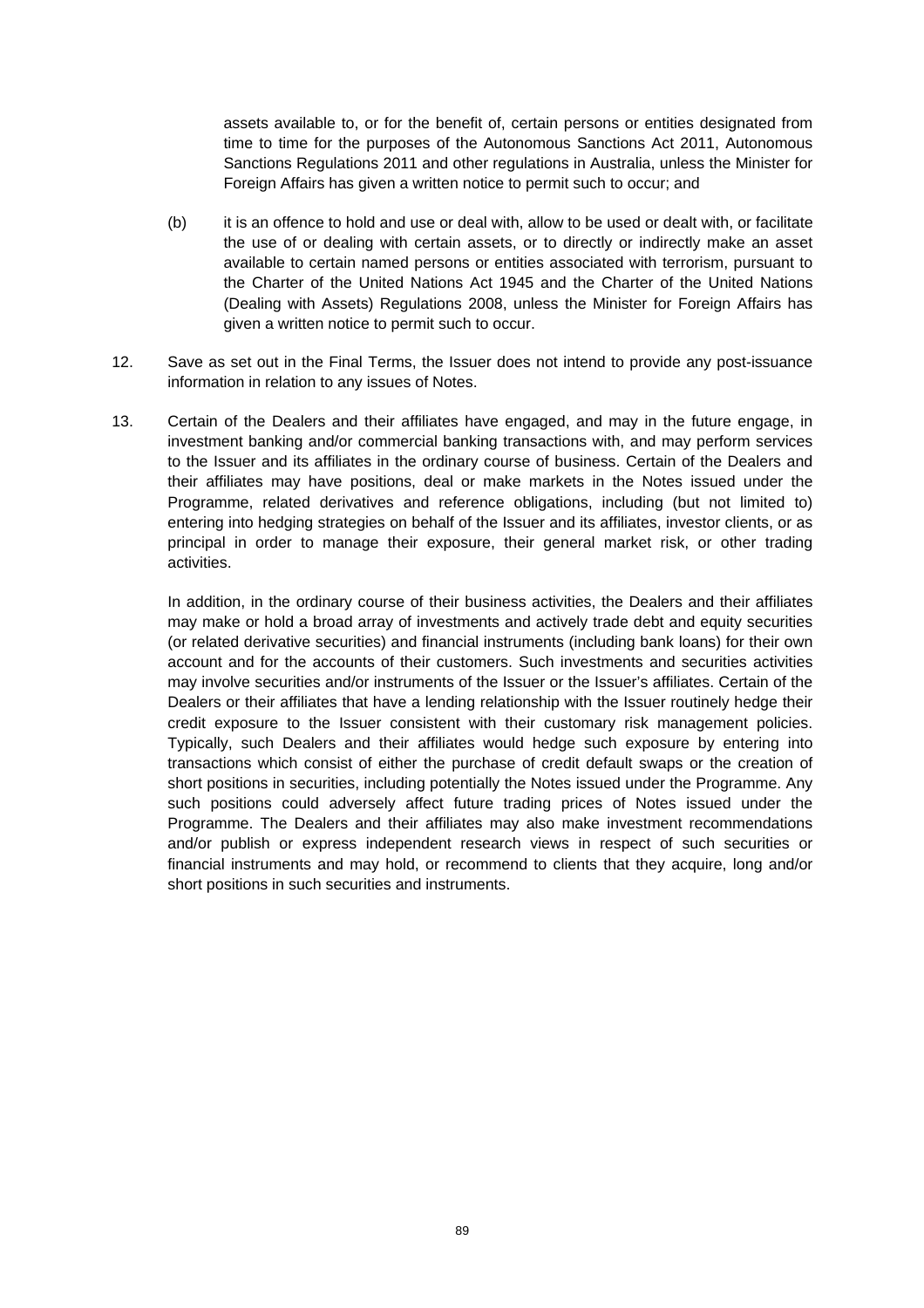#### **REGISTERED AND HEAD OFFICE OF THE ISSUER**

Level 6, 100 Skyring Terrace Newstead Queensland 4006 Australia

### **ARRANGER**

**UBS Limited**  1 Finsbury Avenue London EC2M 2PP United Kingdom

#### **DEALERS**

5 The North Colonnade Winchester House

#### **J.P. Morgan Securities plc** Macquarie Bank Limited

25 Bank Street No. 1 Martin Place London E14 5JP Australia United Kingdom

1 Finsbury Avenue **Camomile Court** 

#### **Barclays Bank PLC Deutsche Bank AG, London Branch**

**Canary Wharf** Canary Wharf 1 Great Winchester Street London E14 4BB London EC2N 2DB United Kingdom United Kingdom

Canary Wharf Sydney NSW 2000

#### **Nomura International plc The Royal Bank of Scotland plc**

1 Angel Lane 135 Bishopsgate London EC4R 3AB London EC2M 3UR United Kingdom United Kingdom

#### **UBS Limited Westpac Banking Corporation**

London EC2M 2PP 23 Camomile Street United Kingdom **London EC3A 7LL** United Kingdom

### **AGENT**

# **Citibank, N.A., London Branch**

13th Floor, Citigroup Centre Canada Square Canary Wharf London E14 5LB United Kingdom